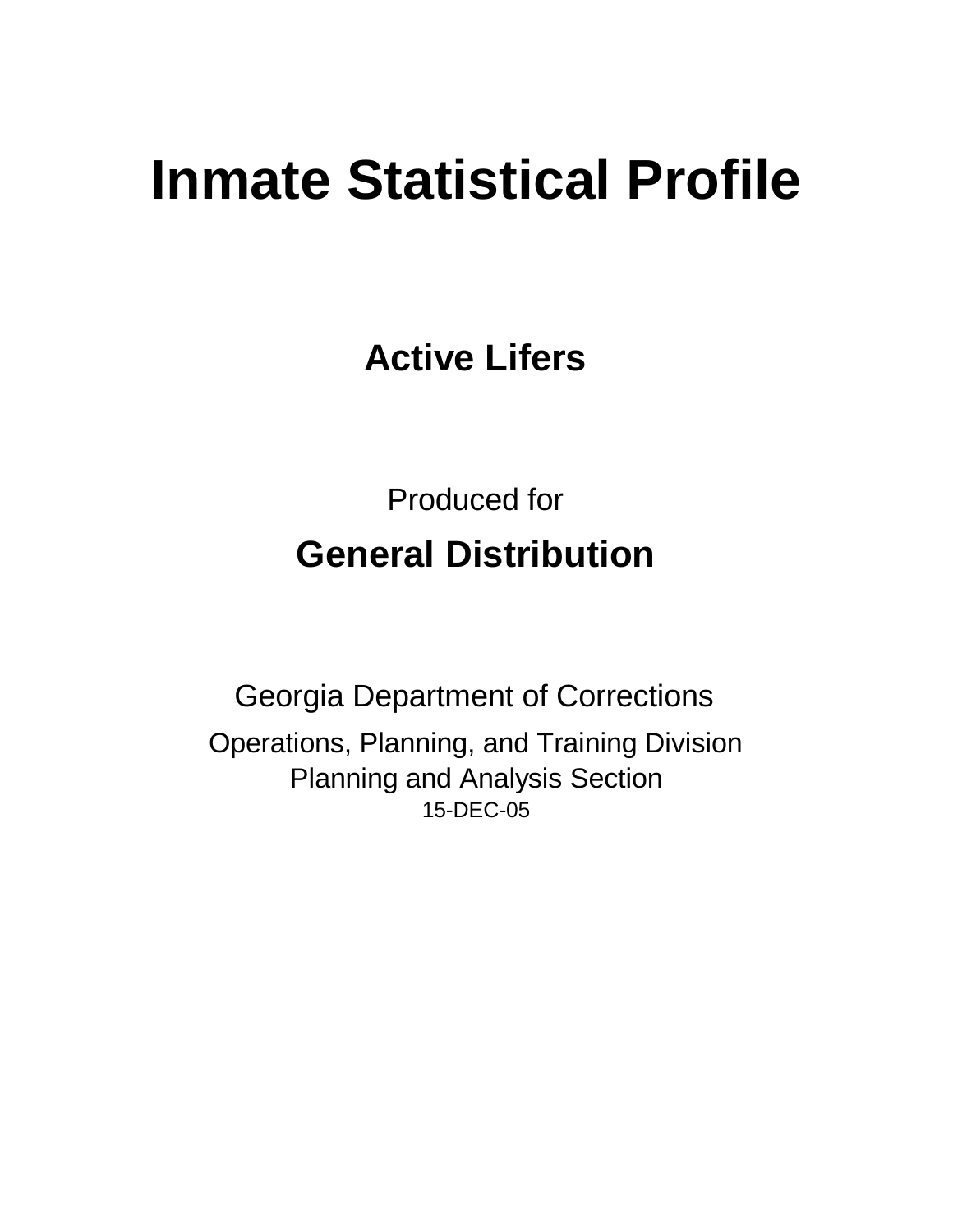**Active Lifers**

Produced for **General Distribution**

## Table of Contents

| <b>Demographic information</b>                                       |
|----------------------------------------------------------------------|
| 5 Current age, broken out in ten year age groups                     |
| 6 Race group                                                         |
| 7 Marital status, self-reported at entry to prison                   |
| 8 Number of children, self-reported at entry to prison               |
| 9 Religious affiliation, self-reported at entry to prison            |
| 10 Home county - self-reported at entry to prison                    |
| 15 Socioeconomic class, self-reported at entry to prison             |
| 16 Environment to age 16, self-reported at entry to prison           |
| 17 Guardian status to age 16, self-reported at entry to prison       |
| 18 Employment status before prison, self-reported at entry to prison |
| 19 Age at admission                                                  |
| 21 Age at release                                                    |
| 22 Height, measured at entry to prison                               |
| 23 Weight, measured at entry to prison                               |
| <b>Correctional information</b>                                      |
| 24 Type of admission to prison                                       |
| 25 Current / last security status                                    |
| 26 Current / last institution type                                   |
| 27 Institution type - transitional centers                           |
| 28 Institution type - mental hospitals                               |
| 29 Institution type - county prisons                                 |
| 30 Institution type - state prisons                                  |
| 32 Institution type - private prisons                                |
| 33 Institution type - prison annexes                                 |
| 34 Institution type - inmate boot camp                               |
| 35 Number of disciplinary reports                                    |
| 36 Number of transfers                                               |
| 37 Number of escapes                                                 |
| 38 Probable future release type                                      |
| 39 Actual release type                                               |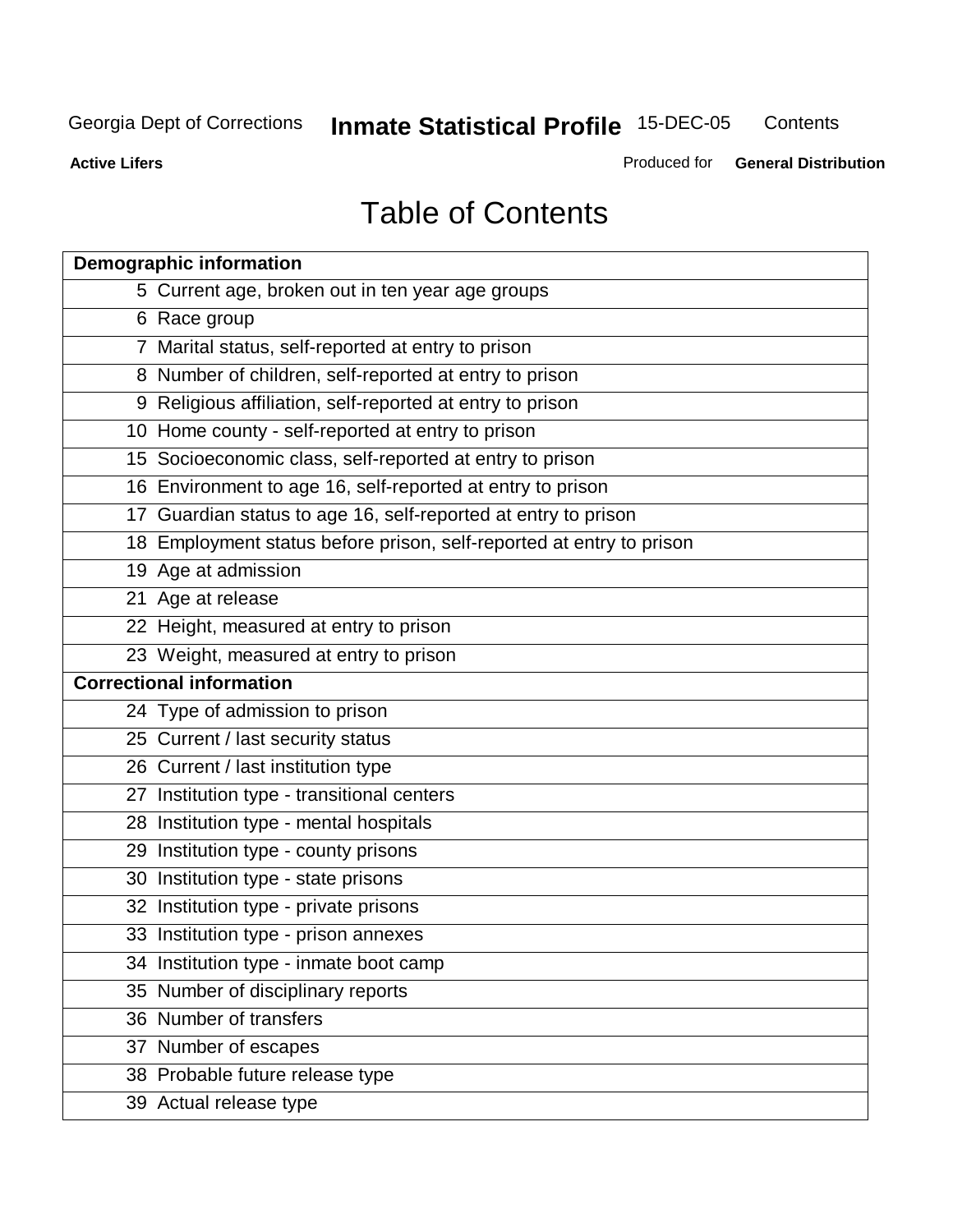**Contents** 

**Active Lifers**

Produced for **General Distribution**

## Table of Contents

| <b>Correctional information</b>                                  |
|------------------------------------------------------------------|
| 40 Time served in current (or last) institution                  |
| <b>Educational, psychological and physical information</b>       |
| 41 Highest grade level attained                                  |
| 42 Culture fair IQ scores                                        |
| 43 Wide Range Achievement Test (WRAT) reading score              |
| 44 Wide Range Achievement Test (WRAT) math score                 |
| 45 Wide Range Achievement Test (WRAT) spelling score             |
| 46 Scope of substance abuse - summary                            |
| 47 Scope of substance abuse - detail                             |
| 48 Current / last mental health treatment level                  |
| 49 PULHESDWIT medical scale - 'P' overall condition ('P'hysical) |
| 50 PULHESDWIT medical scale - 'U' upper body                     |
| 51 PULHESDWIT medical scale - 'L' lower body                     |
| 52 PULHESDWIT medical scale - 'H' hearing                        |
| 53 PULHESDWIT medical scale - 'E' vision                         |
| 54 PULHESDWIT medical scale -'S' psychiatric                     |
| 55 PULHESDWIT medical scale - 'D' dental                         |
| 56 PULHESDWIT medical scale - 'W' work ability                   |
| 57 PULHESDWIT medical scale - 'I' impairment                     |
| 58 PULHESDWIT medical scale - 'T' transportability               |
| 59 Criminality in family, self-reported                          |
| 60 Alcoholism in family, self-reported                           |
| 61 Drug abuse in family, self-reported                           |
| 62 Subjected to frequent beatings, self-reported                 |
| 63 Father absent during inmate's childhood                       |
| 64 Mother absent during inmate's childhood                       |
| 65 Inmate diagnosed as manipulative                              |
| 66 Inmate diagnosed as assaultive                                |
| <b>Crimes and criminal history information</b>                   |
| 67 Number of prior Georgia incarcerations                        |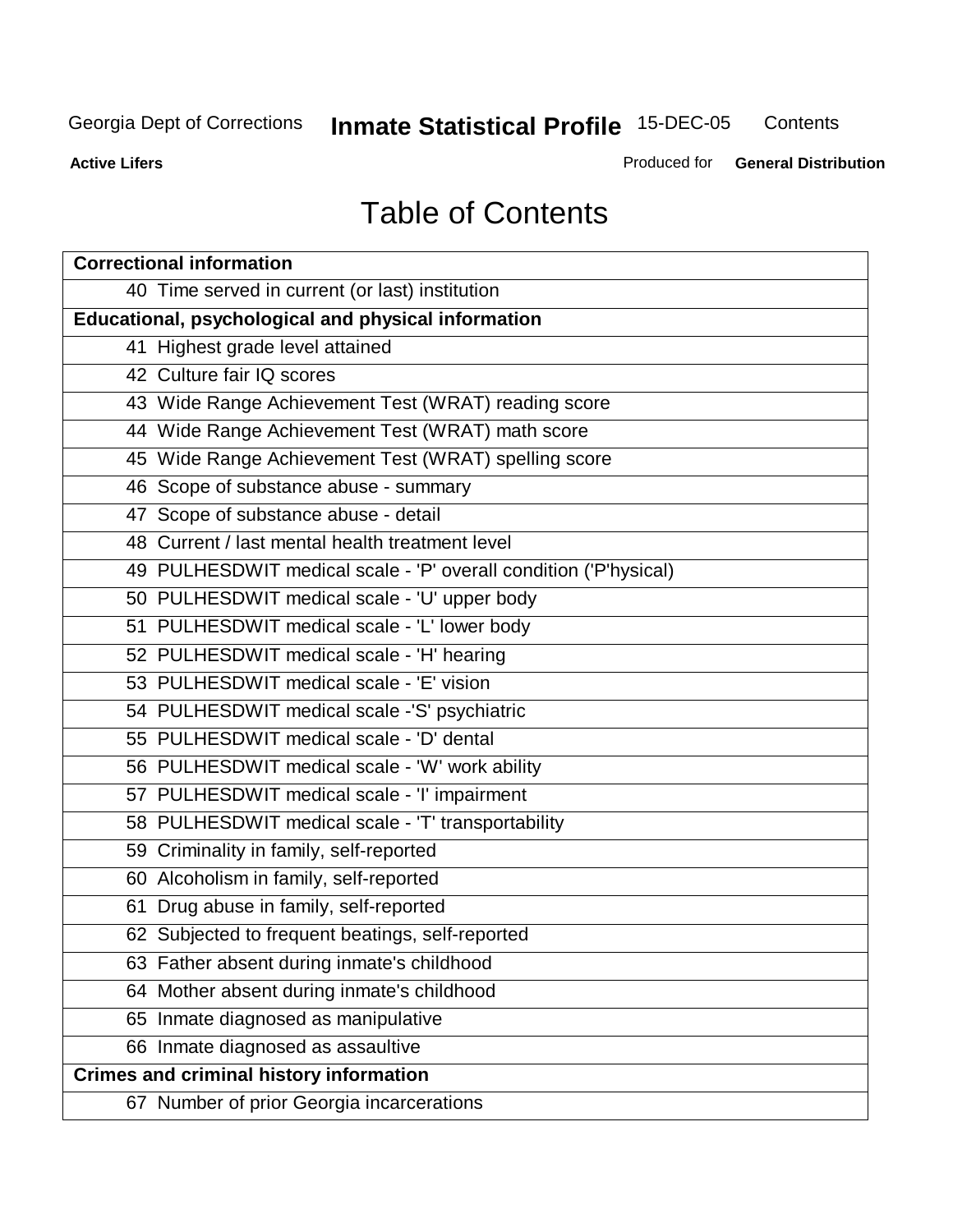**Active Lifers**

Produced for **General Distribution**

## Table of Contents

| <b>Crimes and criminal history information</b>                  |
|-----------------------------------------------------------------|
| 68 Prison sentence in years                                     |
| 69 Primary offense, broken out into felonies vs misdemeanors    |
| 70 Primary offense, broken out into four broad crime categories |
| 71 Primary offense, detailed offense code                       |
| 73 County of conviction of primary offense                      |
| 78 Circuit of conviction of primary offense                     |
| 80 Years served (jail + prison) in this incarceration           |
| <b>Medical information</b>                                      |
| 81 Results of most recent HIV test                              |
| 82 Results of most recent tuberculosis test                     |
| 83 Results of most recent syphilis test                         |
| 84 Results of most recent Hepatitis-C test                      |
| 85 Results of most recent pregnancy test                        |
| 86 Results of most recent diabetes test                         |
| 87 Results of most recent hypertension test                     |
| 88 Results of most recent asthma test                           |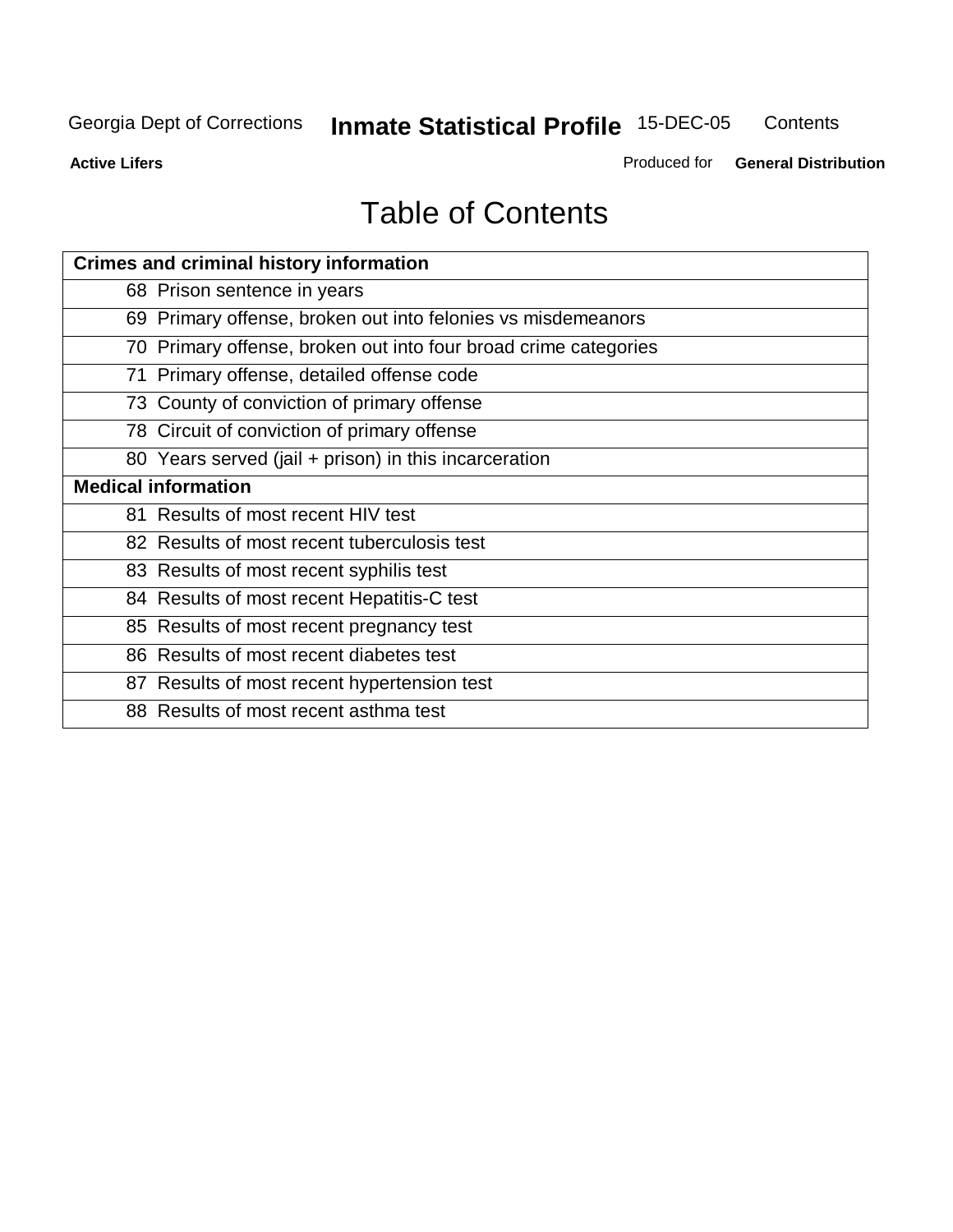#### **Active Lifers**

#### Produced for **General Distribution**

#### Current age, broken out in ten-year age groups

|                       |              | <b>Male</b> |        |              | <b>Female</b> |       | <b>Total</b> |              |
|-----------------------|--------------|-------------|--------|--------------|---------------|-------|--------------|--------------|
| <b>Current Age</b>    | <b>Count</b> | Col %       | Row %  | <b>Count</b> | Col %         | Row % | <b>Total</b> | Col %        |
| <b>Teens</b>          | 85           | 1.40%       | 94.44% | 5            | 1.87%         | 5.56% | 90           | 1.42%        |
| <b>Twenties</b>       | 1,178        | 19.46%      | 95.46% | 56           | 20.97%        | 4.54% | 1,234        | 19.52%       |
| <b>Thirties</b>       | 1,773        | 29.29%      | 95.84% | 77           | 28.84%        | 4.16% |              | 1,850 29.27% |
| <b>Forties</b>        | 1,790        | 29.57%      | 96.03% | 74           | 27.72%        | 3.97% | 1,864        | 29.49%       |
| <b>Fifties</b>        | 958          | 15.82%      | 96.48% | 35           | 13.11%        | 3.52% | 993          | 15.71%       |
| <b>Sixties</b>        | 224          | 3.70%       | 92.18% | 19           | 7.12%         | 7.82% | 243          | 3.84%        |
| Seventy +             | 46           | 0.76%       | 97.87% |              | 0.37%         | 2.13% | 47           | 0.74%        |
| <b>Total Reported</b> | 6,054        | 100%        | 95.78% | 267          | 100%          | 4.22% | 6,321        | 100%         |

| <b>Not Reported</b> |       |              |       |
|---------------------|-------|--------------|-------|
| $f$ ota $f$         | 6,054 | ንድ 7<br>20 I | 6,321 |

| Mean<br>(average)       | 40.88 | 40.54 | 40.86 |
|-------------------------|-------|-------|-------|
| <b>Median (middle)</b>  | 40    | 40    | 40    |
| Mode<br>(most frequent) | 45    | 36    | 45    |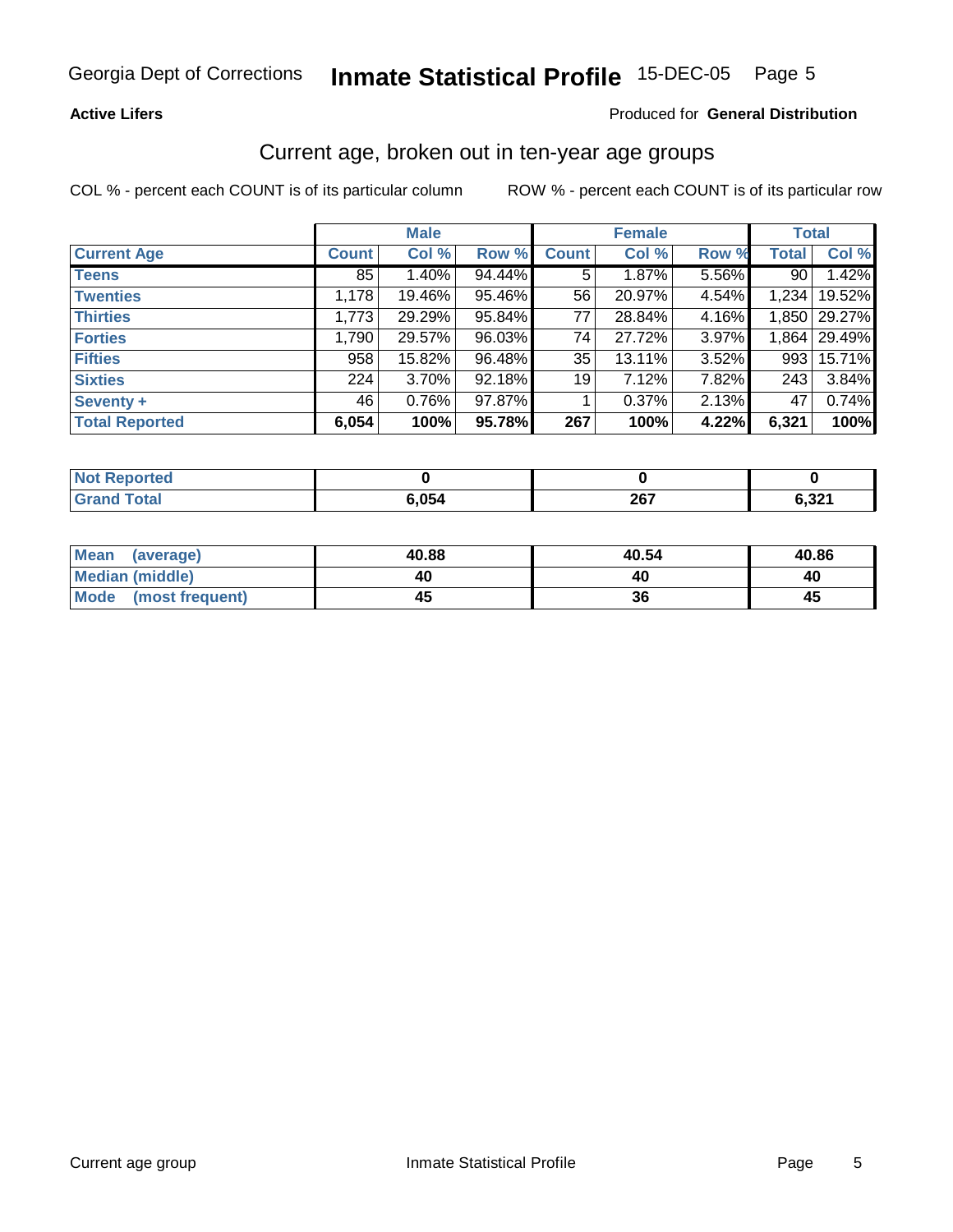**Active Lifers**

#### Produced for **General Distribution**

## Race group

|                       |              | <b>Male</b> |             |     | <b>Female</b> |       |       | <b>Total</b> |
|-----------------------|--------------|-------------|-------------|-----|---------------|-------|-------|--------------|
| <b>Race Group</b>     | <b>Count</b> | Col %       | Row % Count |     | Col %         | Row % | Total | Col %        |
| <b>White</b>          | ا 745.       | 28.87%      | 93.27%      | 126 | 47.37%        | 6.73% | 1,871 | 29.65%       |
| <b>Black</b>          | 4,279        | 70.79%      | 96.85%      | 139 | 52.26%        | 3.15% | 4,418 | 70.00%       |
| <b>Indian</b>         | 10           | .17% ٰ      | $90.91\%$   |     | .38%          | 9.09% | 11    | .17%         |
| <b>Asian</b><br>6     | 11           | .18%        | 100.00%     |     |               |       | 11    | .17%         |
| <b>Total Reported</b> | 6,045        | 100%        | 95.79%      | 266 | 100%          | 4.21% | 6,311 | 100%         |

| N         |            |             | 1 V              |
|-----------|------------|-------------|------------------|
| $\sim$ 40 | <b>ORA</b> | 207<br>ZVI. | . מר ה<br>… ⊾כ…י |

| Black<br>Black<br>Black |
|-------------------------|
|-------------------------|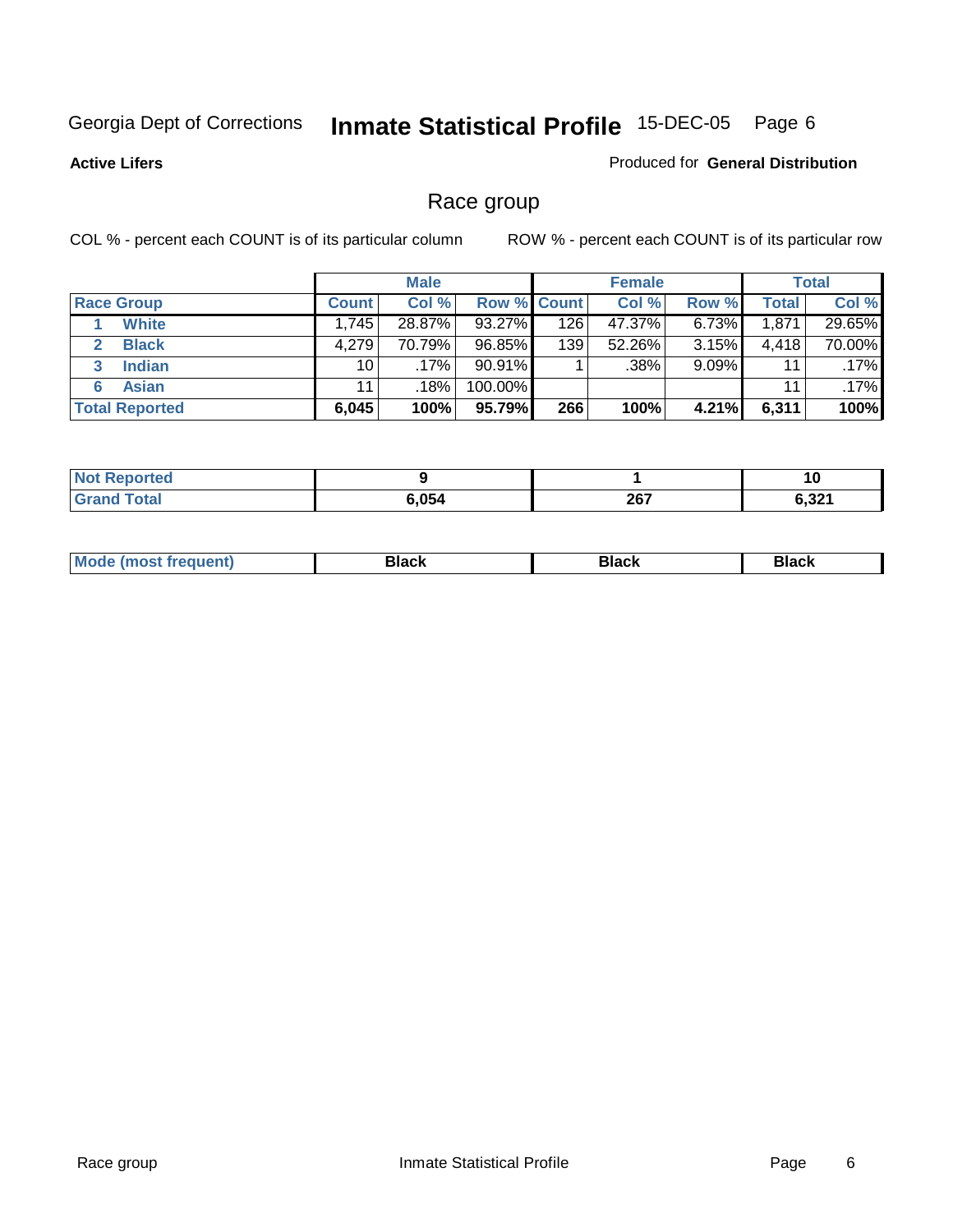#### **Active Lifers**

#### Produced for **General Distribution**

## Marital status, self-reported at entry to prison

|                                |              | <b>Male</b> |        |              | <b>Female</b> |        |              | <b>Total</b> |
|--------------------------------|--------------|-------------|--------|--------------|---------------|--------|--------------|--------------|
| <b>Marital Status</b>          | <b>Count</b> | Col %       | Row %  | <b>Count</b> | Col %         | Row %  | <b>Total</b> | Col %        |
| <b>Single</b>                  | 3,335        | 56.23%      | 96.47% | 122          | 46.39%        | 3.53%  | 3,457        | 55.81%       |
| <b>Married</b><br>$\mathbf{2}$ | 720          | 12.14%      | 95.62% | 33           | 12.55%        | 4.38%  | 753          | 12.16%       |
| <b>Separated</b><br>3          | 296          | 4.99%       | 93.38% | 21           | 7.98%         | 6.62%  | 317          | 5.12%        |
| <b>Divorced</b><br>4           | 614          | 10.35%      | 95.19% | 31           | 11.79%        | 4.81%  | 645          | 10.41%       |
| <b>Widowed</b><br>5            | 208          | 3.51%       | 86.31% | 33           | 12.55%        | 13.69% | 241          | 3.89%        |
| <b>Common Law</b><br>6         | 758          | 12.78%      | 97.06% | 23           | 8.75%         | 2.94%  | 781          | 12.61%       |
| <b>Total Reported</b>          | 5,931        | 100%        | 95.75% | 263          | 100%          | 4.25%  | 6,194        | 100%         |

| י ה<br>12J |             | - - -<br>$\sim$                       |
|------------|-------------|---------------------------------------|
| . 054      | 207<br>20 I | e ook<br>0.JZ .<br>$\cdot$ - $ \cdot$ |

| ---- | <b>Mo</b><br><b>MULLA</b> | .<br>rare |  |  |
|------|---------------------------|-----------|--|--|
|------|---------------------------|-----------|--|--|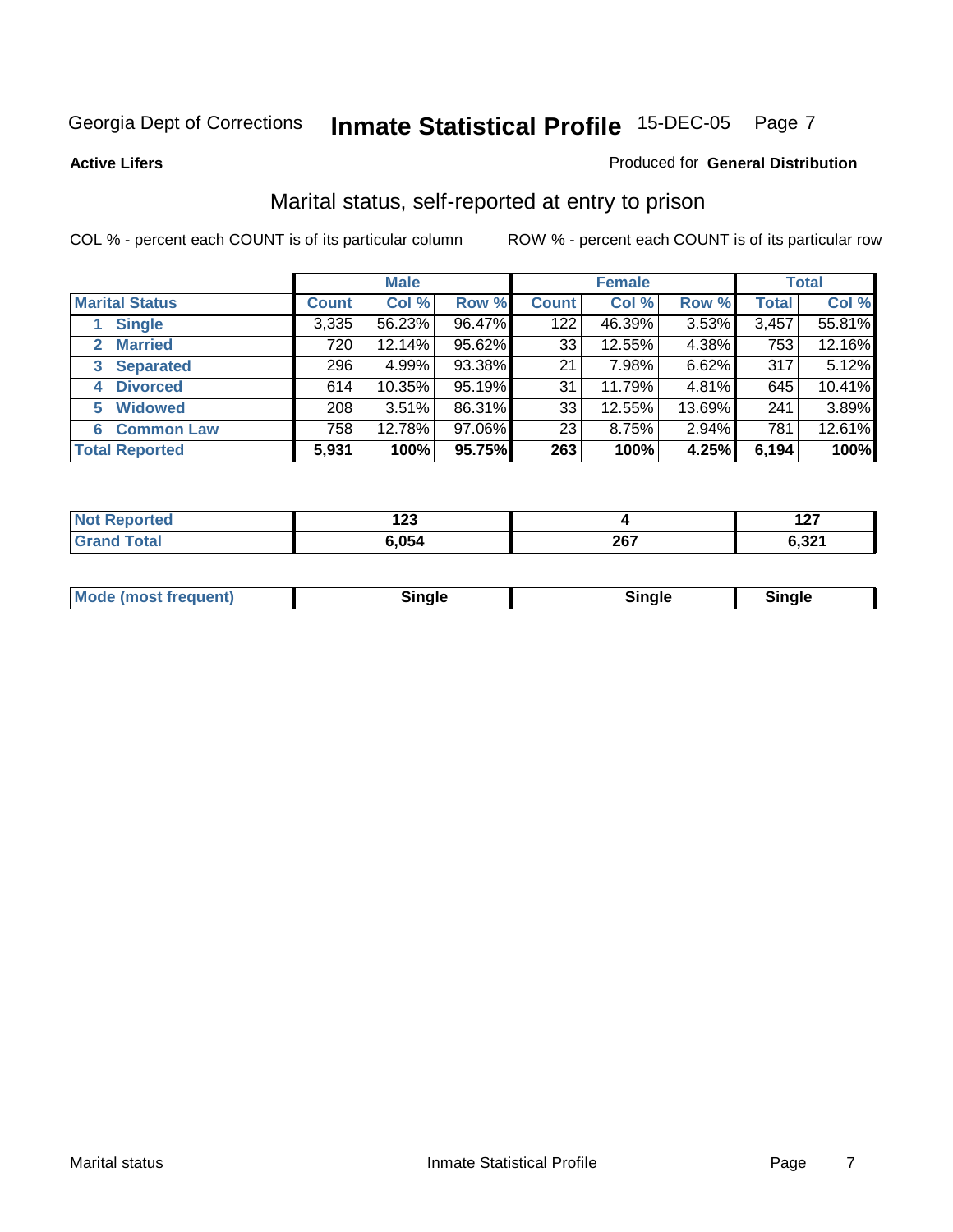#### **Active Lifers**

#### Produced for **General Distribution**

## Number of children, self reported at entry to prison

|                           |                 | <b>Male</b> |         |              | <b>Female</b> |          | <b>Total</b> |        |
|---------------------------|-----------------|-------------|---------|--------------|---------------|----------|--------------|--------|
| <b>Number of Children</b> | <b>Count</b>    | Col %       | Row %   | <b>Count</b> | Col %         | Row %    | <b>Total</b> | Col %  |
| $\overline{0}$            | 2,140           | 38.43%      | 97.10%  | 64           | 24.62%        | 2.90%    | 2,204        | 37.81% |
|                           | 1,409           | 25.30%      | 96.31%  | 54           | 20.77%        | 3.69%    | 1,463        | 25.10% |
| $\overline{2}$            | 923             | 16.57%      | 93.71%  | 62           | 23.85%        | 6.29%    | 985          | 16.90% |
| $\overline{\mathbf{3}}$   | 575             | 10.33%      | 92.59%  | 46           | 17.69%        | 7.41%    | 621          | 10.65% |
| 4                         | 267             | 4.79%       | 93.03%  | 20           | 7.69%         | 6.97%    | 287          | 4.92%  |
| 5                         | 128             | 2.30%       | 96.97%  | 4            | 1.54%         | $3.03\%$ | 132          | 2.26%  |
| 6                         | 74              | 1.33%       | 92.50%  | 6            | 2.31%         | 7.50%    | 80           | 1.37%  |
| 7                         | 26              | 0.47%       | 92.86%  | 2            | 0.77%         | 7.14%    | 28           | 0.48%  |
| 8                         | 12 <sub>2</sub> | 0.22%       | 92.31%  |              | 0.38%         | 7.69%    | 13           | 0.22%  |
| 9                         | 9               | 0.16%       | 100.00% |              |               |          | 9            | 0.15%  |
| 10                        | 3               | 0.05%       | 75.00%  |              | 0.38%         | 25.00%   | 4            | 0.07%  |
| Over 10                   | 3               | 0.05%       | 100.00% |              |               |          | 3            | 0.05%  |
| <b>Total Reported</b>     | 5,569           | 100%        | 95.54%  | 260          | 100%          | 4.46%    | 5,829        | 100%   |

| 485<br>__ |              | 492                 |
|-----------|--------------|---------------------|
| .054      | 267<br>_____ | 22<br>0.JZ I<br>--- |

| <b>Mean</b><br>(average) | 39. ا | 1.86 | 41. ا |
|--------------------------|-------|------|-------|
| <b>Median (middle)</b>   |       |      |       |
| Mode (most frequent)     |       |      |       |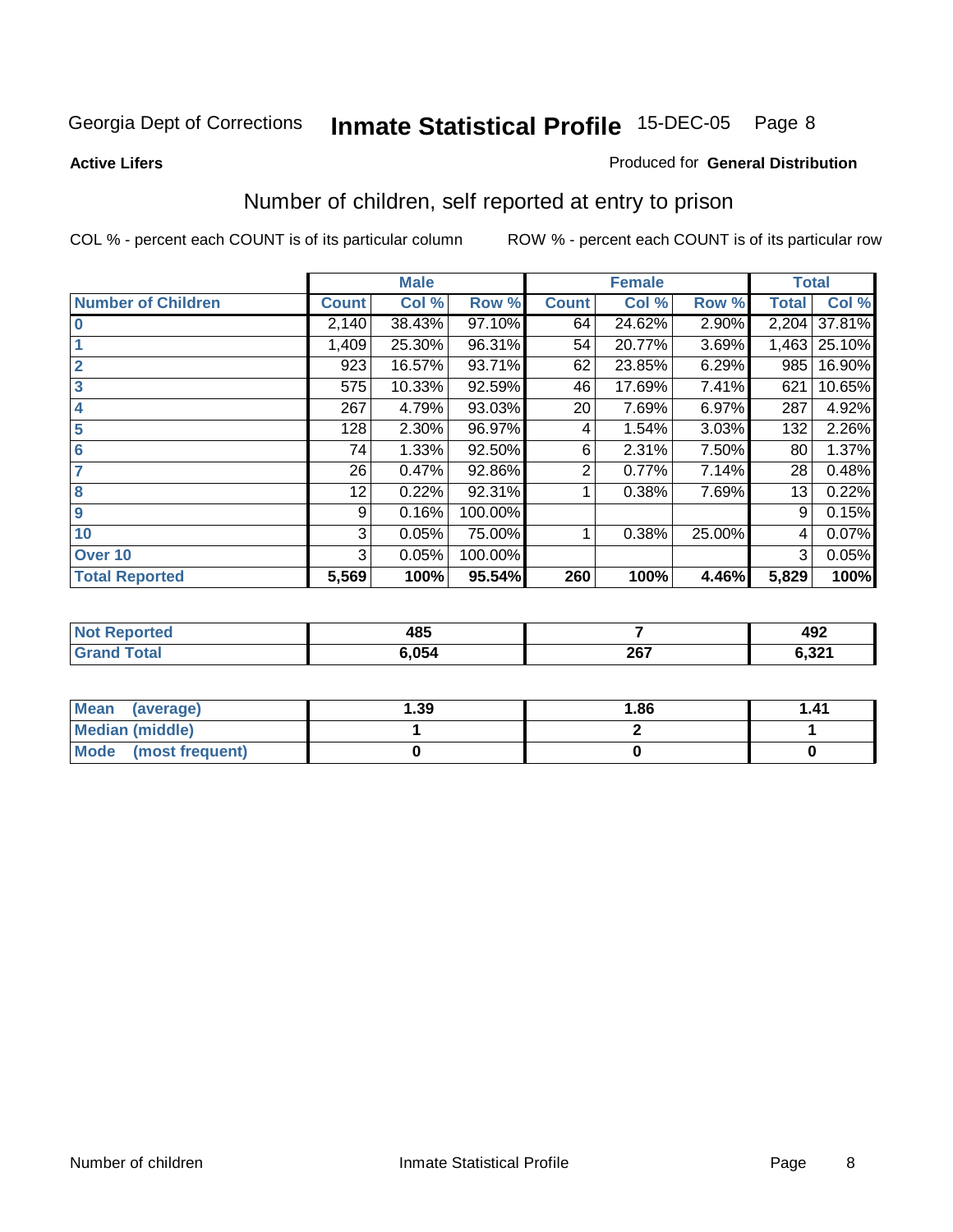#### **Active Lifers**

#### Produced for **General Distribution**

## Religious affiliation, self-reported at entry to prison

|                  |                              |              | <b>Male</b> |         | <b>Female</b>  |        |         | <b>Total</b>     |        |
|------------------|------------------------------|--------------|-------------|---------|----------------|--------|---------|------------------|--------|
|                  | <b>Religious Affiliation</b> | <b>Count</b> | Col %       | Row %   | <b>Count</b>   | Col %  | Row %   | <b>Total</b>     | Col %  |
| 1                | <b>Islam</b>                 | 259          | 5.03%       | 99.23%  | 2              | .82%   | .77%    | 261              | 4.84%  |
| $\overline{2}$   | <b>Catholic</b>              | 199          | 3.87%       | 94.31%  | 12             | 4.92%  | 5.69%   | 211              | 3.91%  |
| 3                | <b>Baptist</b>               | 2,908        | 56.49%      | 95.22%  | 146            | 59.84% | 4.78%   | 3,054            | 56.64% |
| 4                | <b>Methodist</b>             | 158          | 3.07%       | 94.05%  | 10             | 4.10%  | 5.95%   | 168              | 3.12%  |
| 5                | <b>EpiscopIn</b>             | 10           | .19%        | 83.33%  | $\overline{2}$ | .82%   | 16.67%  | 12               | .22%   |
| $6\phantom{1}6$  | <b>Presbytrn</b>             | 19           | .37%        | 95.00%  | 1              | .41%   | 5.00%   | 20               | .37%   |
| 7                | <b>Chc Of God</b>            | 75           | 1.46%       | 94.94%  | 4              | 1.64%  | 5.06%   | 79               | 1.47%  |
| 8                | <b>Holiness</b>              | 249          | 4.84%       | 89.57%  | 29             | 11.89% | 10.43%  | $\overline{278}$ | 5.16%  |
| $\boldsymbol{9}$ | <b>Jewish</b>                | 4            | .08%        | 100.00% |                |        |         | 4                | .07%   |
| 10               | <b>Anglican</b>              |              |             |         | 1              | .41%   | 100.00% |                  | .02%   |
| 11               | <b>Grk Orthdx</b>            | 1            | .02%        | 100.00% |                |        |         |                  | .02%   |
| 12               | <b>Hindu</b>                 |              | .02%        | 100.00% |                |        |         |                  | .02%   |
| 13               | <b>Buddhist</b>              | 7            | .14%        | 100.00% |                |        |         | 7                | .13%   |
| 15               | <b>Shintoist</b>             | 1            | .02%        | 100.00% |                |        |         |                  | .02%   |
| 16               | <b>Seven D Ad</b>            | 12           | .23%        | 100.00% |                |        |         | 12               | .22%   |
| 17               | <b>Jehovah Wt</b>            | 43           | .84%        | 95.56%  | $\overline{2}$ | .82%   | 4.44%   | 45               | .83%   |
| 18               | <b>Latr Day S</b>            | 3            | .06%        | 100.00% |                |        |         | 3                | .06%   |
| 20               | <b>Other Prot</b>            | 479          | 9.30%       | 95.04%  | 25             | 10.25% | 4.96%   | 504              | 9.35%  |
| 96               | <b>None</b>                  | 720          | 13.99%      | 98.63%  | 10             | 4.10%  | 1.37%   | 730              | 13.54% |
|                  | <b>Total Reported</b>        | 5,148        | 100%        | 95.47%  | 244            | 100%   | 4.53%   | 5,392            | 100%   |

| тес. | ባበር<br>JUL | n.<br>2J | 929             |
|------|------------|----------|-----------------|
|      | .054       | 267      | 001 ב<br>0,JZ I |

| Mode<br>Baptist<br>Baptist<br>3aptist<br>צו |  |  |
|---------------------------------------------|--|--|
|                                             |  |  |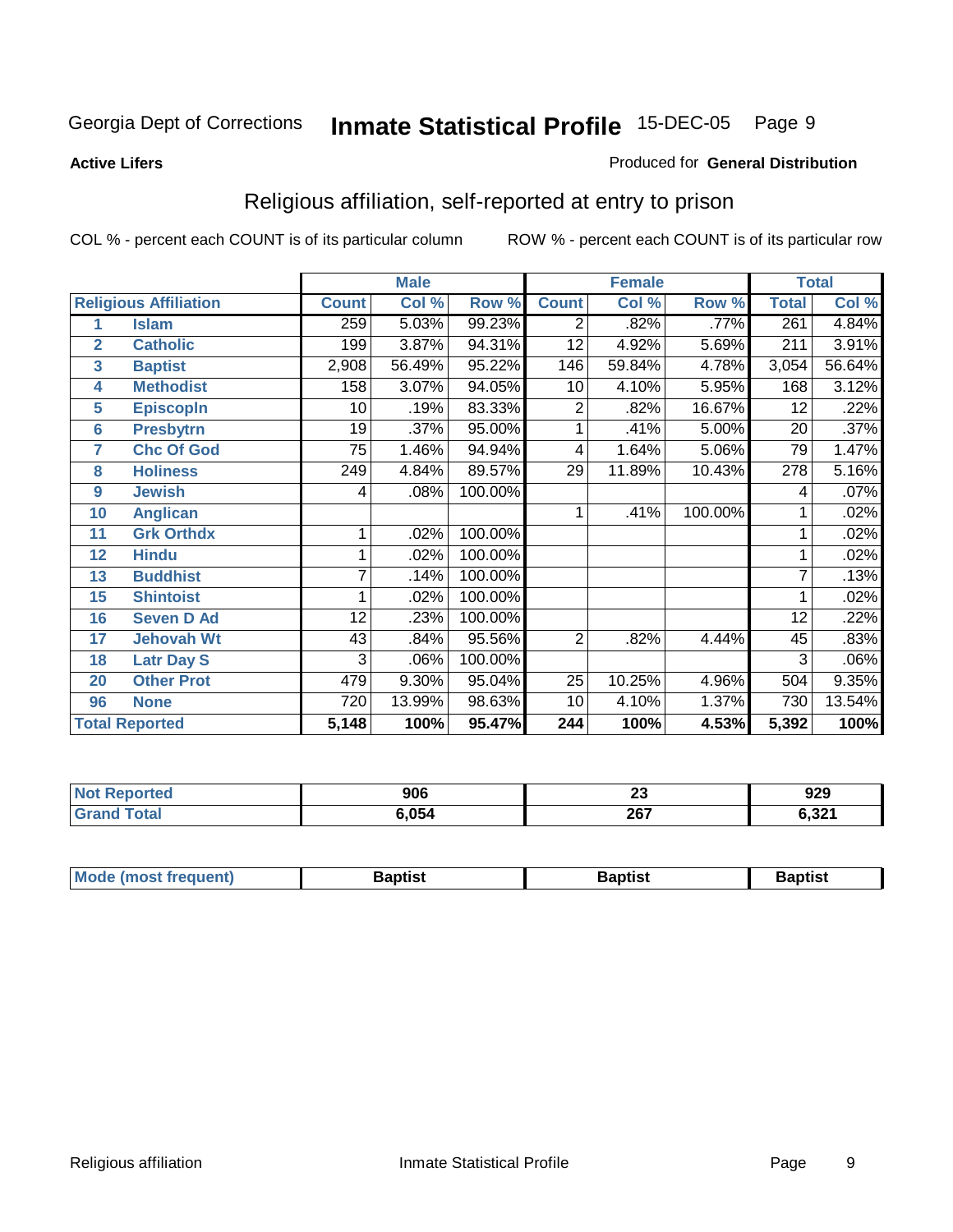#### Produced for **General Distribution**

## Home county, self-reported at entry to prison

COL % - percent each COUNT is of its particular column ROW % - percent each COUNT is of its particular row

|                         |                      | <b>Male</b>      |       | <b>Female</b> |                |       | <b>Total</b> |                  |       |
|-------------------------|----------------------|------------------|-------|---------------|----------------|-------|--------------|------------------|-------|
|                         | <b>Home County</b>   | <b>Count</b>     | Col % | Row %         | <b>Count</b>   | Col % | Row %        | <b>Total</b>     | Col % |
| 1                       | <b>Appling</b>       | $\overline{10}$  | .17%  | 100.00%       |                |       |              | $\overline{10}$  | .17%  |
| $\overline{\mathbf{2}}$ | <b>Atkinson</b>      | 4                | .07%  | 100.00%       |                |       |              | 4                | .07%  |
| 3                       | <b>Bacon</b>         | $\overline{11}$  | .19%  | 100.00%       |                |       |              | $\overline{11}$  | .18%  |
| 4                       | <b>Baker</b>         | $\overline{3}$   | .05%  | 100.00%       |                |       |              | $\overline{3}$   | .05%  |
| 5                       | <b>Baldwin</b>       | $\overline{22}$  | .38%  | 95.65%        | 1              | .38%  | 4.35%        | $\overline{23}$  | .38%  |
| $6\phantom{a}$          | <b>Banks</b>         | $\overline{8}$   | .14%  | 88.89%        | $\mathbf{1}$   | .38%  | 11.11%       | $\overline{9}$   | .15%  |
| $\overline{7}$          | <b>Barrow</b>        | $\overline{17}$  | .30%  | 94.44%        | 1              | .38%  | 5.56%        | $\overline{18}$  | .30%  |
| 8                       | <b>Bartow</b>        | 40               | .70%  | 90.91%        | $\overline{4}$ | 1.53% | 9.09%        | 44               | .73%  |
| $\boldsymbol{9}$        | <b>Ben Hill</b>      | $\overline{15}$  | .26%  | 93.75%        | 1              | .38%  | 6.25%        | $\overline{16}$  | .27%  |
| 10                      | <b>Berrien</b>       | $\overline{8}$   | .14%  | 100.00%       |                |       |              | $\overline{8}$   | .13%  |
| 11                      | <b>Bibb</b>          | 183              | 3.18% | 95.81%        | 8              | 3.07% | 4.19%        | 191              | 3.18% |
| $\overline{12}$         | <b>Bleckley</b>      | $\overline{10}$  | .17%  | 90.91%        | 1              | .38%  | 9.09%        | $\overline{11}$  | .18%  |
| 13                      | <b>Brantley</b>      | 4                | .07%  | 80.00%        | $\mathbf{1}$   | .38%  | 20.00%       | $\overline{5}$   | .08%  |
| 14                      | <b>Brooks</b>        | $\overline{12}$  | .21%  | 100.00%       |                |       |              | $\overline{12}$  | .20%  |
| 15                      | <b>Bryan</b>         | $\overline{12}$  | .21%  | 100.00%       |                |       |              | $\overline{12}$  | .20%  |
| 16                      | <b>Bulloch</b>       | $\overline{25}$  | .43%  | 92.59%        | $\overline{2}$ | .77%  | 7.41%        | $\overline{27}$  | .45%  |
| 17                      | <b>Burke</b>         | $\overline{21}$  | .36%  | 100.00%       |                |       |              | $\overline{21}$  | .35%  |
| 18                      | <b>Butts</b>         | $\overline{28}$  | .49%  | 100.00%       |                |       |              | $\overline{28}$  | .47%  |
| 19                      | <b>Calhoun</b>       | $\overline{8}$   | .14%  | 100.00%       |                |       |              | $\overline{8}$   | .13%  |
| 20                      | <b>Camden</b>        | $\overline{17}$  | .30%  | 100.00%       |                |       |              | $\overline{17}$  | .28%  |
| 21                      | <b>Candler</b>       | $\overline{3}$   | .05%  | 100.00%       |                |       |              | $\overline{3}$   | .05%  |
| 22                      | <b>Carroll</b>       | $\overline{42}$  | .73%  | 95.45%        | $\overline{2}$ | .77%  | 4.55%        | 44               | .73%  |
| 23                      | <b>Catoosa</b>       | $\overline{13}$  | .23%  | 92.86%        | 1              | .38%  | 7.14%        | $\overline{14}$  | .23%  |
| 24                      | <b>Charlton</b>      | $\mathbf{1}$     | .02%  | 50.00%        | 1              | .38%  | 50.00%       | $\overline{2}$   | .03%  |
| 25                      | <b>Chatham</b>       | 304              | 5.28% | 98.38%        | $\overline{5}$ | 1.92% | 1.62%        | 309              | 5.14% |
| 26                      | <b>Chattahoochee</b> | $\overline{2}$   | .03%  | 100.00%       |                |       |              | $\overline{2}$   | .03%  |
| 27                      | <b>Chattooga</b>     | $\overline{11}$  | .19%  | 84.62%        | $\overline{2}$ | .77%  | 15.38%       | $\overline{13}$  | .22%  |
| 28                      | <b>Cherokee</b>      | $\overline{26}$  | .45%  | 92.86%        | $\overline{2}$ | .77%  | 7.14%        | $\overline{28}$  | .47%  |
| 29                      | <b>Clarke</b>        | $\overline{71}$  | 1.23% | 91.03%        | $\overline{7}$ | 2.68% | 8.97%        | 78               | 1.30% |
| 30                      | <b>Clay</b>          | $\overline{3}$   | .05%  | 100.00%       |                |       |              | $\overline{3}$   | .05%  |
| 31                      | <b>Clayton</b>       | $\overline{143}$ | 2.49% | 95.97%        | 6              | 2.30% | 4.03%        | 149              | 2.48% |
| 32                      | <b>Clinch</b>        | $\overline{3}$   | .05%  | 100.00%       |                |       |              | 3                | .05%  |
| 33                      | <b>Cobb</b>          | $\overline{204}$ | 3.55% | 96.23%        | $\overline{8}$ | 3.07% | 3.77%        | $\overline{212}$ | 3.52% |
| 34                      | <b>Coffee</b>        | $\overline{20}$  | .35%  | 76.92%        | 6              | 2.30% | 23.08%       | 26               | .43%  |
| 35                      | <b>Colquitt</b>      | $\overline{51}$  | .89%  | 96.23%        | $\overline{c}$ | .77%  | 3.77%        | $\overline{53}$  | .88%  |
| 36                      | <b>Columbia</b>      | $\overline{20}$  | .35%  | 90.91%        | $\overline{2}$ | .77%  | 9.09%        | $\overline{22}$  | .37%  |
| 37                      | <b>Cook</b>          | $\overline{10}$  | .17%  | 90.91%        | $\mathbf{1}$   | .38%  | 9.09%        | 11               | .18%  |
| 38                      | <b>Coweta</b>        | $\overline{36}$  | .63%  | 92.31%        | $\overline{3}$ | 1.15% | 7.69%        | $\overline{39}$  | .65%  |

#### **Active Lifers**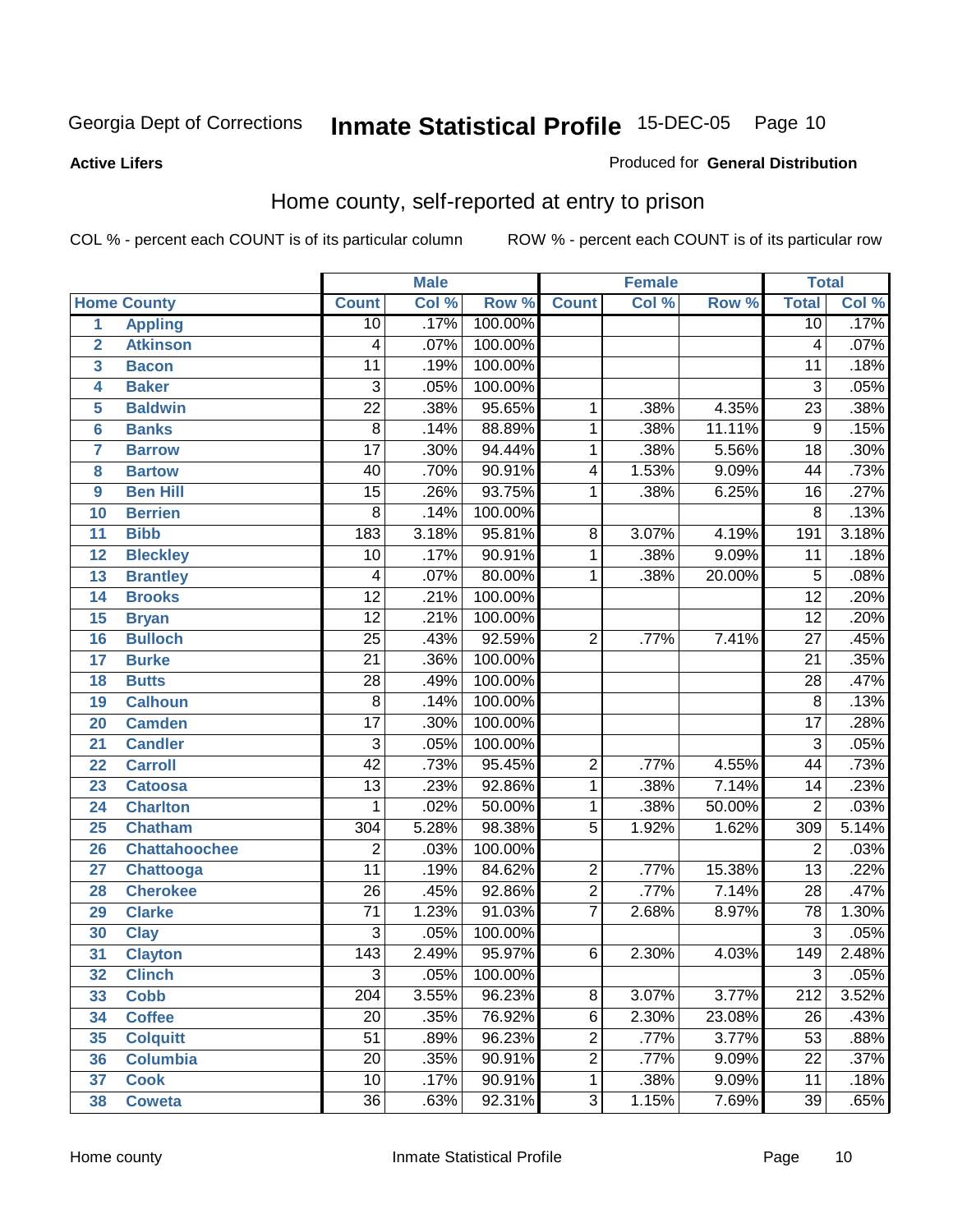#### **Active Lifers**

#### Produced for **General Distribution**

## Home county, self-reported at entry to prison

|    |                    |                  | <b>Male</b> |         | <b>Female</b>   |        | <b>Total</b> |                         |        |
|----|--------------------|------------------|-------------|---------|-----------------|--------|--------------|-------------------------|--------|
|    | <b>Home County</b> | <b>Count</b>     | Col %       | Row %   | <b>Count</b>    | Col %  | Row %        | <b>Total</b>            | Col %  |
| 39 | <b>Crawford</b>    | $\overline{2}$   | .03%        | 100.00% |                 |        |              | $\overline{2}$          | .03%   |
| 40 | <b>Crisp</b>       | $\overline{23}$  | .40%        | 88.46%  | $\overline{3}$  | 1.15%  | 11.54%       | $\overline{26}$         | .43%   |
| 41 | <b>Dade</b>        | 10               | .17%        | 100.00% |                 |        |              | 10                      | .17%   |
| 42 | <b>Dawson</b>      | $\overline{3}$   | .05%        | 100.00% |                 |        |              | $\overline{3}$          | .05%   |
| 43 | <b>Decatur</b>     | $\overline{25}$  | .43%        | 96.15%  | 1               | .38%   | 3.85%        | $\overline{26}$         | .43%   |
| 44 | <b>Dekalb</b>      | $\overline{413}$ | 7.18%       | 97.64%  | $\overline{10}$ | 3.83%  | 2.36%        | 423                     | 7.03%  |
| 45 | <b>Dodge</b>       | $\overline{15}$  | .26%        | 100.00% |                 |        |              | $\overline{15}$         | .25%   |
| 46 | <b>Dooly</b>       | $\overline{11}$  | .19%        | 100.00% |                 |        |              | $\overline{11}$         | .18%   |
| 47 | <b>Dougherty</b>   | $\overline{122}$ | 2.12%       | 93.85%  | 8               | 3.07%  | 6.15%        | 130                     | 2.16%  |
| 48 | <b>Douglas</b>     | $\overline{40}$  | .70%        | 93.02%  | $\overline{3}$  | 1.15%  | 6.98%        | $\overline{43}$         | .71%   |
| 49 | <b>Early</b>       | $\overline{11}$  | .19%        | 100.00% |                 |        |              | $\overline{11}$         | .18%   |
| 51 | <b>Effingham</b>   | $\overline{8}$   | .14%        | 100.00% |                 |        |              | $\overline{8}$          | .13%   |
| 52 | <b>Elbert</b>      | $\overline{21}$  | .36%        | 95.45%  | 1               | .38%   | 4.55%        | $\overline{22}$         | .37%   |
| 53 | <b>Emanuel</b>     | $\overline{16}$  | .28%        | 94.12%  | 1               | .38%   | 5.88%        | $\overline{17}$         | .28%   |
| 54 | <b>Evans</b>       | $\overline{9}$   | .16%        | 100.00% |                 |        |              | $\overline{9}$          | .15%   |
| 55 | <b>Fannin</b>      | $\overline{10}$  | .17%        | 100.00% |                 |        |              | $\overline{10}$         | .17%   |
| 56 | <b>Fayette</b>     | $\overline{8}$   | .14%        | 100.00% |                 |        |              | $\overline{8}$          | .13%   |
| 57 | <b>Floyd</b>       | $\overline{52}$  | .90%        | 89.66%  | 6               | 2.30%  | 10.34%       | $\overline{58}$         | .96%   |
| 58 | <b>Forsyth</b>     | $\overline{11}$  | .19%        | 91.67%  | 1               | .38%   | 8.33%        | $\overline{12}$         | .20%   |
| 59 | <b>Franklin</b>    | $\overline{10}$  | .17%        | 100.00% |                 |        |              | $\overline{10}$         | .17%   |
| 60 | <b>Fulton</b>      | 1,032            | 17.94%      | 96.63%  | $\overline{36}$ | 13.79% | 3.37%        | 1,068                   | 17.76% |
| 61 | <b>Gilmer</b>      | 4                | .07%        | 100.00% |                 |        |              | $\overline{\mathbf{4}}$ | .07%   |
| 62 | <b>Glascock</b>    | 2                | .03%        | 100.00% |                 |        |              | $\overline{2}$          | .03%   |
| 63 | <b>Glynn</b>       | 60               | 1.04%       | 98.36%  | 1               | .38%   | 1.64%        | 61                      | 1.01%  |
| 64 | <b>Gordon</b>      | $\overline{30}$  | .52%        | 96.77%  | 1               | .38%   | 3.23%        | $\overline{31}$         | .52%   |
| 65 | <b>Grady</b>       | $\overline{31}$  | .54%        | 100.00% |                 |        |              | $\overline{31}$         | .52%   |
| 66 | <b>Greene</b>      | 7                | .12%        | 87.50%  | 1               | .38%   | 12.50%       | $\overline{8}$          | .13%   |
| 67 | <b>Gwinnett</b>    | 136              | 2.36%       | 96.45%  | $\overline{5}$  | 1.92%  | 3.55%        | 141                     | 2.34%  |
| 68 | <b>Habersham</b>   | $\overline{15}$  | .26%        | 100.00% |                 |        |              | $\overline{15}$         | .25%   |
| 69 | <b>Hall</b>        | 61               | 1.06%       | 92.42%  | 5               | 1.92%  | 7.58%        | 66                      | 1.10%  |
| 70 | <b>Hancock</b>     | $\overline{5}$   | .09%        | 83.33%  | 1               | .38%   | 16.67%       | $\overline{6}$          | .10%   |
| 71 | <b>Haralson</b>    | $\mathbf{1}$     | .02%        | 50.00%  | $\mathbf{1}$    | .38%   | 50.00%       | $\overline{2}$          | .03%   |
| 72 | <b>Harris</b>      | $\overline{9}$   | .16%        | 100.00% |                 |        |              | $\overline{9}$          | .15%   |
| 73 | <b>Hart</b>        | $\overline{5}$   | .09%        | 83.33%  | 1               | .38%   | 16.67%       | $\overline{6}$          | .10%   |
| 74 | <b>Heard</b>       | 4                | .07%        | 100.00% |                 |        |              | 4                       | .07%   |
| 75 | <b>Henry</b>       | 41               | .71%        | 91.11%  | 4               | 1.53%  | 8.89%        | 45                      | .75%   |
| 76 | <b>Houston</b>     | 65               | 1.13%       | 92.86%  | $\overline{5}$  | 1.92%  | 7.14%        | $\overline{70}$         | 1.16%  |
| 77 | <b>Irwin</b>       | $\overline{9}$   | .16%        | 100.00% |                 |        |              | $\overline{9}$          | .15%   |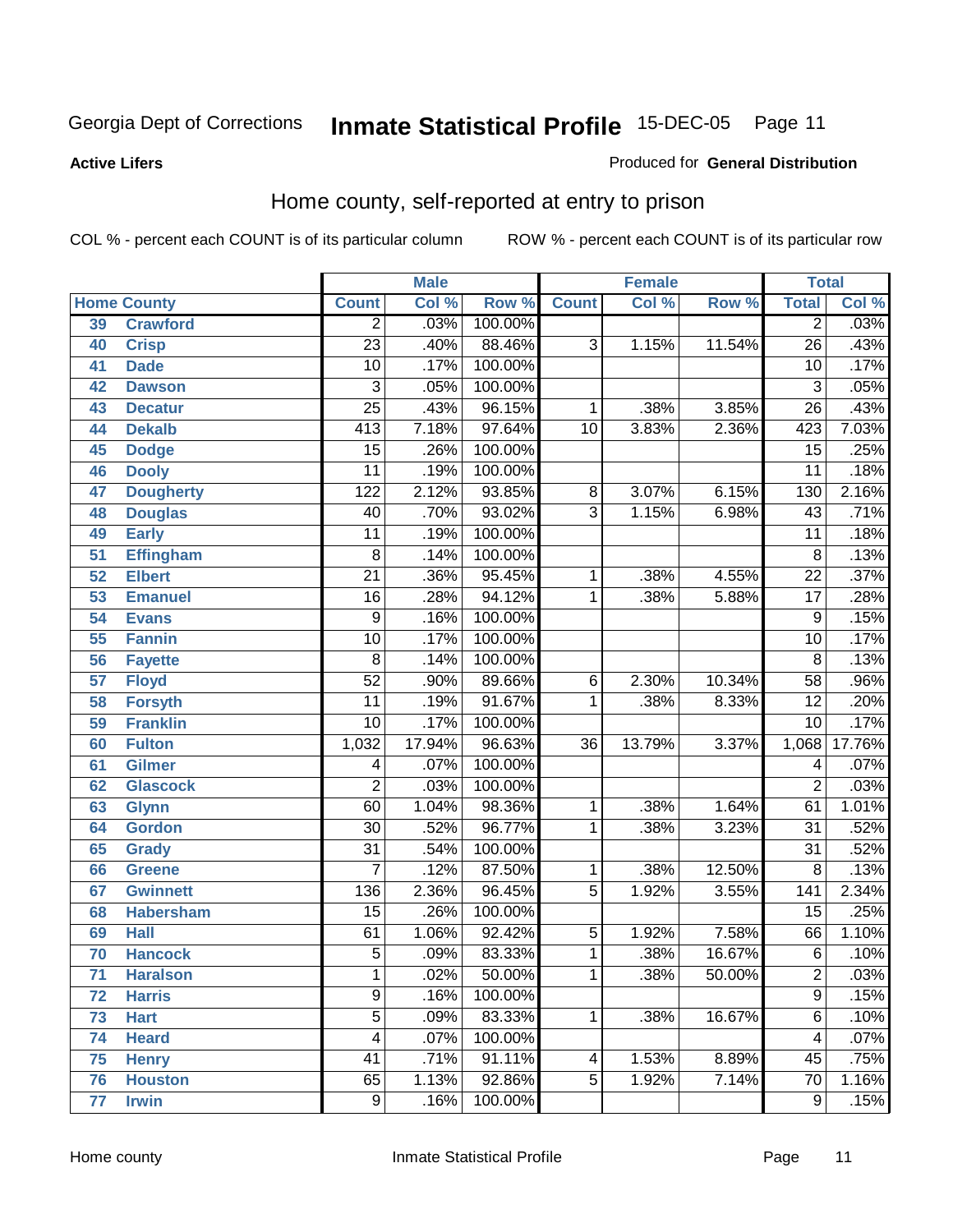#### **Active Lifers**

#### Produced for **General Distribution**

## Home county, self-reported at entry to prison

|     |                    | <b>Male</b>              |       | <b>Female</b> |                |       | <b>Total</b> |                         |       |
|-----|--------------------|--------------------------|-------|---------------|----------------|-------|--------------|-------------------------|-------|
|     | <b>Home County</b> | <b>Count</b>             | Col % | Row %         | <b>Count</b>   | Col % | Row %        | <b>Total</b>            | Col % |
| 78  | <b>Jackson</b>     | $\overline{30}$          | .52%  | 100.00%       |                |       |              | $\overline{30}$         | .50%  |
| 79  | <b>Jasper</b>      | $\overline{8}$           | .14%  | 100.00%       |                |       |              | 8                       | .13%  |
| 80  | <b>Jeff Davis</b>  | 7                        | .12%  | 100.00%       |                |       |              | 7                       | .12%  |
| 81  | <b>Jefferson</b>   | $\overline{8}$           | .14%  | 88.89%        | 1              | .38%  | 11.11%       | $\overline{9}$          | .15%  |
| 82  | <b>Jenkins</b>     | 7                        | .12%  | 100.00%       |                |       |              | 7                       | .12%  |
| 83  | <b>Johnson</b>     | $\overline{5}$           | .09%  | 100.00%       |                |       |              | $\overline{5}$          | .08%  |
| 84  | <b>Jones</b>       | $\overline{5}$           | .09%  | 100.00%       |                |       |              | $\overline{5}$          | .08%  |
| 85  | <b>Lamar</b>       | $\overline{11}$          | .19%  | 91.67%        | 1              | .38%  | 8.33%        | $\overline{12}$         | .20%  |
| 87  | <b>Laurens</b>     | $\overline{26}$          | .45%  | 92.86%        | $\overline{2}$ | .77%  | 7.14%        | $\overline{28}$         | .47%  |
| 88  | Lee                | 4                        | .07%  | 100.00%       |                |       |              | $\overline{\mathbf{4}}$ | .07%  |
| 89  | <b>Liberty</b>     | $\overline{32}$          | .56%  | 96.97%        | 1              | .38%  | 3.03%        | $\overline{33}$         | .55%  |
| 90  | <b>Lincoln</b>     | $\overline{6}$           | .10%  | 100.00%       |                |       |              | 6                       | .10%  |
| 91  | Long               | $\overline{6}$           | .10%  | 75.00%        | $\overline{2}$ | .77%  | 25.00%       | $\overline{8}$          | .13%  |
| 92  | <b>Lowndes</b>     | $\overline{59}$          | 1.03% | 96.72%        | $\overline{2}$ | .77%  | 3.28%        | 61                      | 1.01% |
| 93  | <b>Lumpkin</b>     | $\overline{12}$          | .21%  | 100.00%       |                |       |              | $\overline{12}$         | .20%  |
| 94  | <b>Macon</b>       | $\overline{16}$          | .28%  | 94.12%        | 1              | .38%  | 5.88%        | $\overline{17}$         | .28%  |
| 95  | <b>Madison</b>     | $\overline{12}$          | .21%  | 85.71%        | $\overline{2}$ | .77%  | 14.29%       | $\overline{14}$         | .23%  |
| 96  | <b>Marion</b>      | $\overline{3}$           | .05%  | 75.00%        | $\overline{1}$ | .38%  | 25.00%       | 4                       | .07%  |
| 97  | <b>Mcduffie</b>    | $\overline{29}$          | .50%  | 96.67%        | 1              | .38%  | 3.33%        | $\overline{30}$         | .50%  |
| 98  | <b>Mcintosh</b>    | $\overline{8}$           | .14%  | 100.00%       |                |       |              | $\overline{8}$          | .13%  |
| 99  | <b>Meriwether</b>  | $\overline{20}$          | .35%  | 90.91%        | $\overline{2}$ | .77%  | 9.09%        | $\overline{22}$         | .37%  |
| 100 | <b>Miller</b>      | $\overline{\mathcal{A}}$ | .07%  | 100.00%       |                |       |              | $\overline{\mathbf{4}}$ | .07%  |
| 101 | <b>Mitchell</b>    | $\overline{22}$          | .38%  | 95.65%        | 1              | .38%  | 4.35%        | $\overline{23}$         | .38%  |
| 102 | <b>Monroe</b>      | $\overline{14}$          | .24%  | 100.00%       |                |       |              | $\overline{14}$         | .23%  |
| 103 | <b>Montgomery</b>  |                          |       |               | 1              | .38%  | 100.00%      | 1                       | .02%  |
| 104 | <b>Morgan</b>      | 9                        | .16%  | 100.00%       |                |       |              | $\overline{9}$          | .15%  |
| 105 | <b>Murray</b>      | $\overline{16}$          | .28%  | 94.12%        | 1              | .38%  | 5.88%        | $\overline{17}$         | .28%  |
| 106 | <b>Muscogee</b>    | 167                      | 2.90% | 95.98%        | $\overline{7}$ | 2.68% | 4.02%        | 174                     | 2.89% |
| 107 | <b>Newton</b>      | 49                       | .85%  | 96.08%        | $\overline{2}$ | .77%  | 3.92%        | $\overline{51}$         | .85%  |
| 108 | <b>Oconee</b>      | 6                        | .10%  | 85.71%        | 1              | .38%  | 14.29%       | 7                       | .12%  |
| 109 | <b>Oglethorpe</b>  | $\overline{7}$           | .12%  | 87.50%        | 1              | .38%  | 12.50%       | $\overline{8}$          | .13%  |
| 110 | <b>Paulding</b>    | 14                       | .24%  | 87.50%        | $\overline{c}$ | .77%  | 12.50%       | 16                      | .27%  |
| 111 | <b>Peach</b>       | $\overline{8}$           | .14%  | 88.89%        | 1              | .38%  | 11.11%       | $\overline{9}$          | .15%  |
| 112 | <b>Pickens</b>     | 7                        | .12%  | 100.00%       |                |       |              | 7                       | .12%  |
| 113 | <b>Pierce</b>      | 6                        | .10%  | 85.71%        | $\mathbf{1}$   | .38%  | 14.29%       | 7                       | .12%  |
| 114 | <b>Pike</b>        | $\overline{2}$           | .03%  | 100.00%       |                |       |              | $\overline{2}$          | .03%  |
| 115 | <b>Polk</b>        | $\overline{23}$          | .40%  | 100.00%       |                |       |              | $\overline{23}$         | .38%  |
| 116 | <b>Pulaski</b>     | $\overline{7}$           | .12%  | 87.50%        | $\mathbf 1$    | .38%  | 12.50%       | $\overline{8}$          | .13%  |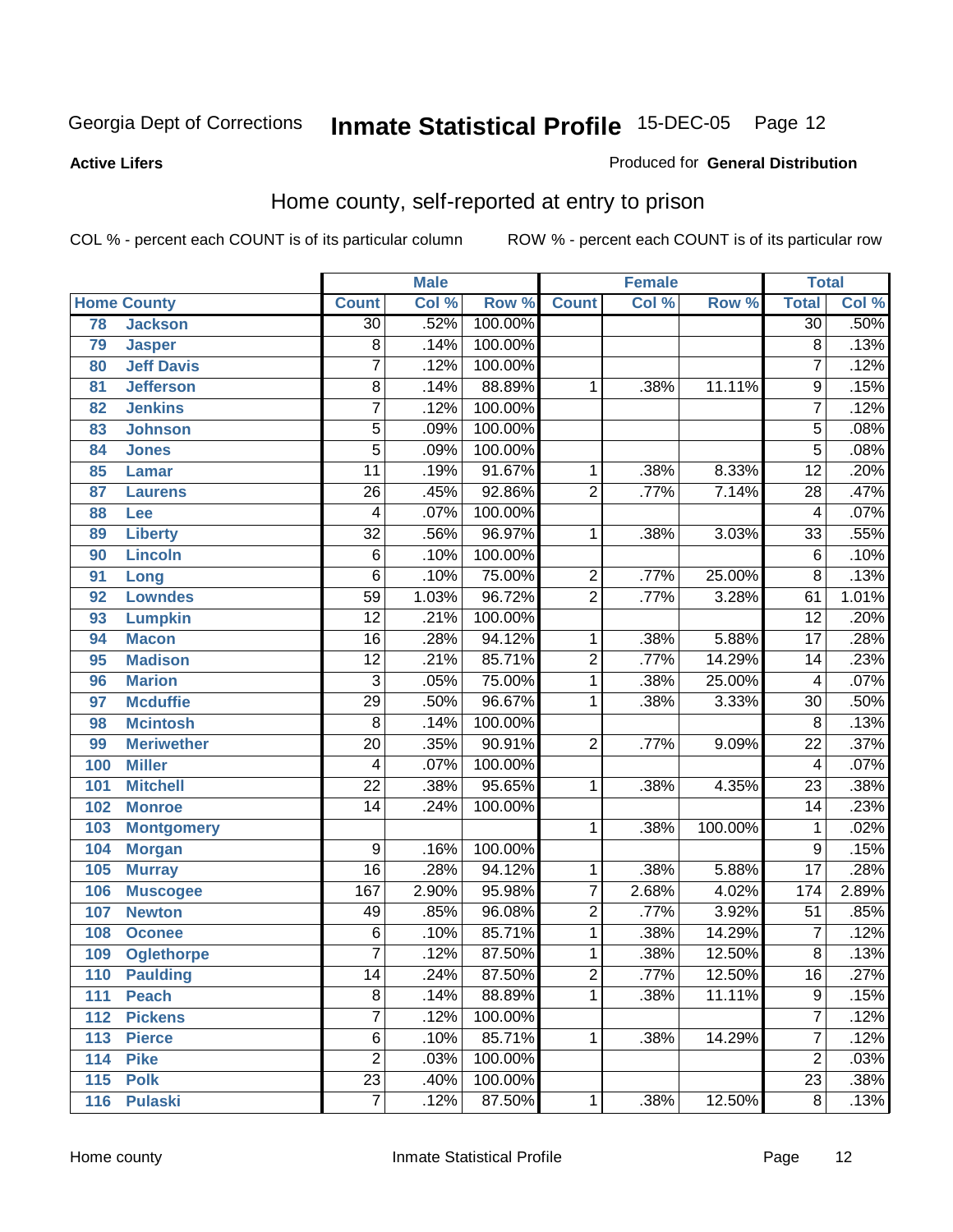#### **Active Lifers**

#### Produced for **General Distribution**

## Home county, self-reported at entry to prison

|                    |                   |                  | <b>Male</b> |         |                         | <b>Female</b> |        | <b>Total</b>    |         |
|--------------------|-------------------|------------------|-------------|---------|-------------------------|---------------|--------|-----------------|---------|
| <b>Home County</b> |                   | <b>Count</b>     | Col %       | Row %   | <b>Count</b>            | Col %         | Row %  | <b>Total</b>    | Col %   |
| 117                | <b>Putnam</b>     | $\overline{22}$  | .38%        | 100.00% |                         |               |        | $\overline{22}$ | .37%    |
| 118                | Quitman           | $\overline{3}$   | .05%        | 100.00% |                         |               |        | $\overline{3}$  | .05%    |
| 119                | <b>Rabun</b>      | $\overline{6}$   | .10%        | 100.00% |                         |               |        | $\overline{6}$  | .10%    |
| 120                | <b>Randolph</b>   | $\overline{6}$   | .10%        | 100.00% |                         |               |        | $\overline{6}$  | .10%    |
| 121                | <b>Richmond</b>   | $\overline{271}$ | 4.71%       | 94.76%  | $\overline{15}$         | 5.75%         | 5.24%  | 286             | 4.75%   |
| 122                | <b>Rockdale</b>   | $\overline{22}$  | .38%        | 95.65%  | $\mathbf{1}$            | .38%          | 4.35%  | $\overline{23}$ | .38%    |
| 123                | <b>Schley</b>     | 4                | .07%        | 100.00% |                         |               |        | $\overline{4}$  | .07%    |
| 124                | <b>Screven</b>    | $\overline{7}$   | .12%        | 100.00% |                         |               |        | $\overline{7}$  | .12%    |
| 125                | <b>Seminole</b>   | $\overline{9}$   | .16%        | 90.00%  | 1                       | .38%          | 10.00% | $\overline{10}$ | .17%    |
| 126                | <b>Spalding</b>   | $\overline{67}$  | 1.16%       | 93.06%  | $\overline{5}$          | 1.92%         | 6.94%  | $\overline{72}$ | 1.20%   |
| 127                | <b>Stephens</b>   | $\overline{12}$  | .21%        | 100.00% |                         |               |        | $\overline{12}$ | .20%    |
| 128                | <b>Stewart</b>    | 4                | .07%        | 100.00% |                         |               |        | $\overline{4}$  | .07%    |
| 129                | <b>Sumter</b>     | $\overline{18}$  | .31%        | 100.00% |                         |               |        | $\overline{18}$ | .30%    |
| 130                | <b>Talbot</b>     | 10               | .17%        | 90.91%  | 1                       | .38%          | 9.09%  | $\overline{11}$ | .18%    |
| 131                | <b>Taliaferro</b> | 1                | .02%        | 100.00% |                         |               |        | 1               | .02%    |
| 132                | <b>Tattnall</b>   | $\overline{16}$  | .28%        | 94.12%  | 1                       | .38%          | 5.88%  | $\overline{17}$ | .28%    |
| 133                | <b>Taylor</b>     | $\overline{18}$  | .31%        | 100.00% |                         |               |        | $\overline{18}$ | .30%    |
| 134                | <b>Telfair</b>    | $\overline{9}$   | .16%        | 100.00% |                         |               |        | $\overline{9}$  | .15%    |
| 135                | <b>Terrell</b>    | $\overline{14}$  | .24%        | 100.00% |                         |               |        | $\overline{14}$ | .23%    |
| 136                | <b>Thomas</b>     | $\overline{35}$  | .61%        | 94.59%  | $\overline{2}$          | .77%          | 5.41%  | $\overline{37}$ | .62%    |
| 137                | <b>Tift</b>       | $\overline{55}$  | .96%        | 98.21%  | 1                       | .38%          | 1.79%  | $\overline{56}$ | .93%    |
| 138                | <b>Toombs</b>     | $\overline{26}$  | .45%        | 96.30%  | 1                       | .38%          | 3.70%  | $\overline{27}$ | .45%    |
| 140                | <b>Treutlen</b>   | 7                | .12%        | 100.00% |                         |               |        | 7               | .12%    |
| 141                | <b>Troup</b>      | $\overline{43}$  | .75%        | 91.49%  | $\overline{\mathbf{4}}$ | 1.53%         | 8.51%  | $\overline{47}$ | .78%    |
| 142                | <b>Turner</b>     | $\overline{11}$  | .19%        | 100.00% |                         |               |        | $\overline{11}$ | .18%    |
| 143                | <b>Twiggs</b>     | $\overline{8}$   | .14%        | 100.00% |                         |               |        | $\overline{8}$  | .13%    |
| 145                | <b>Upson</b>      | $\overline{16}$  | .28%        | 94.12%  | 1                       | .38%          | 5.88%  | $\overline{17}$ | .28%    |
| 146                | <b>Walker</b>     | $\overline{25}$  | .43%        | 89.29%  | $\overline{3}$          | 1.15%         | 10.71% | $\overline{28}$ | .47%    |
| 147                | <b>Walton</b>     | $\overline{41}$  | .71%        | 95.35%  | $\overline{2}$          | .77%          | 4.65%  | $\overline{43}$ | .71%    |
| 148                | <b>Ware</b>       | $\overline{31}$  | .54%        | 100.00% |                         |               |        | $\overline{31}$ | .52%    |
| 149                | <b>Warren</b>     | $\overline{8}$   | .14%        | 100.00% |                         |               |        | $\overline{8}$  | .13%    |
| 150                | Washington        | 17               | .30%        | 89.47%  | $\overline{c}$          | .77%          | 10.53% | 19              | .32%    |
| 151                | <b>Wayne</b>      | $\overline{17}$  | .30%        | 94.44%  | 1                       | .38%          | 5.56%  | $\overline{18}$ | .30%    |
| 152                | <b>Webster</b>    | $\overline{3}$   | .05%        | 100.00% |                         |               |        | $\overline{3}$  | .05%    |
| 153                | <b>Wheeler</b>    | 4                | .07%        | 100.00% |                         |               |        | 4               | .07%    |
| 154                | <b>White</b>      | $\overline{6}$   | .10%        | 100.00% |                         |               |        | 6               | .10%    |
| 155                | <b>Whitfield</b>  | $\overline{46}$  | .80%        | 95.83%  | $\overline{2}$          | .77%          | 4.17%  | 48              | $.80\%$ |
| 156                | <b>Wilcox</b>     | $\overline{5}$   | .09%        | 83.33%  | $\overline{1}$          | .38%          | 16.67% | $\overline{6}$  | .10%    |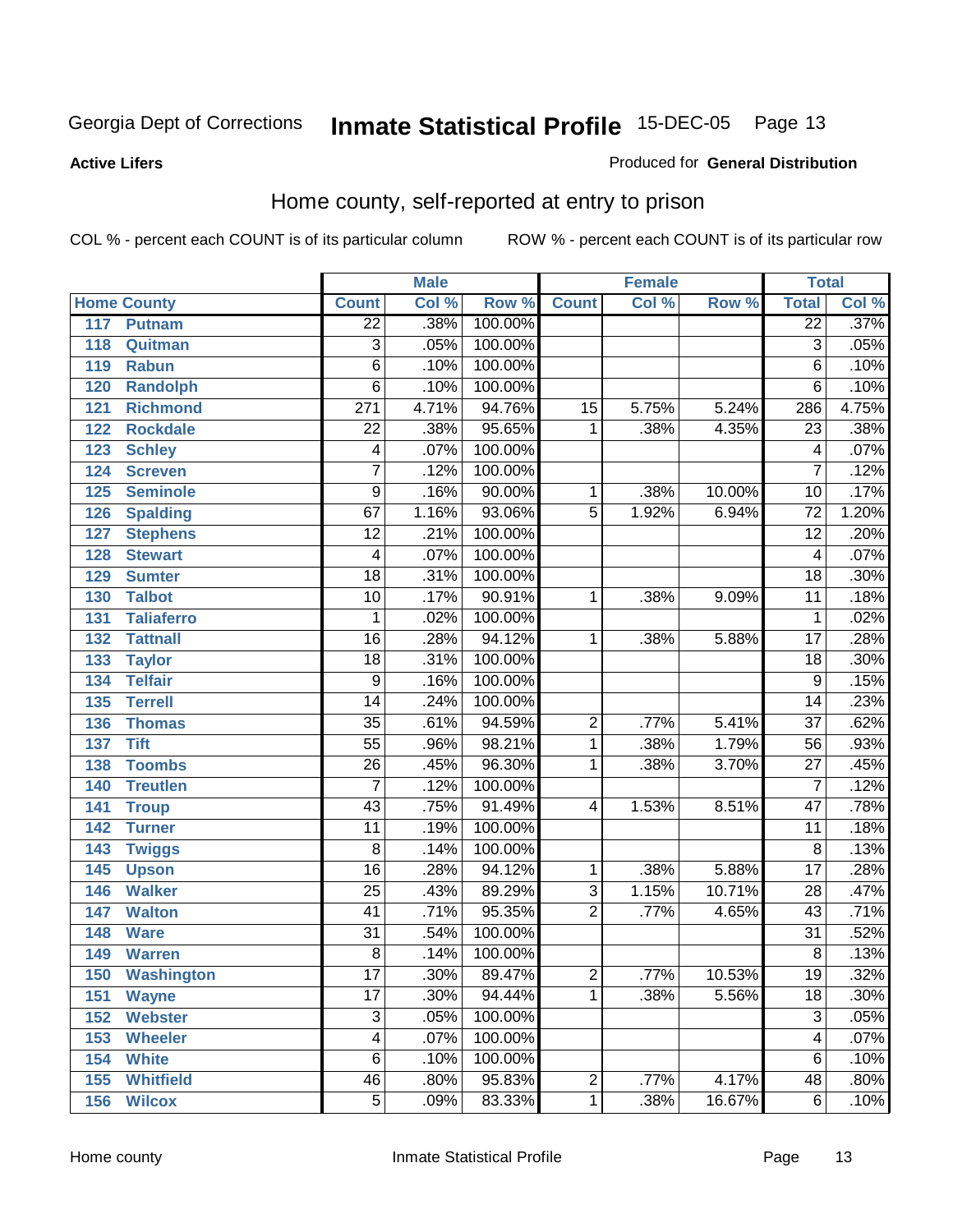#### **Active Lifers**

#### Produced for **General Distribution**

## Home county, self-reported at entry to prison

|                         |              | <b>Male</b> |           |              | <b>Female</b> |        | Total        |       |
|-------------------------|--------------|-------------|-----------|--------------|---------------|--------|--------------|-------|
| <b>Home County</b>      | <b>Count</b> | Col %       | Row %     | <b>Count</b> | Col %         | Row %  | <b>Total</b> | Col % |
| <b>Wilkes</b><br>157    |              | .16%        | 100.00%   |              |               |        | 9            | 15%   |
| <b>Wilkinson</b><br>158 | 11           | .19% '      | 100.00%   |              |               |        | 11           | .18%  |
| 159<br><b>Worth</b>     | 17           | .30%        | 80.95%    | 4            | 1.53%         | 19.05% | 21           | .35%  |
| <b>Unknown</b><br>160   | 361          | 6.27%       | $96.01\%$ | 15           | 5.75%         | 3.99%  | 376          | 6.25% |
| <b>Total Rported</b>    | 5,754        | 100%        | 95.66%    | 261          | 100%          | 4.34%  | 6,015        | 100%  |

| ν ιeu | 300   |      | 306    |
|-------|-------|------|--------|
|       | ∗ הגי | 202  | 0.22   |
|       | 74    | ZVI. | . ∡כ,ר |

| Mou.<br><b>ulton</b><br>ιτοι |
|------------------------------|
|------------------------------|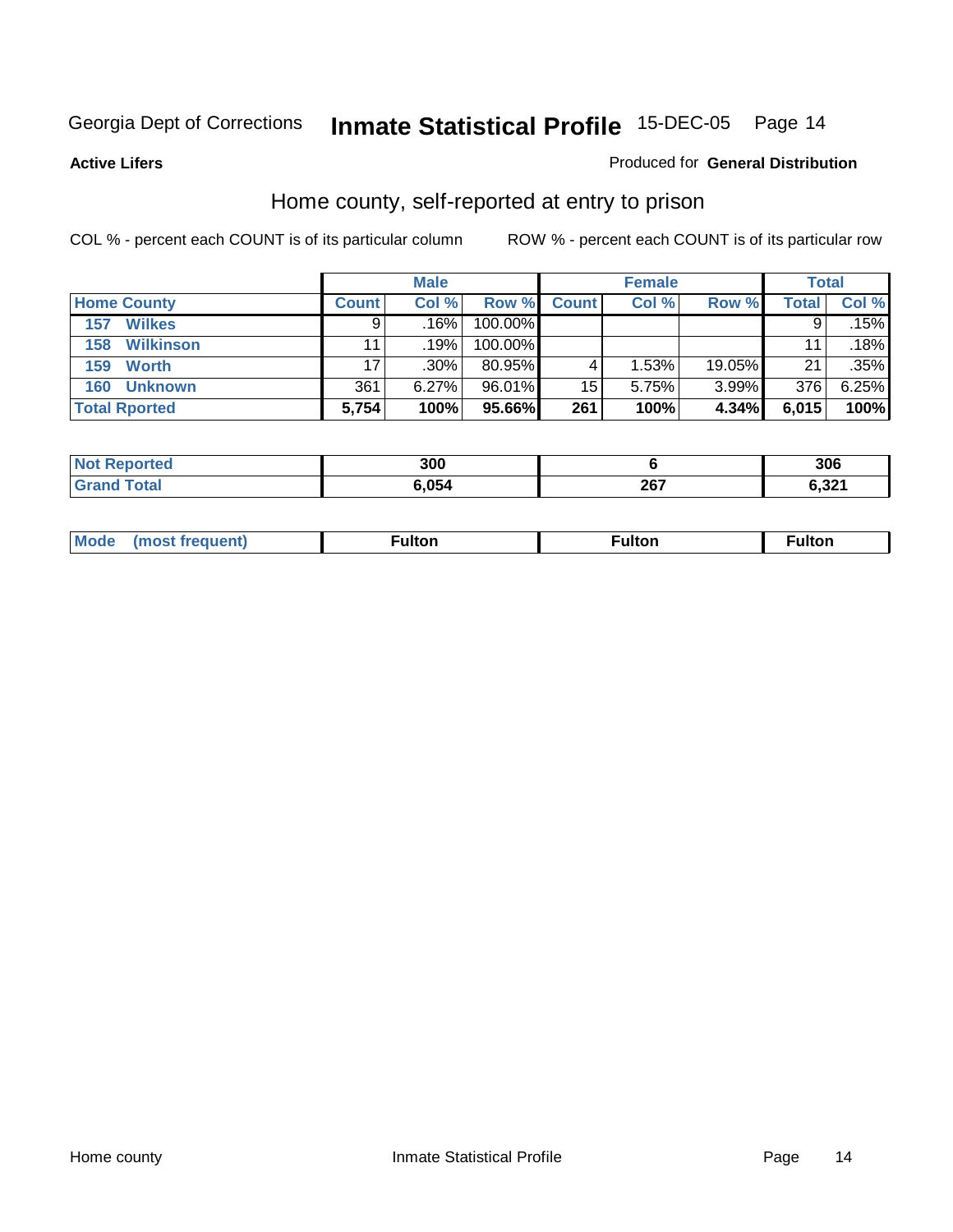#### **Active Lifers**

#### Produced for **General Distribution**

## Socioeconomic class, self-reported at entry to prison

|                            |              | <b>Male</b> |        |              | <b>Female</b> |       |        | <b>Total</b> |
|----------------------------|--------------|-------------|--------|--------------|---------------|-------|--------|--------------|
| <b>Socioeconomic Class</b> | <b>Count</b> | Col %       | Row %  | <b>Count</b> | Col %         | Row % | Total, | Col %        |
| <b>Welfare</b>             | 570          | 9.87%       | 95.48% | 27           | 10.42%        | 4.52% | 597    | 9.89%        |
| <b>Occ Employ</b>          | 278          | $4.81\%$    | 98.93% |              | 1.16%         | 1.07% | 281    | 4.66%        |
| <b>Minimum Std</b>         | 2,432        | 42.11%      | 96.35% | 92           | $35.52\%$     | 3.65% | 2,524  | 41.83%       |
| <b>Middle</b>              | 2,495        | 43.20%      | 94.79% | 137          | 52.90%        | 5.21% | 2,632  | 43.62%       |
| <b>Total Reported</b>      | 5,775        | 100%        | 95.71% | 259          | 100%          | 4.29% | 6,034  | 100%         |

| тес | 270<br>21 J |            | 207<br>20 I |
|-----|-------------|------------|-------------|
|     | 6,054       | 267<br>201 | 0.JZ 1      |

| .<br>. | M | ---<br>M 1 | Middle | <br>м |
|--------|---|------------|--------|-------|
|--------|---|------------|--------|-------|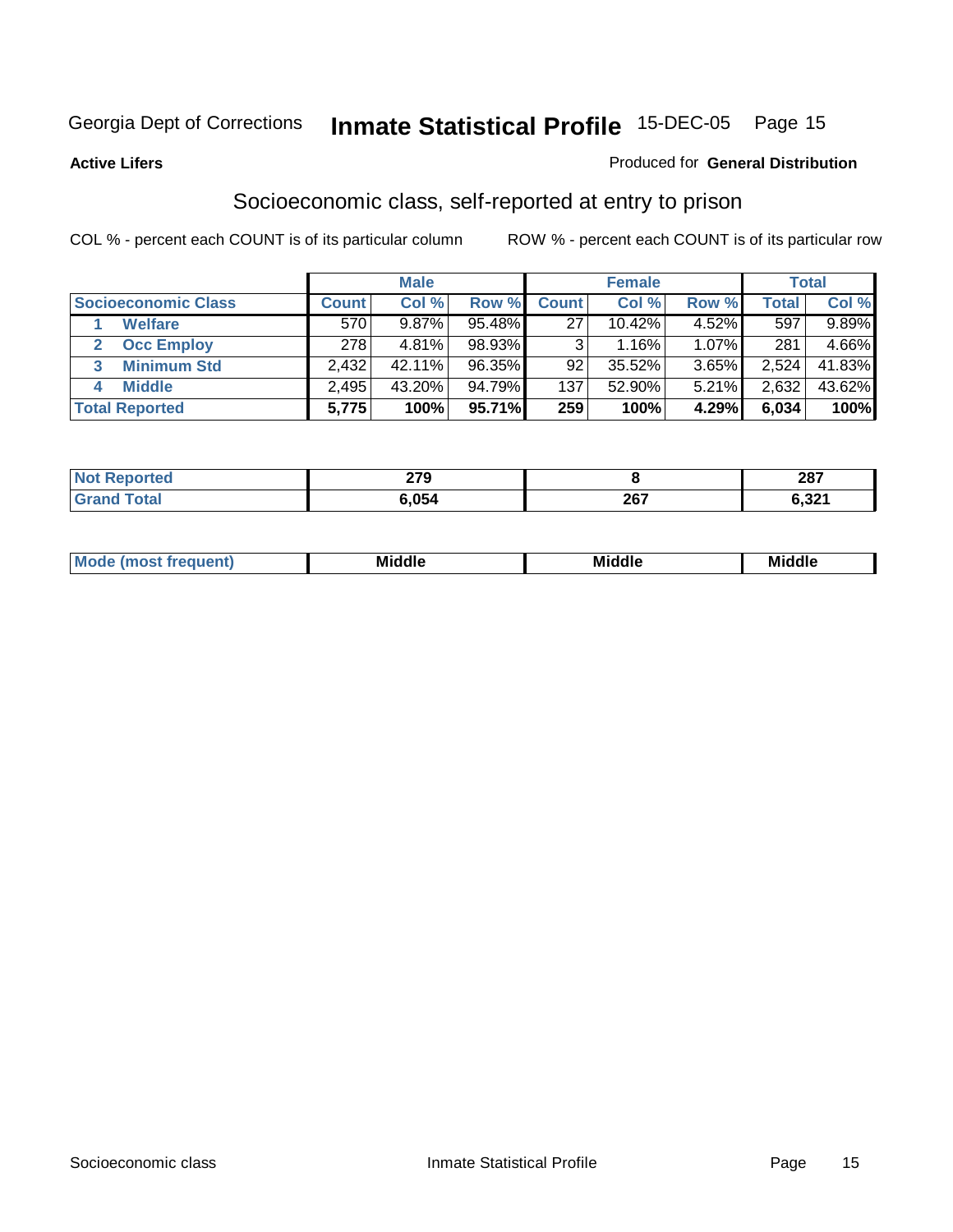#### **Active Lifers**

#### Produced for **General Distribution**

## Environment to age 16, self-reported at entry to prison

|                                    |              | <b>Male</b> |           |              | <b>Female</b> |       |       | <b>Total</b> |
|------------------------------------|--------------|-------------|-----------|--------------|---------------|-------|-------|--------------|
| <b>Environment to age 16</b>       | <b>Count</b> | Col %       | Row %     | <b>Count</b> | Col %         | Row % | Total | Col %        |
| <b>Rural/Farm</b>                  | 332          | $5.66\%$    | 95.13%    | 17           | 6.51%         | 4.87% | 349   | 5.69%        |
| <b>Rural/Nfarm</b><br>$\mathbf{2}$ | 377          | 6.42%       | $94.49\%$ | 22           | 8.43%         | 5.51% | 399   | 6.51%        |
| <b>S.M.S.A</b><br>3                | 2,271        | 38.69%      | $97.68\%$ | 54           | 20.69%        | 2.32% | 2,325 | 37.92%       |
| <b>Urban</b><br>4                  | .160         | 19.76%      | 93.40%    | 82           | 31.42%        | 6.60% | 1,242 | 20.26%       |
| <b>Small Town</b><br>5             | 1,730        | 29.47%      | $95.26\%$ | 86           | 32.95%        | 4.74% | 1,816 | 29.62%       |
| <b>Total Reported</b>              | 5,870        | 100%        | 95.74%    | 261          | 100%          | 4.26% | 6,131 | 100%         |

| Reported<br><b>Not</b> | 184   |     | 1 N.N<br>טע ו   |
|------------------------|-------|-----|-----------------|
| <b>Total</b>           | 6,054 | 267 | 0.224<br>0,JZ I |

| Mo<br>$ -$<br>ัown<br>.ient}<br>Small<br>M<br>M<br>. .<br>. .<br>_____<br>_____ |  |  |
|---------------------------------------------------------------------------------|--|--|
|                                                                                 |  |  |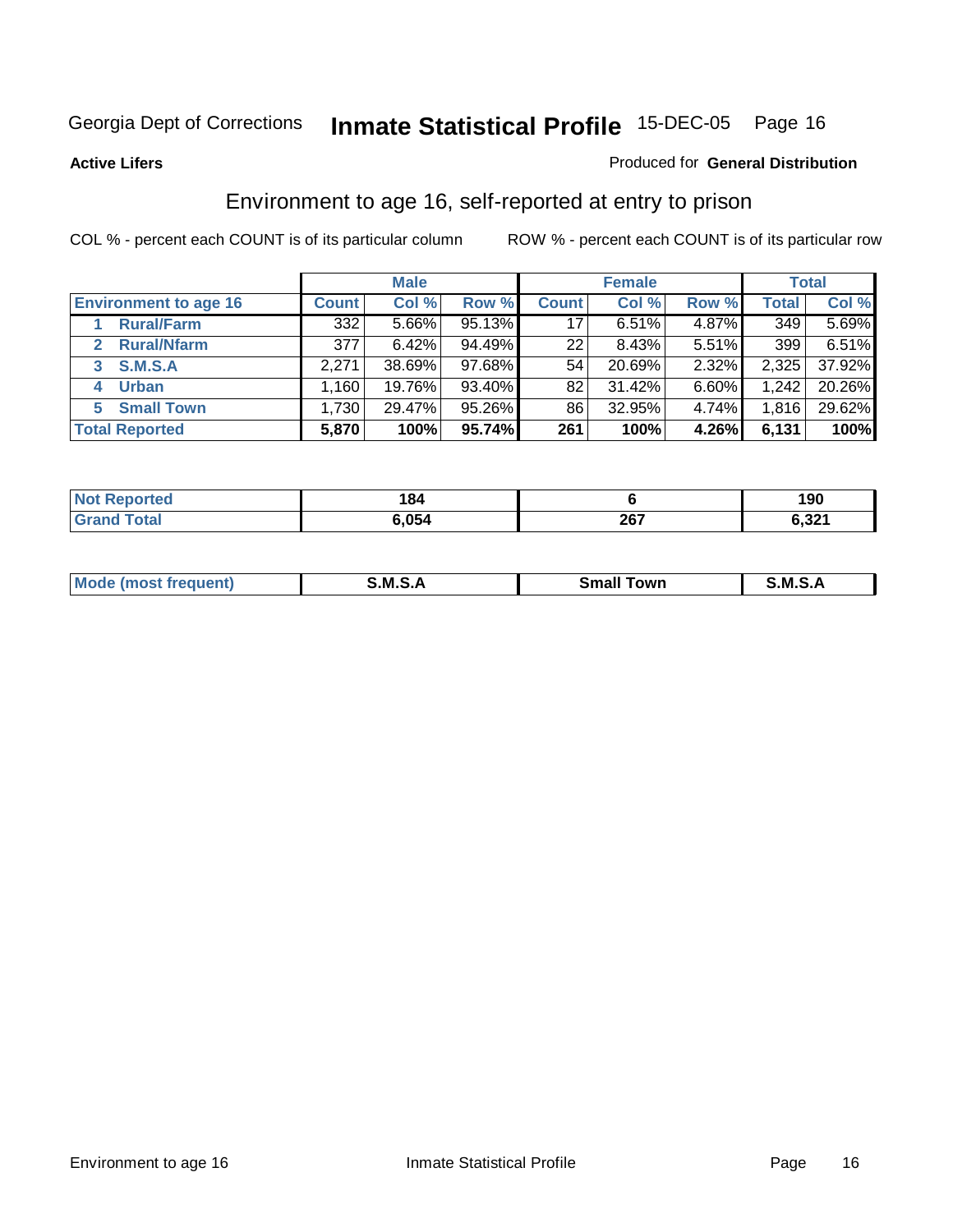#### **Active Lifers**

#### Produced for **General Distribution**

## Guardian status to age 16, self-reported at entry to prison

|                                  |              | <b>Male</b> |         |                | <b>Female</b> |          |              | <b>Total</b> |
|----------------------------------|--------------|-------------|---------|----------------|---------------|----------|--------------|--------------|
| <b>Guardian Status To Age 16</b> | <b>Count</b> | Col %       | Row %   | <b>Count</b>   | Col %         | Row %    | <b>Total</b> | Col %        |
| 1 Orphanage                      | 8            | .14%        | 100.00% |                |               |          | 8            | .13%         |
| 2 Father Only                    | 173          | 2.98%       | 97.19%  | 5              | 1.92%         | 2.81%    | 178          | 2.93%        |
| 3 Ftr Mtr Hd                     | 248          | 4.27%       | 96.50%  | 9              | 3.46%         | 3.50%    | 257          | 4.24%        |
| <b>4 Mother Only</b>             | 2,440        | 42.03%      | 96.29%  | 94             | 36.15%        | 3.71%    | 2,534        | 41.77%       |
| 5 Mtr Ftr Hd                     | 2,187        | 37.67%      | 94.84%  | 119            | 45.77%        | 5.16%    | 2,306        | 38.02%       |
| <b>6 Oth Female</b>              | 119          | 2.05%       | 95.20%  | 6              | 2.31%         | 4.80%    | 125          | 2.06%        |
| <b>7 Oth Male</b>                | 23           | .40%        | 92.00%  | 2              | .77%          | $8.00\%$ | 25           | .41%         |
| 8 Step-Parnts                    | 90           | 1.55%       | 100.00% |                |               |          | 90           | 1.48%        |
| <b>9 Foster Home</b>             | 73           | 1.26%       | 97.33%  | $\overline{2}$ | .77%          | 2.67%    | 75           | 1.24%        |
| <b>10 Grand Prnts</b>            | 445          | 7.66%       | 95.09%  | 23             | 8.85%         | 4.91%    | 468          | 7.72%        |
| <b>Total Reported</b>            | 5,806        | 100%        | 95.71%  | 260            | 100%          | 4.29%    | 6,066        | 100%         |

| orted | 27 R<br>24 J<br>$\sim$ |     | 255   |
|-------|------------------------|-----|-------|
|       | 6.054                  | 267 | 6,321 |

| Mode              | Mother | Mtr Ftr Hd                                                                                                      | Only   |
|-------------------|--------|-----------------------------------------------------------------------------------------------------------------|--------|
| (most frequent) د | Only   | the contract of the contract of the contract of the contract of the contract of the contract of the contract of | Mother |
|                   |        |                                                                                                                 |        |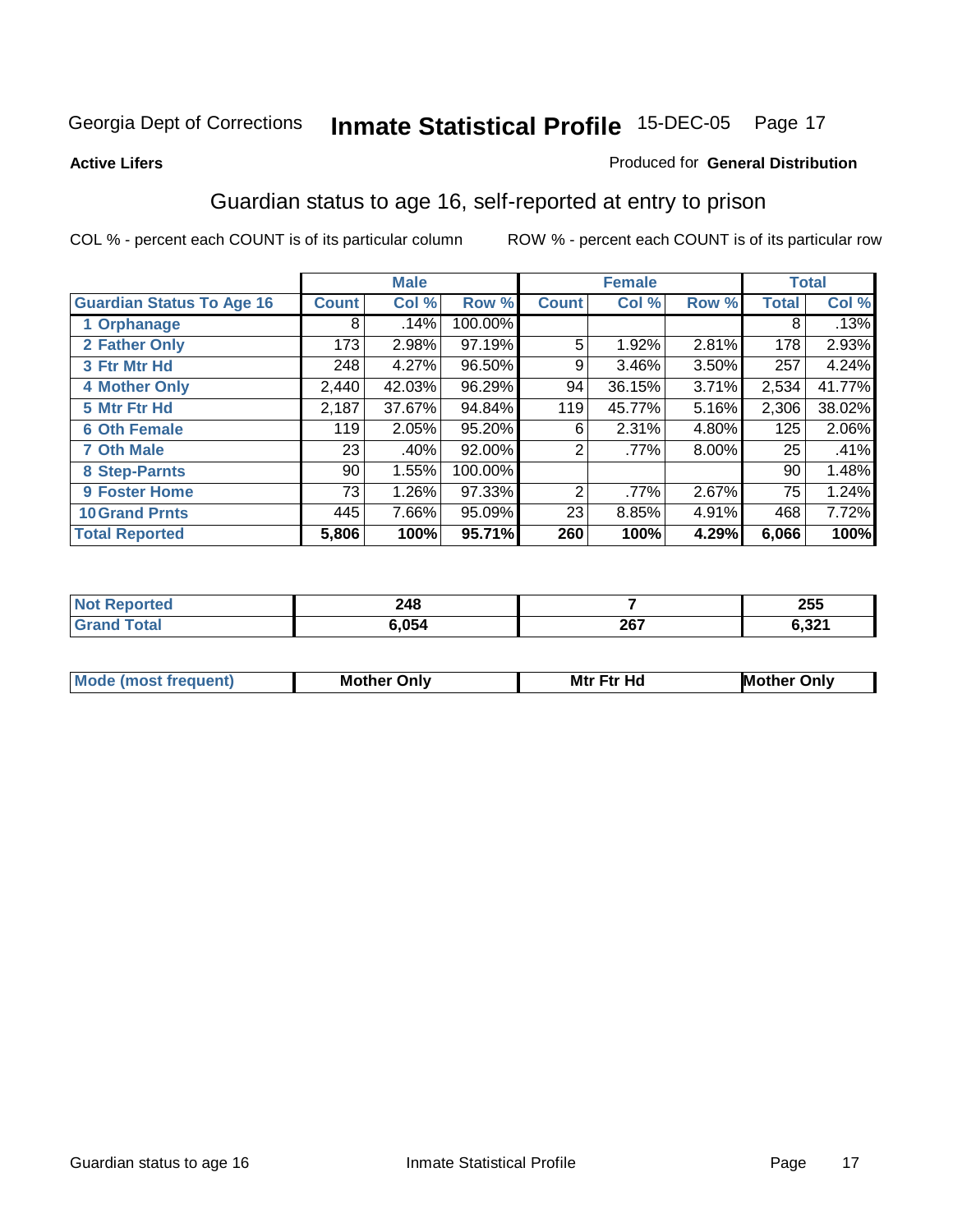#### **Active Lifers**

#### Produced for **General Distribution**

## Employment status before prison, self-reported at entry to prison

|                                  |              | <b>Male</b> |        |       | <b>Female</b> |          |              | <b>Total</b> |
|----------------------------------|--------------|-------------|--------|-------|---------------|----------|--------------|--------------|
| <b>Employment Status</b>         | <b>Count</b> | Col %       | Row %  | Count | Col %         | Row %    | <b>Total</b> | Col %        |
| <b>Full Time</b>                 | 2,145        | 37.95%      | 97.23% | 61    | 26.07%        | 2.77%    | 2,206        | 37.48%       |
| <b>Part Time</b><br>$\mathbf{2}$ | 393          | 6.95%       | 98.00% | 8     | 3.42%         | $2.00\%$ | 401          | 6.81%        |
| Unempl $<$ 6m<br>3               | 830          | 14.69%      | 95.18% | 42    | 17.95%        | 4.82%    | 872          | 14.81%       |
| Unempl > 6m<br>4                 | 1,633        | 28.89%      | 95.61% | 75    | 32.05%        | 4.39%    | 1,708        | 29.02%       |
| <b>Never Workd</b><br>5          | 458          | 8.10%       | 93.47% | 32    | 13.68%        | $6.53\%$ | 490          | 8.32%        |
| <b>Student</b><br>6              | 69           | 1.22%       | 93.24% | 5     | 2.14%         | 6.76%    | 74           | 1.26%        |
| <b>Incapable</b><br>7            | 124          | 2.19%       | 91.85% | 11    | 4.70%         | $8.15\%$ | 135          | 2.29%        |
| <b>Total Reported</b>            | 5,652        | 100%        | 96.02% | 234   | 100%          | 3.98%    | 5,886        | 100%         |

| and a series<br>. | 402<br>$ -$ | $\overline{ }$<br>vv | ハクド<br>433<br>--        |
|-------------------|-------------|----------------------|-------------------------|
|                   | ነ.054       | 267                  | .22<br>. ⊾ט י<br>$\sim$ |

| <b>Mou</b><br>$\sim$ | . .<br>·uı | 6m<br>$\sim$ | .<br>ıme<br>the contract of the contract of the contract of the contract of the contract of the contract of the contract of |
|----------------------|------------|--------------|-----------------------------------------------------------------------------------------------------------------------------|
|                      |            |              |                                                                                                                             |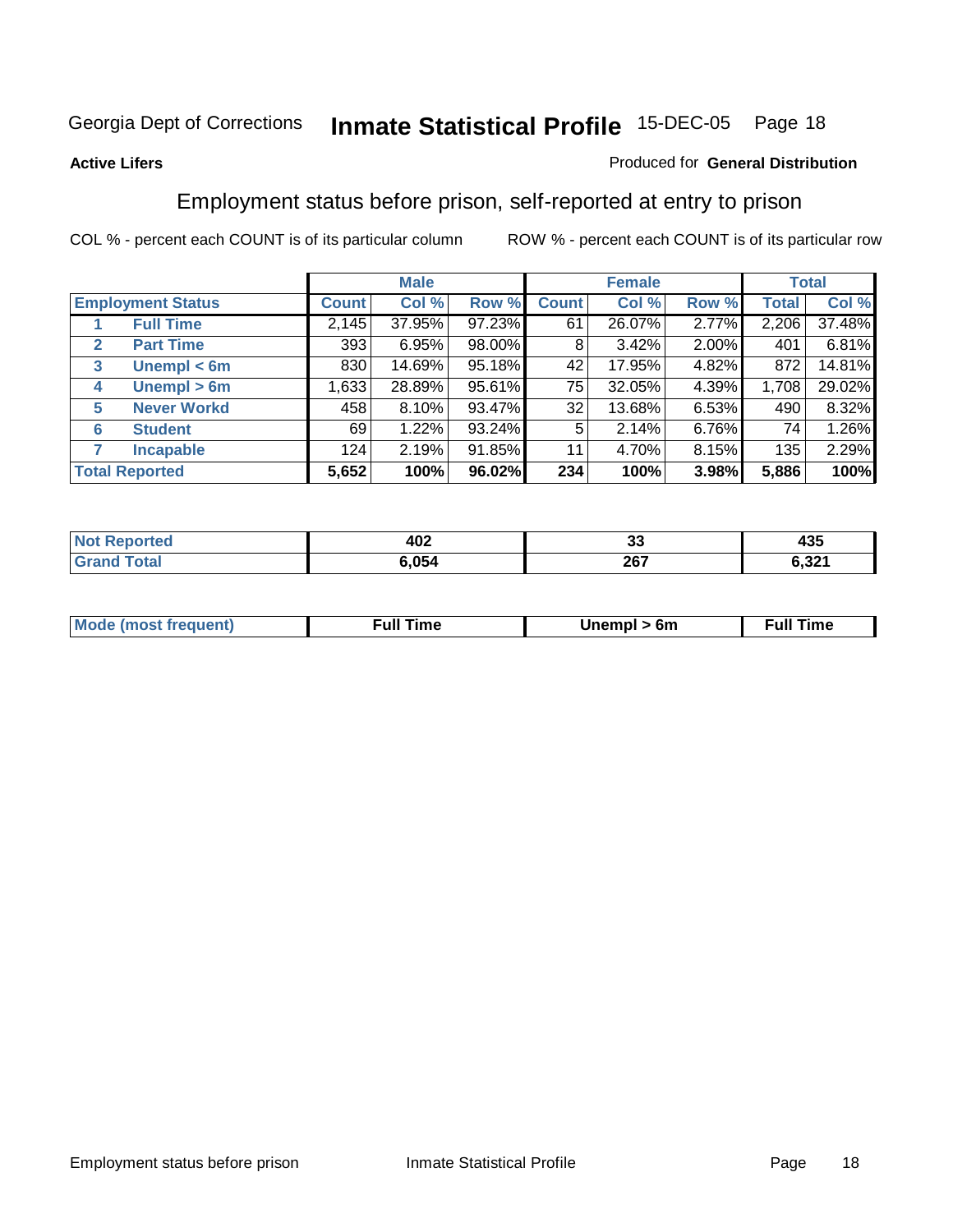#### **Active Lifers**

Produced for **General Distribution**

## Age at admission

|                         | <b>Male</b>      |       |         | <b>Female</b>   | <b>Total</b> |        |                  |       |
|-------------------------|------------------|-------|---------|-----------------|--------------|--------|------------------|-------|
| <b>Age At Admission</b> | <b>Count</b>     | Col % | Row %   | <b>Count</b>    | Col %        | Row %  | <b>Total</b>     | Col % |
| 13                      | 1                | 0.02% | 100.00% |                 |              |        | 1                | 0.02% |
| 14                      | 6                | 0.10% | 100.00% |                 |              |        | $\overline{6}$   | 0.09% |
| 15                      | $\overline{17}$  | 0.28% | 100.00% |                 |              |        | $\overline{17}$  | 0.27% |
| 16                      | $\overline{45}$  | 0.74% | 90.00%  | $\overline{5}$  | 1.87%        | 10.00% | $\overline{50}$  | 0.79% |
| $\overline{17}$         | 133              | 2.20% | 96.38%  | $\overline{5}$  | 1.87%        | 3.62%  | 138              | 2.18% |
| 18                      | 267              | 4.41% | 96.39%  | 10              | 3.75%        | 3.61%  | 277              | 4.38% |
| 19                      | 338              | 5.58% | 96.57%  | $\overline{12}$ | 4.49%        | 3.43%  | 350              | 5.54% |
| $\overline{20}$         | 339              | 5.60% | 96.03%  | 14              | 5.24%        | 3.97%  | 353              | 5.58% |
| 21                      | $\overline{314}$ | 5.19% | 95.73%  | $\overline{14}$ | 5.24%        | 4.27%  | 328              | 5.19% |
| 22                      | 355              | 5.86% | 96.99%  | $\overline{11}$ | 4.12%        | 3.01%  | 366              | 5.79% |
| 23                      | 306              | 5.05% | 94.15%  | 19              | 7.12%        | 5.85%  | 325              | 5.14% |
| $\overline{24}$         | $\overline{307}$ | 5.07% | 95.94%  | $\overline{13}$ | 4.87%        | 4.06%  | 320              | 5.06% |
| $\overline{25}$         | $\overline{243}$ | 4.01% | 95.67%  | $\overline{11}$ | 4.12%        | 4.33%  | 254              | 4.02% |
| $\overline{26}$         | 256              | 4.23% | 97.34%  | $\overline{7}$  | 2.62%        | 2.66%  | $\overline{263}$ | 4.16% |
| 27                      | $\overline{241}$ | 3.98% | 97.57%  | $\overline{6}$  | 2.25%        | 2.43%  | $\overline{247}$ | 3.91% |
| 28                      | $\overline{202}$ | 3.34% | 98.06%  | 4               | 1.50%        | 1.94%  | $\overline{206}$ | 3.26% |
| 29                      | $\overline{214}$ | 3.53% | 97.27%  | 6               | 2.25%        | 2.73%  | 220              | 3.48% |
| 30                      | 189              | 3.12% | 93.56%  | $\overline{13}$ | 4.87%        | 6.44%  | $\overline{202}$ | 3.20% |
| 31                      | 183              | 3.02% | 96.32%  | 7               | 2.62%        | 3.68%  | 190              | 3.01% |
| 32                      | 165              | 2.73% | 94.83%  | $\overline{9}$  | 3.37%        | 5.17%  | 174              | 2.75% |
| 33                      | 164              | 2.71% | 96.47%  | $\overline{6}$  | 2.25%        | 3.53%  | 170              | 2.69% |
| 34                      | $\overline{141}$ | 2.33% | 92.76%  | $\overline{11}$ | 4.12%        | 7.24%  | 152              | 2.40% |
| 35                      | 158              | 2.61% | 96.93%  | $\overline{5}$  | 1.87%        | 3.07%  | 163              | 2.58% |
| 36                      | 136              | 2.25% | 94.44%  | 8               | 3.00%        | 5.56%  | 144              | 2.28% |
| $\overline{37}$         | 134              | 2.21% | 98.53%  | $\overline{2}$  | 0.75%        | 1.47%  | 136              | 2.15% |
| 38                      | 151              | 2.49% | 96.18%  | 6               | 2.25%        | 3.82%  | 157              | 2.48% |
| 39                      | 103              | 1.70% | 95.37%  | $\overline{5}$  | 1.87%        | 4.63%  | 108              | 1.71% |
| 40                      | $\overline{94}$  | 1.55% | 97.92%  | $\overline{2}$  | 0.75%        | 2.08%  | $\overline{96}$  | 1.52% |
| 41                      | 107              | 1.77% | 93.04%  | $\overline{8}$  | 3.00%        | 6.96%  | $\overline{115}$ | 1.82% |
| 42                      | 84               | 1.39% | 93.33%  | $\overline{6}$  | 2.25%        | 6.67%  | 90               | 1.42% |
| 43                      | 78               | 1.29% | 97.50%  | $\overline{2}$  | 0.75%        | 2.50%  | $\overline{80}$  | 1.27% |
| 44                      | 77               | 1.27% | 96.25%  | 3               | 1.12%        | 3.75%  | 80               | 1.27% |
| 45                      | 65               | 1.07% | 98.48%  | 1               | 0.37%        | 1.52%  | 66               | 1.04% |
| 46                      | 49               | 0.81% | 87.50%  | 7               | 2.62%        | 12.50% | 56               | 0.89% |
| 47                      | $\overline{47}$  | 0.78% | 95.92%  | $\overline{2}$  | 0.75%        | 4.08%  | 49               | 0.78% |
| 48                      | 54               | 0.89% | 91.53%  | $\overline{5}$  | 1.87%        | 8.47%  | 59               | 0.93% |
| 49                      | $\overline{32}$  | 0.53% | 94.12%  | $\overline{2}$  | 0.75%        | 5.88%  | 34               | 0.54% |
| 50                      | 30               | 0.50% | 90.91%  | $\overline{3}$  | 1.12%        | 9.09%  | 33               | 0.52% |
| 51                      | 41               | 0.68% | 95.35%  | $\overline{2}$  | 0.75%        | 4.65%  | 43               | 0.68% |
| $\overline{52}$         | $\overline{31}$  | 0.51% | 93.94%  | $\overline{2}$  | 0.75%        | 6.06%  | $\overline{33}$  | 0.52% |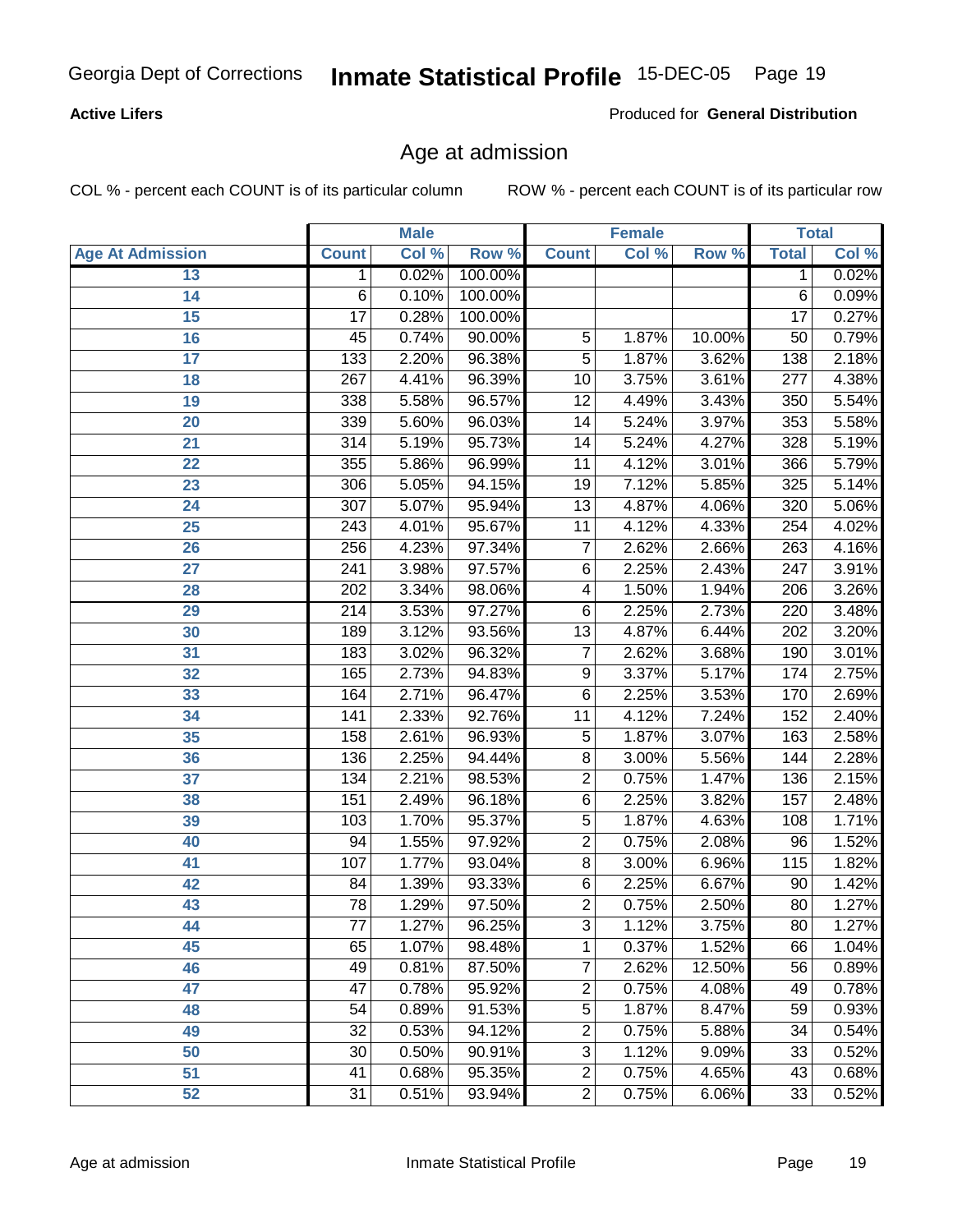#### **Active Lifers**

Produced for **General Distribution**

## Age at admission

|                         |                 | <b>Male</b> |         |              | <b>Female</b> |         | <b>Total</b>    |       |
|-------------------------|-----------------|-------------|---------|--------------|---------------|---------|-----------------|-------|
| <b>Age At Admission</b> | <b>Count</b>    | Col %       | Row %   | <b>Count</b> | Col %         | Row %   | <b>Total</b>    | Col % |
| 53                      | $\overline{22}$ | 0.36%       | 88.00%  | 3            | 1.12%         | 12.00%  | $\overline{25}$ | 0.40% |
| 54                      | 24              | 0.40%       | 88.89%  | 3            | 1.12%         | 11.11%  | 27              | 0.43% |
| 55                      | 25              | 0.41%       | 100.00% |              |               |         | 25              | 0.40% |
| 56                      | 14              | 0.23%       | 82.35%  | 3            | 1.12%         | 17.65%  | 17              | 0.27% |
| 57                      | 13              | 0.21%       | 100.00% |              |               |         | 13              | 0.21% |
| 58                      | 7               | 0.12%       | 87.50%  | 1            | 0.37%         | 12.50%  | 8               | 0.13% |
| 59                      | 8               | 0.13%       | 88.89%  |              | 0.37%         | 11.11%  | 9               | 0.14% |
| 60                      | 9               | 0.15%       | 90.00%  |              | 0.37%         | 10.00%  | 10              | 0.16% |
| 61                      | 5               | 0.08%       | 100.00% |              |               |         | 5               | 0.08% |
| 62                      | 8               | 0.13%       | 100.00% |              |               |         | 8               | 0.13% |
| 63                      | 6               | 0.10%       | 100.00% |              |               |         | 6               | 0.09% |
| 64                      | 6               | 0.10%       | 100.00% |              |               |         | 6               | 0.09% |
| 66                      | 3               | 0.05%       | 100.00% |              |               |         | 3               | 0.05% |
| 67                      | 1               | 0.02%       | 100.00% |              |               |         | 1               | 0.02% |
| 68                      | 2               | 0.03%       | 100.00% |              |               |         | $\overline{2}$  | 0.03% |
| 69                      | 2               | 0.03%       | 100.00% |              |               |         | 2               | 0.03% |
| 70                      |                 |             |         | 1            | 0.37%         | 100.00% | 1               | 0.02% |
| 72                      | 1               | 0.02%       | 100.00% |              |               |         | 1               | 0.02% |
| 74                      | 1               | 0.02%       | 100.00% |              |               |         | 1               | 0.02% |
| <b>Total Reported</b>   | 6,054           | 100%        | 95.78%  | 267          | 100%          | 4.22%   | 6,321           | 100%  |

| <b>NOT</b><br><b>eported</b> |       |     |       |
|------------------------------|-------|-----|-------|
| _____                        | 6.054 | 267 | 6,321 |

| Mean<br>(average)       | 29.31 | 30.86    | 29.37        |
|-------------------------|-------|----------|--------------|
| Median (middle)         |       | 29       | ^7           |
| Mode<br>(most frequent) | - -   | ^^<br>20 | $\sim$<br>44 |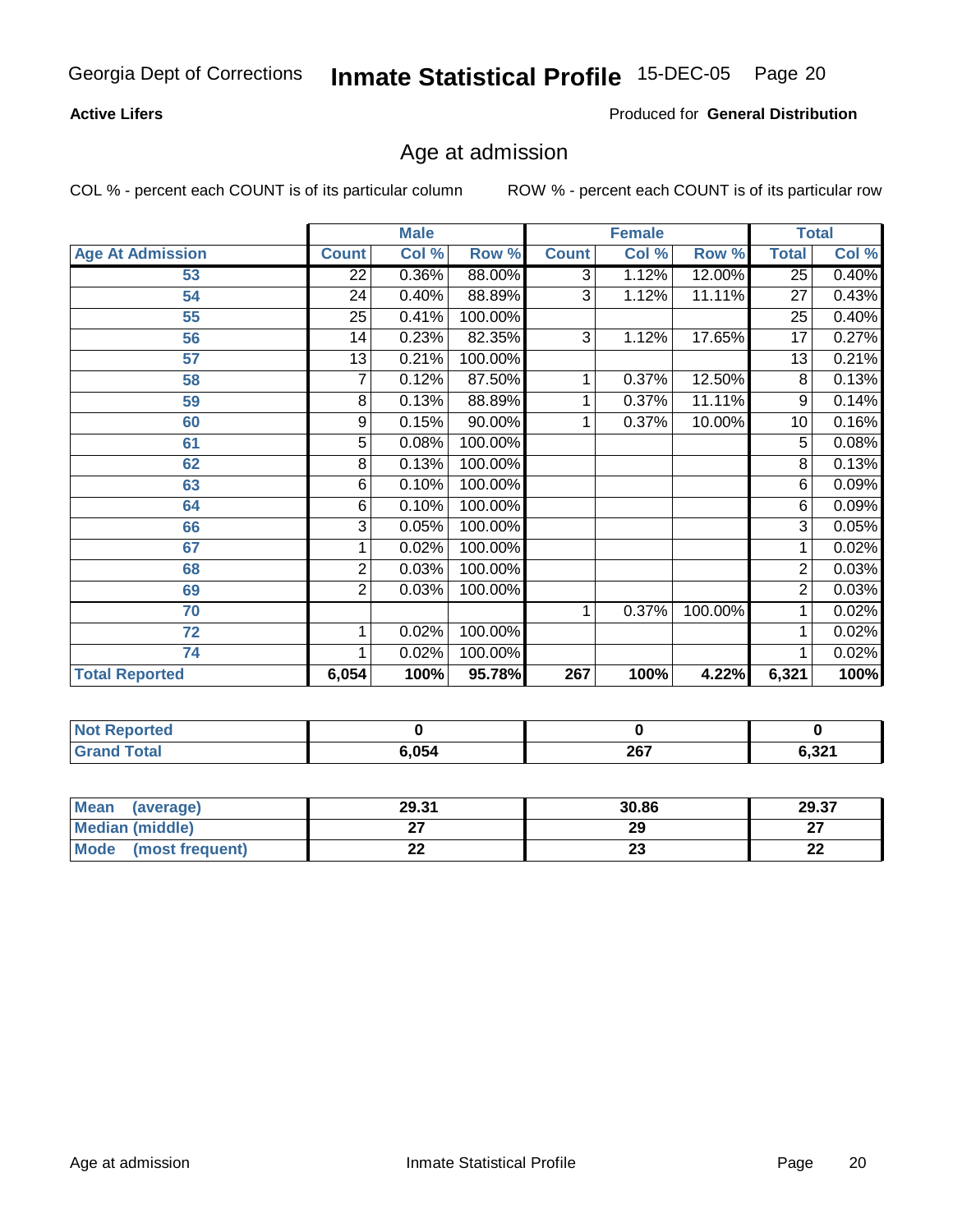Produced for **General Distribution**

## Age at release

|                       | <b>Male</b>  |      |       | <b>Female</b> |       |       | <b>Total</b> |             |
|-----------------------|--------------|------|-------|---------------|-------|-------|--------------|-------------|
| <b>Age At Release</b> | <b>Count</b> | Col% | Row % | <b>Count</b>  | Col % | Row % |              | Total Col % |
| <b>Total Reported</b> |              |      |       |               |       |       |              |             |

| <b>Still Active</b> | 6,054 | 267 | 6,321 |
|---------------------|-------|-----|-------|
| <b>Not Reported</b> |       |     |       |
| <b>Grand Total</b>  | 6,054 | 267 | 6,321 |

| <b>Mean</b><br>(average) | N/A | N/A | N/A |
|--------------------------|-----|-----|-----|
| <b>Median (middle)</b>   | N/A | N/A | N/A |
| Mode (most frequent)     | N/A | N/A | N/A |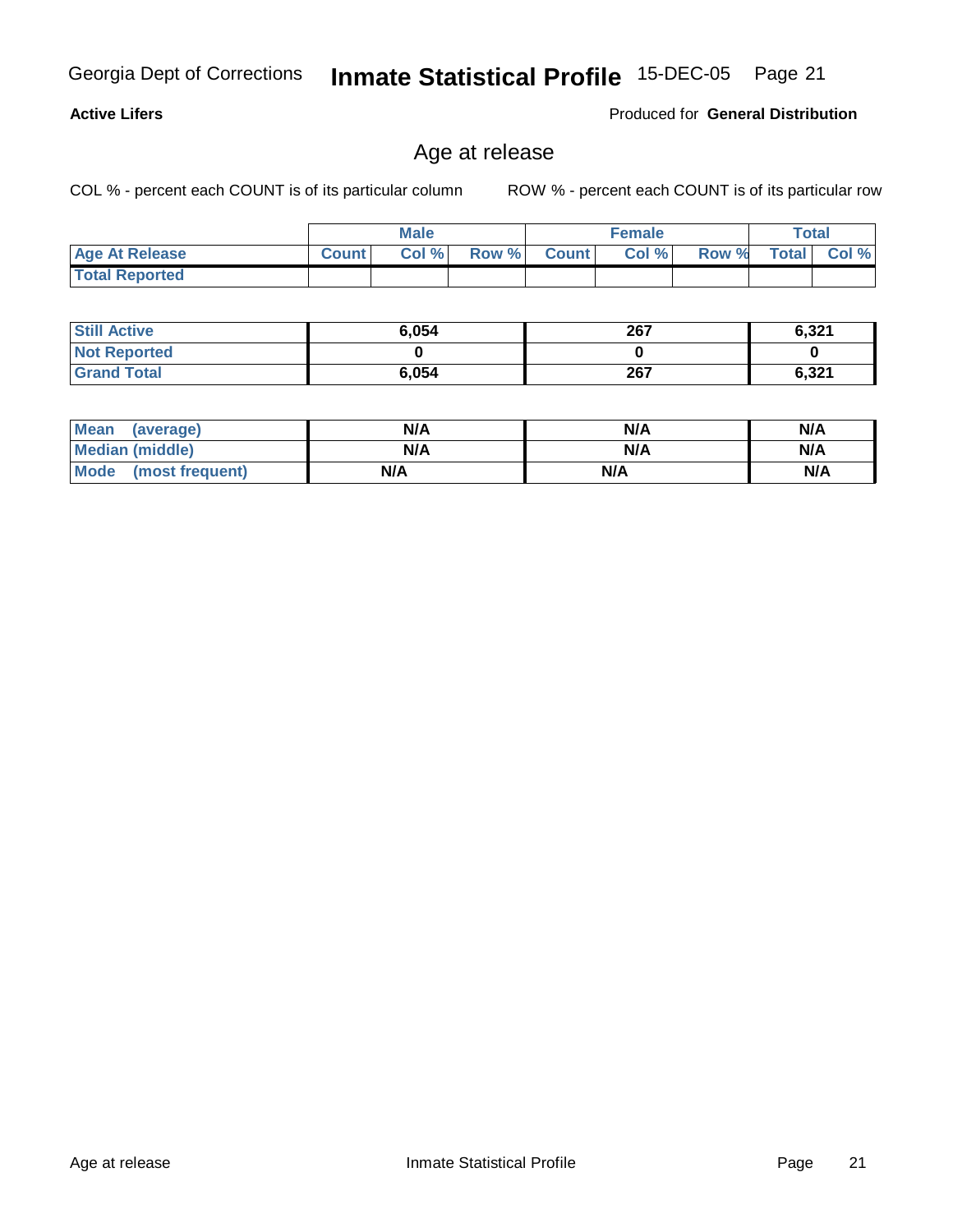#### **Active Lifers**

#### Produced for **General Distribution**

## Height, measured at entry to prison

|                       |                  | <b>Male</b> |         |                 | <b>Female</b> |         | <b>Total</b>     |        |
|-----------------------|------------------|-------------|---------|-----------------|---------------|---------|------------------|--------|
| <b>Height</b>         | <b>Count</b>     | Col %       | Row %   | <b>Count</b>    | Col %         | Row %   | <b>Total</b>     | Col %  |
| 4'01''                |                  |             |         | 1               | 0.38%         | 100.00% | 1                | 0.02%  |
| 4'06"                 | $\mathbf 1$      | 0.02%       | 100.00% |                 |               |         | 1                | 0.02%  |
| 4'09"                 |                  |             |         | 1               | 0.38%         | 100.00% | 1                | 0.02%  |
| 4'10"                 |                  |             |         | $\overline{1}$  | 0.38%         | 100.00% | $\mathbf{1}$     | 0.02%  |
| 4'11''                |                  |             |         | $\overline{7}$  | 2.63%         | 100.00% | 7                | 0.11%  |
| 5'00''                | 9                | 0.15%       | 42.86%  | $\overline{12}$ | 4.51%         | 57.14%  | $\overline{21}$  | 0.33%  |
| 5'01''                | 10               | 0.17%       | 34.48%  | $\overline{19}$ | 7.14%         | 65.52%  | $\overline{29}$  | 0.46%  |
| 5'02"                 | $\overline{20}$  | 0.33%       | 43.48%  | $\overline{26}$ | 9.77%         | 56.52%  | 46               | 0.73%  |
| 5'03''                | 41               | 0.68%       | 57.75%  | $\overline{30}$ | 11.28%        | 42.25%  | $\overline{71}$  | 1.13%  |
| 5'04"                 | $\overline{98}$  | 1.62%       | 68.53%  | $\overline{45}$ | 16.92%        | 31.47%  | $\overline{143}$ | 2.27%  |
| 5'05''                | 178              | 2.95%       | 88.56%  | $\overline{23}$ | 8.65%         | 11.44%  | $\overline{201}$ | 3.19%  |
| 5'06''                | 321              | 5.31%       | 91.19%  | $\overline{31}$ | 11.65%        | 8.81%   | 352              | 5.58%  |
| 5'07''                | 500              | 8.27%       | 93.63%  | $\overline{34}$ | 12.78%        | 6.37%   | $\overline{534}$ | 8.46%  |
| 5'08''                | 597              | 9.88%       | 97.23%  | $\overline{17}$ | 6.39%         | 2.77%   | 614              | 9.73%  |
| 5'09''                | 765              | 12.66%      | 98.71%  | $\overline{10}$ | 3.76%         | 1.29%   | $\overline{775}$ | 12.28% |
| 5'10''                | $\overline{729}$ | 12.06%      | 99.32%  | $\overline{5}$  | 1.88%         | 0.68%   | 734              | 11.63% |
| 5'11''                | 782              | 12.94%      | 99.74%  | $\overline{2}$  | 0.75%         | 0.26%   | 784              | 12.42% |
| 6'00''                | 674              | 11.15%      | 100.00% |                 |               |         | 674              | 10.68% |
| 6'01''                | 532              | 8.80%       | 100.00% |                 |               |         | 532              | 8.43%  |
| 6'02''                | $\overline{378}$ | 6.25%       | 99.74%  | $\mathbf{1}$    | 0.38%         | 0.26%   | 379              | 6.01%  |
| 6'03''                | $\overline{214}$ | 3.54%       | 100.00% |                 |               |         | $\overline{214}$ | 3.39%  |
| 6'04''                | $\overline{92}$  | 1.52%       | 100.00% |                 |               |         | $\overline{92}$  | 1.46%  |
| 6'05''                | $\overline{35}$  | 0.58%       | 97.22%  | $\mathbf{1}$    | 0.38%         | 2.78%   | $\overline{36}$  | 0.57%  |
| 6'06''                | $\overline{25}$  | 0.41%       | 100.00% |                 |               |         | $\overline{25}$  | 0.40%  |
| 6'07''                | $\overline{9}$   | 0.15%       | 100.00% |                 |               |         | $\overline{9}$   | 0.14%  |
| 6'08''                | $\overline{5}$   | 0.08%       | 100.00% |                 |               |         | 5                | 0.08%  |
| 6'09''                | $\overline{5}$   | 0.08%       | 100.00% |                 |               |         | $\overline{5}$   | 0.08%  |
| 6'10''                | $\overline{2}$   | 0.03%       | 100.00% |                 |               |         | $\overline{2}$   | 0.03%  |
| 6'11''                | $\overline{4}$   | 0.07%       | 100.00% |                 |               |         | 4                | 0.06%  |
| Seven feet +          | $\overline{18}$  | 0.30%       | 100.00% |                 |               |         | 18               | 0.29%  |
| <b>Total Reported</b> | 6,044            | 100%        | 95.78%  | 266             | 100%          | 4.22%   | 6,310            | 100%   |

| $-$   |             |                |
|-------|-------------|----------------|
| 054،ز | 207<br>20 I | 0.22<br>0,JZ I |

| <b>Mean</b><br>(average) | 5'10" | 5'04" | 5'10"        |
|--------------------------|-------|-------|--------------|
| Median (middle)          | 5'10" | 5'04" | 5'10"        |
| Mode<br>(most frequent)  | 5'11" | 5'04" | <b>5'44"</b> |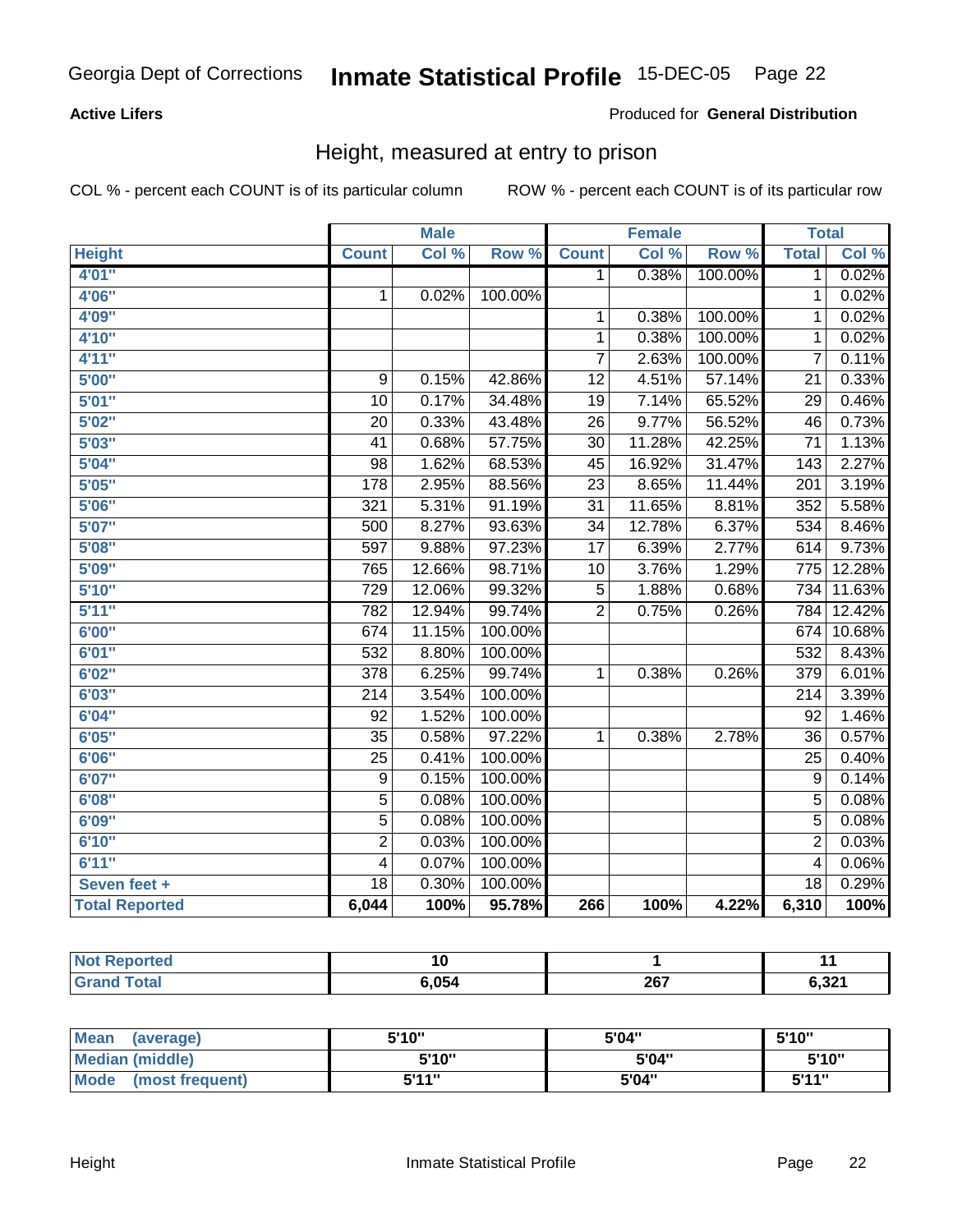#### **Active Lifers**

#### Produced for **General Distribution**

## Weight, measured at entry to prison

|                        | <b>Male</b>      |        |         | <b>Female</b>   |        |        | <b>Total</b>            |        |
|------------------------|------------------|--------|---------|-----------------|--------|--------|-------------------------|--------|
| Weight                 | <b>Count</b>     | Col %  | Row %   | <b>Count</b>    | Col %  | Row %  | <b>Total</b>            | Col %  |
| <b>Under 80 pounds</b> | $\mathbf 1$      | 0.02%  | 100.00% |                 |        |        | 1                       | 0.02%  |
| 100 - 109 pounds       | 5                | 0.08%  | 55.56%  | 4               | 1.50%  | 44.44% | 9                       | 0.14%  |
| 110 - 119 pounds       | $\overline{17}$  | 0.28%  | 56.67%  | $\overline{13}$ | 4.89%  | 43.33% | $\overline{30}$         | 0.48%  |
| 120 - 129 pounds       | $\overline{78}$  | 1.29%  | 73.58%  | $\overline{28}$ | 10.53% | 26.42% | 106                     | 1.68%  |
| 130 - 139 pounds       | 190              | 3.14%  | 90.05%  | $\overline{21}$ | 7.89%  | 9.95%  | $\overline{211}$        | 3.34%  |
| 140 - 149 pounds       | 382              | 6.32%  | 92.94%  | $\overline{29}$ | 10.90% | 7.06%  | 411                     | 6.51%  |
| 150 - 159 pounds       | 588              | 9.73%  | 94.84%  | $\overline{32}$ | 12.03% | 5.16%  | 620                     | 9.83%  |
| 160 - 169 pounds       | 733              | 12.13% | 96.96%  | $\overline{23}$ | 8.65%  | 3.04%  | 756                     | 11.98% |
| 170 - 179 pounds       | 816              | 13.50% | 97.61%  | $\overline{20}$ | 7.52%  | 2.39%  | 836                     | 13.25% |
| 180 - 189 pounds       | 810              | 13.40% | 98.06%  | $\overline{16}$ | 6.02%  | 1.94%  | 826                     | 13.09% |
| 190 - 199 pounds       | 647              | 10.70% | 97.15%  | $\overline{19}$ | 7.14%  | 2.85%  | 666                     | 10.55% |
| 200 - 209 pounds       | $\overline{520}$ | 8.60%  | 96.65%  | $\overline{18}$ | 6.77%  | 3.35%  | 538                     | 8.53%  |
| 210 - 219 pounds       | 359              | 5.94%  | 97.55%  | $\overline{9}$  | 3.38%  | 2.45%  | 368                     | 5.83%  |
| 220 - 229 pounds       | $\overline{281}$ | 4.65%  | 96.56%  | $\overline{10}$ | 3.76%  | 3.44%  | 291                     | 4.61%  |
| 230 - 239 pounds       | $\overline{213}$ | 3.52%  | 97.71%  | $\overline{5}$  | 1.88%  | 2.29%  | $\overline{218}$        | 3.45%  |
| 240 - 249 pounds       | $\overline{122}$ | 2.02%  | 95.31%  | $\overline{6}$  | 2.26%  | 4.69%  | 128                     | 2.03%  |
| 250 - 259 pounds       | $\overline{95}$  | 1.57%  | 95.96%  | $\overline{4}$  | 1.50%  | 4.04%  | 99                      | 1.57%  |
| 260 - 269 pounds       | $\overline{58}$  | 0.96%  | 93.55%  | 4               | 1.50%  | 6.45%  | 62                      | 0.98%  |
| 270 - 279 pounds       | $\overline{39}$  | 0.65%  | 95.12%  | 2               | 0.75%  | 4.88%  | 41                      | 0.65%  |
| 280 - 289 pounds       | $\overline{27}$  | 0.45%  | 96.43%  | 1               | 0.38%  | 3.57%  | $\overline{28}$         | 0.44%  |
| 290 - 299 pounds       | $\overline{19}$  | 0.31%  | 95.00%  | 1               | 0.38%  | 5.00%  | $\overline{20}$         | 0.32%  |
| 300 - 309 pounds       | $\overline{17}$  | 0.28%  | 94.44%  | $\overline{1}$  | 0.38%  | 5.56%  | $\overline{18}$         | 0.29%  |
| 310 - 319 pounds       | $\overline{7}$   | 0.12%  | 100.00% |                 |        |        | $\overline{7}$          | 0.11%  |
| 320 - 329 pounds       | $\overline{6}$   | 0.10%  | 100.00% |                 |        |        | 6                       | 0.10%  |
| 330 - 339 pounds       | $\overline{2}$   | 0.03%  | 100.00% |                 |        |        | $\overline{2}$          | 0.03%  |
| 340 - 349 pounds       | $\overline{2}$   | 0.03%  | 100.00% |                 |        |        | $\overline{2}$          | 0.03%  |
| 350 - 359 pounds       | $\overline{4}$   | 0.07%  | 100.00% |                 |        |        | 4                       | 0.06%  |
| 390 - 399 pounds       | $\overline{2}$   | 0.03%  | 100.00% |                 |        |        | $\overline{2}$          | 0.03%  |
| 400 pounds and over    | $\overline{4}$   | 0.07%  | 100.00% |                 |        |        | $\overline{\mathbf{4}}$ | 0.06%  |
| <b>Total Reported</b>  | 6,044            | 100%   | 95.78%  | 266             | 100%   | 4.22%  | 6,310                   | 100%   |

| <b>Not</b><br>: Reported |      |                    |       |
|--------------------------|------|--------------------|-------|
| ⊺otaı<br>Grai            | OE A | ንድ 7<br>2v,<br>___ | 6,321 |

| Mean<br>(average)       | 186 | 170   | 185 |
|-------------------------|-----|-------|-----|
| Median (middle)         | 182 | 162.5 | 181 |
| Mode<br>(most frequent) | 170 | 170   | 170 |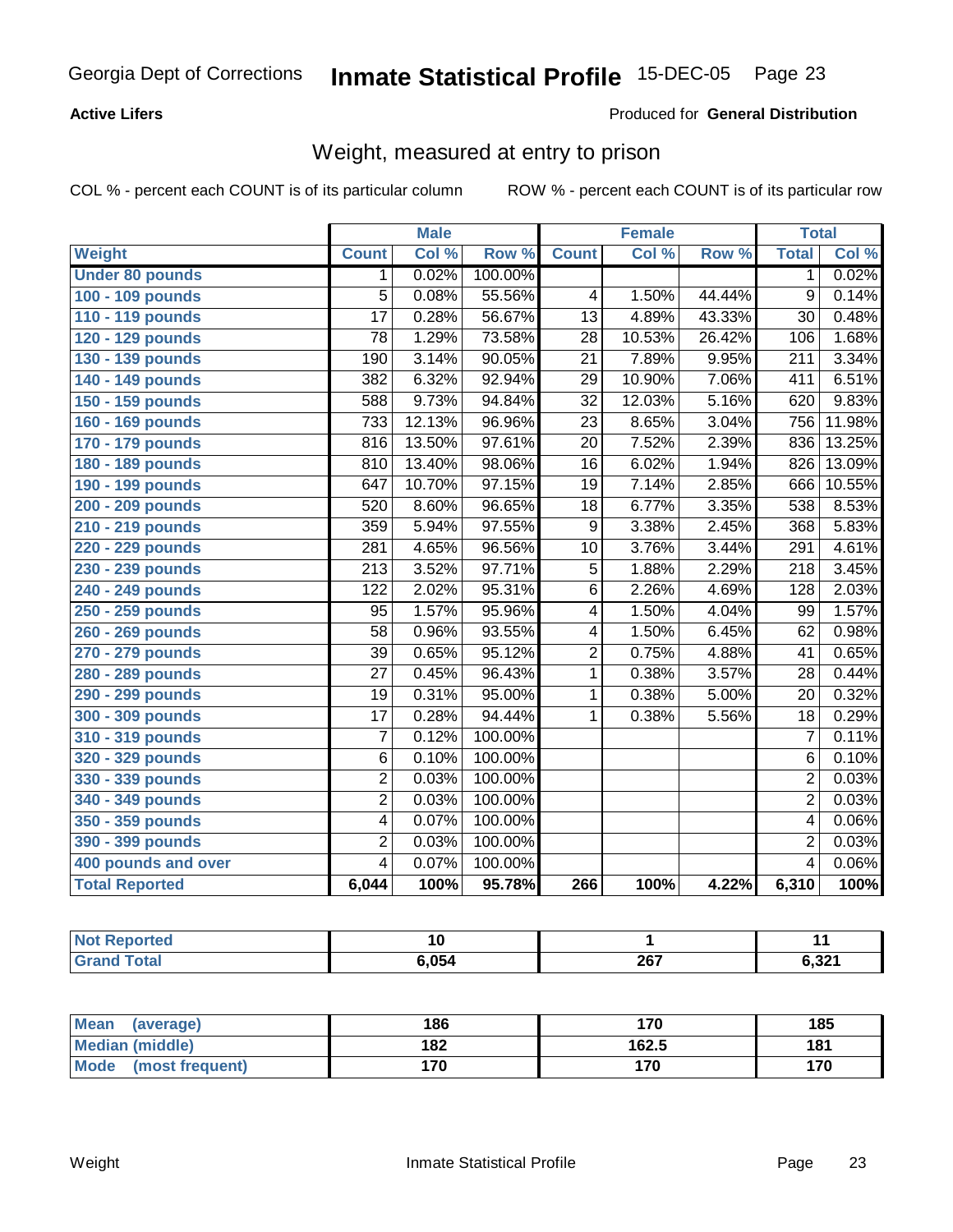**Active Lifers**

#### Produced for **General Distribution**

## Type of admission to prison

|                          |                             |              | <b>Male</b> |                    |     | <b>Female</b> |       |              | <b>Total</b> |
|--------------------------|-----------------------------|--------------|-------------|--------------------|-----|---------------|-------|--------------|--------------|
| <b>Type of Admission</b> |                             | <b>Count</b> | Col %       | <b>Row % Count</b> |     | Col %         | Row % | <b>Total</b> | Col %        |
|                          | <b>Committed From Court</b> | 5,004        | 82.68%      | 95.17%             | 254 | 95.13%        | 4.83% | 5,258        | 83.21%       |
| $\mathbf{2}$             | <b>Return Appeal/Bond</b>   | 3            | .05%        | 100.00%            |     |               |       | 3            | .05%         |
| 3                        | <b>Parole Rev/New Sent</b>  | 606          | 10.01%      | 99.02%             | 6   | 2.25%         | .98%  | 612          | 9.69%        |
| 4                        | <b>Par Rev/No New Sent</b>  | 106          | 1.75%       | 96.36%             | 4   | 1.50%         | 3.64% | 110          | 1.74%        |
| 6                        | <b>Prob Viol/Partial</b>    | 64           | 1.06%       | 100.00%            |     |               |       | 64           | 1.01%        |
| 7                        | <b>Admit Fm Other Cust</b>  | 8            | .13%        | 100.00%            |     |               |       | 8            | .13%         |
| 9                        | <b>Prob Rev/Remainder</b>   | 158          | 2.61%       | 98.14%             | 3   | 1.12%         | 1.86% | 161          | 2.55%        |
| 10                       | <b>New Sent/Par Rev Pnd</b> | 6            | .10%        | 100.00%            |     |               |       | 6            | $.09\%$      |
| 11                       | <b>Life W/O Parole</b>      | 13           | .21%        | 100.00%            |     |               |       | 13           | .21%         |
| 30                       | <b>Par Rev/Rsn Unknown</b>  | 63           | 1.04%       | 100.00%            |     |               |       | 63           | $1.00\%$     |
| 40                       | <b>Par Rev/Revoc Center</b> | 21           | .35%        | 100.00%            |     |               |       | 21           | .33%         |
|                          | <b>Total Reported</b>       | 6,052        | 100%        | 95.77%             | 267 | 100%          | 4.23% | 6,319        | 100%         |

| <b>Not</b><br><b>Reported</b> |       |     |                 |
|-------------------------------|-------|-----|-----------------|
| <b>Total</b>                  | 6.054 | 267 | C 221<br>ו גס.ס |

|  | <b>Mode (most frequent)</b> | <b>Court Cmmt</b> | <b>Court Cmmt</b> | <b>Court Cmmt</b> |
|--|-----------------------------|-------------------|-------------------|-------------------|
|--|-----------------------------|-------------------|-------------------|-------------------|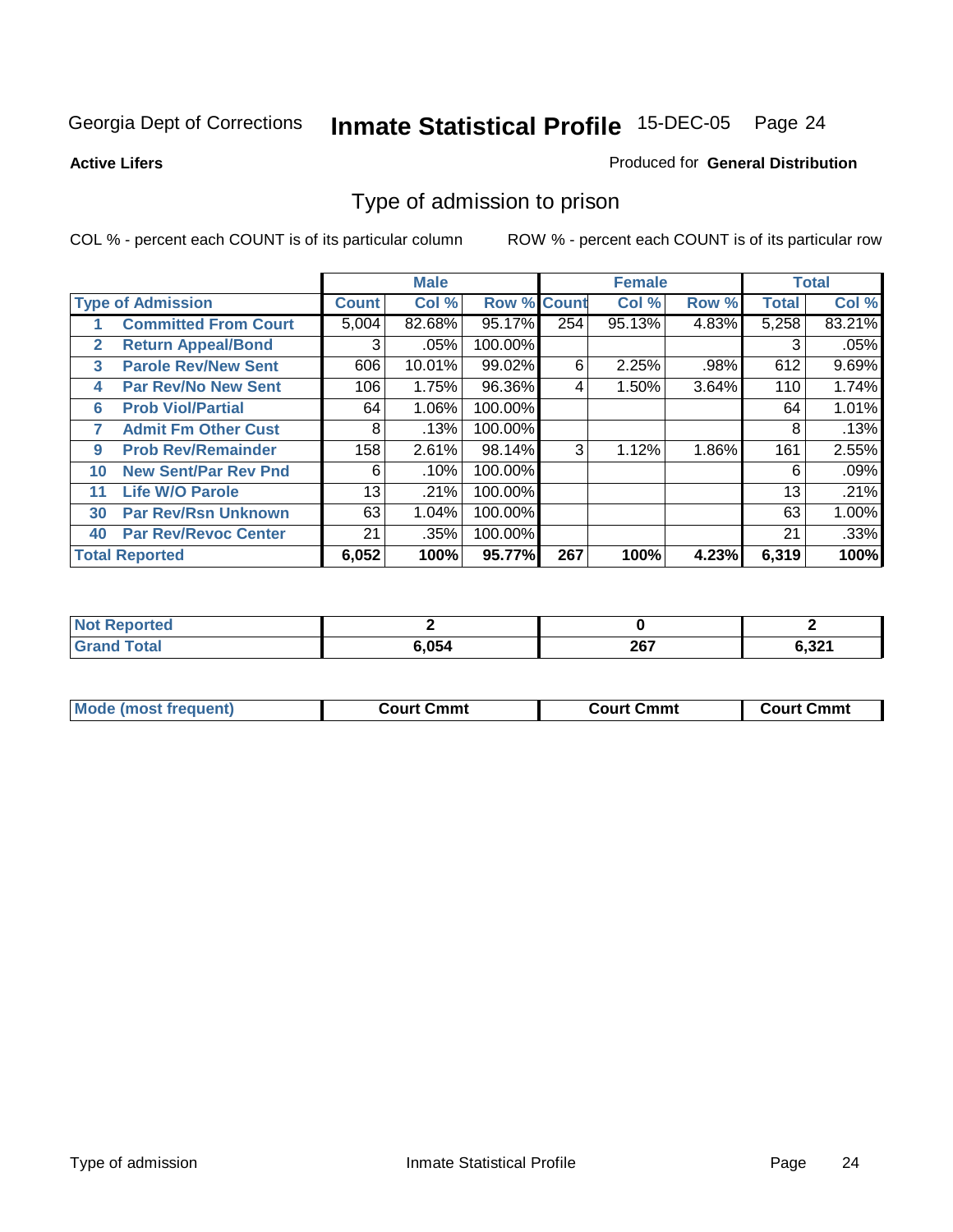**Active Lifers**

#### Produced for **General Distribution**

## Current / last security status

|                        | <b>Male</b>  |        |             | <b>Female</b> |         |        | <b>Total</b> |         |
|------------------------|--------------|--------|-------------|---------------|---------|--------|--------------|---------|
| <b>Security Status</b> | <b>Count</b> | Col %  | Row % Count |               | Col %   | Row %  | Total        | Col %   |
| <b>Wrk Releas</b>      | 29           | .48%   | 87.88%      | 4             | 1.50%   | 12.12% | 33           | .53%    |
| 2 Trusty               | 23           | .38%   | 100.00%     |               | $.00\%$ |        | 23           | $.37\%$ |
| 3 Minimum              | 1,576        | 26.20% | 92.71%      | 124           | 46.44%  | 7.29%  | 1,700        | 27.06%  |
| 4 Medium               | 2.614        | 43.46% | 96.92%      | 83            | 31.09%  | 3.08%  | 2,697        | 42.93%  |
| 5 Close                | .629         | 27.08% | 96.79%      | 54            | 20.22%  | 3.21%  | 1,683        | 26.79%  |
| 6 Maximum              | 144          | 2.39%  | 98.63%      | 2             | .75%    | 1.37%  | 146          | 2.32%   |
| <b>Total Reported</b>  | 6,015        | 100%   | 95.75%      | 267           | 100%    | 4.25%  | 6,282        | 100%    |

| <b>Still being diagnosed</b> | 38    |     | 38    |
|------------------------------|-------|-----|-------|
| <b>Not Reported</b>          |       |     |       |
| <b>Grand Total</b>           | 6,054 | 267 | 6,321 |

| M | - -<br>м | Mi<br>,,,, | - -<br>---<br>w.<br>. |
|---|----------|------------|-----------------------|
|   |          |            |                       |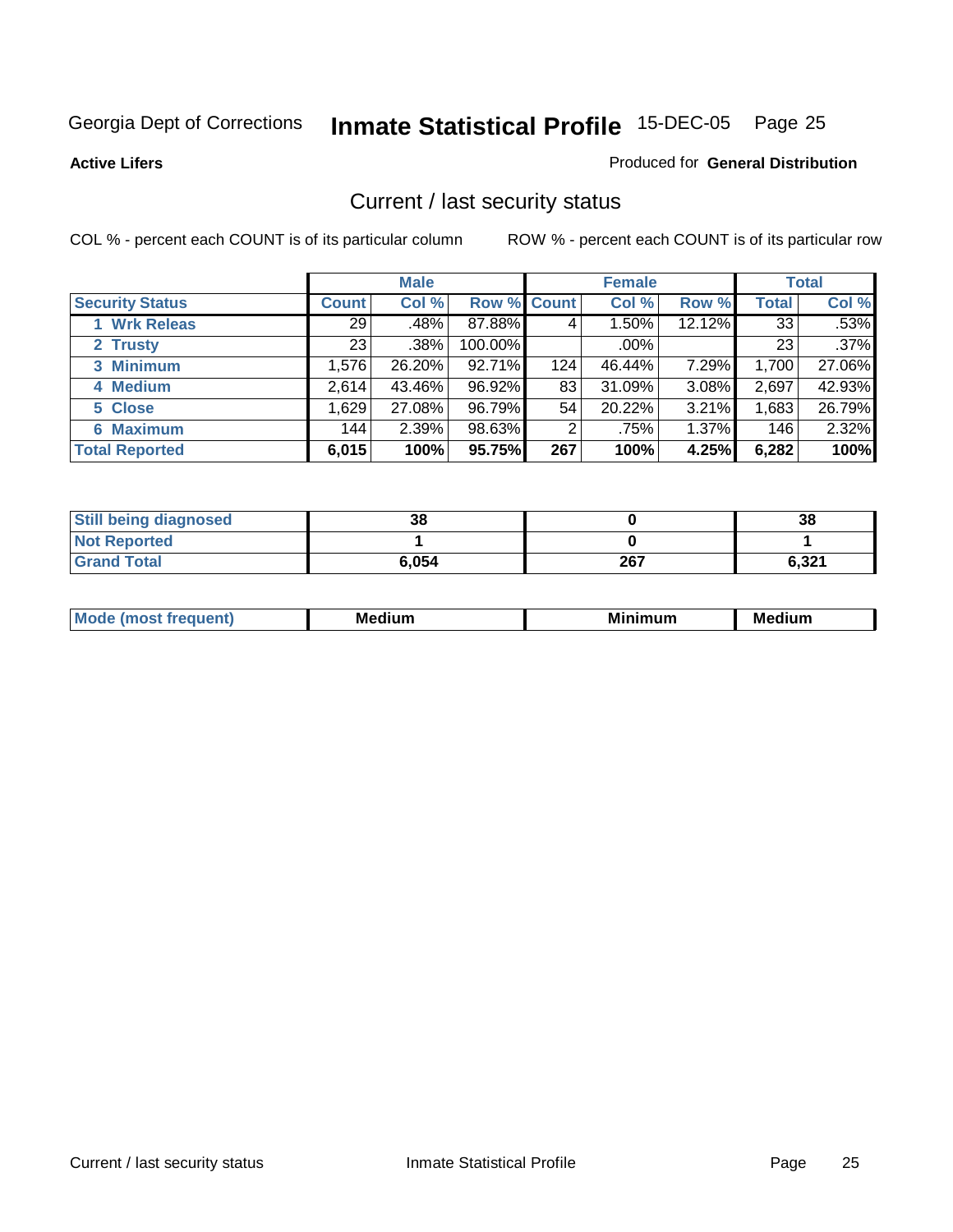**Active Lifers**

#### Produced for **General Distribution**

## Current / last type of institution

|                            |              | <b>Male</b> |                    |     | <b>Female</b> |          |       | <b>Total</b> |
|----------------------------|--------------|-------------|--------------------|-----|---------------|----------|-------|--------------|
| <b>Type of Institution</b> | <b>Count</b> | Col %       | <b>Row % Count</b> |     | Col %         | Row %    | Total | Col %        |
| <b>Transitional Center</b> | 68           | 1.12%       | $94.44\%$          |     | $1.50\%$      | $5.56\%$ | 72    | 1.14%        |
| <b>County Camp</b>         | 6.           | .10%        | 100.00%            |     |               |          | 6     | .09%         |
| <b>State Prison</b>        | 5.667        | $93.61\%$   | 95.56%             | 263 | $98.50\%$     | $4.44\%$ | 5,930 | 93.81%       |
| <b>Private Prison</b>      | 313          | $5.17\%$    | 100.00%            |     |               |          | 313   | 4.95%        |
| <b>Total Rported</b>       | 6,054        | 100%        | 95.78%             | 267 | 100%          | 4.22%    | 6,321 | 100%         |

| Reported<br><b>NOT</b> |       |     |       |
|------------------------|-------|-----|-------|
| <b>Total</b><br>Gra    | 6,054 | 267 | 6,321 |

|  | <b>Mode (most frequent)</b> | <b>State Prison</b> | <b>State Prison</b> | <b>State Prison'</b> |
|--|-----------------------------|---------------------|---------------------|----------------------|
|--|-----------------------------|---------------------|---------------------|----------------------|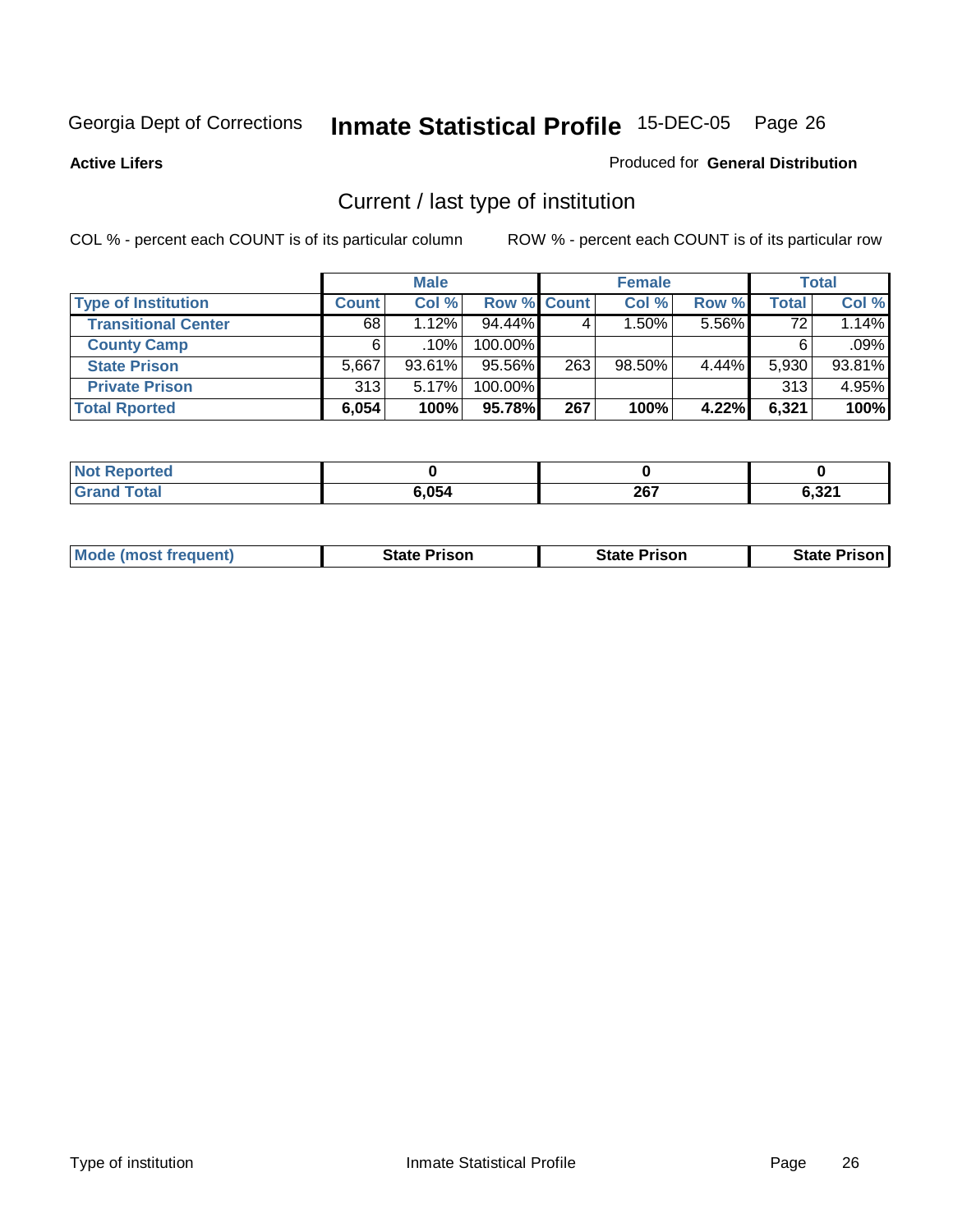**Active Lifers**

#### Produced for **General Distribution**

## Institution type - transitional centers

|     |                                          |                | <b>Male</b> |         |             | <b>Female</b> |         |                | <b>Total</b> |
|-----|------------------------------------------|----------------|-------------|---------|-------------|---------------|---------|----------------|--------------|
|     | <b>Institution Type - Trans. Centers</b> | <b>Count</b>   | Col %       |         | Row % Count | Col %         | Row %   | <b>Total</b>   | Col %        |
| 220 | <b>Albany Trans-Ctr</b>                  | 6              | 8.82%       | 100.00% |             |               |         | 6              | 8.33%        |
| 223 | <b>Atlanta Male Trans-Ctr</b>            | 26             | 38.24%      | 100.00% |             |               |         | 26             | 36.11%       |
| 246 | <b>Augusta Trans-Ctr</b>                 | 4              | 5.88%       | 100.00% |             |               |         | 4              | 5.56%        |
| 249 | <b>Clayton Transitional Ctr</b>          | 11             | 16.18%      | 100.00% |             |               |         | 11             | 15.28%       |
| 247 | <b>Coastal Transitional Ctr</b>          | 6              | 8.82%       | 100.00% |             |               |         | 6              | 8.33%        |
| 250 | <b>Helms Trans-Ctr</b>                   | 1              | 1.47%       | 100.00% |             |               |         |                | 1.39%        |
| 248 | <b>Lagrange Trans Ctr</b>                | 2              | 2.94%       | 100.00% |             |               |         | 2              | 2.78%        |
| 231 | <b>Macon Male Trans-Ctr</b>              | 10             | 14.71%      | 100.00% |             |               |         | 10             | 13.89%       |
| 235 | <b>Metro Womens Trans-Ctr</b>            |                |             |         | 4           | 100.00%       | 100.00% | 4              | 5.56%        |
| 242 | <b>Savannah Mens Trans-Ctr</b>           | $\overline{2}$ | 2.94%       | 100.00% |             |               |         | $\overline{2}$ | 2.78%        |
|     | <b>Total Rported</b>                     | 68             | 100%        | 94.44%  | 4           | 100%          | 5.56%   | 72             | 100%         |

| ported<br><b>NOT</b><br>$\cdots$   |    |               |
|------------------------------------|----|---------------|
| int<br>$\sim$ $\sim$ $\sim$ $\sim$ | DС | $\sim$<br>. . |

| <b>Mode (most frequent)</b> | 223 Atlanta Male Trans-Ctr   235 Metro Womens Trans-   223 Atlanta Male |     |                  |
|-----------------------------|-------------------------------------------------------------------------|-----|------------------|
|                             |                                                                         | Ctr | <b>Trans-Ctr</b> |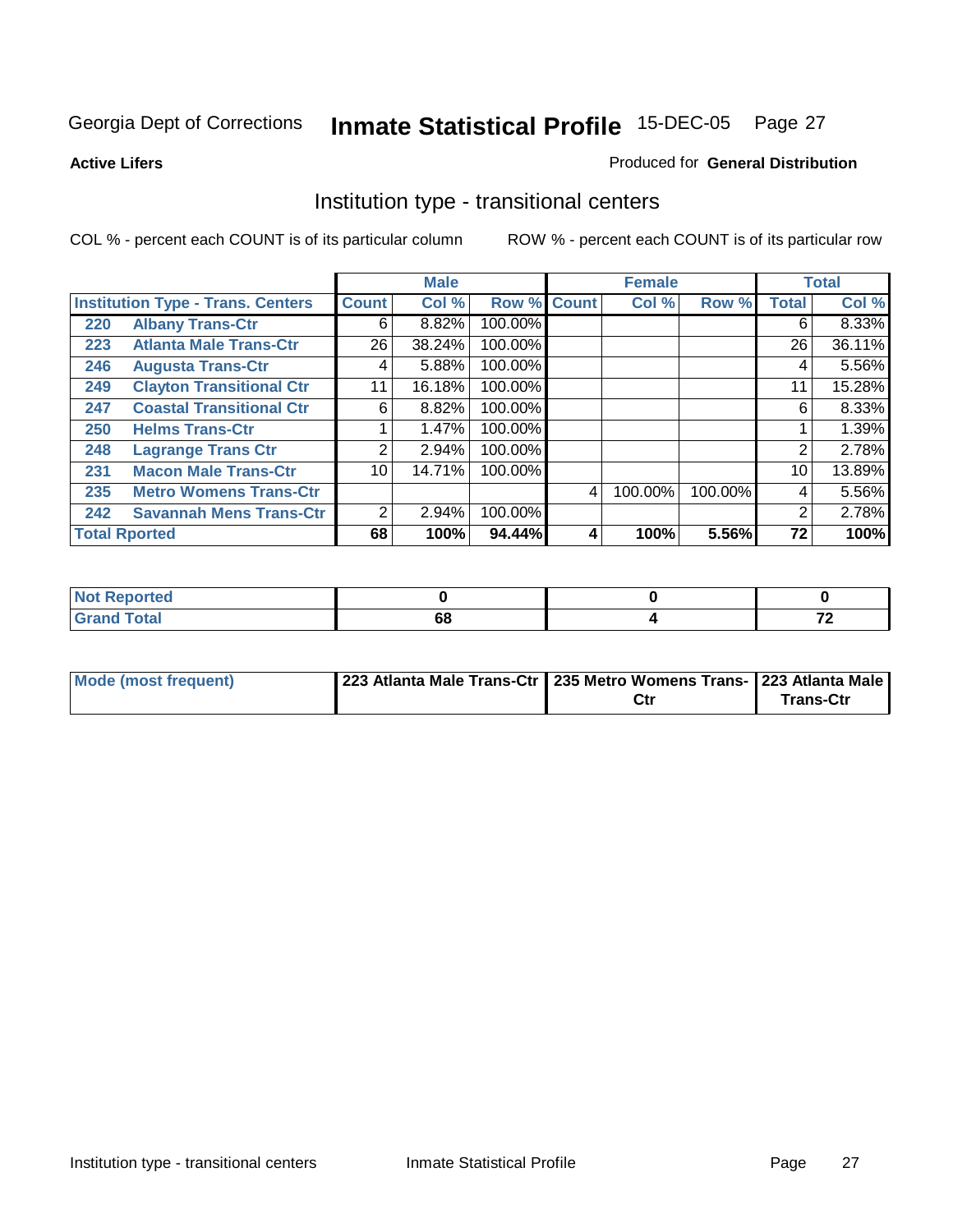**Active Lifers**

#### Produced for **General Distribution**

## Institution type - mental hospitals

|                                                  | <b>Male</b> |                   | <b>Female</b> |                   | Total |
|--------------------------------------------------|-------------|-------------------|---------------|-------------------|-------|
| <b>Institution Type - Mental Hospitals Count</b> |             | Col % Row % Count |               | Col % Row % Total | Col % |
| <b>Total Rported</b>                             |             |                   |               |                   |       |

| <b>Not Reported</b> |  |  |
|---------------------|--|--|
| <b>Total</b><br>r.  |  |  |

| Mode (most frequent) | <b>Null</b> | <b>Null</b> | <b>Null</b> |
|----------------------|-------------|-------------|-------------|
|                      |             |             |             |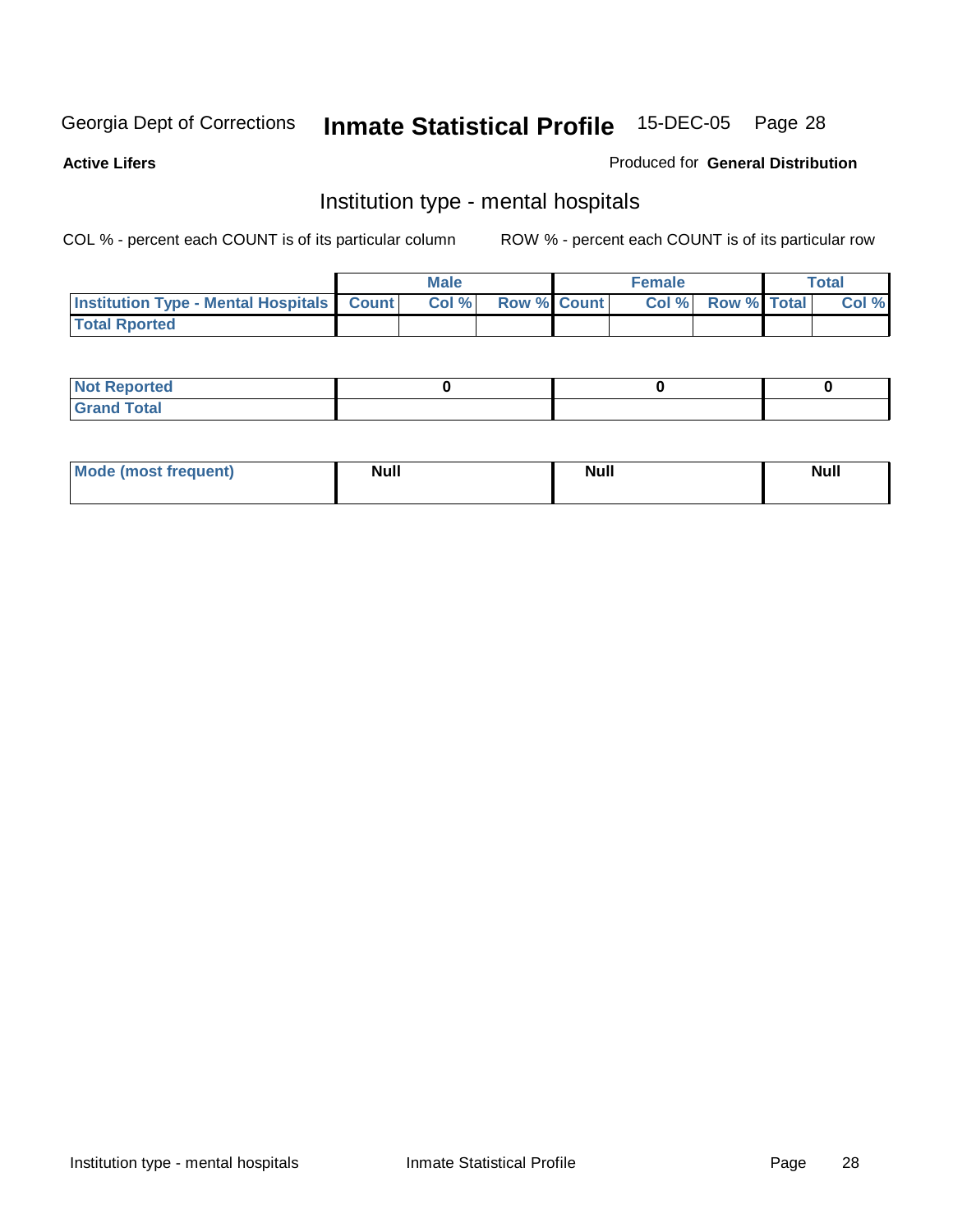**Active Lifers**

#### Produced for **General Distribution**

## Institution type - county prisons

|                                          |              | <b>Male</b> |             | <b>Female</b> |       |              | <b>Total</b> |
|------------------------------------------|--------------|-------------|-------------|---------------|-------|--------------|--------------|
| <b>Institution Type - County Prisons</b> | <b>Count</b> | Col %       | Row % Count | Col %         | Row % | <b>Total</b> | Col %        |
| <b>Bulloch County Ci</b><br>402          |              | 16.67%      | 100.00%     |               |       |              | 16.67%       |
| <b>Coweta County Ci</b><br>409           |              | 16.67%      | 100.00%     |               |       |              | 16.67%       |
| <b>Jackson County Ci</b><br>426          |              | 16.67%      | 100.00%     |               |       |              | 16.67%       |
| <b>Jefferson County Ci</b><br>428        |              | 16.67%      | 100.00%     |               |       |              | 16.67%       |
| <b>Mitchell County Ci</b><br>433         |              | 16.67%      | 100.00%     |               |       |              | 16.67%       |
| <b>Troup County Ci</b><br>447            |              | 16.67%      | 100.00%     |               |       |              | 16.67%       |
| <b>Total Rported</b>                     | 6            | 100%        | 100%        |               | $\%$  | 6            | 100%         |

| <b>Not Reported</b>    |  |  |
|------------------------|--|--|
| <b>Total</b><br>$\sim$ |  |  |

| <b>Mode (most frequent)</b> | 402 Bulloch County Ci | <b>Null</b> | 402 Bulloch<br><b>County Ci</b> |
|-----------------------------|-----------------------|-------------|---------------------------------|
|                             |                       |             |                                 |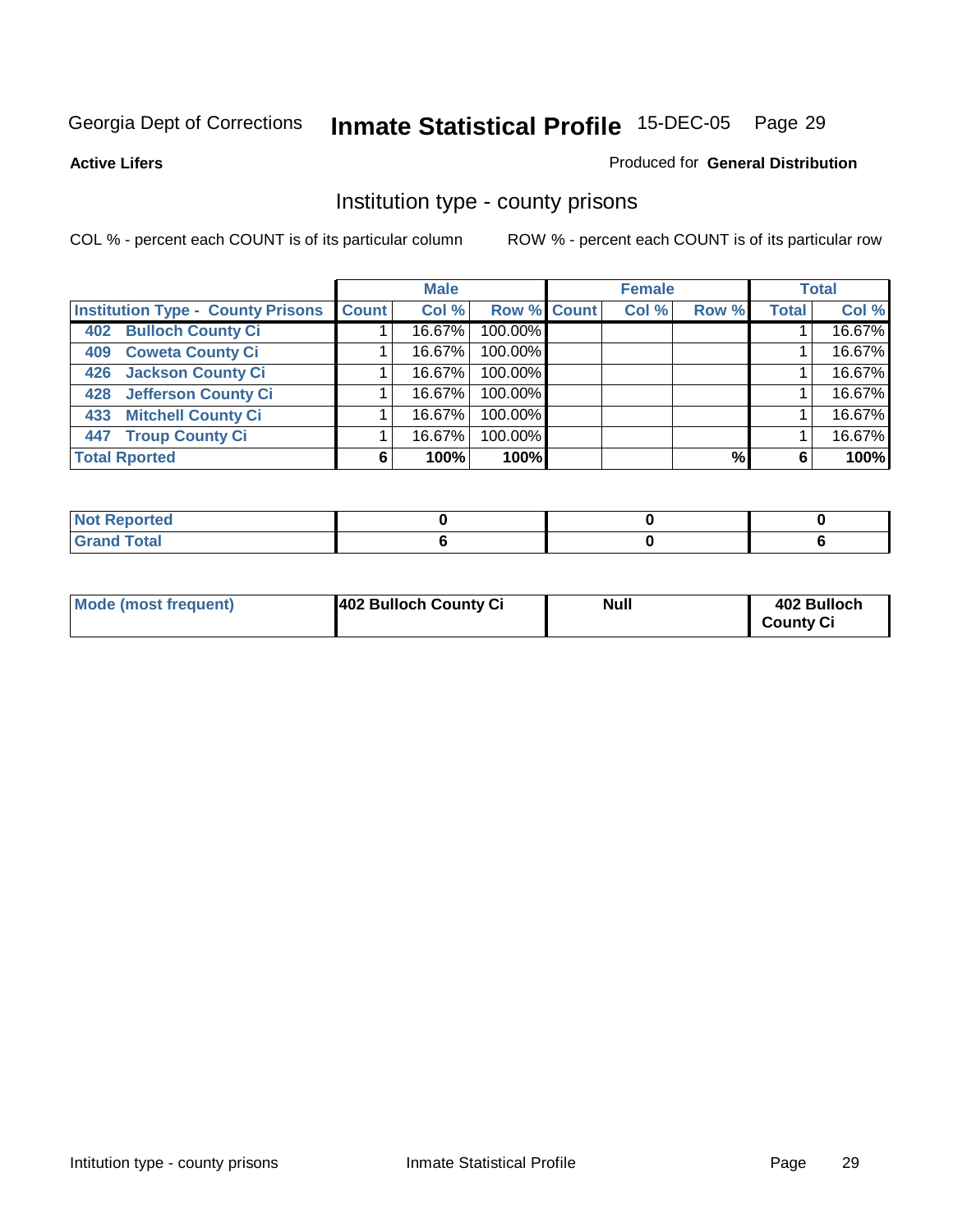#### **Active Lifers**

#### Produced for **General Distribution**

## Institution type - state prisons

|     |                                          |                  | <b>Male</b> |                    |              | <b>Female</b> |         | <b>Total</b>    |                |
|-----|------------------------------------------|------------------|-------------|--------------------|--------------|---------------|---------|-----------------|----------------|
|     | <b>Institution Type - State Prisons</b>  | <b>Count</b>     | Col %       | Row %              | <b>Count</b> | Col %         | Row %   | <b>Total</b>    | Col %          |
| 508 | <b>Arrendale State Prison</b>            | 6                | .11%        | 6.90%              | 81           | 30.80%        | 93.10%  | $\overline{87}$ | 1.47%          |
|     | 532 Augusta State Med.                   | $\overline{237}$ | 4.18%       | 100.00%            |              |               |         | 237             | 4.00%          |
|     | <b>Prison</b>                            |                  |             |                    |              |               |         |                 |                |
| 559 | <b>Autry Pre-Trans Center</b>            | 44               | .78%        | 100.00%            |              |               |         | 44              | .74%           |
| 543 | <b>Autry State Prison</b>                | 287              | 5.06%       | 100.00%            |              |               |         | 287             | 4.84%          |
| 553 | <b>Baldwin State Prison</b>              | 36               | .64%        | 100.00%            |              |               |         | 36              | .61%           |
| 536 | <b>Bostick State Prison</b>              | $\overline{56}$  | .99%        | 100.00%            |              |               |         | 56              | .94%           |
| 534 | <b>Burrus Corr Trn Cntr</b>              | 6                | .11%        | 100.00%            |              |               |         | 6               | .10%           |
| 547 | <b>Calhoun State Prison</b>              | $\overline{272}$ | 4.80%       | 100.00%            |              |               |         | 272             | 4.59%          |
| 531 | <b>Central State Prison</b>              | 210              | 3.71%       | 100.00%            |              |               |         | 210             | 3.54%          |
| 523 | <b>Coastal State Prison</b>              | 59               | 1.04%       | 100.00%            |              |               |         | 59              | .99%           |
| 503 | <b>Dodge State Prison</b>                | 129              | 2.28%       | 100.00%            |              |               |         | 129             | 2.18%          |
| 548 | <b>Dooly State Prison</b>                | 187              | 3.30%       | 100.00%            |              |               |         | 187             | 3.15%          |
| 521 | <b>Ga Diag &amp; Class Pris</b>          | $\overline{24}$  | .42%        | 100.00%            |              |               |         | $\overline{24}$ | .40%           |
| 522 | <b>Ga Diag &amp; Class Pris-</b>         | $\overline{2}$   | .04%        | 100.00%            |              |               |         | $\overline{2}$  | .03%           |
|     | <b>Perm</b><br><b>Ga State Prison</b>    |                  |             |                    |              |               |         |                 |                |
| 517 |                                          | 451              | 7.96%       | 99.78%<br>100.00%  | 1            | .38%          | .22%    | 452<br>464      | 7.62%<br>7.82% |
| 541 | <b>Hancock State Prison</b>              | 464              | 8.19%       | 100.00%            |              |               |         |                 |                |
| 540 | <b>Hays State Prison</b>                 | 271<br>8         | 4.78%       | 100.00%            |              |               |         | 271<br>8        | 4.57%<br>.13%  |
| 551 | <b>Homerville State Prison</b>           |                  | .14%        | 100.00%            |              |               |         | 107             |                |
| 545 | <b>Johnson State Prison</b>              | 107              | 1.89%       |                    |              |               |         | 45              | 1.80%          |
| 510 | <b>Lee State Prison</b>                  | 45               | .79%        | 100.00%<br>100.00% |              |               |         | $\overline{2}$  | .76%           |
| 502 | <b>Lowndes State Prison</b>              | $\overline{2}$   | .04%        |                    |              |               |         |                 | .03%           |
| 549 | <b>Macon State Prison</b>                | 512              | 9.03%       | 100.00%            |              |               |         | 512             | 8.63%          |
| 519 | <b>Men'S State Prison</b>                | 104              | 1.84%       | 100.00%            |              |               |         | 104             | 1.75%          |
| 554 | <b>Metro State Prison (W)</b>            |                  |             |                    | 78           | 29.66%        | 100.00% | $\overline{78}$ | 1.32%          |
| 509 | <b>Montgomery State</b><br><b>Prison</b> | 5                | .09%        | 100.00%            |              |               |         | 5               | .08%           |
| 505 | <b>Phillips State Prison</b>             | 202              | 3.56%       | 100.00%            |              |               |         | 202             | 3.41%          |
| 557 | <b>Pulaski State Prison (W)</b>          |                  |             |                    | 103          | 39.16%        | 100.00% | 103             | 1.74%          |
| 529 | <b>Rivers State Prison</b>               | 184              | 3.25%       | 100.00%            |              |               |         | 184             | 3.10%          |
| 533 | <b>Rogers State Prison</b>               | $\overline{19}$  | .34%        | 100.00%            |              |               |         | $\overline{19}$ | .32%           |
| 530 | <b>Rutledge State Prison</b>             | 103              | 1.82%       | 100.00%            |              |               |         | 103             | 1.74%          |
| 525 | <b>Scott State Prison</b>                | 126              | 2.22%       | 100.00%            |              |               |         | 126             | 2.12%          |
| 550 | <b>Smith State Prison</b>                | 328              | 5.79%       | 100.00%            |              |               |         | 328             | 5.53%          |
| 542 | <b>Telfair State Prison</b>              | 349              | 6.16%       | 100.00%            |              |               |         | 349             | 5.89%          |
| 537 | <b>Valdosta State Prison</b>             | 214              | 3.78%       | 100.00%            |              |               |         | 214             | 3.61%          |
| 506 | <b>Walker State Prison</b>               | 31               | .55%        | 100.00%            |              |               |         | 31              | .52%           |
| 501 | <b>Ware State Prison</b>                 | 301              | 5.31%       | 100.00%            |              |               |         | 301             | 5.08%          |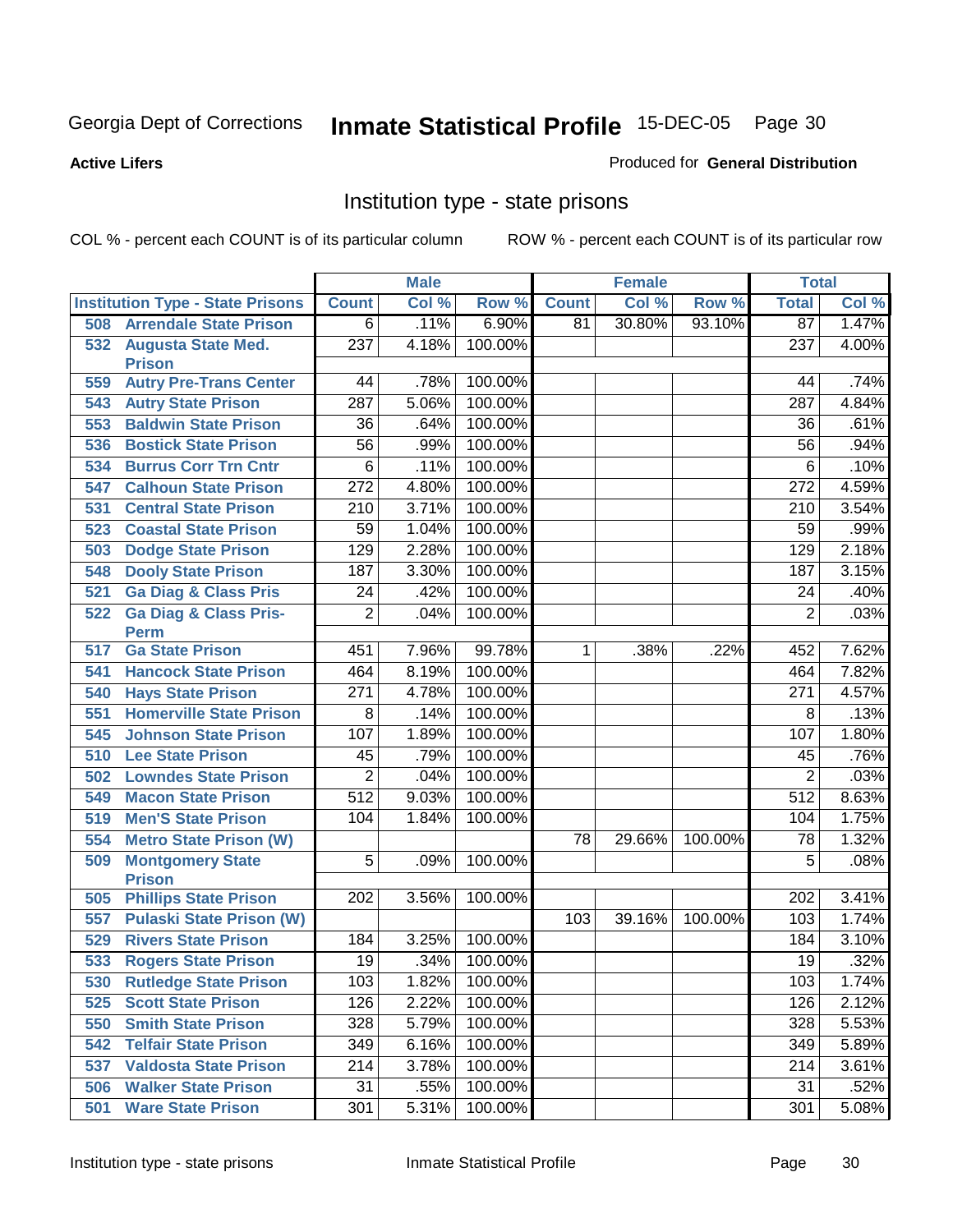**Active Lifers**

#### Produced for **General Distribution**

## Institution type - state prisons

|                                         |              | <b>Male</b> |            |              | <b>Female</b> |       | <b>Total</b> |         |
|-----------------------------------------|--------------|-------------|------------|--------------|---------------|-------|--------------|---------|
| <b>Institution Type - State Prisons</b> | <b>Count</b> | Col %       | Row %      | <b>Count</b> | Col %         | Row % | Total        | Col %   |
| <b>Washington Sp</b><br>552             | 125          | 2.21%       | $100.00\%$ |              |               |       | 125          | 2.11%   |
| <b>Wayne State Prison</b><br>507        |              | $.09\%$     | $100.00\%$ |              |               |       |              | $.08\%$ |
| 546 Wilcox State Prison                 | 156          | 2.75%       | $100.00\%$ |              |               |       | 156          | 2.63%   |
| <b>Total Rported</b>                    | 5,667        | 100%        | 95.56%I    | 263          | 100%          | 4.44% | 5.930        | 100%    |

| oorted<br>NOT |       |             |       |
|---------------|-------|-------------|-------|
| <b>Total</b>  | 5.667 | ንድ ን<br>20J | 5,930 |

| <b>Mode (most frequent)</b> | <b>549 Macon State Prison</b> | 557 Pulaski State Prison (W) 549 Macon State | <b>Prison</b> |
|-----------------------------|-------------------------------|----------------------------------------------|---------------|
|-----------------------------|-------------------------------|----------------------------------------------|---------------|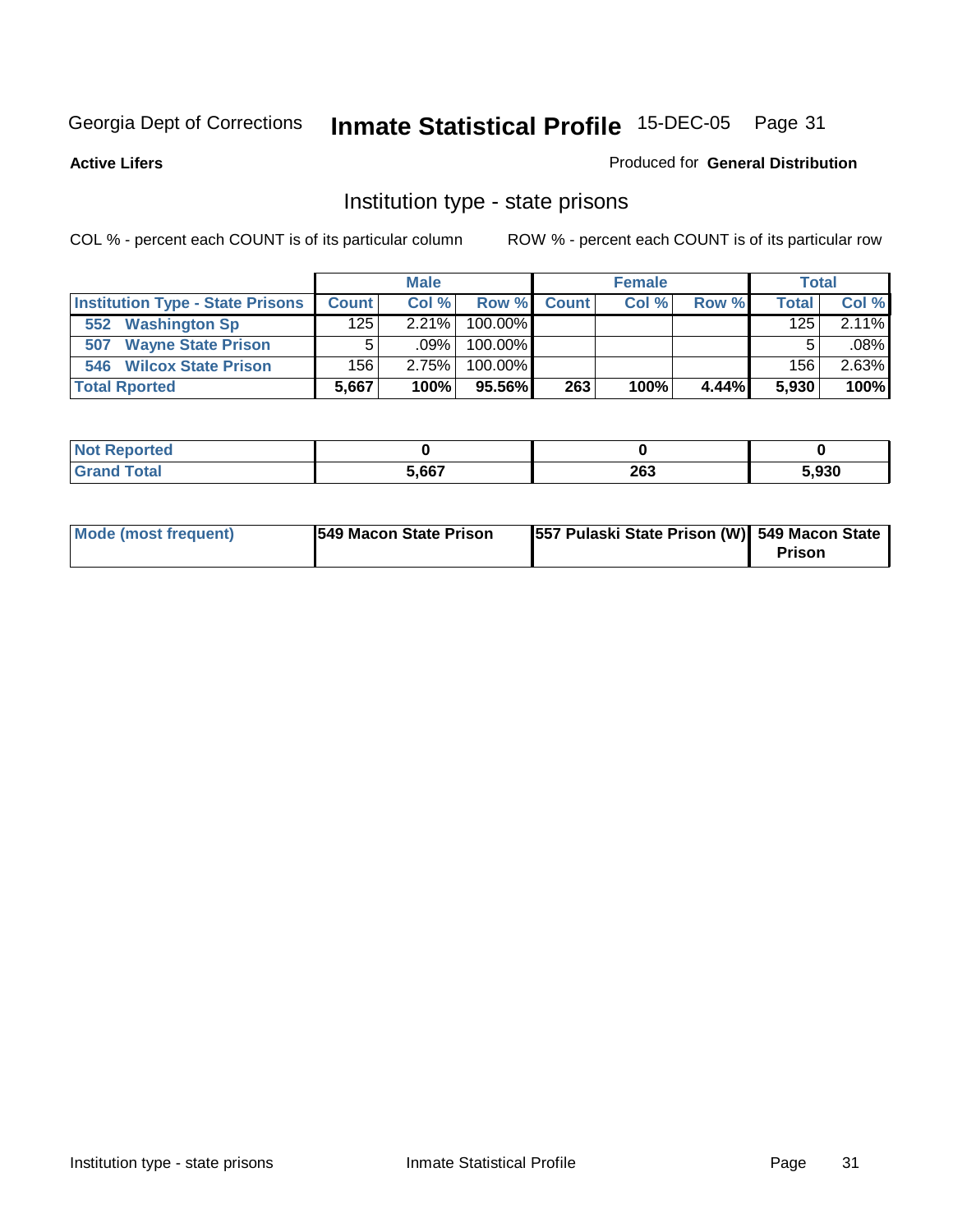**Active Lifers**

#### Produced for **General Distribution**

## Institution type - private prisons

|                                           |              | <b>Male</b> |                    | <b>Female</b> |       |         | <b>Total</b> |
|-------------------------------------------|--------------|-------------|--------------------|---------------|-------|---------|--------------|
| <b>Institution Type - Private Prisons</b> | <b>Count</b> | Col %       | <b>Row % Count</b> | Col %         | Row % | Total I | Col %        |
| <b>Coffee Corr Facility</b><br>569        | 111          | $35.46\%$   | $100.00\%$         |               |       | 111     | 35.46%       |
| <b>D Ray James Corr Fac</b><br>567        | 74           | 23.64%      | $100.00\%$         |               |       | 74      | 23.64%       |
| <b>Wheeler Corr Facility</b><br>571       | 128          | $40.89\%$   | $100.00\%$         |               |       | 128     | 40.89%       |
| <b>Total Rported</b>                      | 313          | 100%        | $100\%$            |               | %     | 313     | 100%         |

| <b>Reported</b><br>$\sim$ |       |       |
|---------------------------|-------|-------|
| <b>otal</b>               | 242   | 242   |
| ---                       | J I J | J I J |

| 571 Wheeler Corr Facility<br><b>Mode (most frequent)</b> | <b>Null</b> | <b>571 Wheeler Corr</b><br><b>Facility</b> |
|----------------------------------------------------------|-------------|--------------------------------------------|
|----------------------------------------------------------|-------------|--------------------------------------------|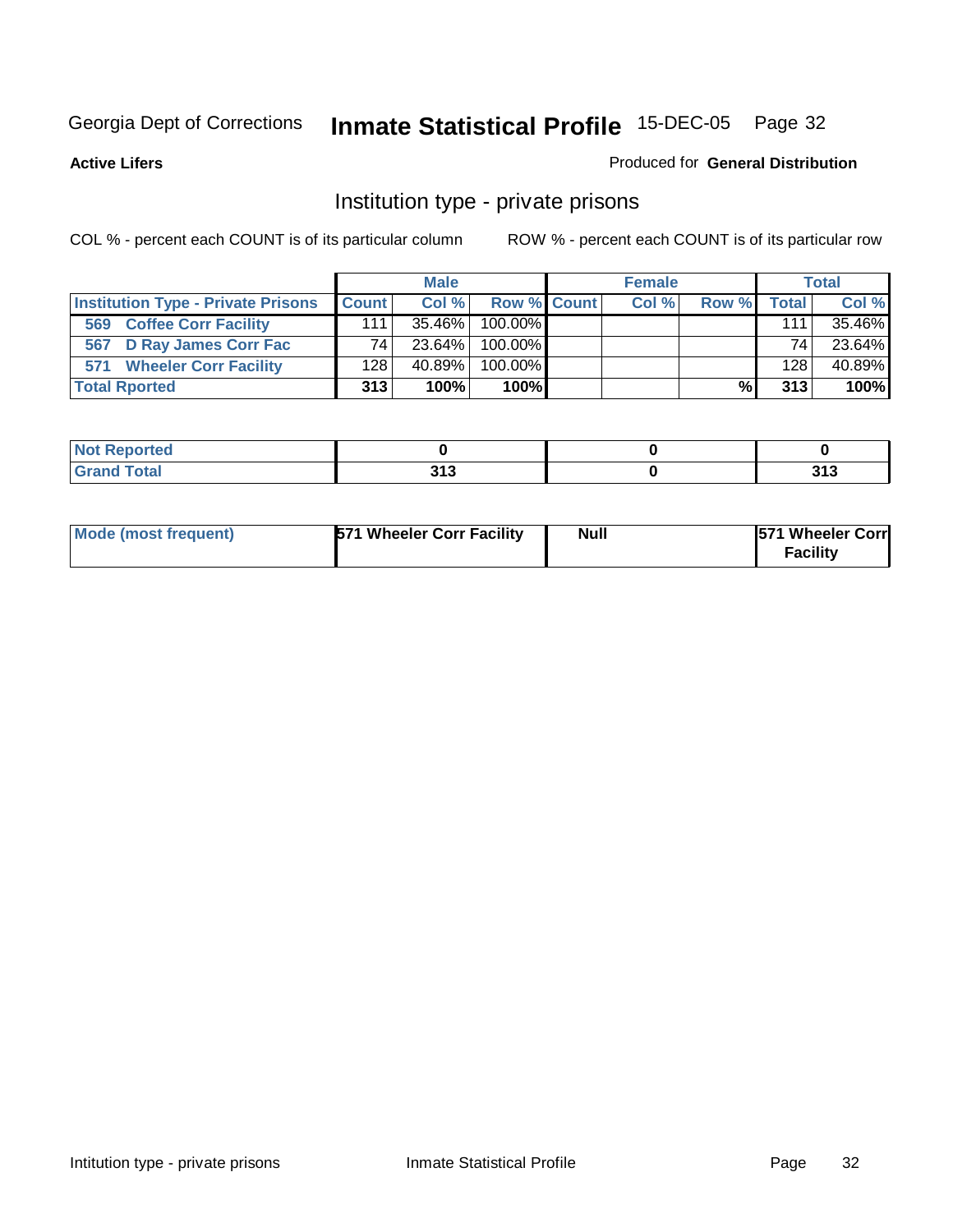**Active Lifers**

#### Produced for **General Distribution**

## Institution type - prison annexes

|                                                   | <b>Male</b> |             | <b>Female</b> |             | <b>Total</b> |
|---------------------------------------------------|-------------|-------------|---------------|-------------|--------------|
| <b>Institution Type - Prison Annexe   Count  </b> | Col %       | Row % Count | Col %         | Row % Total | Col %        |
| <b>Total Rported</b>                              |             |             |               |             |              |

| $N$ nt R<br>Reported         |  |  |
|------------------------------|--|--|
| <b>Total</b><br><b>Grano</b> |  |  |

| Mode (most frequent) | <b>Null</b> | <b>Null</b> | <b>Null</b> |
|----------------------|-------------|-------------|-------------|
|                      |             |             |             |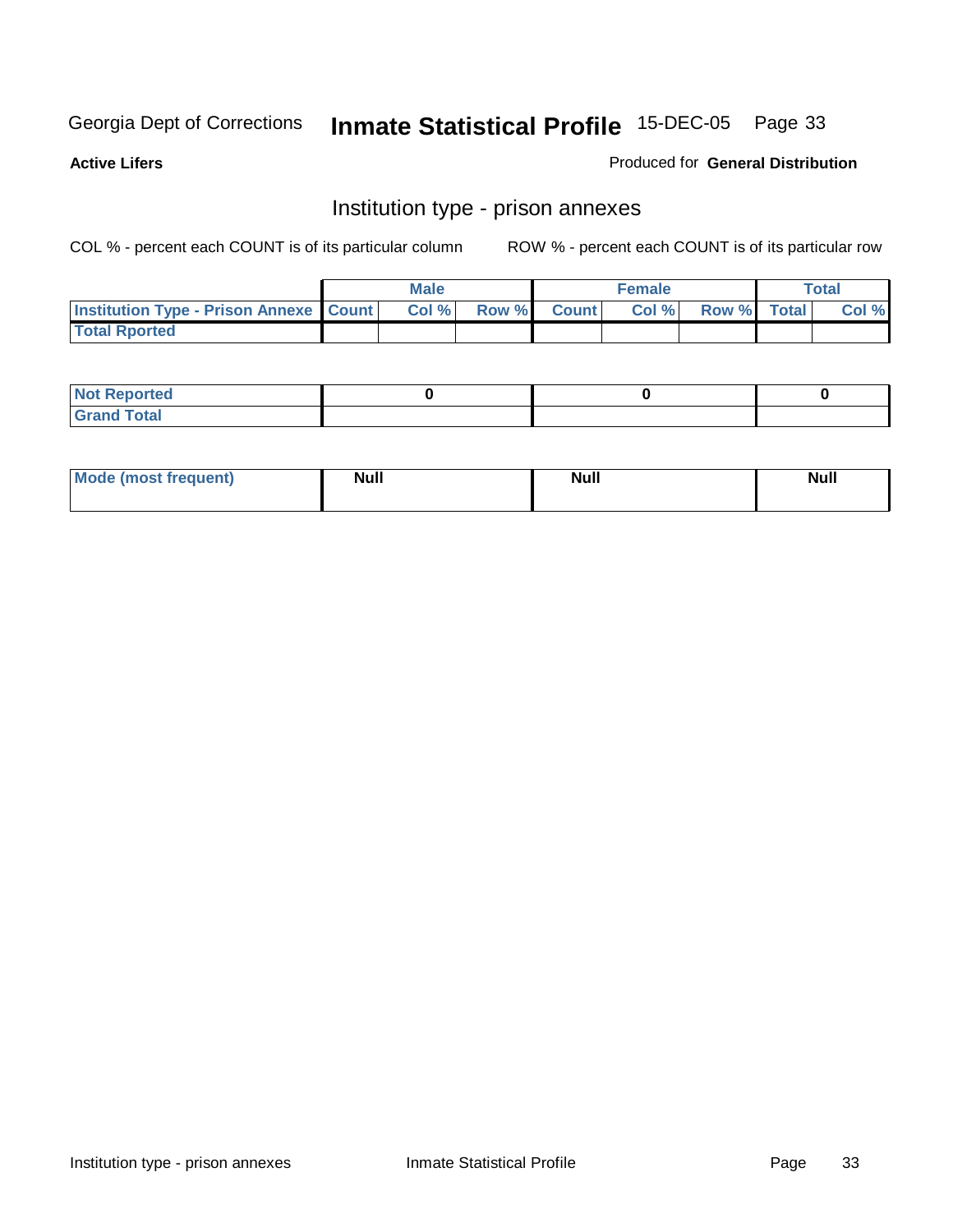**Active Lifers**

#### Produced for **General Distribution**

## Institution type - inmate boot camp

|                                      |              | <b>Male</b> |                    | Female |             | Total |
|--------------------------------------|--------------|-------------|--------------------|--------|-------------|-------|
| <b>Institution Type - Boot Camps</b> | <b>Count</b> | Col%        | <b>Row % Count</b> | Col %  | Row % Total | Col % |
| <b>Total Rported</b>                 |              |             |                    |        |             |       |

| <b>Not Reported</b> |  |  |
|---------------------|--|--|
| $f$ ota'<br>C<br>.  |  |  |

| <b>Mode (most frequent)</b> | <b>Null</b> | <b>Null</b> | <b>Null</b> |
|-----------------------------|-------------|-------------|-------------|
|                             |             |             |             |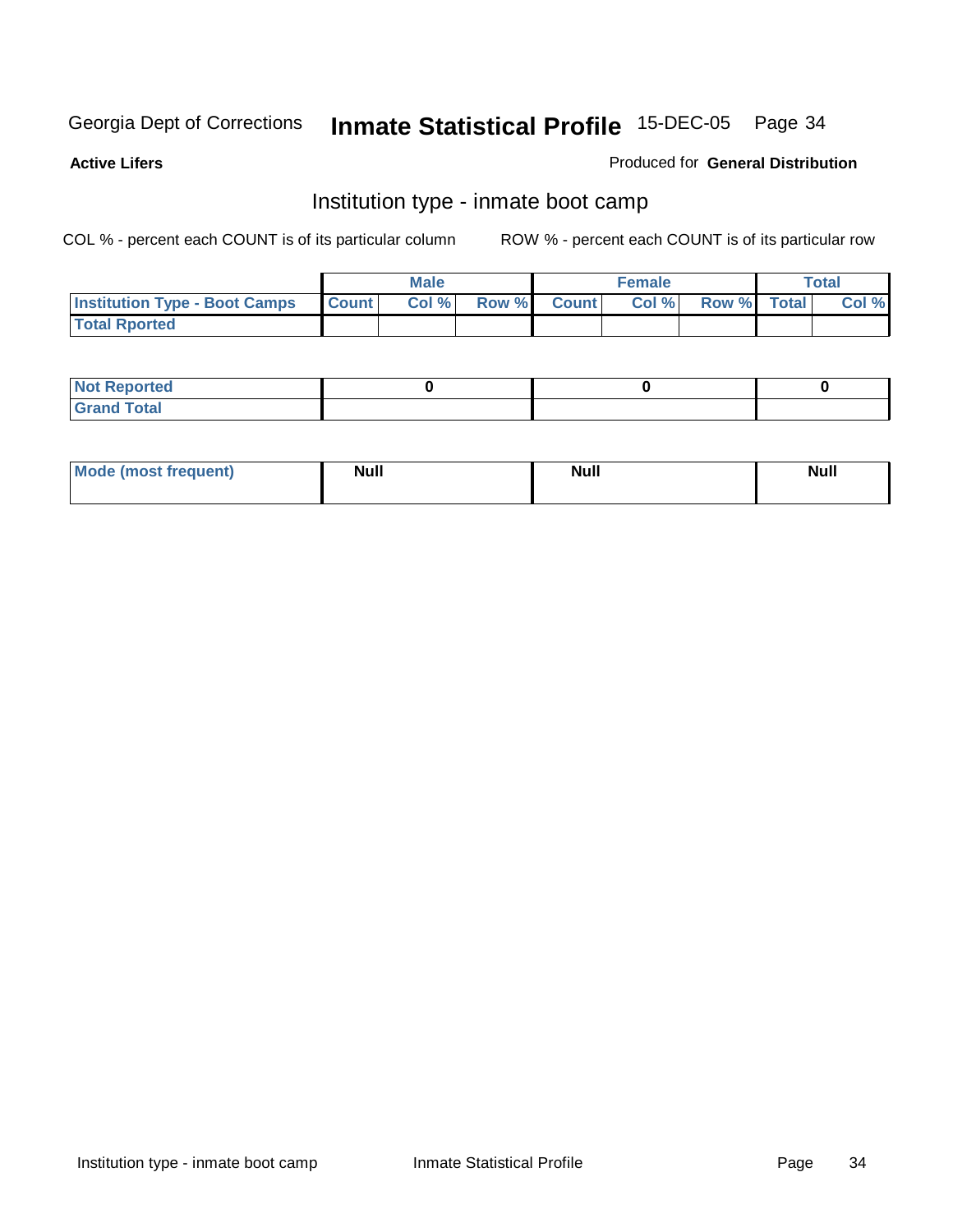#### **Active Lifers**

#### Produced for **General Distribution**

## Number of disciplinary reports

|                                      |              | <b>Male</b> |                    |                 | <b>Female</b> |          |       | <b>Total</b> |
|--------------------------------------|--------------|-------------|--------------------|-----------------|---------------|----------|-------|--------------|
| <b>Number of Disciplinary Report</b> | <b>Count</b> | Col %       | <b>Row % Count</b> |                 | Col %         | Row %    | Total | Col %        |
|                                      | 961          | 15.87%      | 94.22%             | 59              | 22.10%        | 5.78%    | 1,020 | 16.14%       |
|                                      | 640          | 10.57%      | 93.98%             | 41              | 15.36%        | 6.02%    | 681   | 10.77%       |
| $\mathbf{2}$                         | 470          | 7.76%       | 95.92%             | 20 <sup>°</sup> | 7.49%         | 4.08%    | 490   | 7.75%        |
| 3                                    | 394          | 6.51%       | 94.03%             | 25              | 9.36%         | 5.97%    | 419   | 6.63%        |
| 4                                    | 325          | 5.37%       | 94.75%             | 18              | 6.74%         | 5.25%    | 343   | 5.43%        |
| 5                                    | 269          | 4.44%       | 97.46%             | 7               | 2.62%         | 2.54%    | 276   | 4.37%        |
| <b>More Than 5</b>                   | 2,995        | 49.47%      | 96.86%             | 97              | 36.33%        | $3.14\%$ | 3,092 | 48.92%       |
| <b>Total Reported</b>                | 6,054        | 100%        | 95.78%             | 267             | 100%          | 4.22%I   | 6,321 | 100.0%       |

| N |       |             |                                  |
|---|-------|-------------|----------------------------------|
|   | ነ 054 | 202<br>ZV I | גרפי<br>$\overline{\phantom{a}}$ |

| Mean (average)       | 12.00 | 8.41 | 11.85 |
|----------------------|-------|------|-------|
| Median (middle)      |       |      |       |
| Mode (most frequent) |       |      |       |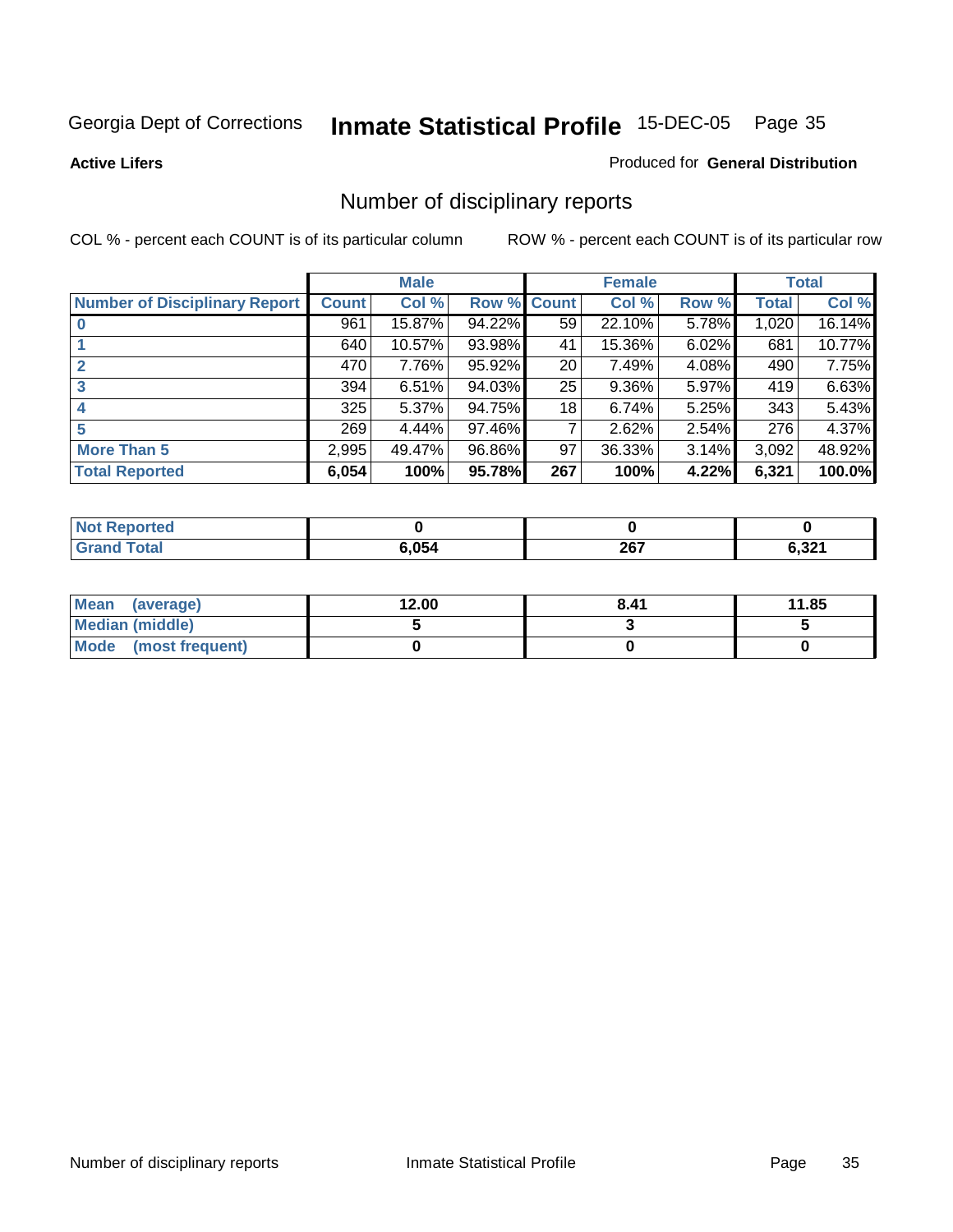**Active Lifers**

#### Produced for **General Distribution**

#### Number of transfers

|                            | <b>Male</b>  |        | <b>Female</b> |             |        | <b>Total</b> |       |        |
|----------------------------|--------------|--------|---------------|-------------|--------|--------------|-------|--------|
| <b>Number of Transfers</b> | <b>Count</b> | Col %  |               | Row % Count | Col %  | Row %        | Total | Col %  |
|                            | 62           | 1.02%  | 86.11%        | 10 l        | 3.75%  | 13.89%       | 72    | 1.14%  |
|                            | 1,278        | 21.11% | 96.53%        | 46          | 17.23% | 3.47%        | 1,324 | 20.95% |
| $\mathbf{2}$               | 1,125        | 18.58% | 91.99%        | 98          | 36.70% | $8.01\%$     | 1,223 | 19.35% |
| 3                          | 841          | 13.89% | 95.57%        | 39          | 14.61% | 4.43%        | 880   | 13.92% |
|                            | 673          | 11.12% | 96.56%        | 24          | 8.99%  | 3.44%        | 697   | 11.03% |
| 5                          | 504          | 8.33%  | 95.64%        | 23          | 8.61%  | 4.36%        | 527   | 8.34%  |
| <b>More Than 5</b>         | 1,571        | 25.95% | 98.31%        | 27          | 10.11% | 1.69%        | 1,598 | 25.28% |
| <b>Total Reported</b>      | 6,054        | 100%   | 95.78%        | 267         | 100%   | 4.22%        | 6,321 | 100.0% |

| N |       |             |                                  |
|---|-------|-------------|----------------------------------|
|   | ነ 054 | 202<br>ZV I | גרפי<br>$\overline{\phantom{a}}$ |

| Mean (average)       | 4.26 | 2.87 | 4.20 |
|----------------------|------|------|------|
| Median (middle)      |      |      |      |
| Mode (most frequent) |      |      |      |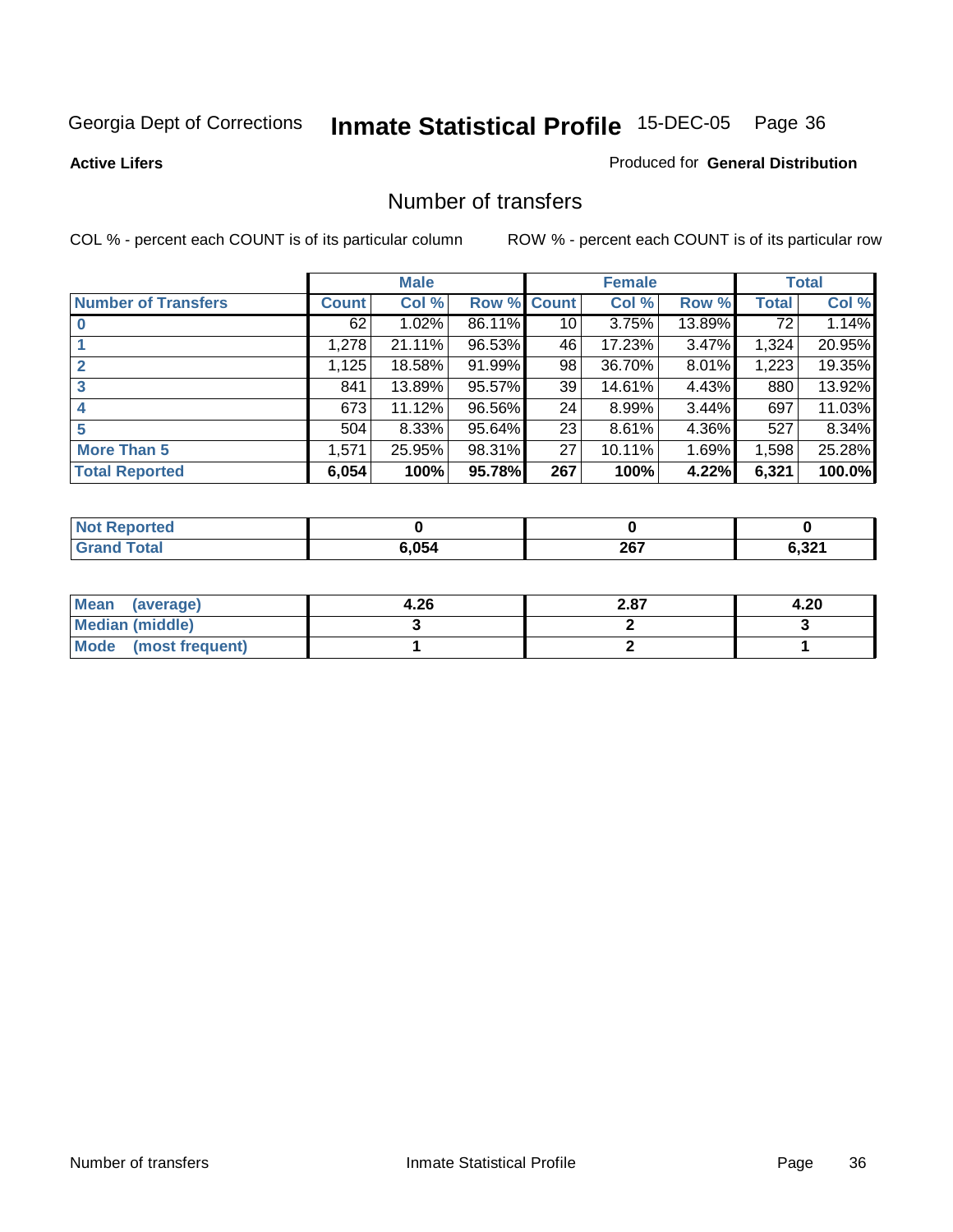**Active Lifers**

### Produced for **General Distribution**

## Number of escapes

|                          |              | <b>Male</b> |                    |     | <b>Female</b> |          |       | <b>Total</b> |
|--------------------------|--------------|-------------|--------------------|-----|---------------|----------|-------|--------------|
| <b>Number of Escapes</b> | <b>Count</b> | Col %       | <b>Row % Count</b> |     | Col %         | Row %    | Total | Col %        |
|                          | 5,931        | 97.97%      | $95.71\%$          | 266 | 99.63%        | $4.29\%$ | 6,197 | 98.04%       |
|                          | 104          | $1.72\%$    | 99.05%             |     | 0.37%         | 0.95%    | 105   | 1.66%        |
|                          | 14           | 0.23%       | 100.00%            |     |               |          | 14    | 0.22%        |
|                          |              | 0.07%       | 100.00%            |     |               |          | 4     | $0.06\%$     |
|                          |              | 0.02%       | 100.00%            |     |               |          |       | 0.02%        |
| <b>Total Reported</b>    | 6,054        | 100%        | 95.78%             | 267 | 100%          | 4.22%I   | 6,321 | 100%         |

| теа |       |     |                        |
|-----|-------|-----|------------------------|
|     | 6.054 | 267 | C 224<br>0.JZ .<br>--- |

| Mean (average)         | .vz | .02 |
|------------------------|-----|-----|
| <b>Median (middle)</b> |     |     |
| Mode (most frequent)   |     |     |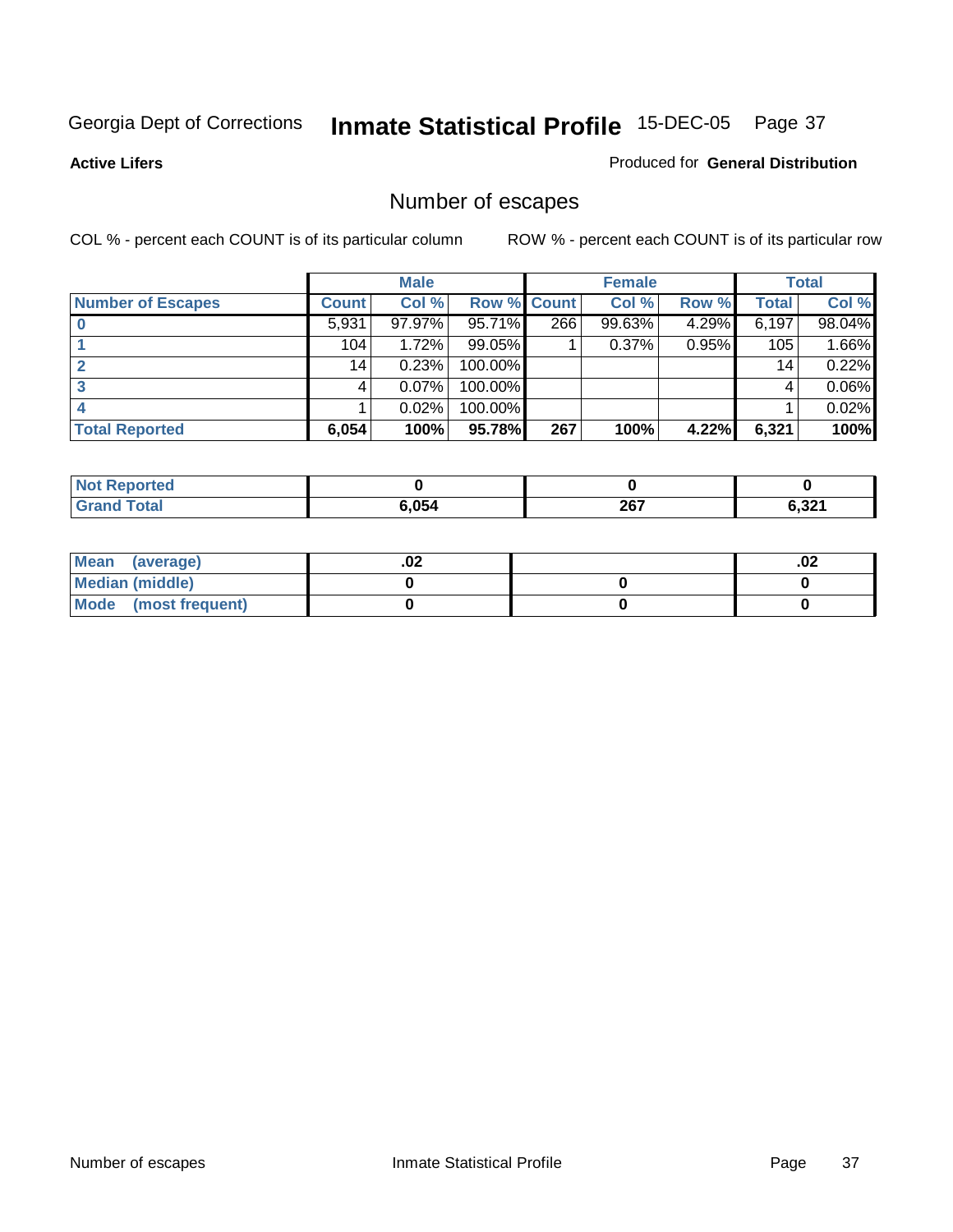**Active Lifers**

### Produced for **General Distribution**

# Probable future release type

|                                     |              | <b>Male</b> |                    |     | <b>Female</b> |             |              | Total   |
|-------------------------------------|--------------|-------------|--------------------|-----|---------------|-------------|--------------|---------|
| <b>Probable Future Release Type</b> | <b>Count</b> | Col %       | <b>Row % Count</b> |     |               | Col % Row % | <b>Total</b> | Col %   |
| <b>Life, LWOP or death sentence</b> | 6.054        | $100.00\%$  | 95.78%             | 267 | 100.00%       | $4.22\%$    | 6.321        | 100.00% |
| <b>Total Reported</b>               | 6,054        | 100%        | 95.78%             | 267 | 100%          | 4.22%       | 6,321        | 100%    |

| <b>Not Reported</b> |       |       |                       |
|---------------------|-------|-------|-----------------------|
| <b>Grand Total</b>  | 6,054 | 6.054 | e na<br><u>ი.ა∠ .</u> |

| <b>Mode (most frequent)</b> | Life, LWOP or death | Life, LWOP or death | Life, LWOP or death |
|-----------------------------|---------------------|---------------------|---------------------|
|-----------------------------|---------------------|---------------------|---------------------|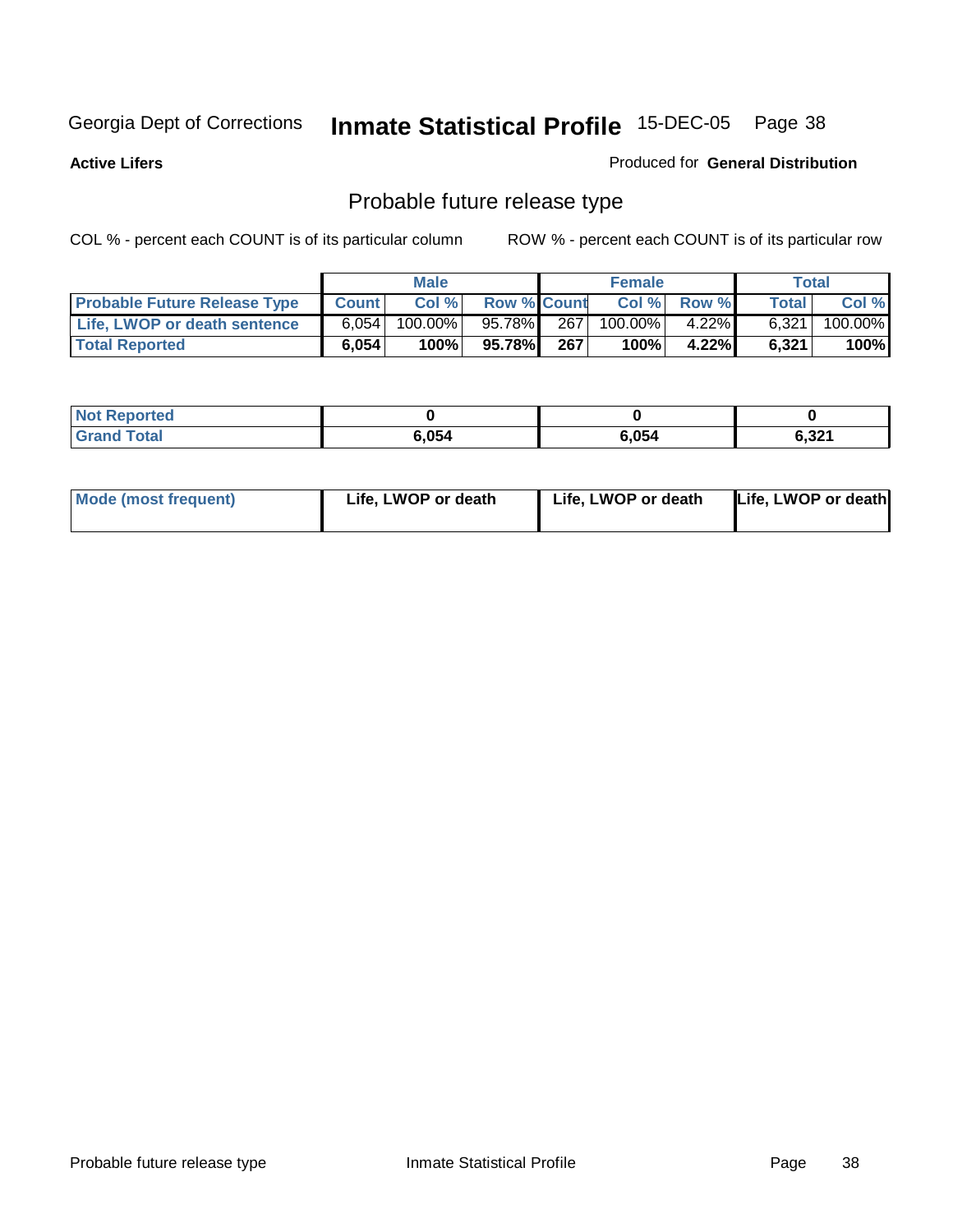**Active Lifers**

### Produced for **General Distribution**

## Actual release type

|                            |              | <b>Male</b> |                    | Female |        |             | $\tau$ otal |
|----------------------------|--------------|-------------|--------------------|--------|--------|-------------|-------------|
| <b>Actual Release Type</b> | <b>Count</b> | Col %       | <b>Row % Count</b> | Col %  | Row %I | $\tau$ otal | Col %       |
| <b>Total Reported</b>      |              | %           | %                  | %      | %      |             | %           |

| <b>Still Active</b> | 6,054 | 267 | 6,321 |
|---------------------|-------|-----|-------|
| <b>Not Reported</b> |       |     |       |
| <b>Grand Total</b>  | 6,054 | 267 | 6,321 |

| M | <b>Null</b> | <b>IVAII</b> | Null |
|---|-------------|--------------|------|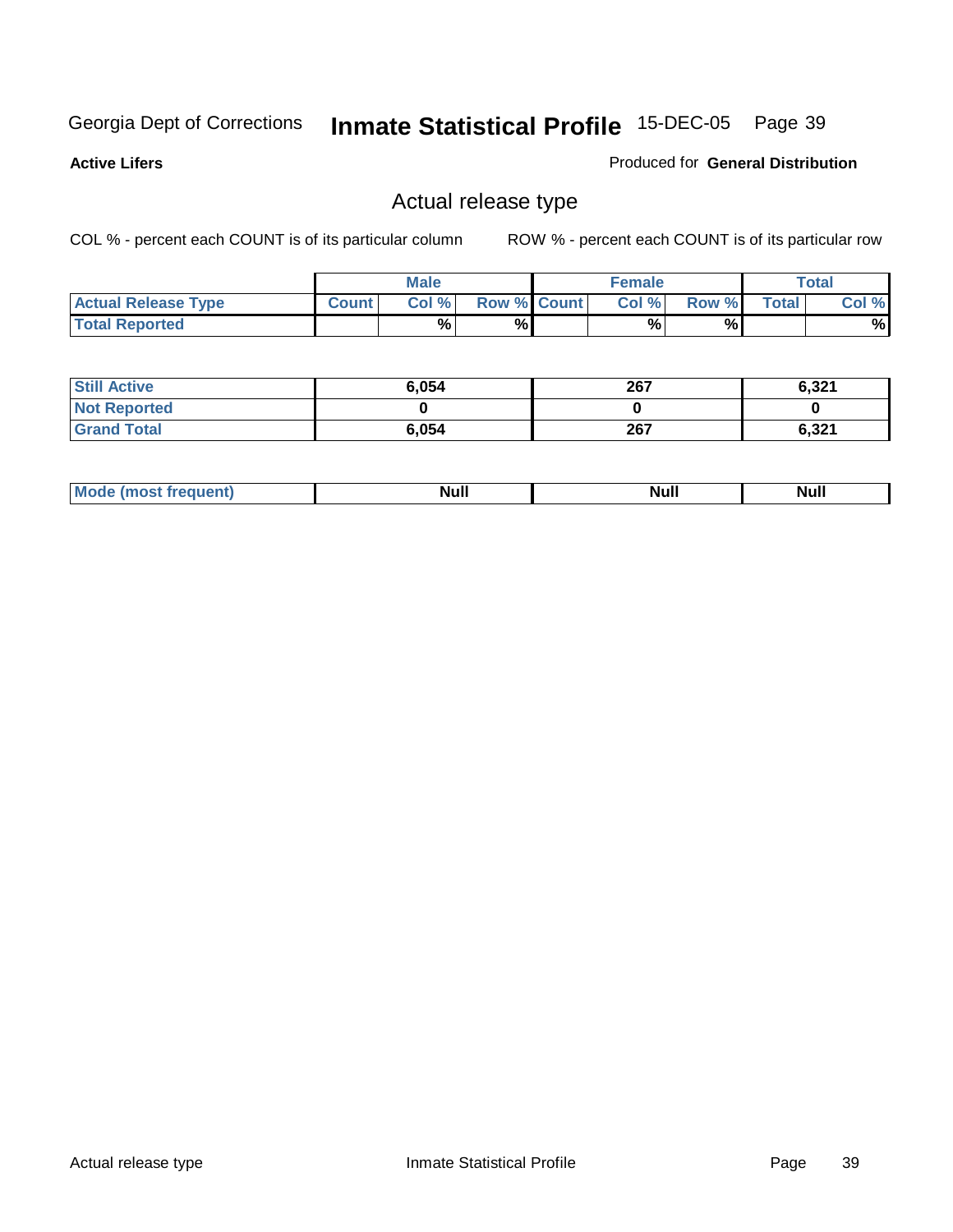### **Active Lifers**

## Produced for **General Distribution**

## Time served in current (or last) institution

|                            |              | <b>Male</b> |        |              | <b>Female</b> |        |       | <b>Total</b> |
|----------------------------|--------------|-------------|--------|--------------|---------------|--------|-------|--------------|
| <b>Time In Institution</b> | <b>Count</b> | Col %       | Row %  | <b>Count</b> | Col %         | Row %  | Total | Col %        |
| 0 to 3 months              | 612          | 10.11%      | 97.14% | 18           | 6.74%         | 2.86%  | 630   | 9.97%        |
| <b>3.01 to 6 months</b>    | 555          | 9.17%       | 97.88% | 12           | 4.49%         | 2.12%  | 567   | 8.97%        |
| 6.01 to 9 months           | 378          | 6.24%       | 82.00% | 83           | 31.09%        | 18.00% | 461   | 7.29%        |
| 9.01 to 12 months          | 354          | 5.85%       | 98.33% | 6            | 2.25%         | 1.67%  | 360   | 5.70%        |
| <b>12.01 to 18 months</b>  | 522          | 8.62%       | 95.78% | 23           | 8.61%         | 4.22%  | 545   | 8.62%        |
| 18.01 to 24 months         | 500          | 8.26%       | 97.66% | 12           | 4.49%         | 2.34%  | 512   | 8.10%        |
| 2.01 to 3 years            | 632          | 10.44%      | 98.14% | 12           | 4.49%         | 1.86%  | 644   | 10.19%       |
| 3.01 to 4 years            | 566          | 9.35%       | 98.26% | 10           | 3.75%         | 1.74%  | 576   | 9.11%        |
| 4.01 to 5 years            | 409          | 6.76%       | 95.78% | 18           | 6.74%         | 4.22%  | 427   | 6.76%        |
| 5.01 to 6 years            | 254          | 4.20%       | 94.42% | 15           | 5.62%         | 5.58%  | 269   | 4.26%        |
| 6.01 to 7 years            | 339          | 5.60%       | 98.55% | 5            | 1.87%         | 1.45%  | 344   | 5.44%        |
| 7.01 to 8 years            | 234          | 3.87%       | 93.60% | 16           | 5.99%         | 6.40%  | 250   | 3.96%        |
| 8.01 to 9 years            | 147          | 2.43%       | 94.23% | 9            | 3.37%         | 5.77%  | 156   | 2.47%        |
| 9.01 to 10 years           | 132          | 2.18%       | 93.62% | 9            | 3.37%         | 6.38%  | 141   | 2.23%        |
| Over 10 years              | 420          | 6.94%       | 95.67% | 19           | 7.12%         | 4.33%  | 439   | 6.95%        |
| <b>Total Reported</b>      | 6,054        | 100%        | 95.78% | 267          | 100%          | 4.22%  | 6,321 | 100.0%       |

| <b>Not Reported</b>   |       |     |                 |
|-----------------------|-------|-----|-----------------|
| <b>Total</b><br>Grand | 6,054 | 267 | 2004<br>ו גט, ס |

| <b>Mean</b><br>(average) | 42 months | 39 months | 42 months |  |
|--------------------------|-----------|-----------|-----------|--|
| Median (middle)          | 26 months | 16 months | 25 months |  |
| Mode (most frequent)     | 0 months  | l months  | 1 months  |  |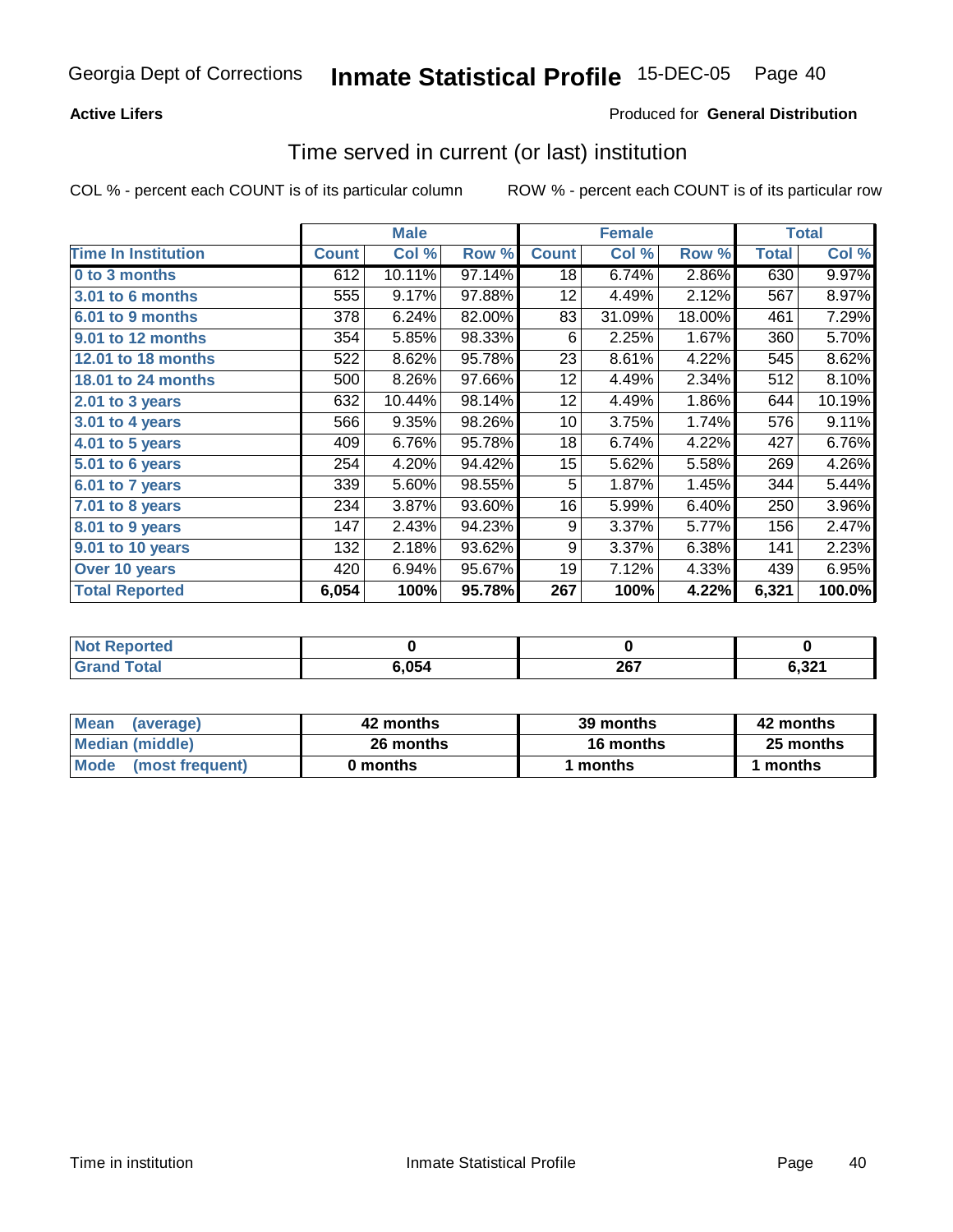**Active Lifers**

### Produced for **General Distribution**

## Highest grade level attained

|                              |                 | <b>Male</b> |         |                         | <b>Female</b> |        |                  | <b>Total</b> |
|------------------------------|-----------------|-------------|---------|-------------------------|---------------|--------|------------------|--------------|
| <b>Grade Level</b>           | <b>Count</b>    | Col %       | Row %   | <b>Count</b>            | Col %         | Row %  | <b>Total</b>     | Col %        |
| No school at all             | $\vert 4 \vert$ | 0.07%       | 100.00% |                         |               |        | 4                | $0.06\%$     |
| <b>Grade 1</b>               | 4               | 0.07%       | 100.00% |                         |               |        | 4                | $0.06\%$     |
| <b>Grade 2</b>               | 10              | 0.17%       | 100.00% |                         |               |        | 10               | 0.16%        |
| <b>Grade 3</b>               | $\overline{30}$ | 0.51%       | 100.00% |                         |               |        | $\overline{30}$  | 0.48%        |
| <b>Grade 4</b>               | $\overline{31}$ | 0.52%       | 96.88%  | 1                       | 0.38%         | 3.13%  | $\overline{32}$  | 0.52%        |
| Grade 5                      | $\overline{38}$ | 0.64%       | 100.00% |                         |               |        | $\overline{38}$  | 0.61%        |
| Grade 6                      | 126             | 2.12%       | 92.65%  | 10                      | 3.83%         | 7.35%  | 136              | 2.19%        |
| <b>Grade 7</b>               | 186             | 3.13%       | 94.42%  | 11                      | 4.21%         | 5.58%  | 197              | 3.18%        |
| Grade 8                      | 588             | 9.90%       | 95.15%  | $\overline{30}$         | 11.49%        | 4.85%  | 618              | 9.97%        |
| <b>Grade 9</b>               | 867             | 14.60%      | 96.98%  | $\overline{27}$         | 10.34%        | 3.02%  | 894              | 14.42%       |
| Grade 10                     | 1,040           | 17.51%      | 96.30%  | 40                      | 15.33%        | 3.70%  | 1,080            | 17.42%       |
| Grade 11                     | 936             | 15.76%      | 96.89%  | $\overline{30}$         | 11.49%        | 3.11%  | 966              | 15.58%       |
| <b>Grade 12 or GED</b>       | 1,475           | 24.83%      | 95.84%  | 64                      | 24.52%        | 4.16%  | 1,539            | 24.82%       |
| <b>Some tech school</b>      | $\overline{55}$ | 0.93%       | 88.71%  | 7                       | 2.68%         | 11.29% | 62               | 1.00%        |
| <b>Completed tech school</b> | 107             | 1.80%       | 91.45%  | 10                      | 3.83%         | 8.55%  | $\overline{117}$ | 1.89%        |
| College, 1 year              | 126             | 2.12%       | 89.36%  | 15                      | 5.75%         | 10.64% | $\overline{141}$ | 2.27%        |
| College, 2 year              | 198             | 3.33%       | 95.65%  | 9                       | 3.45%         | 4.35%  | 207              | 3.34%        |
| College, 3 year              | $\overline{39}$ | 0.66%       | 90.70%  | $\overline{\mathbf{4}}$ | 1.53%         | 9.30%  | 43               | 0.69%        |
| <b>Bachelor's degree</b>     | 61              | 1.03%       | 96.83%  | $\overline{2}$          | 0.77%         | 3.17%  | 63               | 1.02%        |
| <b>Master's degree</b>       | 11              | 0.19%       | 91.67%  | 1                       | 0.38%         | 8.33%  | 12               | 0.19%        |
| Ph.D. degree                 | 3               | 0.05%       | 100.00% |                         |               |        | 3                | 0.05%        |
| Law degree                   | $\mathbf{1}$    | 0.02%       | 100.00% |                         |               |        | $\overline{1}$   | 0.02%        |
| <b>Some medical school</b>   | $\overline{2}$  | 0.03%       | 100.00% |                         |               |        | $\overline{2}$   | 0.03%        |
| <b>Medical degree</b>        | $\overline{2}$  | 0.03%       | 100.00% |                         |               |        | $\overline{2}$   | 0.03%        |
| <b>Total Reported</b>        | 5,940           | 100%        | 95.79%  | 261                     | 100%          | 4.21%  | 6,201            | 100%         |

| м<br>. |                    | .<br>.ZV |
|--------|--------------------|----------|
| 6.054  | 227<br>20 <i>1</i> | .504     |

| Mean<br>(average)         | 10.43           | 10.67           | 10.44                    |
|---------------------------|-----------------|-----------------|--------------------------|
| Median (middle)           | Grade 11        | Grade 11        | Grade 11                 |
| l Mode<br>(most frequent) | Grade 12 or GED | Grade 12 or GED | <b>I</b> Grade 12 or GED |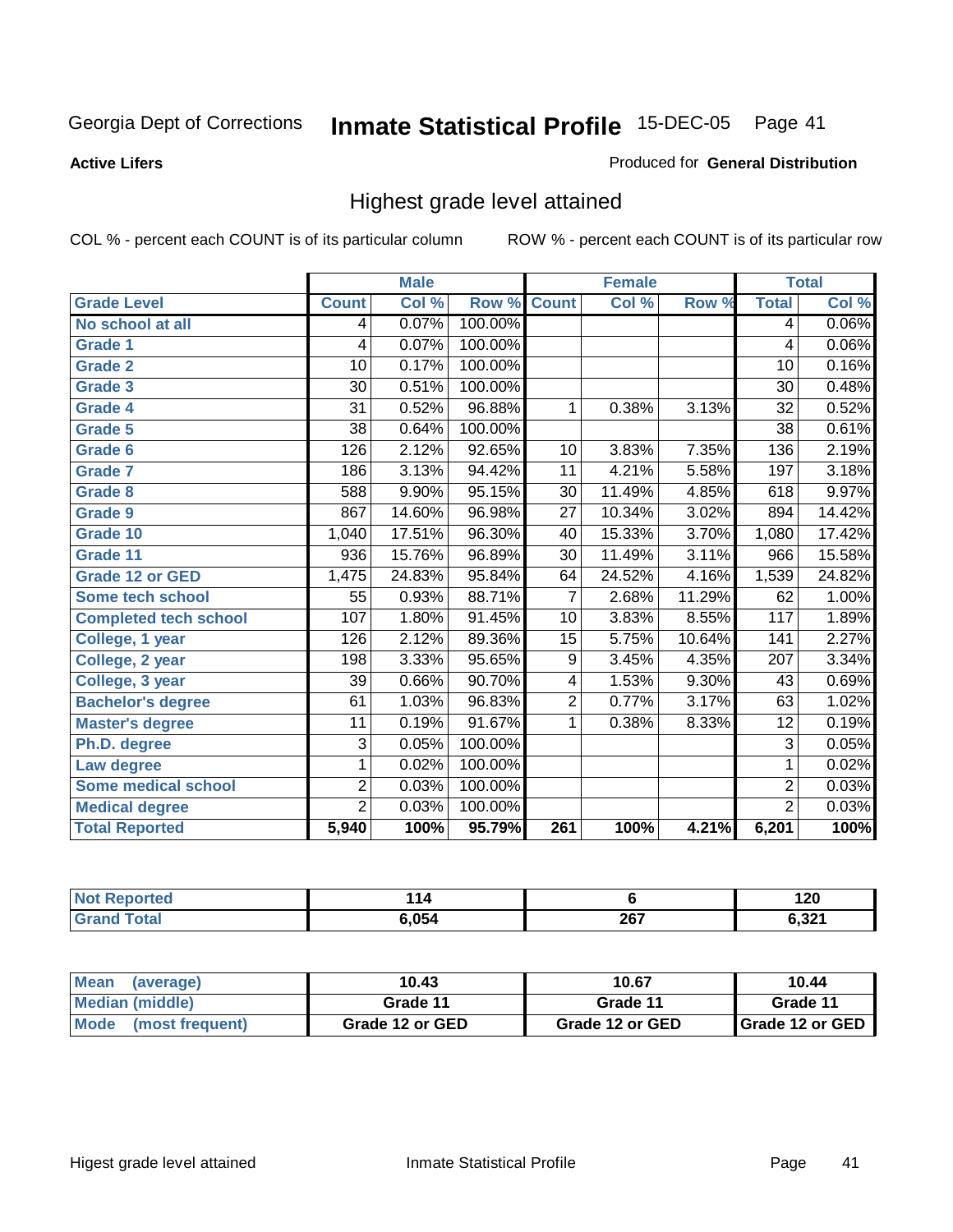**Active Lifers**

### Produced for **General Distribution**

## Culture fair IQ scores

|                       |              | <b>Male</b> |        |              | <b>Female</b> |          |       | <b>Total</b> |
|-----------------------|--------------|-------------|--------|--------------|---------------|----------|-------|--------------|
| <b>IQ Scores</b>      | <b>Count</b> | Col %       | Row %  | <b>Count</b> | Col %         | Row %    | Total | Col %        |
| $60 - 69$             | 239          | 4.25%       | 97.55% | 6            | 2.54%         | 2.45%    | 245   | 4.18%        |
| $70 - 79$             | 413          | $7.34\%$    | 93.65% | 28           | 11.86%        | $6.35\%$ | 441   | 7.53%        |
| $80 - 89$             | 704          | 12.52%      | 94.24% | 43           | 18.22%        | 5.76%    | 747   | 12.75%       |
| $90 - 99$             | 1,242        | 22.09%      | 94.23% | 76           | 32.20%        | 5.77%    | 1,318 | 22.50%       |
| $100 - 109$           | 1,393        | 24.77%      | 97.48% | 36           | 15.25%        | 2.52%    | 1,429 | 24.39%       |
| $110 - 119$           | 1,226        | 21.80%      | 97.53% | 31           | 13.14%        | 2.47%    | 1,257 | 21.45%       |
| $120 - 129$           | 377          | $6.70\%$    | 97.92% | 8            | 3.39%         | 2.08%    | 385   | 6.57%        |
| $130 - 139$           | 21           | 0.37%       | 80.77% | 5            | 2.12%         | 19.23%   | 26    | 0.44%        |
| 140 & Up              | 8            | 0.14%       | 72.73% | 3            | 1.27%         | 27.27%   | 11    | 0.19%        |
| <b>Total Reported</b> | 5,623        | 100%        | 95.97% | 236          | 100%          | 4.03%    | 5,859 | 100%         |

| <b>Not Reported</b>  | 346   |     | 356   |
|----------------------|-------|-----|-------|
| Not Valid (under 60) | 85    | ົາຢ | 106   |
| <b>Grand Total</b>   | 6,054 | 267 | 6,321 |

| <b>Mean</b><br>(average) | 100 | 97 | 99  |
|--------------------------|-----|----|-----|
| <b>Median (middle)</b>   | 101 | 96 | 101 |
| Mode<br>(most frequent)  | 99  | 96 | 99  |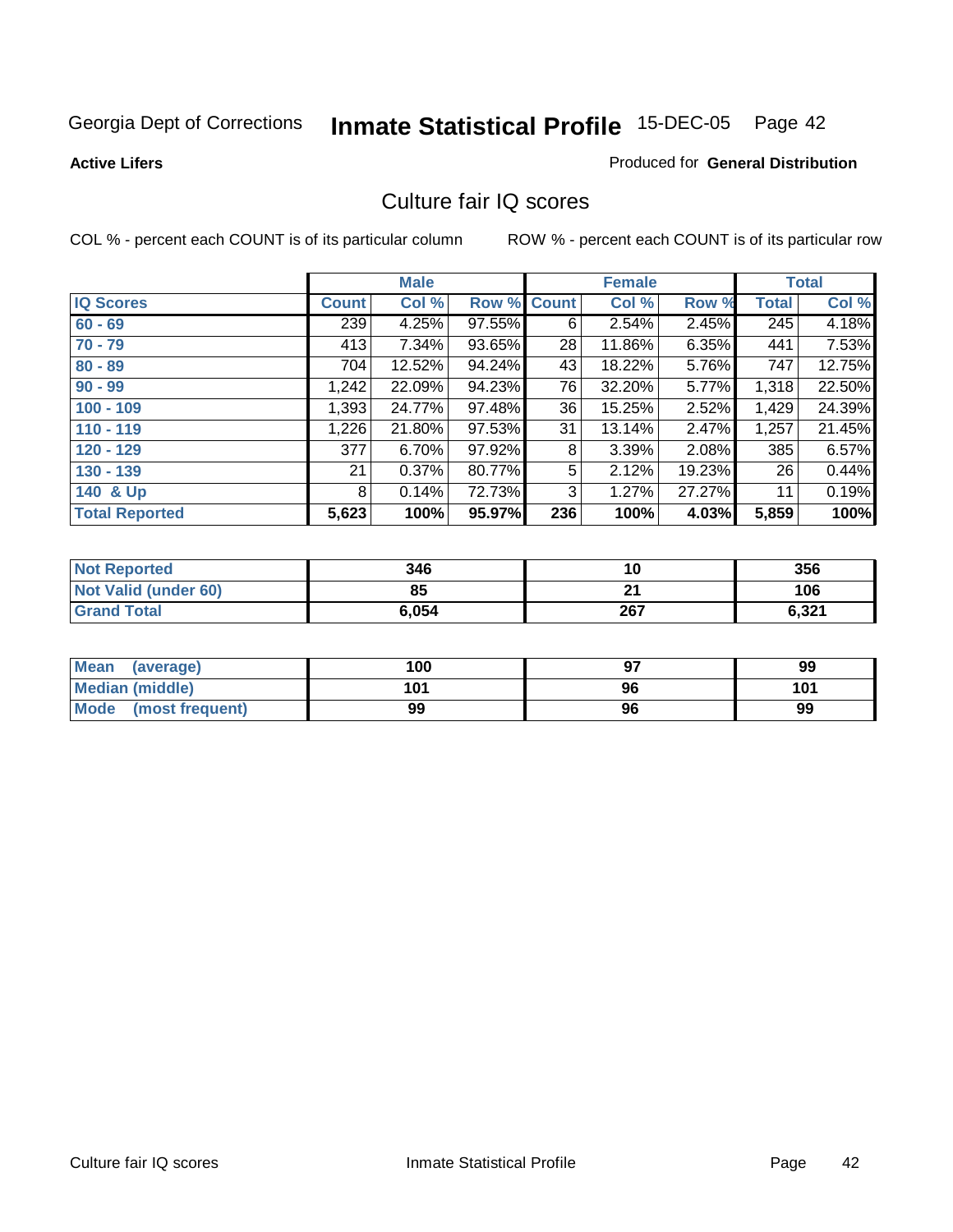### **Active Lifers**

### Produced for **General Distribution**

## Wide Range Achievement Test (WRAT) reading score

|                           |              | <b>Male</b> |        |              | <b>Female</b> |        |              | <b>Total</b> |
|---------------------------|--------------|-------------|--------|--------------|---------------|--------|--------------|--------------|
| <b>WRAT Reading Score</b> | <b>Count</b> | Col %       | Row %  | <b>Count</b> | Col %         | Row %  | <b>Total</b> | Col %        |
| Less than 1               | 69           | 1.24%       | 98.57% |              | 0.39%         | 1.43%  | 70           | 1.20%        |
| 1.1 to 1.9                | 109          | 1.95%       | 99.09% | 1            | 0.39%         | 0.91%  | 110          | 1.88%        |
| 2.1 to 2.9                | 250          | 4.48%       | 93.28% | 18           | 7.03%         | 6.72%  | 268          | 4.59%        |
| 3.1 to 3.9                | 756          | 13.55%      | 97.80% | 17           | 6.64%         | 2.20%  | 773          | 13.25%       |
| 4.1 to 4.9                | 491          | 8.80%       | 96.65% | 17           | 6.64%         | 3.35%  | 508          | 8.70%        |
| 5.1 to 5.9                | 478          | 8.57%       | 96.37% | 18           | 7.03%         | 3.63%  | 496          | 8.50%        |
| 6.1 to 6.9                | 427          | 7.65%       | 96.39% | 16           | 6.25%         | 3.61%  | 443          | 7.59%        |
| 7.1 to 7.9                | 297          | 5.32%       | 94.59% | 17           | 6.64%         | 5.41%  | 314          | 5.38%        |
| 8.1 to 8.9                | 514          | 9.21%       | 95.19% | 26           | 10.16%        | 4.81%  | 540          | 9.25%        |
| 9.1 to 9.9                | 435          | 7.80%       | 97.75% | 10           | 3.91%         | 2.25%  | 445          | 7.63%        |
| 10.1 to 10.9              | 255          | 4.57%       | 94.44% | 15           | 5.86%         | 5.56%  | 270          | 4.63%        |
| 11.1 to 11.9              | 251          | 4.50%       | 95.80% | 11           | 4.30%         | 4.20%  | 262          | 4.49%        |
| 12.1 to 12.9              | 996          | 17.85%      | 98.13% | 19           | 7.42%         | 1.87%  | 1,015        | 17.39%       |
| 13                        | 252          | 4.52%       | 78.26% | 70           | 27.34%        | 21.74% | 322          | 5.52%        |
| <b>Total Reported</b>     | 5,580        | 100%        | 95.61% | 256          | 100%          | 4.39%  | 5,836        | 100%         |

| <b>orted</b><br>NG         | .     |     | 485             |
|----------------------------|-------|-----|-----------------|
| $\sim$<br>$\mathbf{v}$ and | 054.ه | 267 | e ook<br>0.3Z I |

| <b>Mean</b><br>(average) | 7.69 | 8.78 | 74. ז |
|--------------------------|------|------|-------|
| <b>Median (middle)</b>   | 7.75 | 8.8  | 7. O  |
| Mode<br>(most frequent)  | 12.8 | . .  | 12.8  |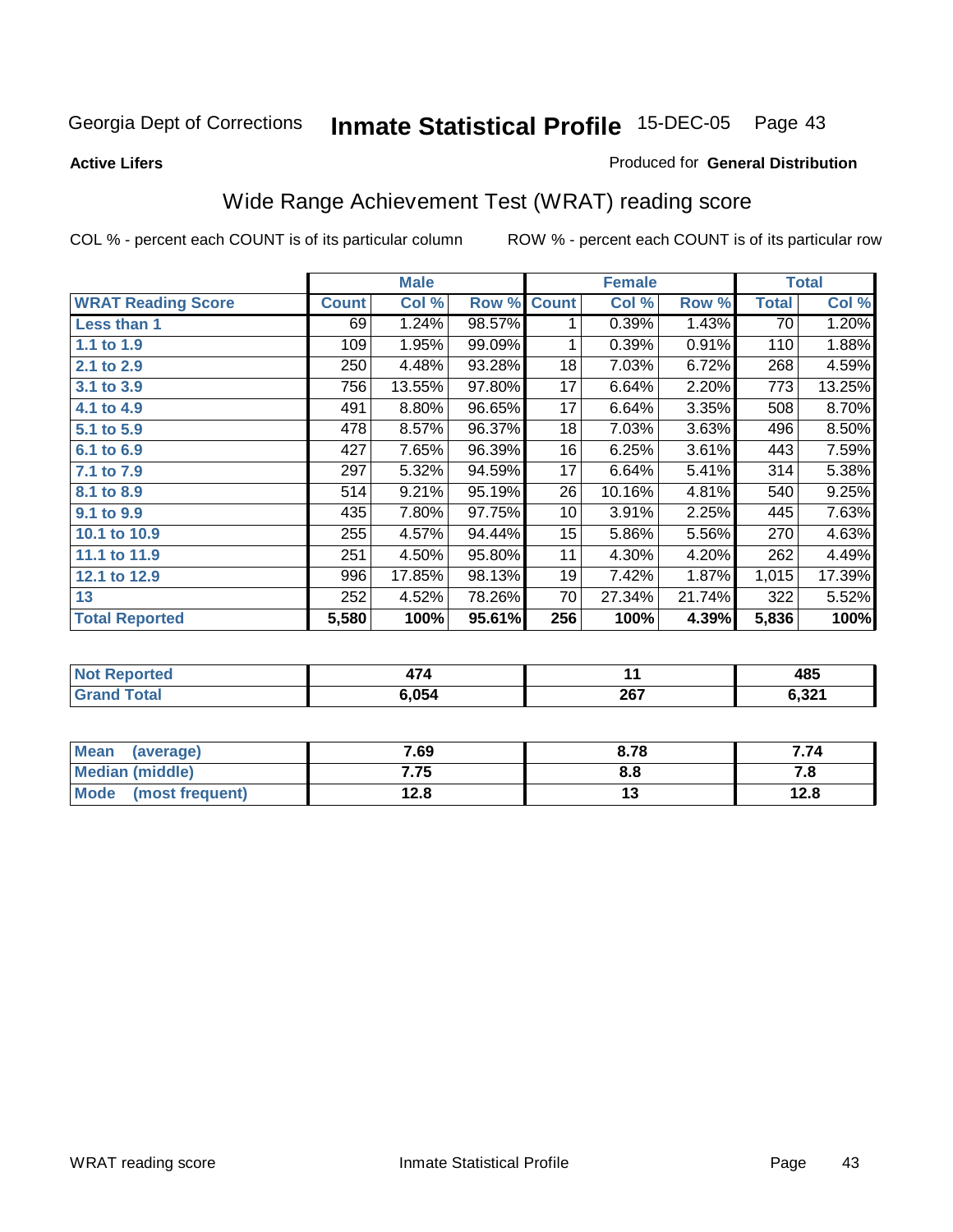### **Active Lifers**

### Produced for **General Distribution**

## Wide Range Achievement Test (WRAT) math score

|                              |              | <b>Male</b> |         |              | <b>Female</b> |        |              | <b>Total</b> |
|------------------------------|--------------|-------------|---------|--------------|---------------|--------|--------------|--------------|
| <b>WRAT Mathematic Score</b> | <b>Count</b> | Col %       | Row %   | <b>Count</b> | Col %         | Row %  | <b>Total</b> | Col %        |
| Less than 1                  | 6            | 0.11%       | 100.00% |              |               |        | 6            | 0.10%        |
| 1.1 to 1.9                   | 34           | 0.61%       | 100.00% |              |               |        | 34           | 0.58%        |
| 2.1 to 2.9                   | 140          | 2.51%       | 93.33%  | 10           | 3.89%         | 6.67%  | 150          | 2.57%        |
| 3.1 to 3.9                   | 486          | 8.70%       | 97.20%  | 14           | 5.45%         | 2.80%  | 500          | 8.56%        |
| 4.1 to 4.9                   | 575          | 10.30%      | 95.36%  | 28           | 10.89%        | 4.64%  | 603          | 10.32%       |
| 5.1 to 5.9                   | 716          | 12.82%      | 95.21%  | 36           | 14.01%        | 4.79%  | 752          | 12.87%       |
| 6.1 to 6.9                   | 1,212        | 21.70%      | 95.73%  | 54           | 21.01%        | 4.27%  | 1,266        | 21.67%       |
| 7.1 to 7.9                   | 866          | 15.51%      | 96.65%  | 30           | 11.67%        | 3.35%  | 896          | 15.34%       |
| 8.1 to 8.9                   | 409          | 7.32%       | 94.68%  | 23           | 8.95%         | 5.32%  | 432          | 7.39%        |
| 9.1 to 9.9                   | 427          | 7.65%       | 94.05%  | 27           | 10.51%        | 5.95%  | 454          | 7.77%        |
| 10.1 to 10.9                 | 296          | 5.30%       | 96.10%  | 12           | 4.67%         | 3.90%  | 308          | 5.27%        |
| 11 to 11.9                   | 184          | 3.29%       | 97.87%  | 4            | 1.56%         | 2.13%  | 188          | 3.22%        |
| 12 to 12.9                   | 202          | 3.62%       | 98.06%  | 4            | 1.56%         | 1.94%  | 206          | 3.53%        |
| 13                           | 32           | 0.57%       | 68.09%  | 15           | 5.84%         | 31.91% | 47           | 0.80%        |
| <b>Total Reported</b>        | 5,585        | 100%        | 95.60%  | 257          | 100.0%        | 4.40%  | 5,842        | 100%         |

| ੋ∩rted<br>NO. | 469   | 10  | 479   |
|---------------|-------|-----|-------|
| <b>Total</b>  | 6.054 | 267 | 6,321 |

| <b>Mean</b><br>(average) | 6.93       | 7.18 | 6.94 |
|--------------------------|------------|------|------|
| <b>Median (middle)</b>   | е о<br>o.o | 6.9  | o.o  |
| Mode<br>(most frequent)  | , o        | 0.Z  | , c  |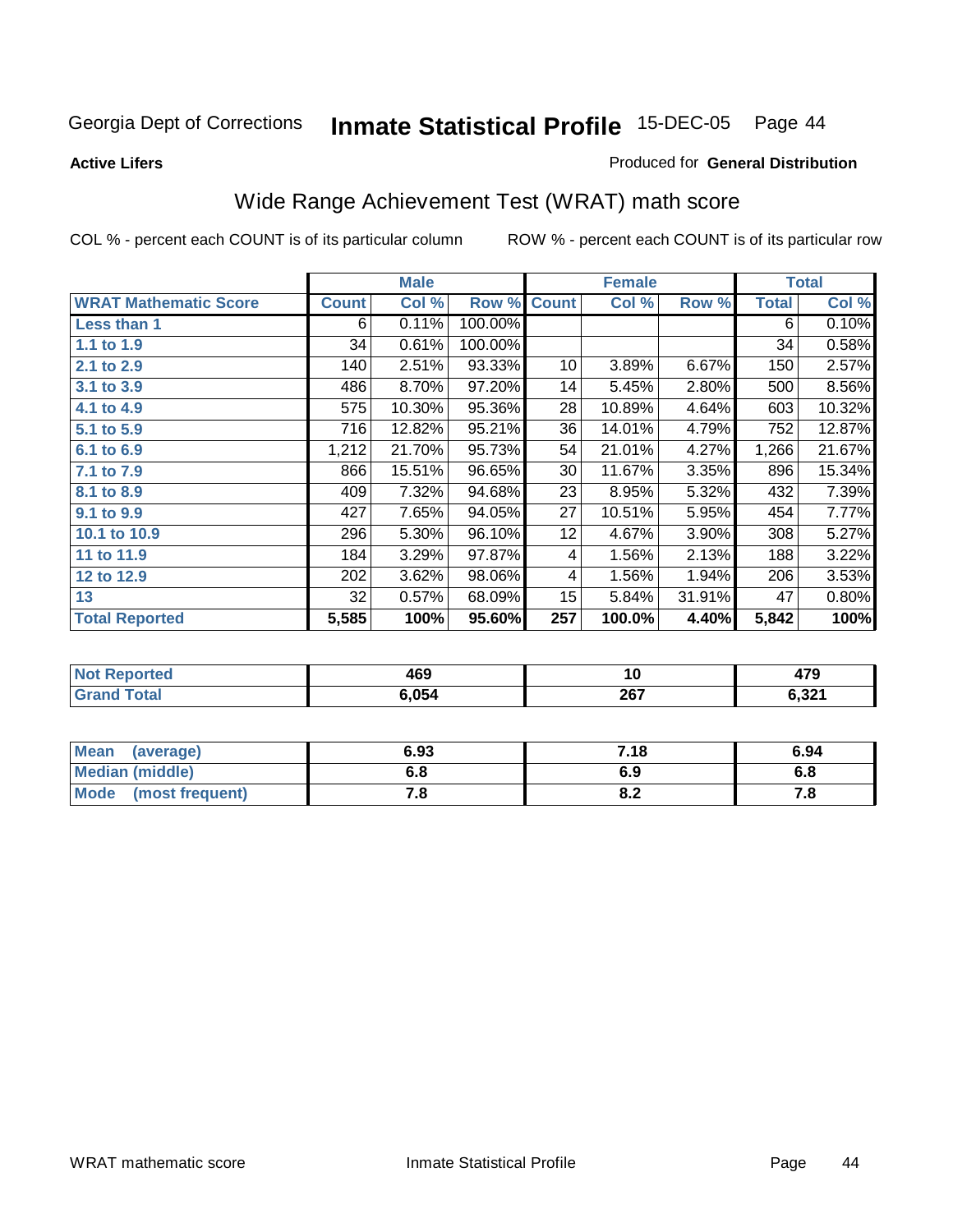### **Active Lifers**

## Produced for **General Distribution**

## Wide Range Achievement Test (WRAT) spelling score

|                            |              | <b>Male</b> |         |              | <b>Female</b> |        |                 | <b>Total</b> |
|----------------------------|--------------|-------------|---------|--------------|---------------|--------|-----------------|--------------|
| <b>WRAT Spelling Score</b> | <b>Count</b> | Col %       | Row %   | <b>Count</b> | Col %         | Row %  | <b>Total</b>    | Col %        |
| Less than 1                | 55           | 0.99%       | 100.00% |              |               |        | $\overline{55}$ | 0.94%        |
| 1.1 to 1.9                 | 179          | 3.21%       | 98.35%  | 3            | 1.17%         | 1.65%  | 182             | 3.12%        |
| 2.1 to 2.9                 | 302          | 5.41%       | 95.57%  | 14           | 5.45%         | 4.43%  | 316             | 5.41%        |
| 3.1 to 3.9                 | 893          | 16.00%      | 98.67%  | 12           | 4.67%         | 1.33%  | 905             | 15.50%       |
| 4.1 to 4.9                 | 549          | 9.84%       | 95.81%  | 24           | 9.34%         | 4.19%  | 573             | 9.82%        |
| 5.1 to 5.9                 | 620          | 11.11%      | 96.57%  | 22           | 8.56%         | 3.43%  | 642             | 11.00%       |
| 6.1 to 6.9                 | 648          | 11.61%      | 96.57%  | 23           | 8.95%         | 3.43%  | 671             | 11.50%       |
| 7.1 to 7.9                 | 414          | 7.42%       | 93.88%  | 27           | 10.51%        | 6.12%  | 441             | 7.56%        |
| 8.1 to 8.9                 | 378          | 6.77%       | 95.70%  | 17           | 6.61%         | 4.30%  | 395             | 6.77%        |
| 9.1 to 9.9                 | 365          | 6.54%       | 94.07%  | 23           | 8.95%         | 5.93%  | 388             | 6.65%        |
| 10.1 to 10.9               | 322          | 5.77%       | 95.27%  | 16           | 6.23%         | 4.73%  | 338             | 5.79%        |
| 11.1 to 11.9               | 213          | 3.82%       | 93.83%  | 14           | 5.45%         | 6.17%  | 227             | 3.89%        |
| 12.1 to 12.9               | 520          | 9.32%       | 96.83%  | 17           | 6.61%         | 3.17%  | 537             | 9.20%        |
| 13                         | 122          | 2.19%       | 73.05%  | 45           | 17.51%        | 26.95% | 167             | 2.86%        |
| <b>Total Reported</b>      | 5,580        | 100%        | 95.60%  | 257          | 100.0%        | 4.40%  | 5,837           | 100.0%       |

| ੋ∩rted<br>NO                  | . .   | 1 V | 10              |
|-------------------------------|-------|-----|-----------------|
| $f \wedge f \wedge f$<br>υιαι | 054.ه | 267 | C 221<br>0.JZ I |

| <b>Mean</b><br>(average)       | 6.75               | 8.33 | 6.82       |
|--------------------------------|--------------------|------|------------|
| <b>Median (middle)</b>         | . .<br>$v_{\cdot}$ | 8.5  | 0.Z        |
| <b>Mode</b><br>(most frequent) | v.z                | ט ו  | e o<br>0.4 |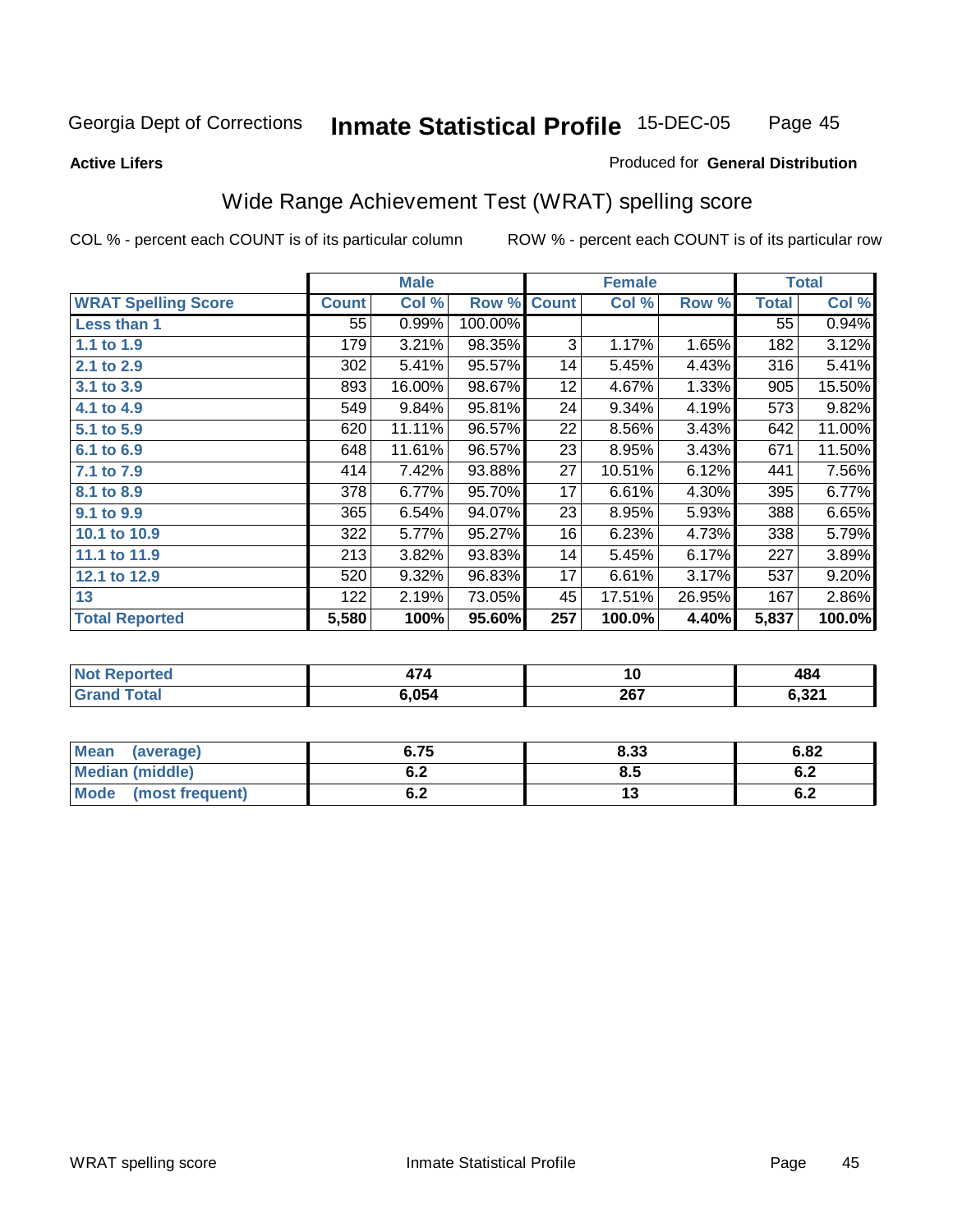### **Active Lifers**

### Produced for **General Distribution**

## Scope of substance abuse - summary

|                          |              | <b>Male</b> |           |              | <b>Female</b> |       |              | <b>Total</b> |
|--------------------------|--------------|-------------|-----------|--------------|---------------|-------|--------------|--------------|
| <b>Substance Abuse</b>   | <b>Count</b> | Col %       | Row %     | <b>Count</b> | Col %         | Row % | <b>Total</b> | Col %        |
| <b>None</b>              | 2,153        | 35.56%      | 94.35%    | 129          | 48.31%        | 5.65% | 2,282        | 36.10%       |
| <b>Drugs only</b>        | l.815        | 29.98%      | 95.88%    | 78           | 29.21%        | 4.12% | 1,893,       | 29.95%       |
| <b>Alcohol only</b>      | 646          | 10.67%      | 97.29%    | 18           | 6.74%         | 2.71% | 664          | 10.50%       |
| <b>Drugs and alcohol</b> | .401         | 23.14%      | 97.16%    | 41           | 15.36%        | 2.84% | 1,442        | 22.81%       |
|                          | 39           | 0.64%       | $97.50\%$ |              | $0.37\%$      | 2.50% | 40           | 0.63%        |
| <b>Total Reported</b>    | 6,054        | 100%        | 95.78%    | 267          | 100%          | 4.22% | 6,321        | 100%         |

| วrtec | 39    |     | 40    |
|-------|-------|-----|-------|
|       | 6.093 | 268 | 6.361 |

| <b>Mode</b> | <b>None</b> | Non <sub>(</sub> | <b>None</b> |
|-------------|-------------|------------------|-------------|
|             |             |                  |             |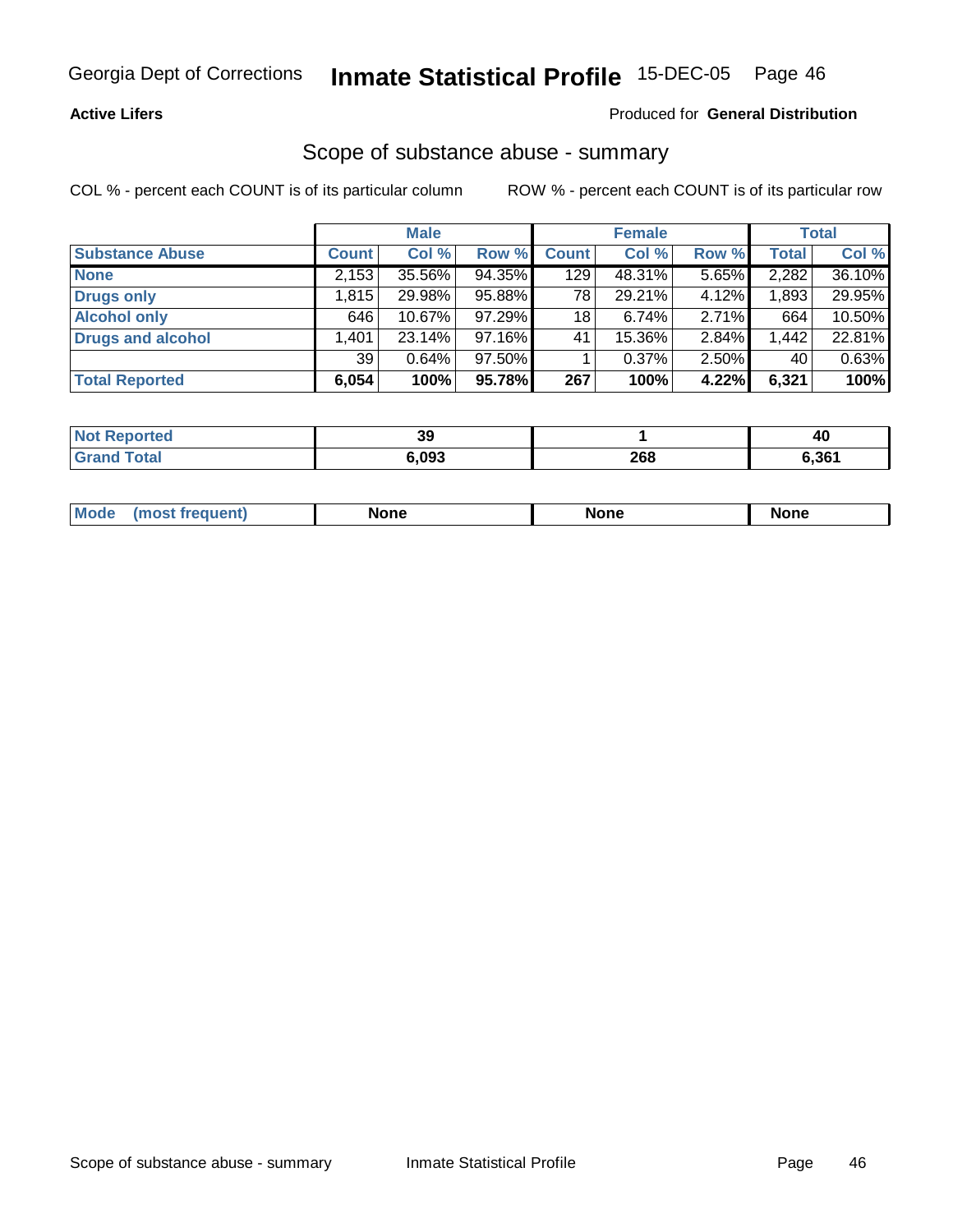### **Active Lifers**

### Produced for **General Distribution**

## Scope of substance abuse - detail

|                                      |              | <b>Male</b> |         |              | <b>Female</b> |       |              | <b>Total</b> |
|--------------------------------------|--------------|-------------|---------|--------------|---------------|-------|--------------|--------------|
| <b>Substance Abuse</b>               | <b>Count</b> | Col %       | Row %   | <b>Count</b> | Col %         | Row % | <b>Total</b> | Col %        |
| No drug or alcohol problems          | 2,153        | 35.56%      | 94.35%  | 129          | 48.31%        | 5.65% | 2,282        | 36.10%       |
| Drug addiction but no alcohol        | 64           | 1.06%       | 95.52%  | 3            | 1.12%         | 4.48% | 67           | 1.06%        |
| <b>Drug addiction and alcohol</b>    | 36           | 0.59%       | 100.00% |              |               |       | 36           | 0.57%        |
| abuse                                |              |             |         |              |               |       |              |              |
| <b>Drug addiction and alcoholism</b> | 30           | 0.50%       | 96.77%  |              | 0.37%         | 3.23% | 31           | 0.49%        |
| No drug problem but alcohol          | 542          | 8.95%       | 98.01%  | 11           | 4.12%         | 1.99% | 553          | 8.75%        |
| abuse                                |              |             |         |              |               |       |              |              |
| No drug problem but                  | 104          | 1.72%       | 93.69%  | 7            | 2.62%         | 6.31% | 111          | 1.76%        |
| alcoholism                           |              |             |         |              |               |       |              |              |
| Drug experiment but no alcohol       | 996          | 16.45%      | 96.79%  | 33           | 12.36%        | 3.21% | 1,029        | 16.28%       |
| <b>Drug experiment &amp; alcohol</b> | 356          | 5.88%       | 98.07%  |              | 2.62%         | 1.93% | 363          | 5.74%        |
| abuse                                |              |             |         |              |               |       |              |              |
| Drug experiment & alcoholism         | 49           | 0.81%       | 98.00%  |              | 0.37%         | 2.00% | 50           | 0.79%        |
| Drug abuse but no alcohol            | 755          | 12.47%      | 94.73%  | 42           | 15.73%        | 5.27% | 797          | 12.61%       |
| Drug abuse and alcohol abuse         | 807          | 13.33%      | 97.58%  | 20           | 7.49%         | 2.42% | 827          | 13.08%       |
| <b>Drug abuse and alcoholism</b>     | 123          | 2.03%       | 91.11%  | 12           | 4.49%         | 8.89% | 135          | 2.14%        |
|                                      | 39           | 0.64%       | 97.50%  |              | 0.37%         | 2.50% | 40           | 0.63%        |
| <b>Total Reported</b>                | 6,054        | 100%        | 95.78%  | 267          | 100%          | 4.22% | 6,321        | 100%         |

| orted | 39    |     | 40    |
|-------|-------|-----|-------|
| ัวtaı | 6.093 | 268 | 6.361 |

| Mode (most frequent) | No drug or alcohol problems No drug or alcohol problems | No drug or       |
|----------------------|---------------------------------------------------------|------------------|
|                      |                                                         | alcohol problems |
|                      |                                                         |                  |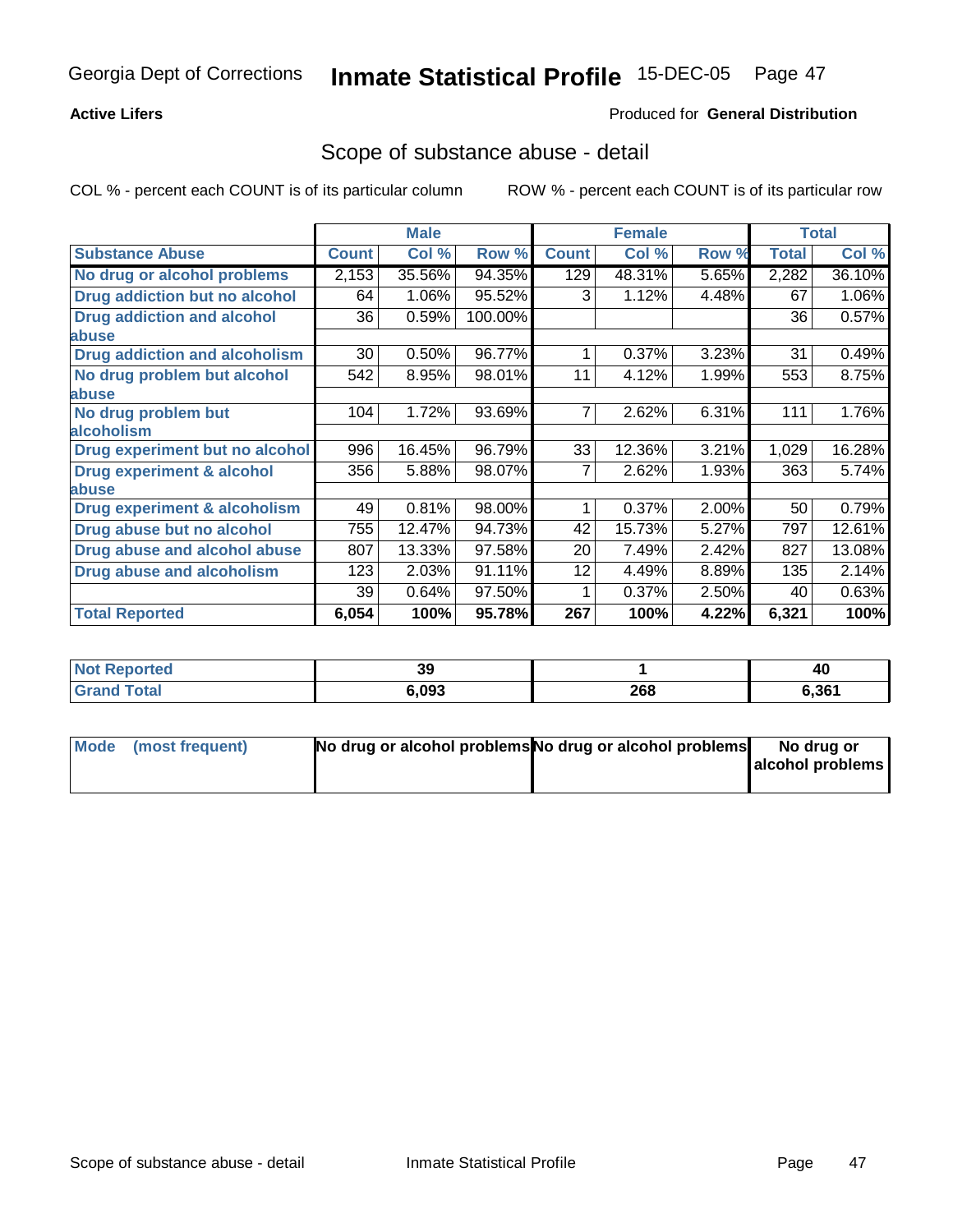**Active Lifers**

### Produced for **General Distribution**

## Current / last mental health treatment level

|                                    |                | <b>Male</b> |         |              | <b>Female</b> |          |              | <b>Total</b> |
|------------------------------------|----------------|-------------|---------|--------------|---------------|----------|--------------|--------------|
| <b>Mental Health Treatment Lev</b> | <b>Count</b>   | Col %       | Row %   | <b>Count</b> | Col %         | Row %    | <b>Total</b> | Col %        |
| 1 No problem at current time       | 673            | 39.59%      | 94.66%  | 38           | 20.00%        | $5.34\%$ | 711          | 37.62%       |
| <b>2 Receiving outpatient</b>      | 658            | 38.71%      | 83.29%  | 132          | 69.47%        | 16.71%   | 790          | 41.80%       |
| treatment                          |                |             |         |              |               |          |              |              |
| 3 Inpatient, moderate              | 281            | 16.53%      | 94.93%  | 15           | 7.89%         | 5.07%    | 296          | 15.66%       |
| treatment                          |                |             |         |              |               |          |              |              |
| 4 Inpatient, intensive             | 85             | 5.00%       | 95.51%  | 4            | 2.11%         | 4.49%    | 89           | 4.71%        |
| treatment                          |                |             |         |              |               |          |              |              |
| <b>5 Undergoing crisis</b>         | $\overline{2}$ | 0.12%       | 100.00% |              |               |          | 2            | 0.11%        |
| stabilization                      |                |             |         |              |               |          |              |              |
| <b>6 Hospital for criminally</b>   |                | 0.06%       | 50.00%  |              | 0.53%         | 50.00%   | 2            | 0.11%        |
| insane                             |                |             |         |              |               |          |              |              |
| <b>Total Evaluated</b>             | 1,700          | 100%        | 89.95%  | 190          | 100%          | 10.05%   | 1,890        | 100.0%       |

| Never had MH<br>luation<br>⊧eval | 1,354 | --<br>. . | $\overline{1}31$<br>ו שד |
|----------------------------------|-------|-----------|--------------------------|
|                                  | 450.ر | 267       | C 221<br>. ა∠ დ          |

| Median (middle)         | <b>Receiving outpatient</b><br>treatment | <b>Receiving outpatient</b><br>treatment | Receiving<br>outpatient<br>treatment |  |
|-------------------------|------------------------------------------|------------------------------------------|--------------------------------------|--|
| Mode<br>(most frequent) | No problem at current time               | <b>Receiving outpatient</b><br>treatment | Receiving<br>outpatient<br>treatment |  |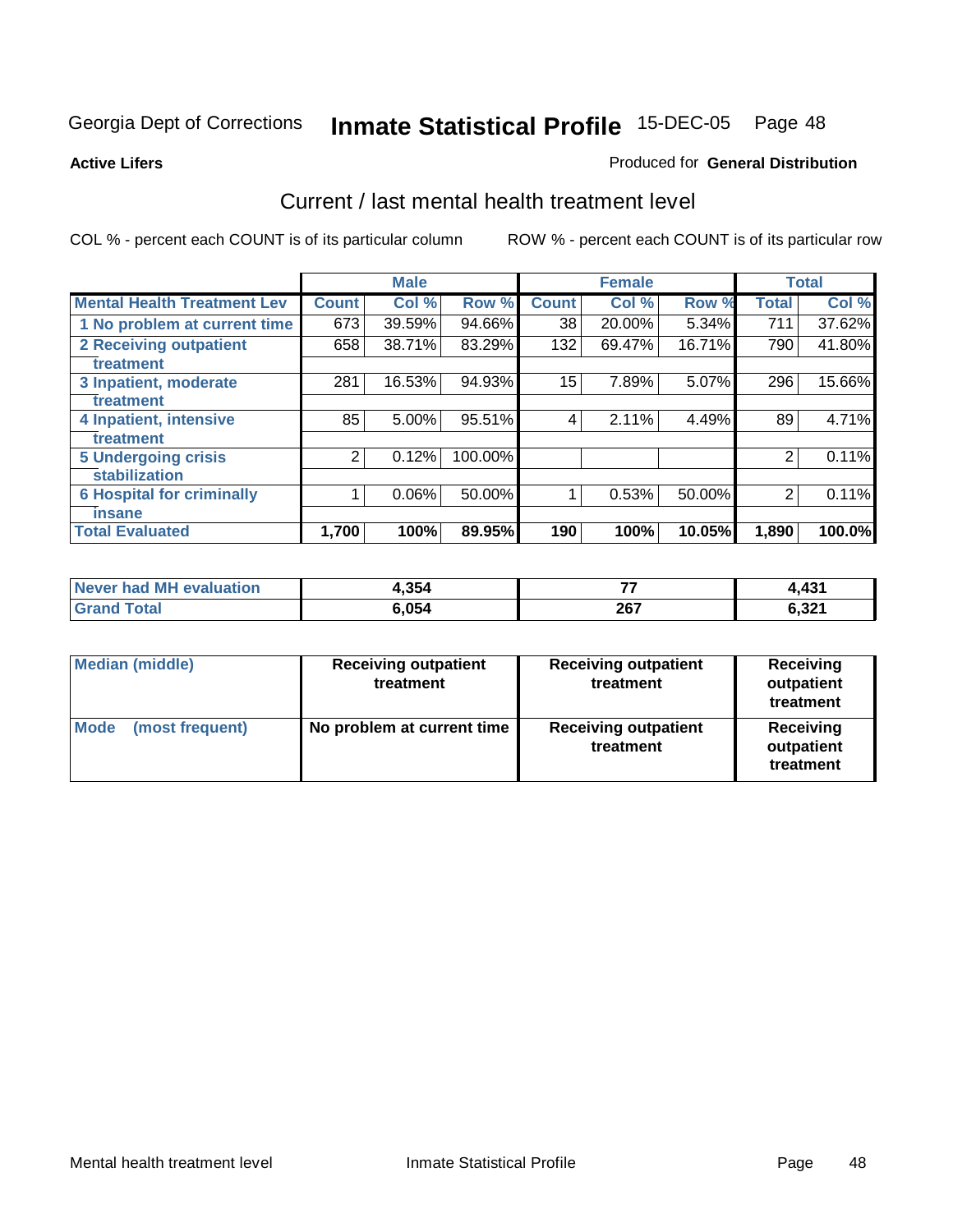### **Active Lifers**

## Produced for **General Distribution**

## PULHESDWIT medical scale - 'P' overall condition ('P'hysical)

|                             |                 | <b>Male</b> |             |     | <b>Female</b> |         |                 | <b>Total</b> |
|-----------------------------|-----------------|-------------|-------------|-----|---------------|---------|-----------------|--------------|
| <b>P' Overall Condition</b> | Count           | Col %       | Row % Count |     | Col %         | Row %   | <b>Total</b>    | Col %        |
| 1 No medical illness        | 4,183           | 69.50%      | 95.94%      | 177 | 67.56%        | 4.06%   | 4,360           | 69.42%       |
| 2 Well-controlled chronic   | 1,132           | 18.81%      | 96.67%      | 39  | 14.89%        | 3.33%   | 1,171           | 18.64%       |
| <b>illness</b>              |                 |             |             |     |               |         |                 |              |
| 3 Poorly-controlled chronic | 687             | 11.41%      | 94.24%      | 42  | 16.03%        | 5.76%   | 729             | 11.61%       |
| <b>illness</b>              |                 |             |             |     |               |         |                 |              |
| 4 Significant problems      | 17 <sup>1</sup> | 0.28%       | 94.44%      |     | 0.38%         | 5.56%   | 18 <sub>1</sub> | 0.29%        |
| requiring special housing   |                 |             |             |     |               |         |                 |              |
| 6 Inmate is pregnant        |                 |             |             | 3   | 1.15%         | 100.00% | 3               | 0.05%        |
| <b>Total Reported</b>       | 6,019           | 100%        | 95.83%      | 262 | 100%          | 4.17%   | 6,281           | 100.0%       |

| тео              | - 24<br>JJ. |     | <b>46</b>     |
|------------------|-------------|-----|---------------|
| T <sub>min</sub> | 6,054       | 267 | ົດດໄ<br>D.JZ. |

| Mode | (most frequent) | 1 No medical illness | 1 No medical illness | 1 No medical<br>illness |
|------|-----------------|----------------------|----------------------|-------------------------|
|------|-----------------|----------------------|----------------------|-------------------------|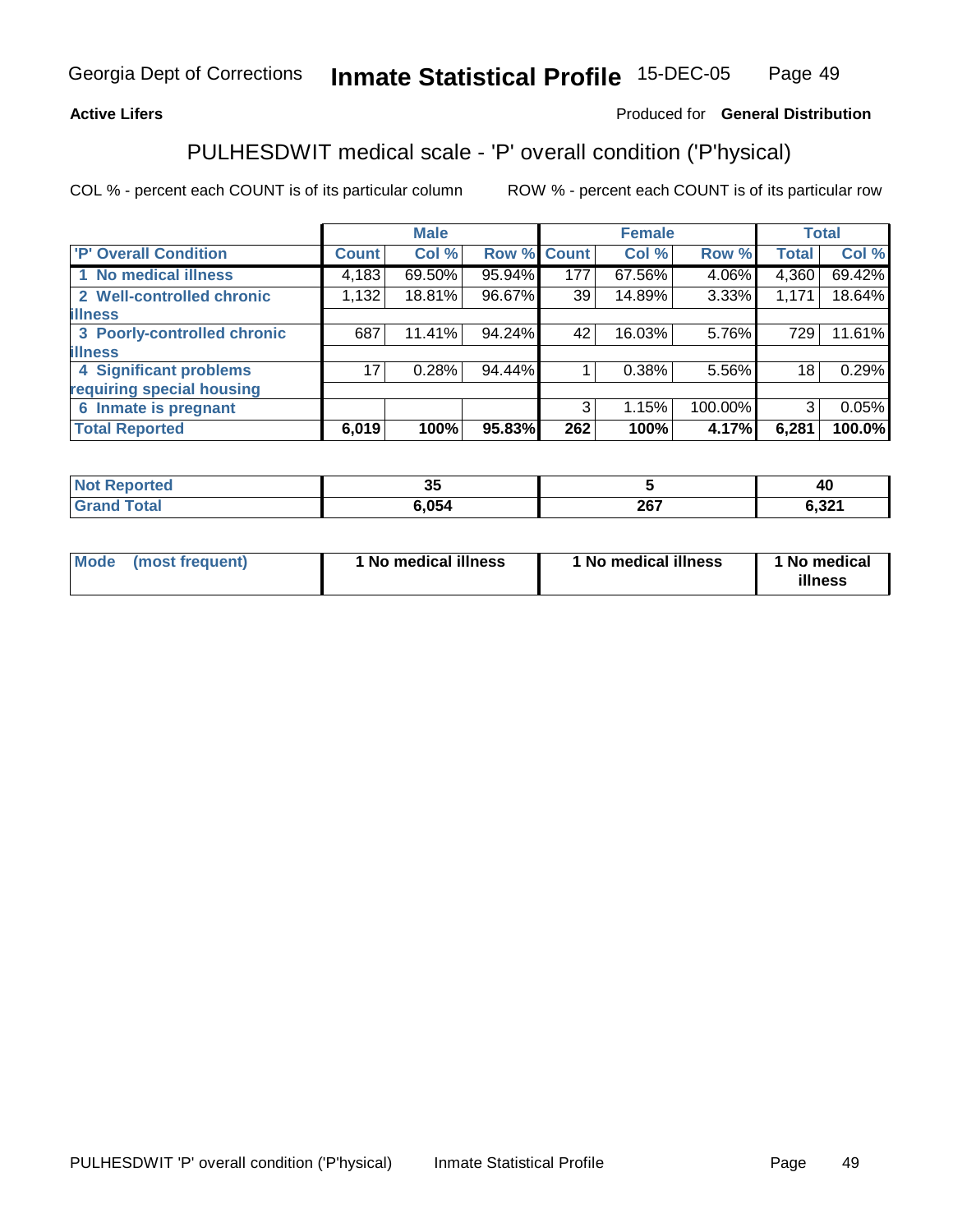### **Active Lifers**

### Produced for **General Distribution**

## PULHESDWIT medical scale - 'U' upper body

|                              |                    | <b>Male</b> |         |                 | <b>Female</b> |          |              | <b>Total</b> |
|------------------------------|--------------------|-------------|---------|-----------------|---------------|----------|--------------|--------------|
| <b>U' Upper Body</b>         | Count <sup>'</sup> | Col %       | Row %   | <b>Count</b>    | Col %         | Row %    | <b>Total</b> | Col %        |
| 1 Upper bones, joints,       | 5,611              | 93.22%      | 95.75%  | 249             | 95.04%        | 4.25%    | 5,860        | 93.30%       |
| muscles all OK               |                    |             |         |                 |               |          |              |              |
| 2 One or both arms minimally | 350                | 5.81%       | 96.69%  | 12 <sup>2</sup> | 4.58%         | $3.31\%$ | 362          | 5.76%        |
| limited                      |                    |             |         |                 |               |          |              |              |
| 3 One or both arms           | 51                 | 0.85%       | 98.08%  |                 | 0.38%         | 1.92%    | 52           | 0.83%        |
| moderately limited           |                    |             |         |                 |               |          |              |              |
| 4 One arm disabled,          |                    | 0.12%       | 100.00% |                 |               |          |              | 0.11%        |
| paralyzed, or amputated      |                    |             |         |                 |               |          |              |              |
| <b>Total Reported</b>        | 6,019              | 100%        | 95.83%  | 262             | 100%          | 4.17%    | 6,281        | 100%         |

| τeα<br>. | <br>◡ |     | 40             |
|----------|-------|-----|----------------|
|          | .054  | 267 | גממי<br>0,3Z î |

| <b>Mode</b> | (most frequent) | 1 Upper bones, joints,<br>muscles all OK | 1 Upper bones, joints,<br>muscles all OK | 1 Upper bones,<br>joints, muscles all<br>ΟK |
|-------------|-----------------|------------------------------------------|------------------------------------------|---------------------------------------------|
|-------------|-----------------|------------------------------------------|------------------------------------------|---------------------------------------------|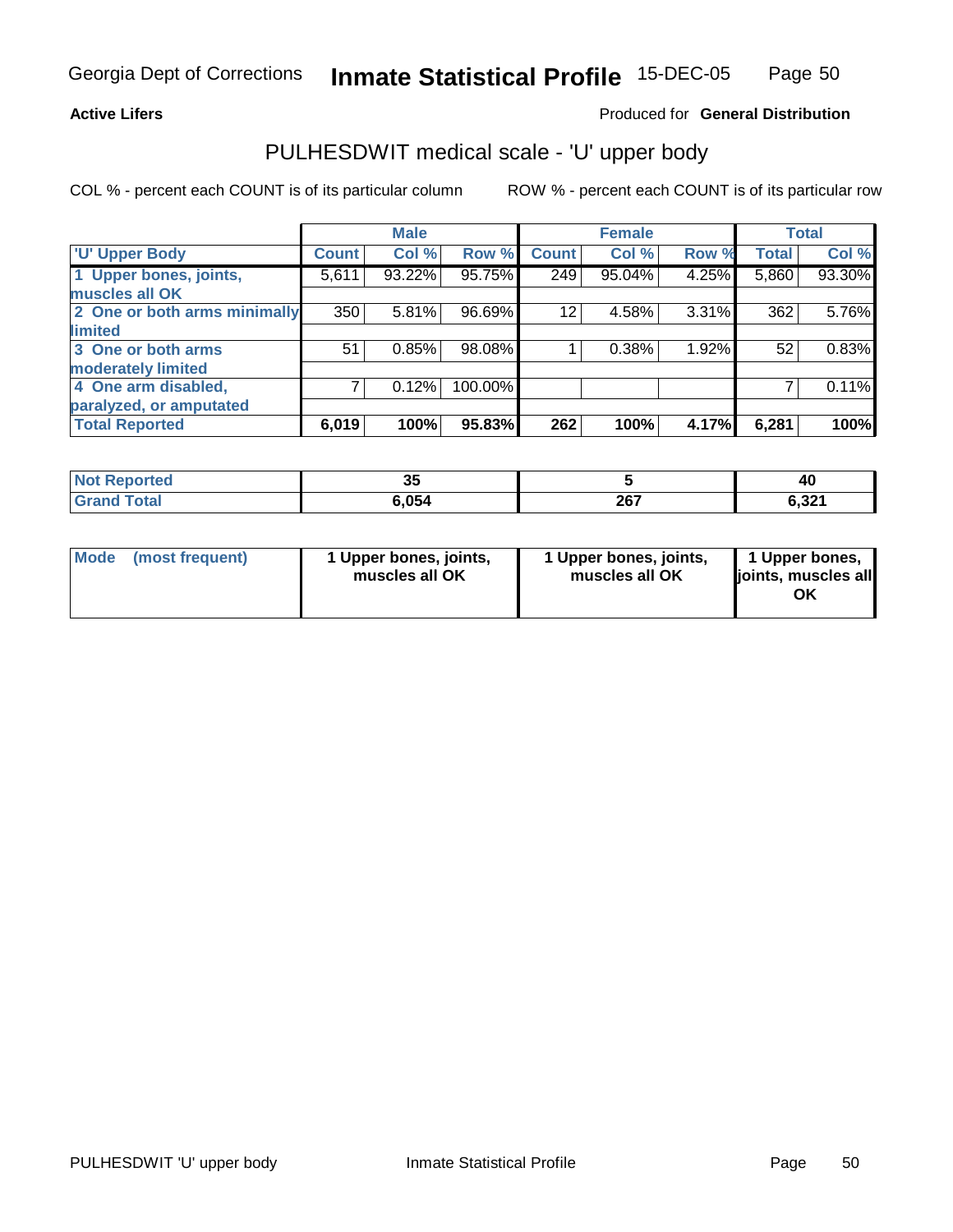### **Active Lifers**

### Produced for **General Distribution**

## PULHESDWIT medical scale - 'L' lower body

|                              |                 | <b>Male</b> |         |              | <b>Female</b> |       |              | <b>Total</b> |
|------------------------------|-----------------|-------------|---------|--------------|---------------|-------|--------------|--------------|
| 'L' Lower Body               | <b>Count</b>    | Col %       | Row %   | <b>Count</b> | Col %         | Row % | <b>Total</b> | Col %        |
| 1 Lower bones, joints,       | 5,295           | 87.97%      | 95.82%  | 231          | 88.17%        | 4.18% | 5,526        | 87.98%       |
| muscles all OK               |                 |             |         |              |               |       |              |              |
| 2 One or both legs minimally | 599             | 9.95%       | 95.99%  | 25           | 9.54%         | 4.01% | 624          | 9.93%        |
| limited                      |                 |             |         |              |               |       |              |              |
| 3 One or both legs           | 112             | 1.86%       | 95.73%  | 5            | 1.91%         | 4.27% | 117          | 1.86%        |
| moderately limited           |                 |             |         |              |               |       |              |              |
| 4 One leg disabled,          | 12 <sub>1</sub> | 0.20%       | 92.31%  |              | 0.38%         | 7.69% | 13           | 0.21%        |
| paralyzed, or amputated      |                 |             |         |              |               |       |              |              |
| 5 Both legs disabled,        |                 | $0.02\%$    | 100.00% |              |               |       |              | 0.02%        |
| paralyzed, or amputated      |                 |             |         |              |               |       |              |              |
| <b>Total Reported</b>        | 6,019           | 100%        | 95.83%  | 262          | 100%          | 4.17% | 6,281        | 100%         |

| <b>Not Reported</b>  | ◡     |     | 40    |
|----------------------|-------|-----|-------|
| Total<br><b>Gran</b> | 054.ه | 267 | 6,321 |

| Mode | (most frequent) | 1 Lower bones, joints,<br>muscles all OK | 1 Lower bones, joints,<br>muscles all OK | 1 Lower bones,<br>ljoints, muscles all<br>OK |
|------|-----------------|------------------------------------------|------------------------------------------|----------------------------------------------|
|------|-----------------|------------------------------------------|------------------------------------------|----------------------------------------------|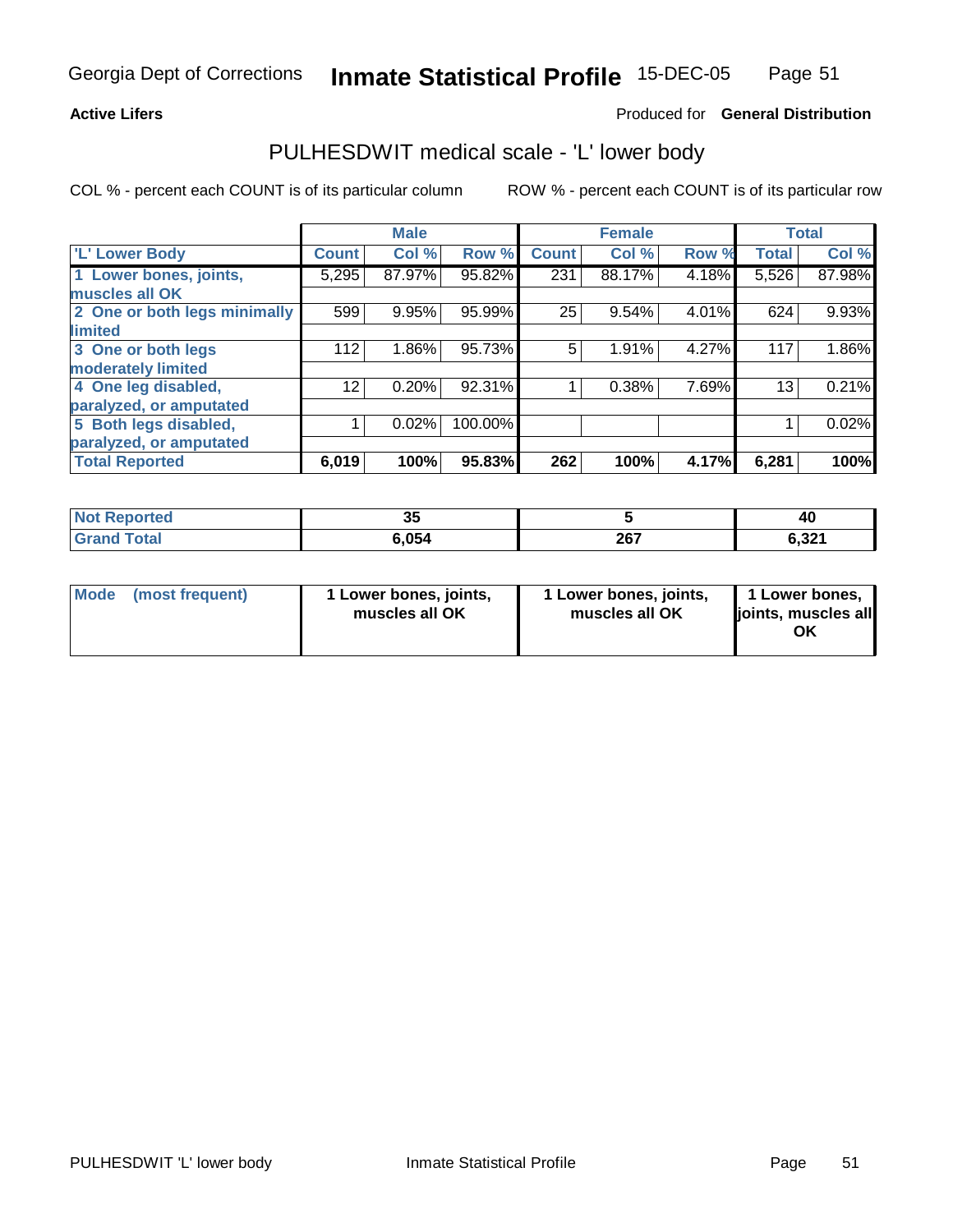### **Active Lifers**

### Produced for **General Distribution**

## PULHESDWIT medical scale - 'H' hearing

|                                |              | <b>Male</b> |             |     | <b>Female</b> |       | <b>Total</b> |        |
|--------------------------------|--------------|-------------|-------------|-----|---------------|-------|--------------|--------|
| <b>H'</b> Hearing              | <b>Count</b> | Col %       | Row % Count |     | Col %         | Row % | <b>Total</b> | Col %  |
| 1 Normal hearing both ears     | 5,916        | 98.29%      | 95.81%      | 259 | 98.85%        | 4.19% | 6,175        | 98.31% |
| 2 Some loss in one ear with    | 82           | 1.36%       | 98.80%      |     | 0.38%         | 1.20% | 83           | 1.32%  |
| other OK, or mild loss in both |              |             |             |     |               |       |              |        |
| 3 Total loss in one ear with   | 20           | 0.33%       | $90.91\%$   | 2   | 0.76%         | 9.09% | 22           | 0.35%  |
| mild loss in other             |              |             |             |     |               |       |              |        |
| 5 Total loss in both ears,     |              | $0.02\%$    | 100.00%     |     |               |       |              | 0.02%  |
| requiring special housing      |              |             |             |     |               |       |              |        |
| <b>Total Reported</b>          | 6,019        | 100%        | 95.83%      | 262 | 100%          | 4.17% | 6,281        | 100%   |

| <b>borted</b> | ູບ    |      | 40     |
|---------------|-------|------|--------|
| $T0$ tol      | 6 በ5  | 267  | .22    |
| <b>C</b> roy  | o.uo- | ZV I | ו שניט |

| Mode (most frequent) | 1 Normal hearing both ears 1 Normal hearing both ears 1 Normal hearing |           |
|----------------------|------------------------------------------------------------------------|-----------|
|                      |                                                                        | both ears |
|                      |                                                                        |           |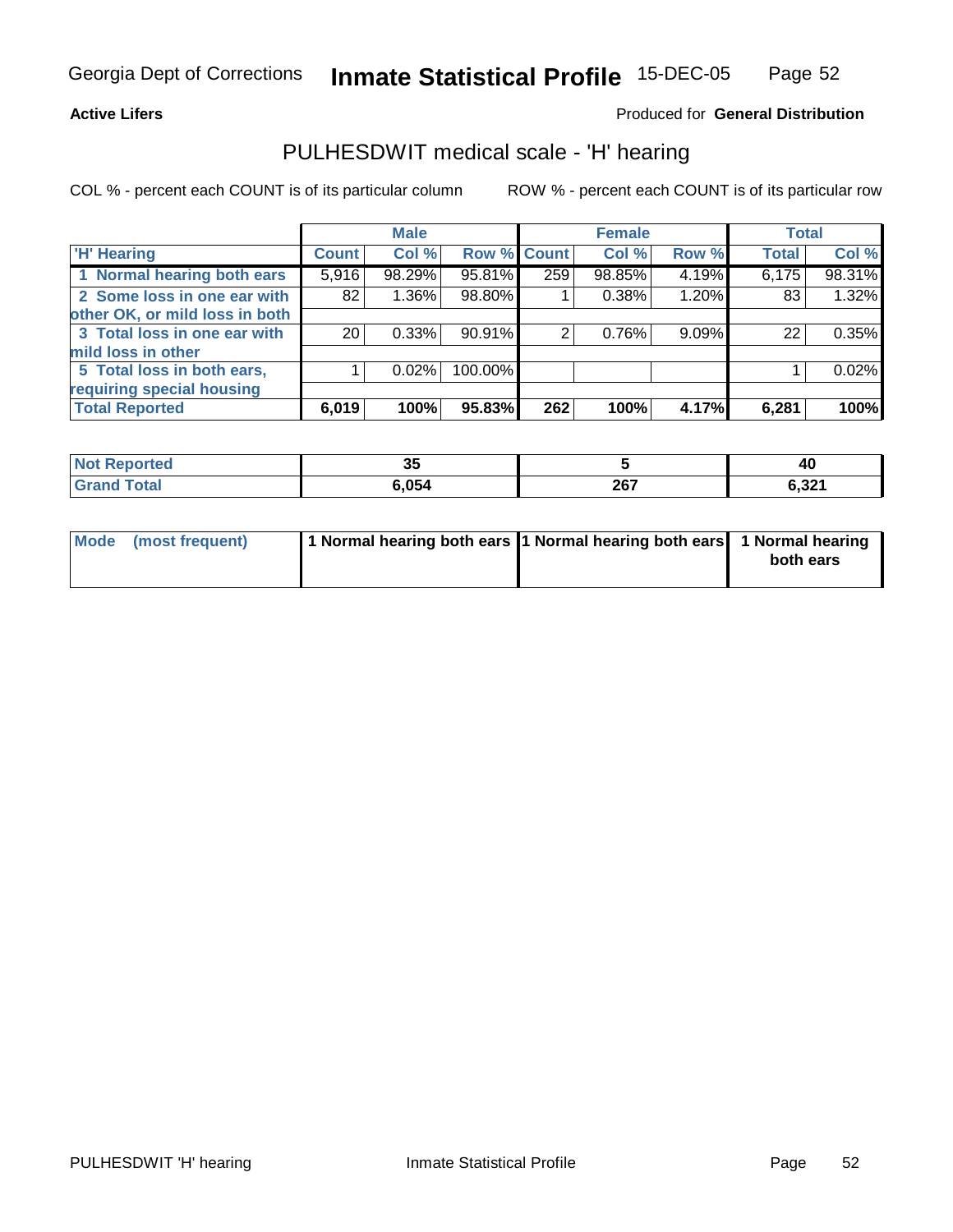### **Active Lifers**

### Produced for **General Distribution**

## PULHESDWIT medical scale - 'E' vision

|                                 |              | <b>Male</b> |                    |     | <b>Female</b> |        |              | <b>Total</b> |
|---------------------------------|--------------|-------------|--------------------|-----|---------------|--------|--------------|--------------|
| <b>E' Vision</b>                | <b>Count</b> | Col %       | <b>Row % Count</b> |     | Col %         | Row %  | <b>Total</b> | Col %        |
| 1 Correctable to 20/40 in both  | 4,885        | 81.16%      | 96.28%             | 189 | 72.14%        | 3.72%  | 5,074        | 80.78%       |
| eyes                            |              |             |                    |     |               |        |              |              |
| 2 Correctable to 20/70 in one   | 980          | 16.28%      | 94.50%             | 57  | 21.76%        | 5.50%  | 1,037        | 16.51%       |
| eye, may be blind in other      |              |             |                    |     |               |        |              |              |
| 3 Correctable to 20/200 in one  | 127          | 2.11%       | 90.71%             | 13  | 4.96%         | 9.29%  | 140          | 2.23%        |
| eye, may be blind in other      |              |             |                    |     |               |        |              |              |
| 4 One eye not correctable to    | 26           | 0.43%       | 89.66%             | 3   | 1.15%         | 10.34% | 29           | 0.46%        |
| 20/200, other may be blind      |              |             |                    |     |               |        |              |              |
| 5 Blind in both eyes, requiring |              | 0.02%       | 100.00%            |     |               |        |              | 0.02%        |
| special housing                 |              |             |                    |     |               |        |              |              |
| <b>Total Reported</b>           | 6,019        | 100%        | 95.83%             | 262 | 100%          | 4.17%  | 6,281        | 100%         |

| <b>Not Reported</b>   | வ<br>v. |     | 40              |
|-----------------------|---------|-----|-----------------|
| <b>Total</b><br>Grang | 6.054   | 267 | e ood<br>0.JZ 1 |

| Mode (most frequent) | 1 Correctable to 20/40 in<br>both eyes | 1 Correctable to 20/40 in   1 Correctable to<br>both eves | 20/40 in both eyes |
|----------------------|----------------------------------------|-----------------------------------------------------------|--------------------|
|----------------------|----------------------------------------|-----------------------------------------------------------|--------------------|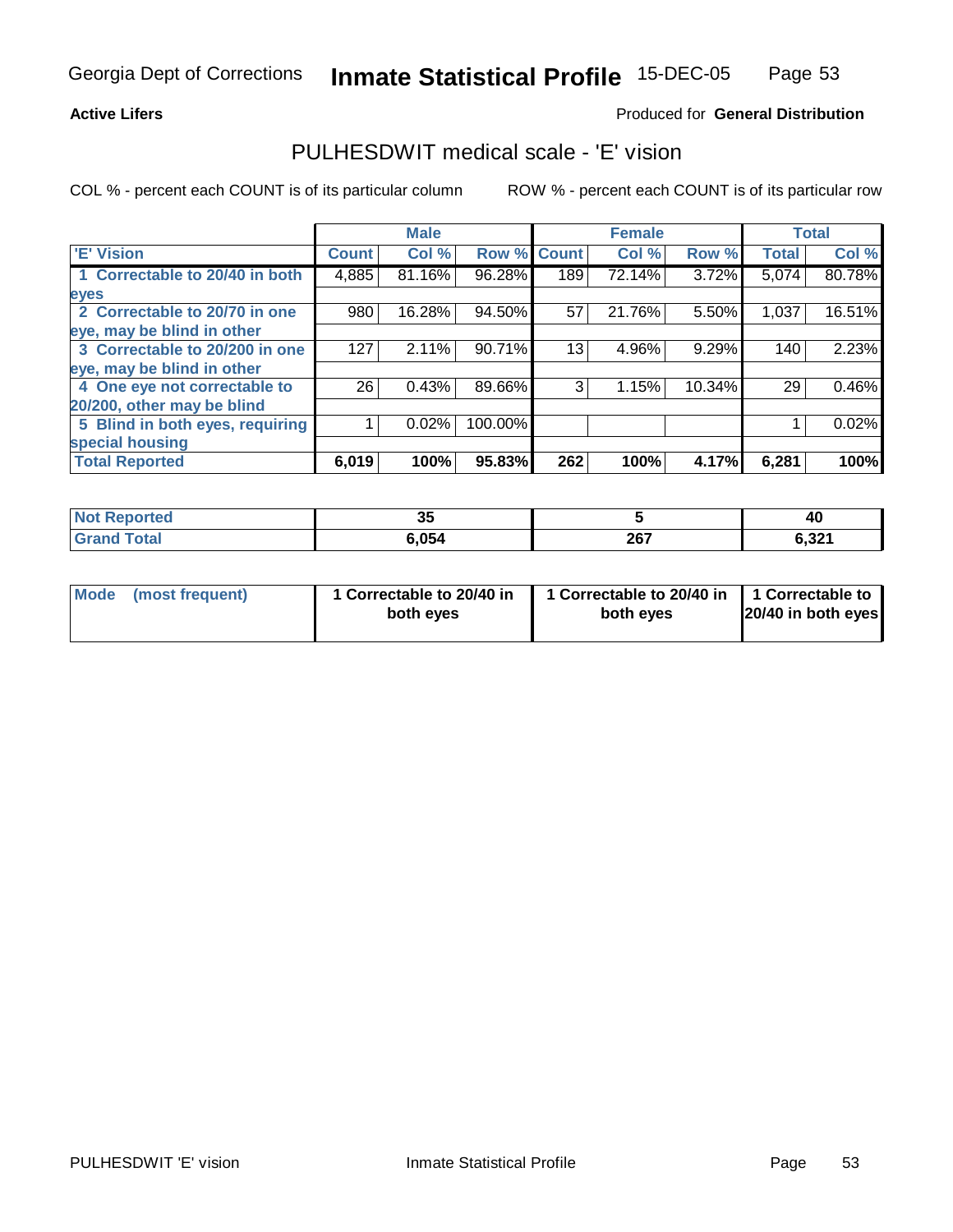### **Active Lifers**

### Produced for **General Distribution**

## PULHESDWIT medical scale - 'S' pSychiatric

|                                        |              | <b>Male</b> |             |     | <b>Female</b> |        |              | <b>Total</b> |
|----------------------------------------|--------------|-------------|-------------|-----|---------------|--------|--------------|--------------|
| 'S' pSychiatric                        | <b>Count</b> | Col %       | Row % Count |     | Col %         | Row %  | <b>Total</b> | Col %        |
| 1 No impairment or disorders           | 4,919        | 88.39%      | 96.28%      | 190 | 72.80%        | 3.72%  | 5,109        | 87.69%       |
| 2 Stable, or in remission, or          | 452          | 8.12%       | 88.98%      | 56  | 21.46%        | 11.02% | 508          | 8.72%        |
| mild impairment or retardation         |              |             |             |     |               |        |              |              |
| 3 Requires moderate inpatient          | 166          | 2.98%       | 92.74%      | 13  | 4.98%         | 7.26%  | 179          | 3.07%        |
| treatment                              |              |             |             |     |               |        |              |              |
| 4 Requires intensive inpatient         | 27           | 0.49%       | 93.10%      |     | 0.77%         | 6.90%  | 29           | 0.50%        |
| treatment                              |              |             |             |     |               |        |              |              |
| <b>5 Requires Crisis Stabilization</b> |              | 0.02%       | 100.00%     |     |               |        |              | 0.02%        |
| Unit (CSU) inpatient care              |              |             |             |     |               |        |              |              |
| <b>Total Reported</b>                  | 5,565        | 100%        | 95.52%      | 261 | 100%          | 4.48%  | 5,826        | 100%         |

| <b>Not</b><br><b>Proorted</b> | 489   |     | 495   |
|-------------------------------|-------|-----|-------|
| <b>Total</b><br>Grar          | 6,054 | 267 | 6,321 |

| Mode | (most frequent) | 1 No impairment or<br>disorders | 1 No impairment or<br>disorders | 1 No impairment or<br>disorders |
|------|-----------------|---------------------------------|---------------------------------|---------------------------------|
|------|-----------------|---------------------------------|---------------------------------|---------------------------------|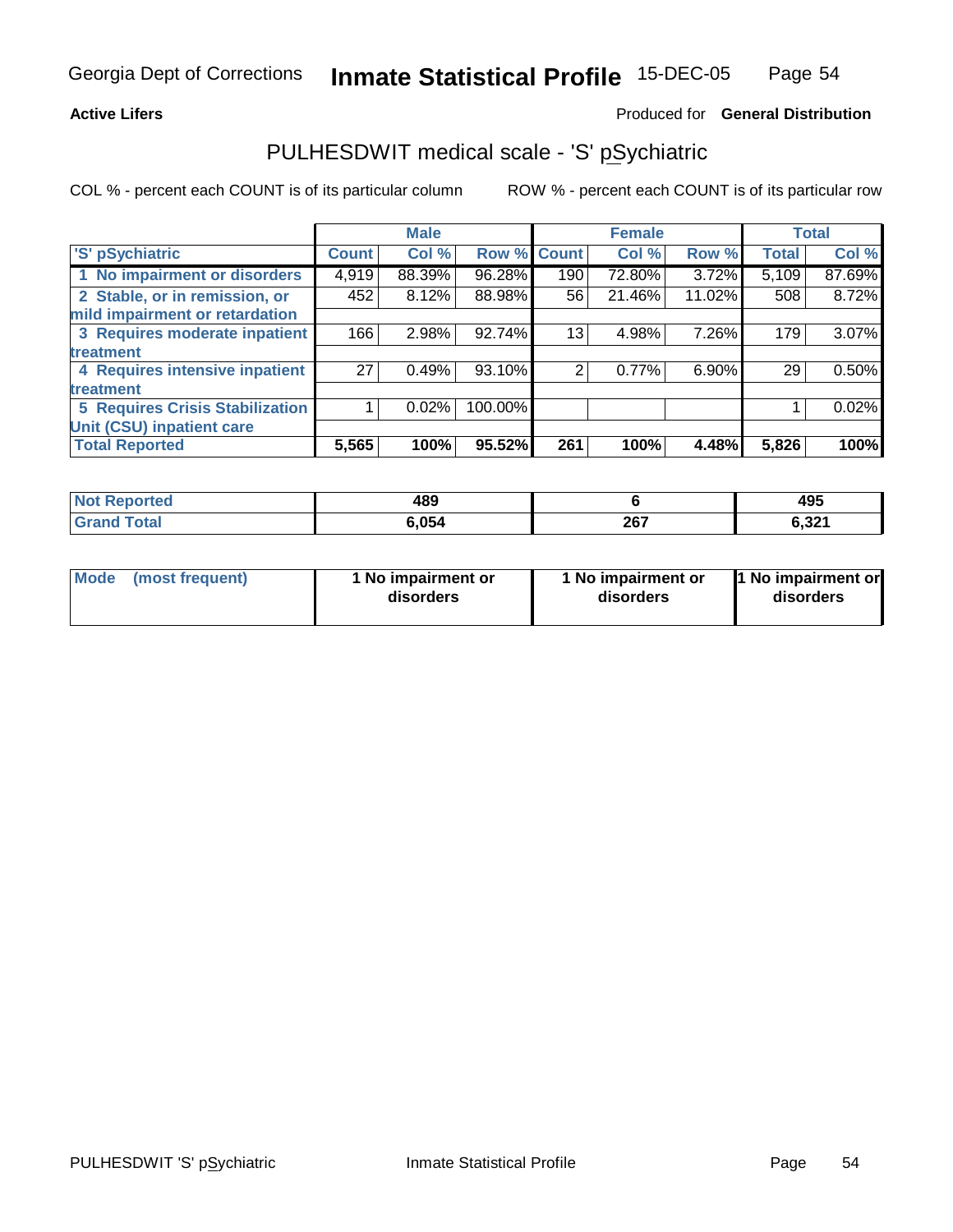### **Active Lifers**

### Produced for **General Distribution**

## PULHESDWIT medical scale - 'D' dental

|                                 |              | <b>Male</b> |             |     | <b>Female</b> |          |              | <b>Total</b> |
|---------------------------------|--------------|-------------|-------------|-----|---------------|----------|--------------|--------------|
| <b>D' Dental</b>                | <b>Count</b> | Col %       | Row % Count |     | Col %         | Row %    | <b>Total</b> | Col %        |
| 1 Minimal routine dental health | 3,939        | 73.20%      | 94.92%      | 211 | 80.84%        | 5.08%    | 4,150        | 73.56%       |
| <b>needs</b>                    |              |             |             |     |               |          |              |              |
| 2 Moderate cavities and/or      | 1,242        | 23.08%      | 97.18%      | 36  | 13.79%        | 2.82%    | 1,278        | 22.65%       |
| gum disease                     |              |             |             |     |               |          |              |              |
| 3 Extensive gum disease         | 200          | $3.72\%$    | 93.46%      | 14  | 5.36%         | $6.54\%$ | 214          | 3.79%        |
| and/or widespread decay         |              |             |             |     |               |          |              |              |
| <b>Total Reported</b>           | 5,381        | 100%        | 95.37%      | 261 | 100%          | 4.63%    | 5,642        | 100%         |

| orted<br>N0   | 673  |     | 679             |
|---------------|------|-----|-----------------|
| fota'<br>. Gr | 054. | 267 | 6,321<br>$\sim$ |

| <b>Mode</b>     | 1 Minimal routine dental | Minimal routine dental  1 Minimal routine | dental health |
|-----------------|--------------------------|-------------------------------------------|---------------|
| (most frequent) | health needs             | health needs                              | needs         |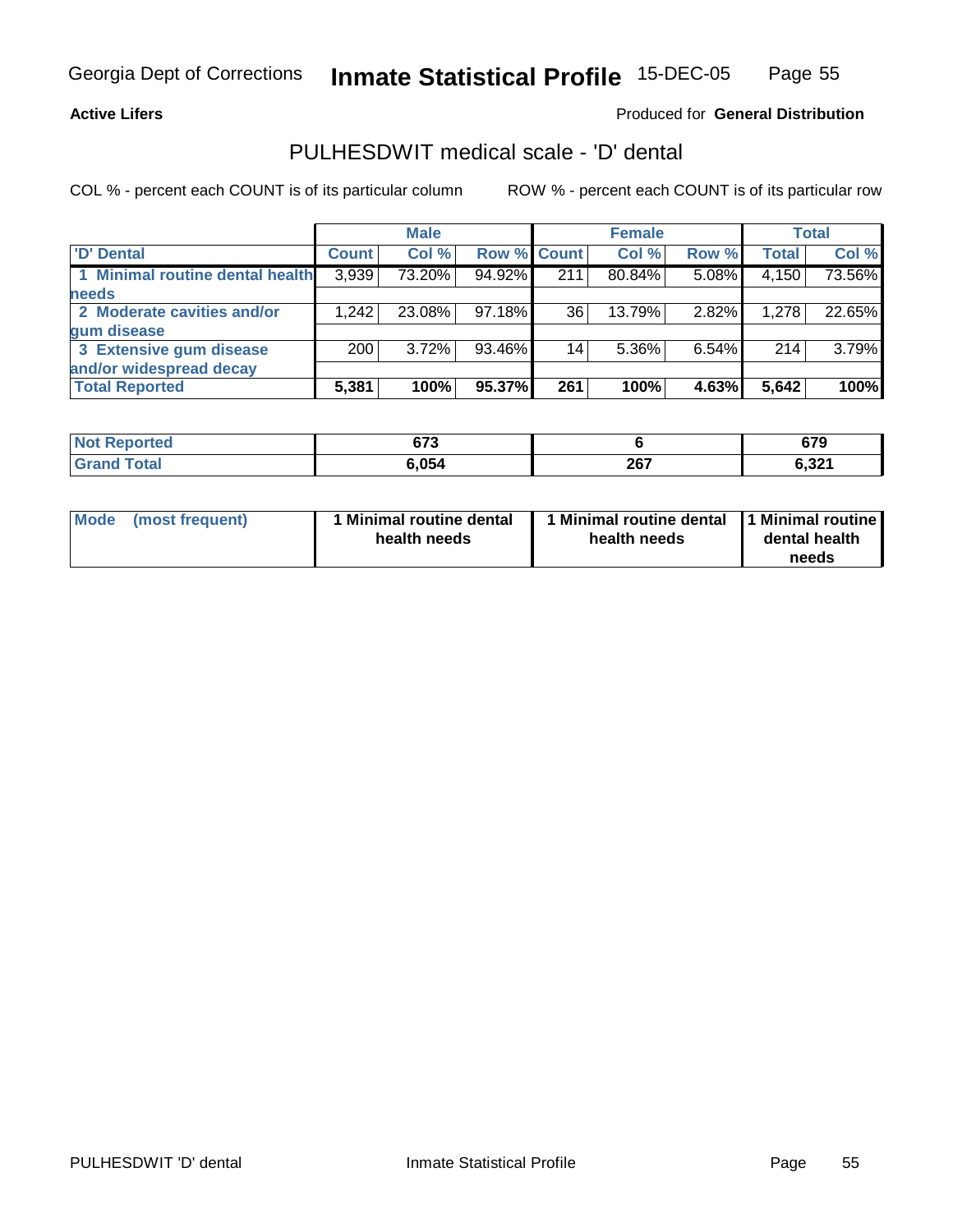### **Active Lifers**

### Produced for **General Distribution**

## PULHESDWIT medical scale - 'W' work ability

|                                 |              | <b>Male</b> |             |     | <b>Female</b> |          |              | <b>Total</b> |
|---------------------------------|--------------|-------------|-------------|-----|---------------|----------|--------------|--------------|
| W' work ability                 | <b>Count</b> | Col %       | Row % Count |     | Col %         | Row %    | <b>Total</b> | Col %        |
| 1 Unrestricted work or activity | 5,009        | 83.22%      | 95.87%      | 216 | 82.44%        | 4.13%    | 5,225        | 83.19%       |
| 2 Minor restrictions on type of | 703          | 11.68%      | 95.52%      | 33  | 12.60%        | 4.48%    | 736          | 11.72%       |
| work                            |              |             |             |     |               |          |              |              |
| 3 Moderate restrictions on      | 216          | 3.59%       | 96.43%      | 8   | 3.05%         | $3.57\%$ | 224          | 3.57%        |
| type of work                    |              |             |             |     |               |          |              |              |
| 4 Major restrictions on type of | 75           | 1.25%       | 93.75%      | 5   | 1.91%         | 6.25%    | 80           | 1.27%        |
| <b>work</b>                     |              |             |             |     |               |          |              |              |
| 5 Cannot work under any         | 16           | 0.27%       | 100.00%     |     |               |          | 16           | 0.25%        |
| <b>circumstances</b>            |              |             |             |     |               |          |              |              |
| <b>Total Reported</b>           | 6,019        | 100%        | 95.83%      | 262 | 100%          | 4.17%    | 6,281        | 100%         |

| <b>Not Reported</b>  | v     |     | 40    |
|----------------------|-------|-----|-------|
| <b>Total</b><br>Gran | 5.054 | 267 | 6,321 |

| Mode | (most frequent) | 1 Unrestricted work or<br>activity | 1 Unrestricted work or<br>activity | 1 Unrestricted<br>work or activity |
|------|-----------------|------------------------------------|------------------------------------|------------------------------------|
|------|-----------------|------------------------------------|------------------------------------|------------------------------------|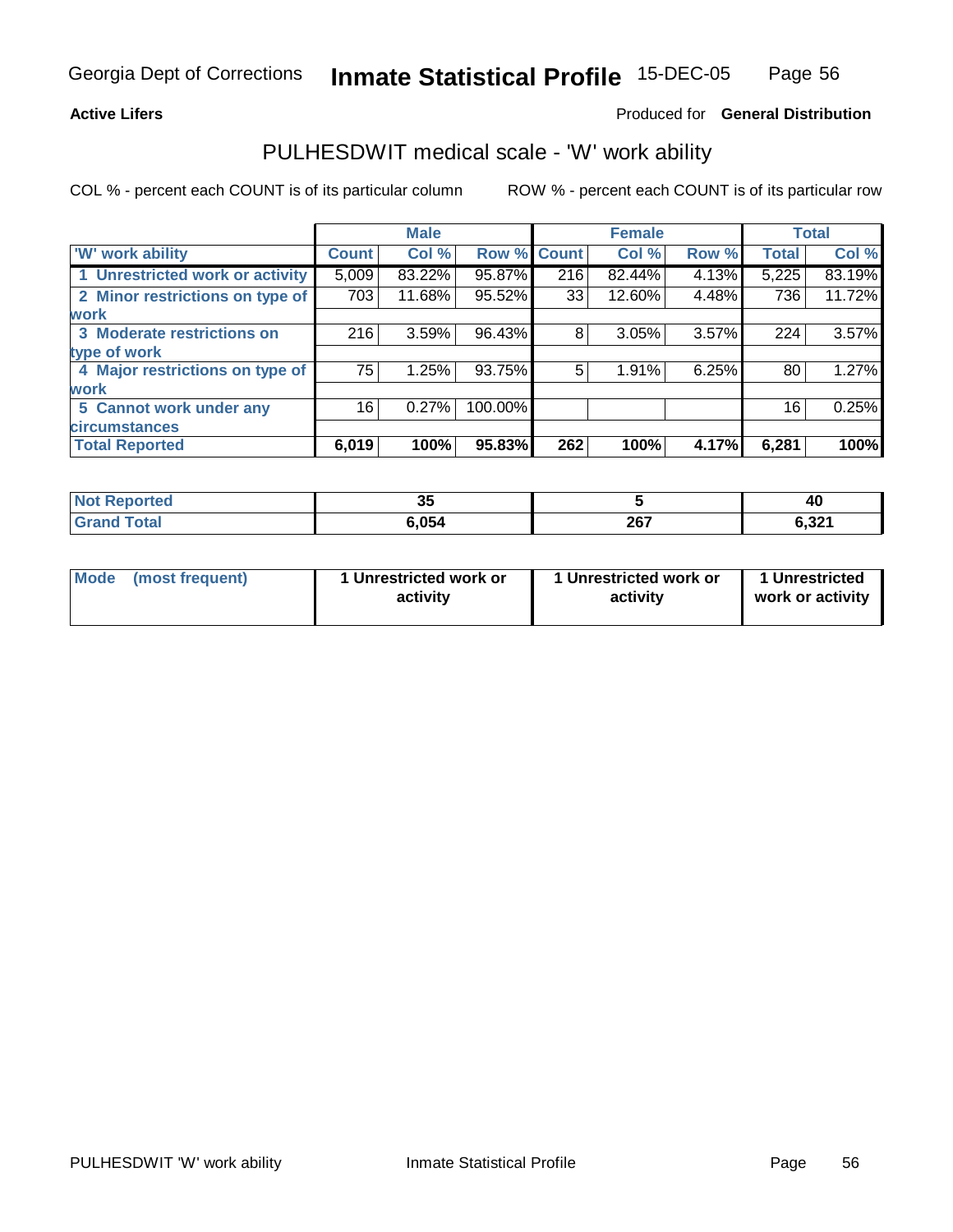### **Active Lifers**

### Produced for **General Distribution**

## PULHESDWIT medical scale - 'I' impairment

|                                   |              | <b>Male</b> |             |     | <b>Female</b> |       | <b>Total</b> |          |
|-----------------------------------|--------------|-------------|-------------|-----|---------------|-------|--------------|----------|
| <b>T' Impairment</b>              | <b>Count</b> | Col %       | Row % Count |     | Col %         | Row % | <b>Total</b> | Col %    |
| 1 No impairments or               | 5,881        | 97.71%      | 95.73%      | 262 | 100.00%       | 4.27% | 6,143        | 97.80%   |
| disabilities                      |              |             |             |     |               |       |              |          |
| 2 Wheelchair-bound but            | 4            | 0.07%       | 100.00%     |     |               |       |              | $0.06\%$ |
| otherwise OK                      |              |             |             |     |               |       |              |          |
| <b>3 Needs low-level Assisted</b> |              | 0.02%       | 100.00%     |     |               |       |              | 0.02%    |
| Living (level I)                  |              |             |             |     |               |       |              |          |
| 4 Needs moderate Assisted         |              | 0.02%       | 100.00%     |     |               |       |              | 0.02%    |
| Living (level II)                 |              |             |             |     |               |       |              |          |
| <b>5 Needs maximal Assisted</b>   | 132          | 2.19%       | 100.00%     |     |               |       | 132          | 2.10%    |
| <b>Living (level III)</b>         |              |             |             |     |               |       |              |          |
| <b>Total Reported</b>             | 6,019        | 100%        | 95.83%      | 262 | 100%          | 4.17% | 6,281        | 100%     |

| <b>Not</b><br>Reported | $\sim$<br>◡ |     | 40    |
|------------------------|-------------|-----|-------|
| Total<br>Gran          | 6.054       | 267 | 6,321 |

|  | Mode (most frequent) | 1 No impairments or<br>disabilities | 1 No impairments or<br>disabilities | 1 No impairments<br>or disabilities |
|--|----------------------|-------------------------------------|-------------------------------------|-------------------------------------|
|--|----------------------|-------------------------------------|-------------------------------------|-------------------------------------|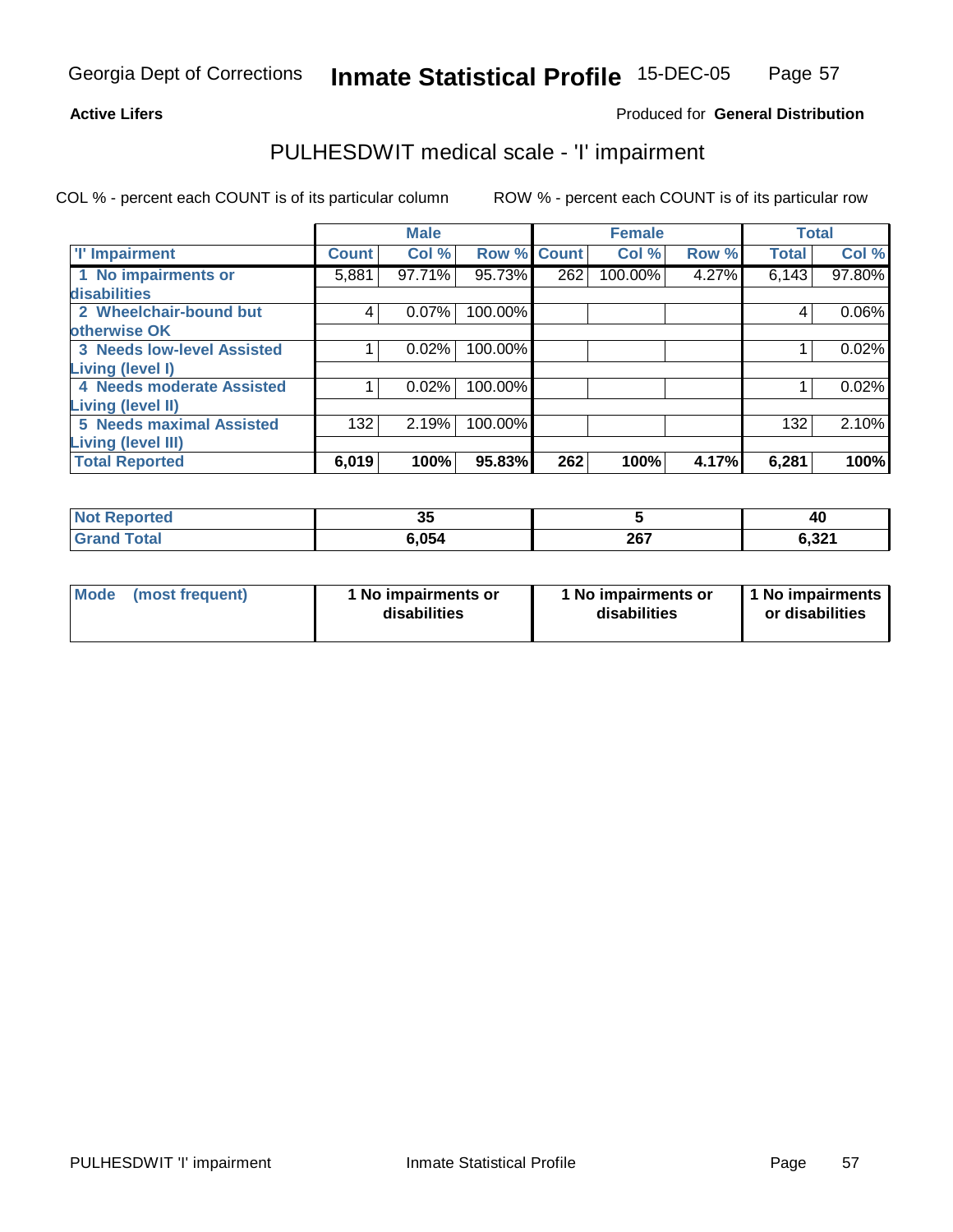#### **Inmate Statistical Profile** 15-DEC-05 Page Page 58

### Active Lifers **Active Lifers Produced for Ceneral Distribution**

## PULHESDWIT medical scale - 'T' transportability

|                             |              | <b>Male</b> |                    |     | <b>Female</b> |       |              | <b>Total</b> |
|-----------------------------|--------------|-------------|--------------------|-----|---------------|-------|--------------|--------------|
| <b>T' Transportability</b>  | <b>Count</b> | Col %       | <b>Row % Count</b> |     | Col %         | Row % | <b>Total</b> | Col %        |
| 1 Can be transported in any | 6,006        | 99.78%      | 95.82%             | 262 | 100.00%       | 4.18% | 6,268        | 99.79%       |
| ordinary approved vehicle   |              |             |                    |     |               |       |              |              |
| 2 Wheelchair-bound, not     | ⌒            | 0.03%       | 100.00%            |     |               |       |              | 0.03%        |
| needing special vehicle     |              |             |                    |     |               |       |              |              |
| 5 Requires ambulance        | 11           | 0.18%       | 100.00%            |     |               |       | 11           | 0.18%        |
| transport                   |              |             |                    |     |               |       |              |              |
| <b>Total Reported</b>       | 6,019        | 100%        | 95.83%             | 262 | 100%          | 4.17% | 6,281        | 100%l        |

| Not  <br>Reported      | v.    |     | 40    |
|------------------------|-------|-----|-------|
| <b>∩</b> otal<br>Grand | 6.054 | 267 | 6,321 |

| ordinary approved vehicle   ordinary approved vehicle   transported in any<br>ordinary approved<br>vehicle |
|------------------------------------------------------------------------------------------------------------|
|------------------------------------------------------------------------------------------------------------|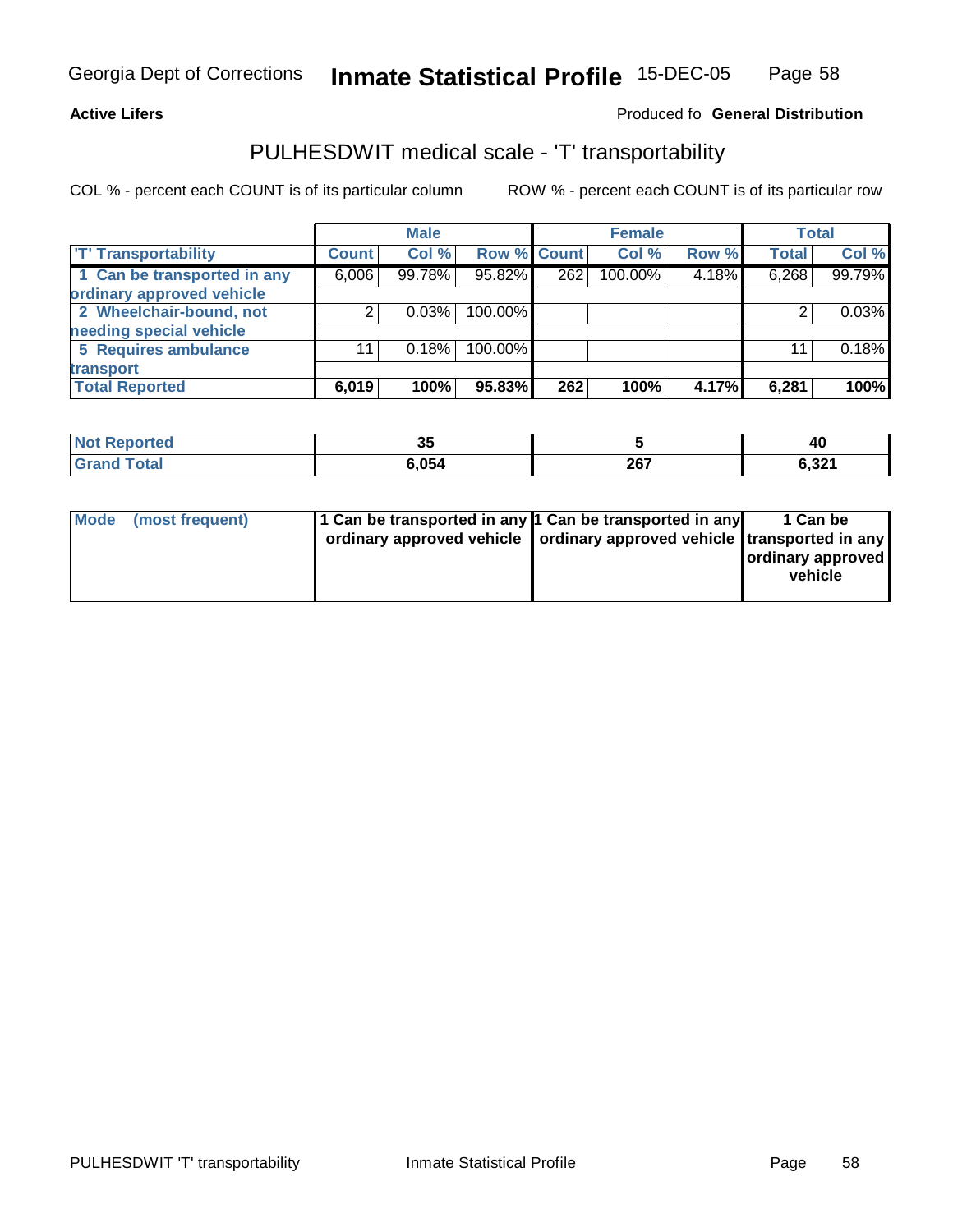### **Active Lifers**

### Produced for **General Distribution**

## Criminality in family, self-reported

|                              |              | <b>Male</b> |        |             | <b>Female</b> |          |              | Total  |
|------------------------------|--------------|-------------|--------|-------------|---------------|----------|--------------|--------|
| <b>Criminality In Family</b> | <b>Count</b> | Col %       |        | Row % Count | Col %         | Row %    | <b>Total</b> | Col %  |
| Yes, criminality in family   | 1,532        | 25.48%      | 95.21% | 77          | 28.95%        | 4.79%    | 1,609        | 25.63% |
| No criminality in family     | 4.481        | 74.52%      | 95.95% | 189         | 71.05%        | $4.05\%$ | 4.670        | 74.37% |
| <b>Total Reported</b>        | 6,013        | 100%        | 95.76% | 266         | 100%          | 4.24%    | 6,279        | 100%   |

| $\sim$ $\sim$ |     | 74                      |
|---------------|-----|-------------------------|
| $\Omega$      | 267 | 0.991<br>ا ∡د.פ<br>$ -$ |

| Mode (most frequent) | No criminality in family | No criminality in family | No criminality in<br>family |
|----------------------|--------------------------|--------------------------|-----------------------------|
|----------------------|--------------------------|--------------------------|-----------------------------|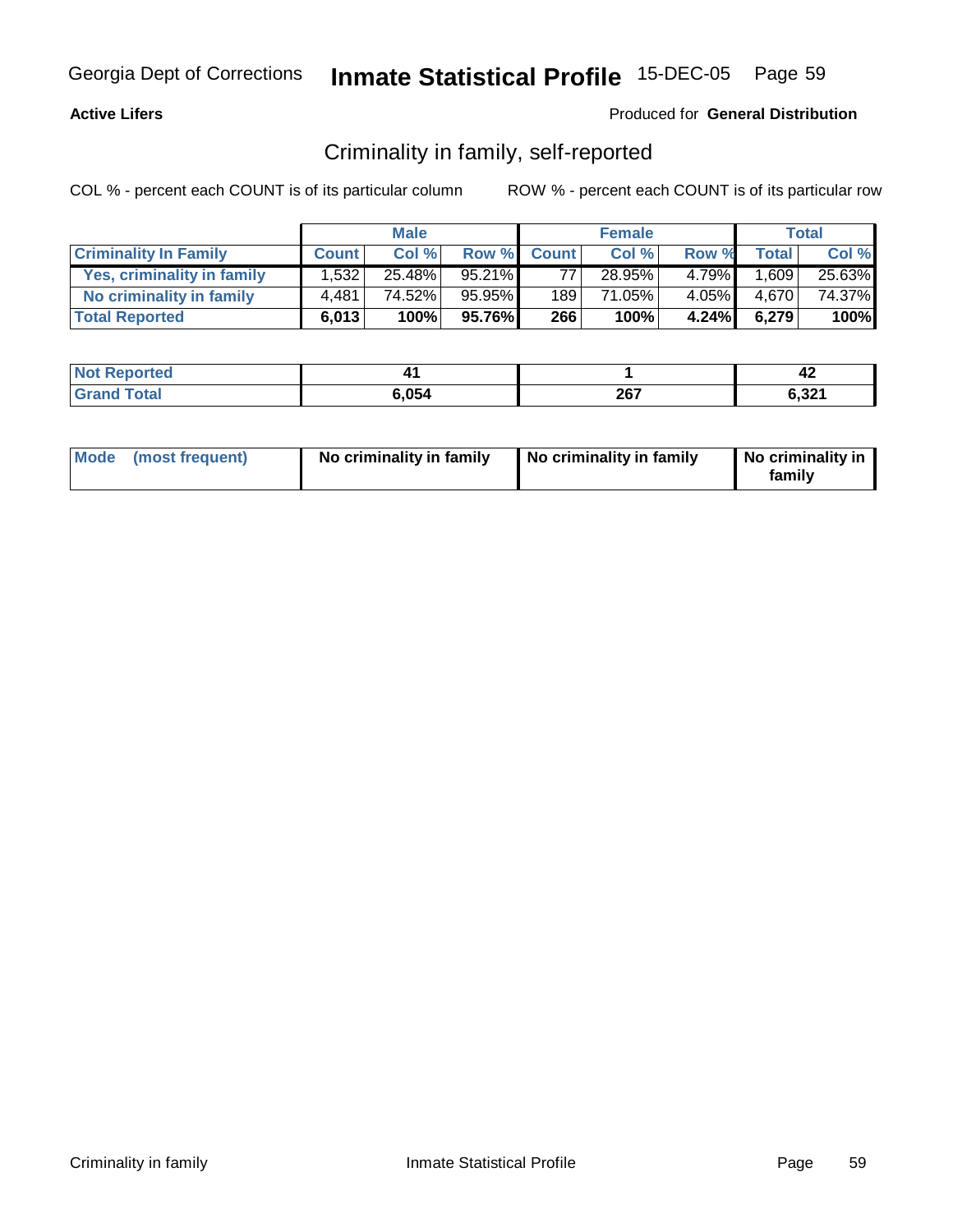### **Active Lifers**

### Produced for **General Distribution**

## Alcoholism in family, self-reported

|                             |              | <b>Male</b> |        |             | <b>Female</b> |          |              | Total  |
|-----------------------------|--------------|-------------|--------|-------------|---------------|----------|--------------|--------|
| <b>Alcoholism In Family</b> | <b>Count</b> | Col %       |        | Row % Count | Col %         | Row %    | <b>Total</b> | Col %  |
| Yes, alcoholism in family   | 792          | $13.17\%$   | 92.63% | 631         | 23.68%        | $7.37\%$ | 855          | 13.62% |
| No alcoholism in family     | 5.221        | 86.83%      | 96.26% | 203         | 76.32%        | $3.74\%$ | 5.424        | 86.38% |
| <b>Total Reported</b>       | 6,013        | 100%        | 95.76% | 266         | 100%          | 4.24%    | 6,279        | 100%   |

|            |             | 74                           |
|------------|-------------|------------------------------|
| OF A<br>ъ. | 202<br>ZV I | . oo $\lambda$<br>ാച<br>$ -$ |

| Mode (most frequent)<br>No alcoholism in family | <b>No alcoholism in family</b> | No alcoholism in<br>familv |
|-------------------------------------------------|--------------------------------|----------------------------|
|-------------------------------------------------|--------------------------------|----------------------------|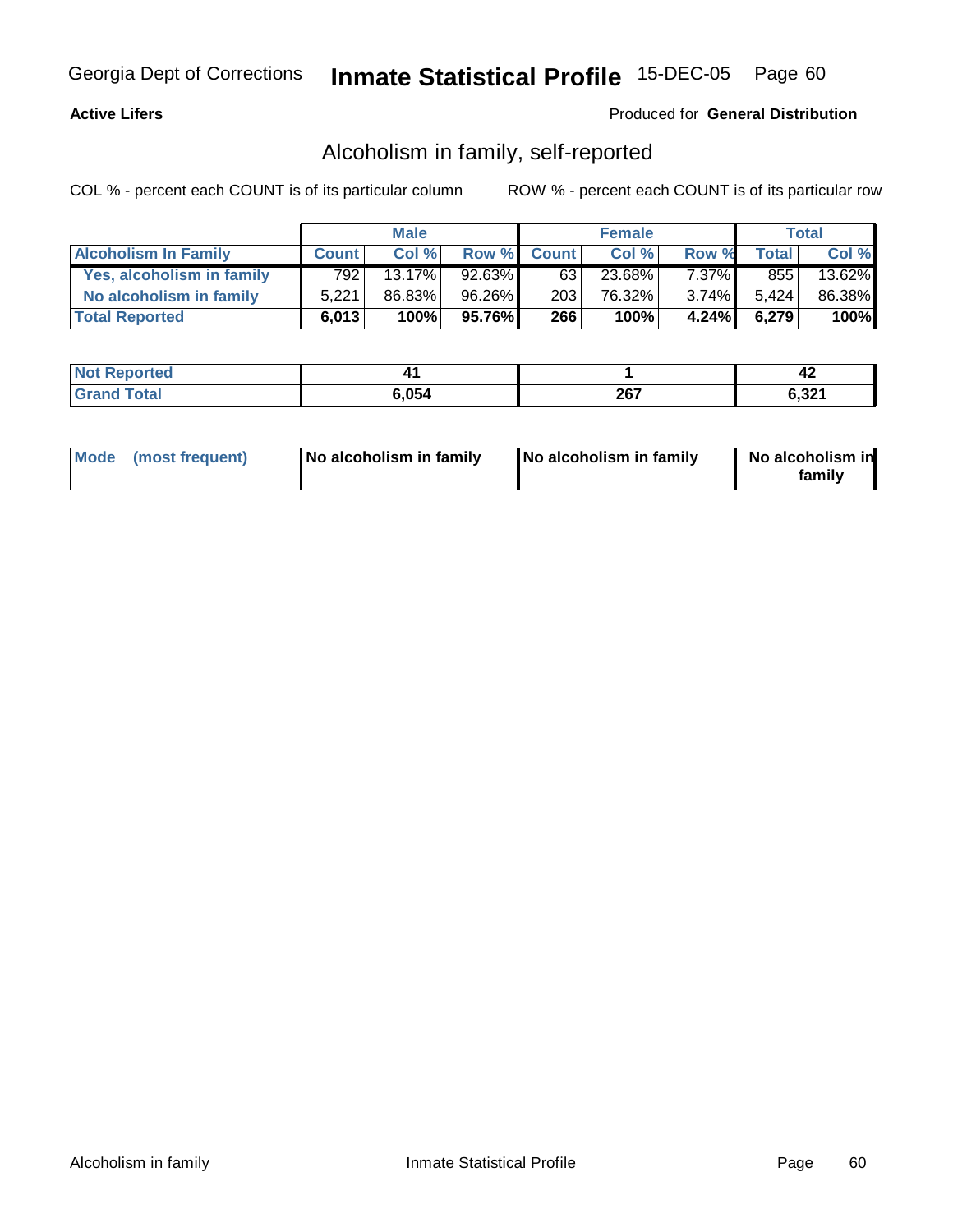### **Active Lifers**

### Produced for **General Distribution**

## Drug abuse in family, self-reported

|                           |              | <b>Male</b> |        |             | <b>Female</b> |           |              | Total  |
|---------------------------|--------------|-------------|--------|-------------|---------------|-----------|--------------|--------|
| Drug Abuse In Family      | <b>Count</b> | Col %       |        | Row % Count | Col %         | Row %     | <b>Total</b> | Col %  |
| Yes, drug abuse in family | 358          | 5.95%       | 89.28% | 43          | $16.17\%$     | $10.72\%$ | 401          | 6.39%  |
| No drug abuse in family   | 5,655        | $94.05\%$   | 96.21% | 223         | 83.83%        | $3.79\%$  | 5.878        | 93.61% |
| <b>Total Reported</b>     | 6,013        | 100%        | 95.76% | 266         | 100%          | 4.24%     | 6,279        | 100%   |

| <b>Not</b><br>arreo. |      |     | - 4                 |
|----------------------|------|-----|---------------------|
| <b>ota</b><br>--     | .054 | 267 | 0.22<br>0.3ZT<br>__ |

| Mode (most frequent) |  | No drug abuse in family | No drug abuse in family | No drug abuse in<br>familv |
|----------------------|--|-------------------------|-------------------------|----------------------------|
|----------------------|--|-------------------------|-------------------------|----------------------------|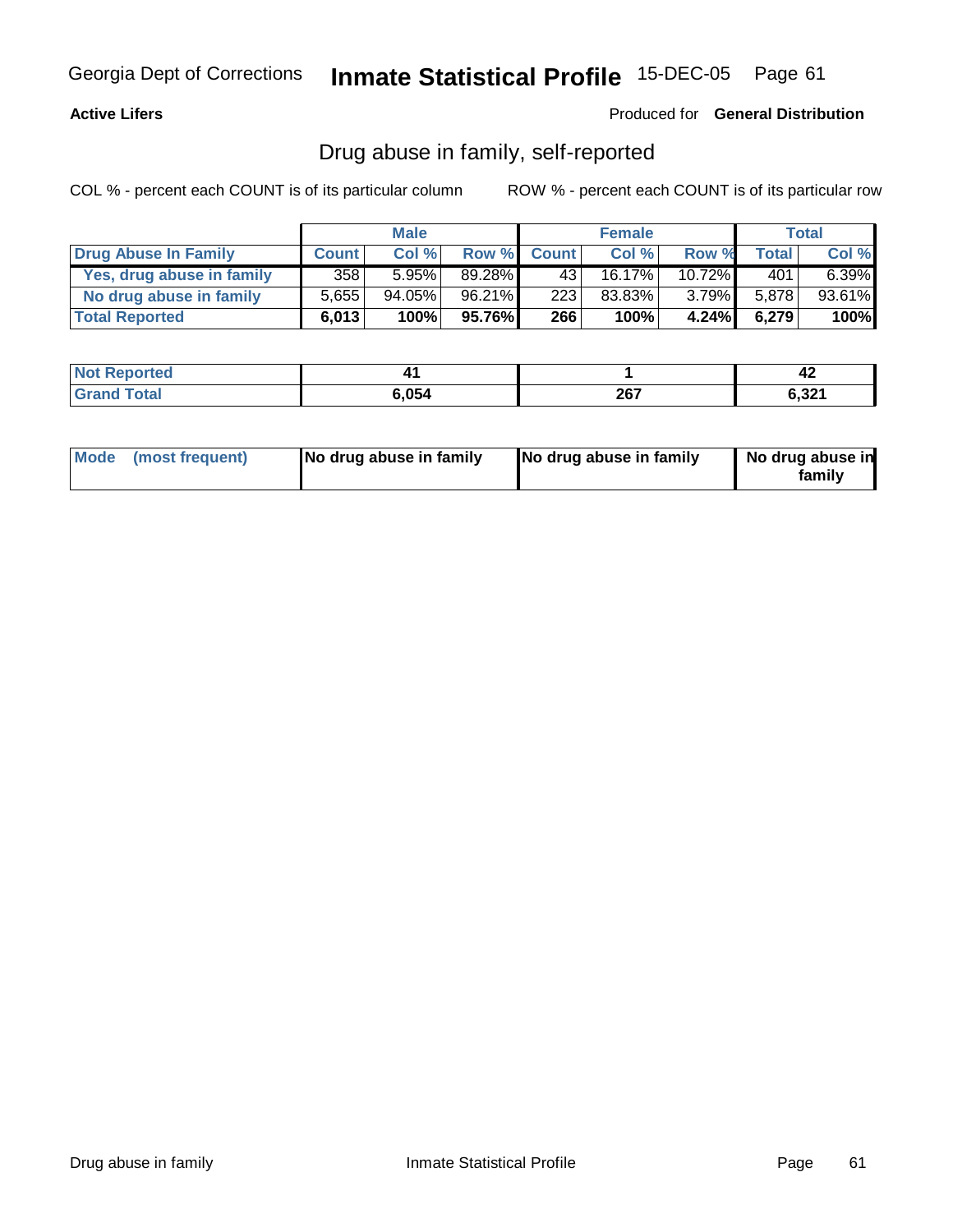### **Active Lifers**

### Produced for **General Distribution**

## Subjected to frequent beatings, self-reported

|                            |              | <b>Male</b> |        |              | <b>Female</b> |        |       | <b>Total</b> |
|----------------------------|--------------|-------------|--------|--------------|---------------|--------|-------|--------------|
| <b>Frequent beatings</b>   | <b>Count</b> | Col%        | Row %  | <b>Count</b> | Col%          | Row %  | Total | Col %        |
| Yes, subjected to frequent | 260          | 4.32%       | 85.81% | 43           | 16.17%        | 14.19% | 303   | 4.83%        |
| <b>beatings</b>            |              |             |        |              |               |        |       |              |
| Not subjected to frequent  | 5.753        | $95.68\%$   | 96.27% | 223          | 83.83%        | 3.73%  | 5.976 | 95.17%       |
| beatings                   |              |             |        |              |               |        |       |              |
| <b>Total Reported</b>      | 6,013        | 100%        | 95.76% | 266          | 100%          | 4.24%  | 6,279 | 100%         |

| <b>ported</b><br>NO |       |     | ,,<br>- 14 |
|---------------------|-------|-----|------------|
| <b>Total</b><br>C-r | 6.054 | 267 | 6,321      |

| Mode | (most frequent) | Not subjected to frequent  <br>beatings | Not subjected to frequent   Not subjected to  <br>beatings | <b>frequent beatings</b> |
|------|-----------------|-----------------------------------------|------------------------------------------------------------|--------------------------|
|------|-----------------|-----------------------------------------|------------------------------------------------------------|--------------------------|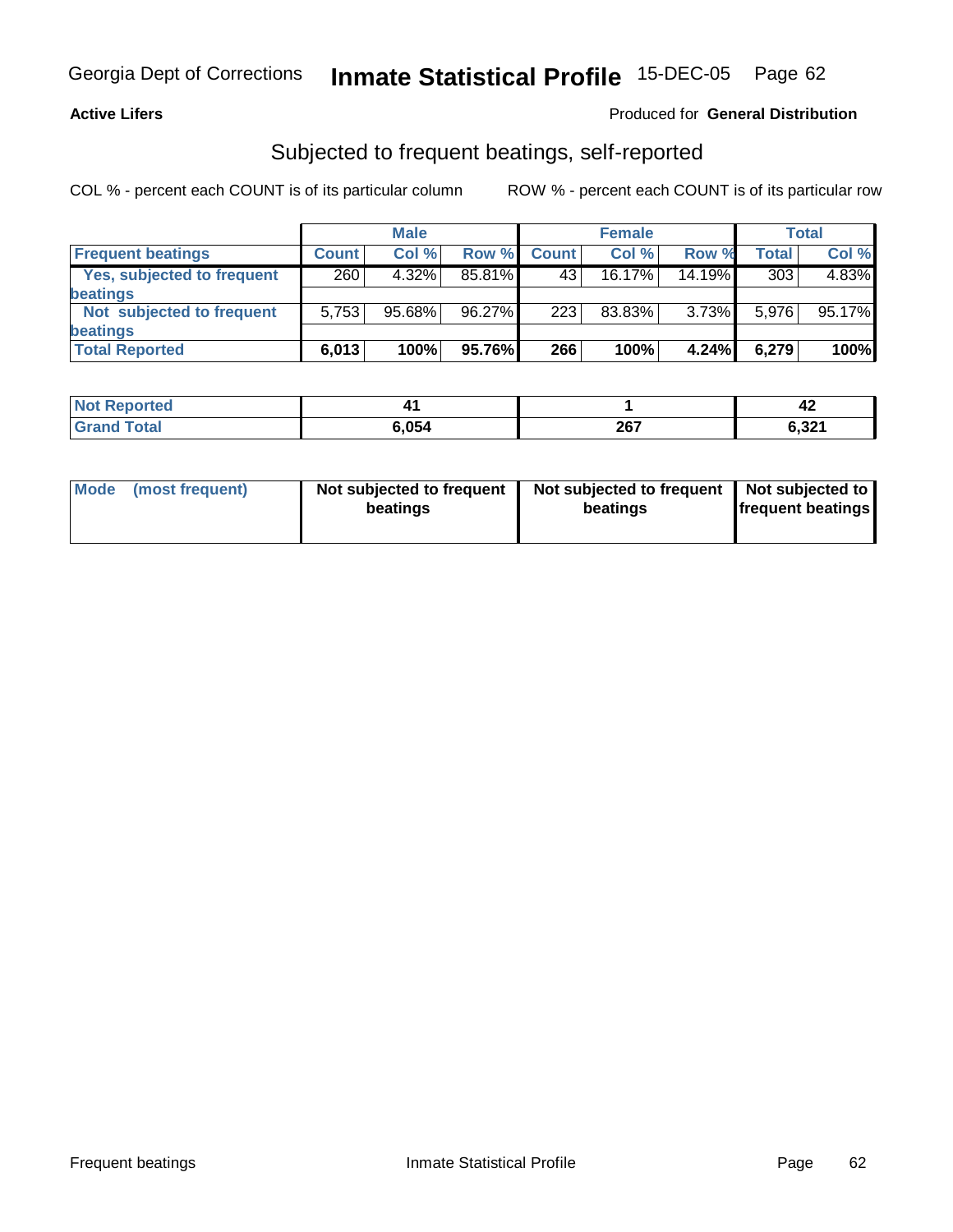### **Active Lifers**

### Produced for **General Distribution**

## Father absent during inmate's childhood

|                           |              | <b>Male</b> |        |             | <b>Female</b> |          |              | Total  |
|---------------------------|--------------|-------------|--------|-------------|---------------|----------|--------------|--------|
| <b>Father Absent</b>      | <b>Count</b> | Col %       |        | Row % Count | Col %         | Row %    | <b>Total</b> | Col %  |
| Yes, father was absent    | 2,644        | 43.97%      | 96.64% | 92          | 34.59%        | $3.36\%$ | 2.736        | 43.57% |
| No, father was not absent | 3,369        | 56.03%      | 95.09% | 174         | 65.41%        | $4.91\%$ | 3.543        | 56.43% |
| <b>Total Reported</b>     | 6,013        | 100%        | 95.76% | 266         | 100%          | 4.24%    | 6,279        | 100%   |

|     |             | 44              |
|-----|-------------|-----------------|
| 054 | 267<br>ZV I | 0.224<br>י ⊾כ.י |

| Mode (most frequent)<br>No, father was not absent | No, father was not absent | No, father was<br>not absent |
|---------------------------------------------------|---------------------------|------------------------------|
|---------------------------------------------------|---------------------------|------------------------------|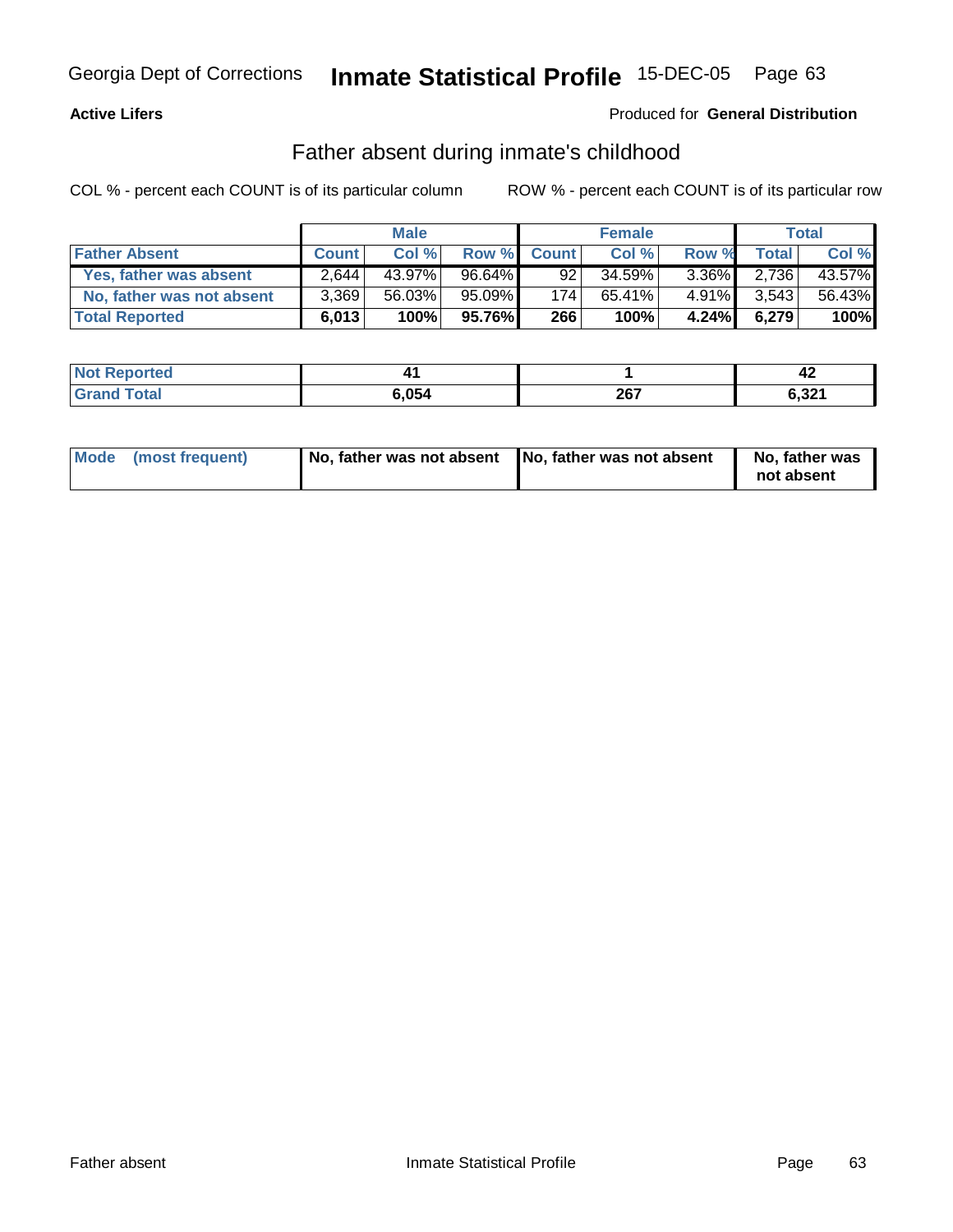### **Active Lifers**

## Produced for **General Distribution**

## Mother absent during inmate's childhood

|                           |              | <b>Male</b> |           |             | <b>Female</b> |          |              | Total    |
|---------------------------|--------------|-------------|-----------|-------------|---------------|----------|--------------|----------|
| <b>Mother Absent</b>      | <b>Count</b> | Col%        |           | Row % Count | Col %         | Row %    | <b>Total</b> | Col %    |
| Yes, mother was absent    | 596          | 9.91%       | $95.82\%$ | 26          | $9.77\%$      | $4.18\%$ | 622          | $9.91\%$ |
| No, mother was not absent | 5.417        | $90.09\%$   | 95.76%    | 240         | 90.23%        | $4.24\%$ | 5,657        | 90.09%   |
| <b>Total Reported</b>     | 6,013        | 100%        | 95.76%I   | 266         | 100%          | 4.24%    | 6,279        | 100%     |

|                 |             |     | −∼                   |
|-----------------|-------------|-----|----------------------|
| $\sim$ 4 $\sim$ | . 05/<br>uJ | 267 | 0.22<br>0.3Z I<br>__ |

| Mode (most frequent) | No, mother was not absent   No, mother was not absent   No, mother was |            |
|----------------------|------------------------------------------------------------------------|------------|
|                      |                                                                        | not absent |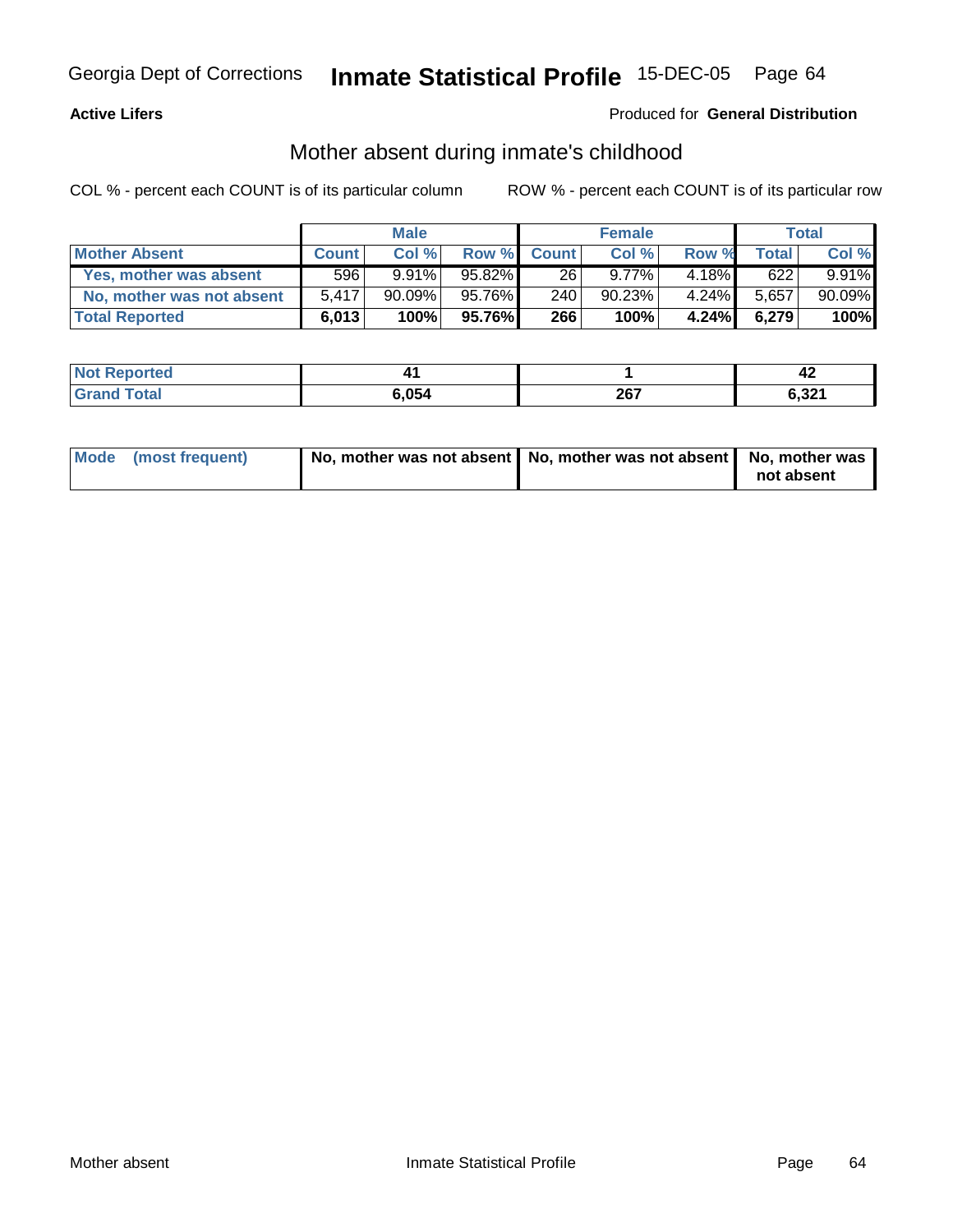### **Active Lifers**

### Produced for **General Distribution**

## Inmate diagnosed as manipulative

|                          | <b>Male</b>  |           | <b>Female</b> |              |           | Total    |       |        |
|--------------------------|--------------|-----------|---------------|--------------|-----------|----------|-------|--------|
| <b>Manipulative</b>      | <b>Count</b> | Col %     | Row %         | <b>Count</b> | Col %     | Row %    | Total | Col %  |
| <b>Yes, manipulative</b> | 732          | $12.17\%$ | 99.19%        | 6            | 2.26%     | $0.81\%$ | 738   | 11.75% |
| No, not manipulative     | 5,283        | 87.83%    | 95.31%        | 260          | $97.74\%$ | 4.69%    | 5.543 | 88.25% |
| <b>Total Reported</b>    | 6,015        | 100%      | 95.77%        | 266          | 100%      | 4.23%    | 6,281 | 100%   |

|           | nr.<br>აა |      | 40    |
|-----------|-----------|------|-------|
| $\sim$ 40 | . 05/     | 267  | 6,321 |
|           | .u.       | ZVI. | __    |

| Mode (most frequent) | 1 No. not manipulative | <b>No. not manipulative</b> | No. not              |  |
|----------------------|------------------------|-----------------------------|----------------------|--|
|                      |                        |                             | <b>Imanipulative</b> |  |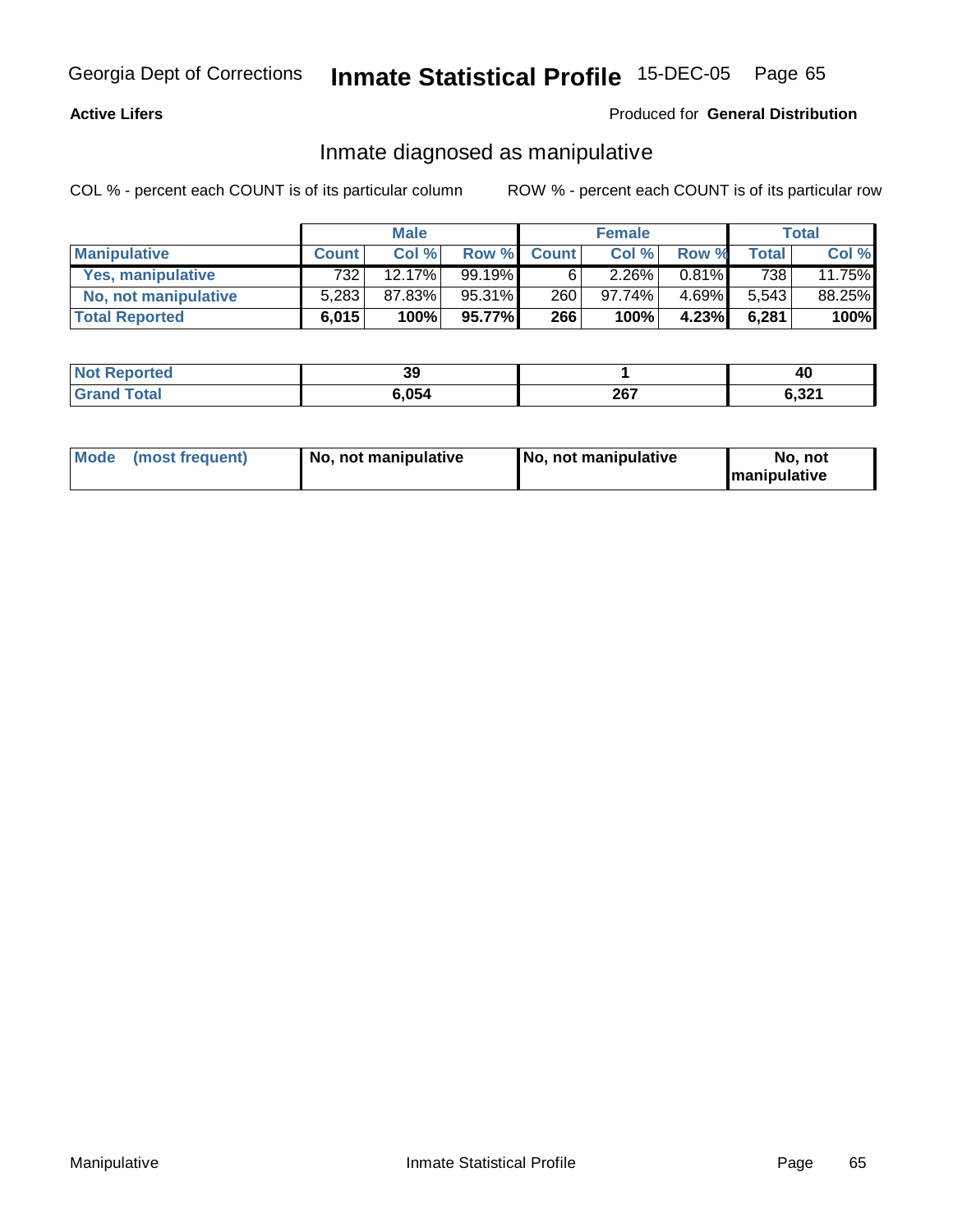### **Active Lifers**

### Produced for **General Distribution**

## Inmate diagnosed as assaultive

|                       | <b>Male</b>  |        | <b>Female</b> |             |        | Total    |              |        |
|-----------------------|--------------|--------|---------------|-------------|--------|----------|--------------|--------|
| <b>Assaultive</b>     | <b>Count</b> | Col %  |               | Row % Count | Col %  | Row %    | <b>Total</b> | Col %  |
| Yes, assaultive       | 3,260        | 54.20% | 95.83%        | 142         | 53.38% | $4.17\%$ | 3,402        | 54.16% |
| No, not assaultive    | 2.755        | 45.80% | 95.69%        | 124         | 46.62% | $4.31\%$ | 2,879        | 45.84% |
| <b>Total Reported</b> | 6,015        | 100%   | 95.77%        | 266         | 100%   | 4.23%    | 6,281        | 100%   |

| <b>Not Reported</b>    | ^^<br>აა |                      | 40    |
|------------------------|----------|----------------------|-------|
| <b>Cotal</b><br>'Grani | 054,     | 267<br>$\sim$ $\sim$ | 6,321 |

| <b>Mode</b><br>Yes. assaultive<br>(most frequent) | Yes, assaultive | Yes, assaultive |
|---------------------------------------------------|-----------------|-----------------|
|---------------------------------------------------|-----------------|-----------------|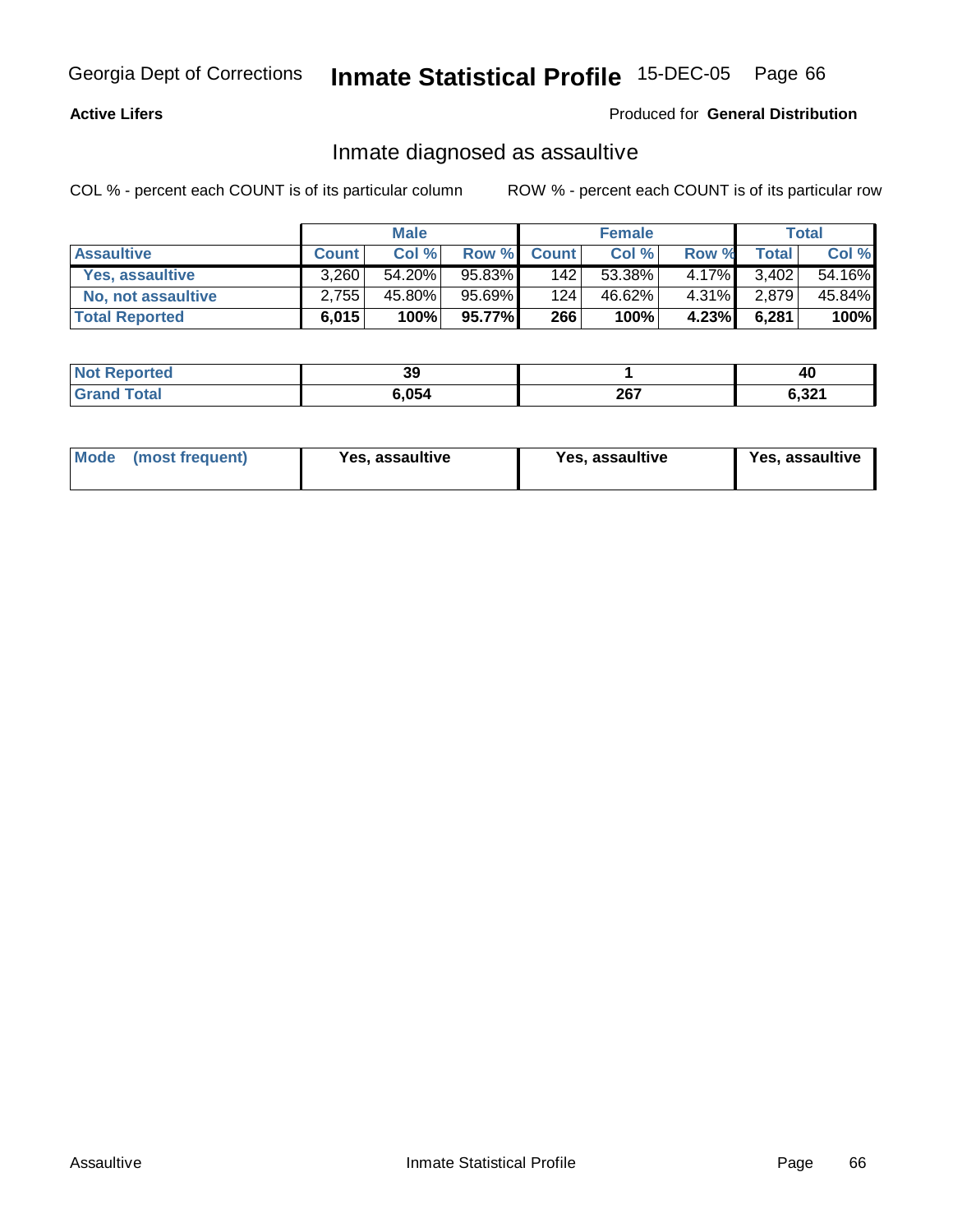**Active Lifers**

### Produced for **General Distribution**

## Number of prior Georgia incarcerations

|                                       |         | <b>Male</b> |             |     | <b>Female</b> |       |       | <b>Total</b> |
|---------------------------------------|---------|-------------|-------------|-----|---------------|-------|-------|--------------|
| <b>Num of Prior GA Incarcerations</b> | Count l | Col %       | Row % Count |     | Col %         | Row % | Total | Col %        |
|                                       | 3,866   | 63.86%      | 94.15%      | 240 | 89.89%        | 5.85% | 4,106 | 64.96%       |
|                                       | 1,082   | 17.87%      | 98.36%      | 18  | 6.74%         | 1.64% | 1,100 | 17.40%       |
|                                       | 556     | 9.18%       | 99.11%      | 5   | 1.87%         | 0.89% | 561   | 8.88%        |
| 3                                     | 332     | 5.48%       | 99.40%      | 2   | 0.75%         | 0.60% | 334   | 5.28%        |
| 4                                     | 132     | 2.18%       | 98.51%      | 2   | 0.75%         | 1.49% | 134   | 2.12%        |
| 5                                     | 53      | 0.88%       | 100.00%     |     |               |       | 53    | 0.84%        |
| <b>More Than 5</b>                    | 33      | 0.55%       | 100.00%     |     |               |       | 33    | 0.52%        |
| <b>Total Reported</b>                 | 6,054   | 100%        | 95.78%      | 267 | 100%          | 4.22% | 6,321 | 100%         |

| <b>State Administration</b> |        |                        |                |
|-----------------------------|--------|------------------------|----------------|
| ______                      | . .r 4 | 0 <sub>c</sub><br>ZVI. | $\sim$<br>,,ve |

| Mean (average)       | .69 | ו ט. |
|----------------------|-----|------|
| Median (middle)      |     |      |
| Mode (most frequent) |     |      |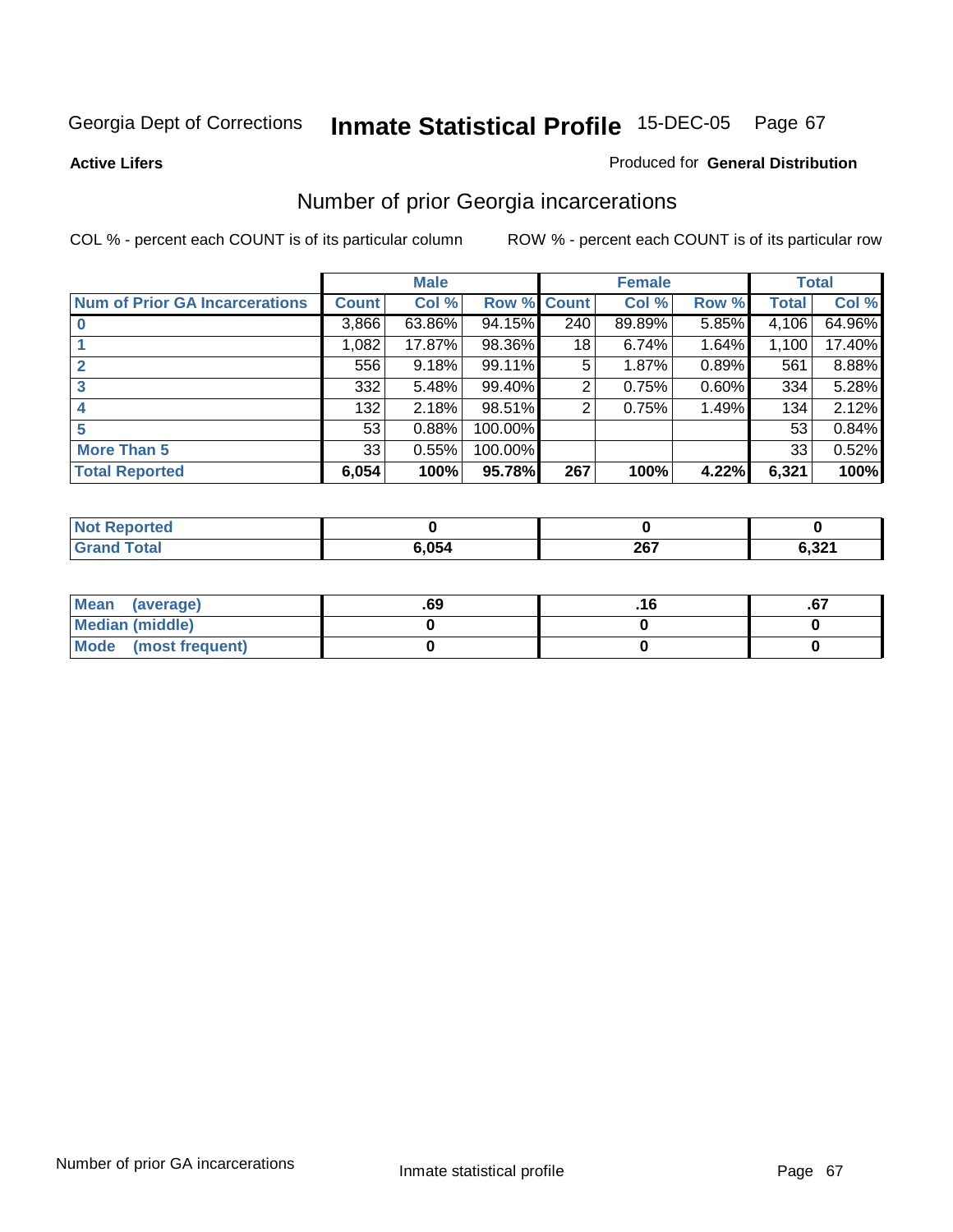**Active Lifers**

## Produced for **General Distribution**

## Prison sentence in years

COL % - percent each COUNT is of its particular column ROW % - percent each COUNT is of its particular row

|                                 | <b>Male</b>  |        | <b>Female</b>      |     |            | Total    |              |        |
|---------------------------------|--------------|--------|--------------------|-----|------------|----------|--------------|--------|
| <b>Prison Sentence In Years</b> | <b>Count</b> | Col %  | <b>Row % Count</b> |     | Col %      | Row %    | <b>Total</b> | Col %  |
| Life                            | 6.052        | 99.97% | $95.77\%$          | 267 | $100.00\%$ | $4.23\%$ | 6.319        | 99.97% |
| Youthful Offenders              |              | 0.03%  | 100.00%            |     |            |          |              | 0.03%  |
| <b>Total Reported</b>           | 6,054        | 100%   | 95.78%             | 267 | 100%       | 4.22%    | 6,321        | 100%   |

| Reported     |       |             |       |
|--------------|-------|-------------|-------|
| <b>Total</b> | 6.054 | 207<br>ZV I | 6.321 |

### **Determinate (numeric) sentences only**

| : Me<br>-------- |  |
|------------------|--|

**All sentences (including determinate), with life, life without parole, and death sentences figured at 45 years**

| ____ | $\overline{\phantom{a}}$ |  |
|------|--------------------------|--|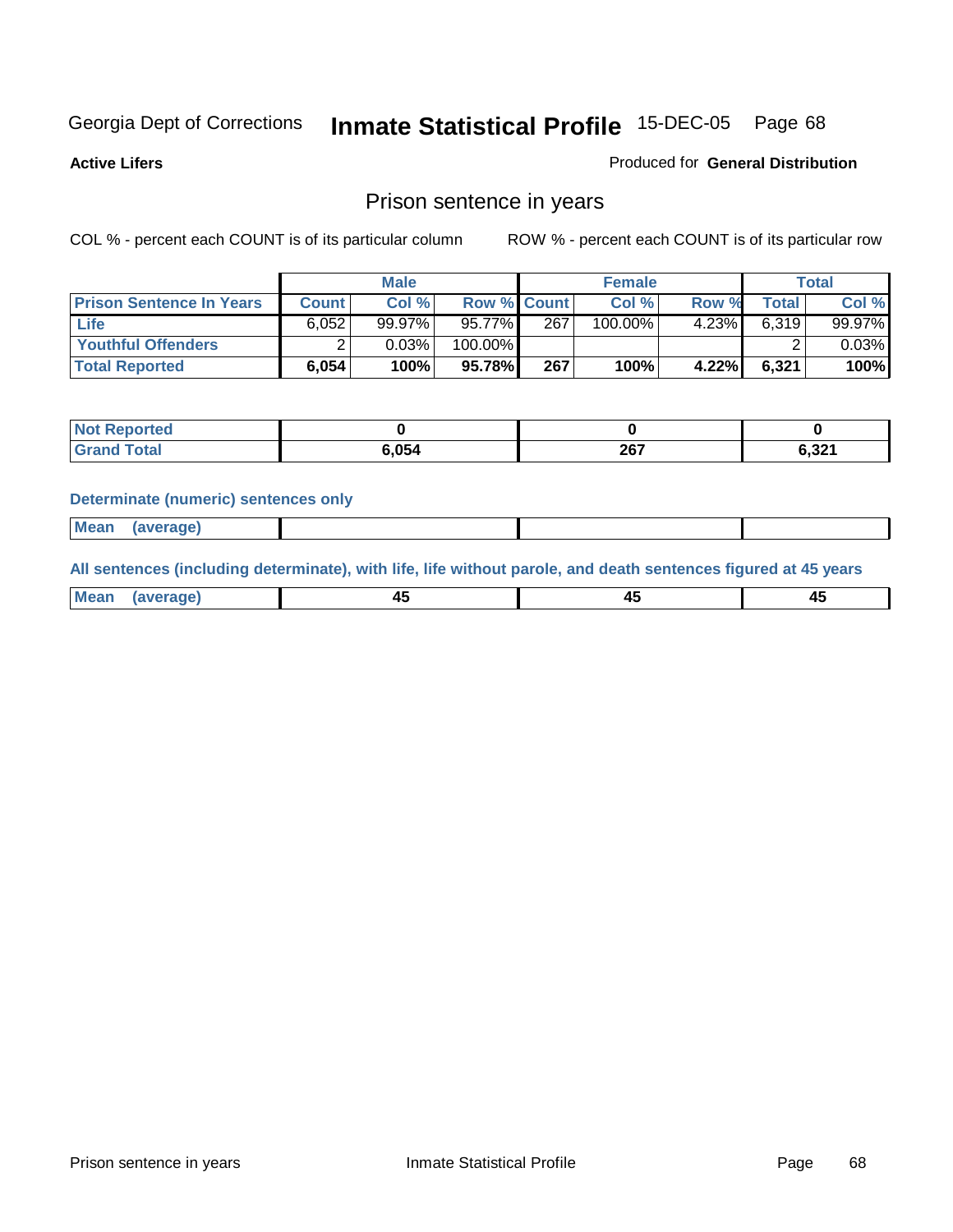### **Active Lifers**

### Produced for **General Distribution**

## Primary offense, broken out into felonies vs misdemeanors

|                                  | <b>Male</b> |          | <b>Female</b>      |     |            | Total |       |            |
|----------------------------------|-------------|----------|--------------------|-----|------------|-------|-------|------------|
| <b>Felonies and Misdemeanors</b> | Count       | Col%     | <b>Row % Count</b> |     | Col %      | Row % | Total | Col %      |
| <b>Felonies</b>                  | 6.054       | 100.00%। | 95.78%             | 267 | $100.00\%$ | 4.22% | 6,321 | $100.00\%$ |
| <b>Total Reported</b>            | 6,054       | 100%     | 95.78%             | 267 | 100%       | 4.22% | 6,321 | 100%       |

| <b>Not Reported</b> |       |       |                 |
|---------------------|-------|-------|-----------------|
| <b>Grand Total</b>  | 5,054 | 6,054 | こ 2つ1<br>J.JZ I |

| <b>Mo</b><br>requent)<br>onies<br>.<br>____ | nies.<br>חי<br>____ | <b>onies</b><br>. |
|---------------------------------------------|---------------------|-------------------|
|---------------------------------------------|---------------------|-------------------|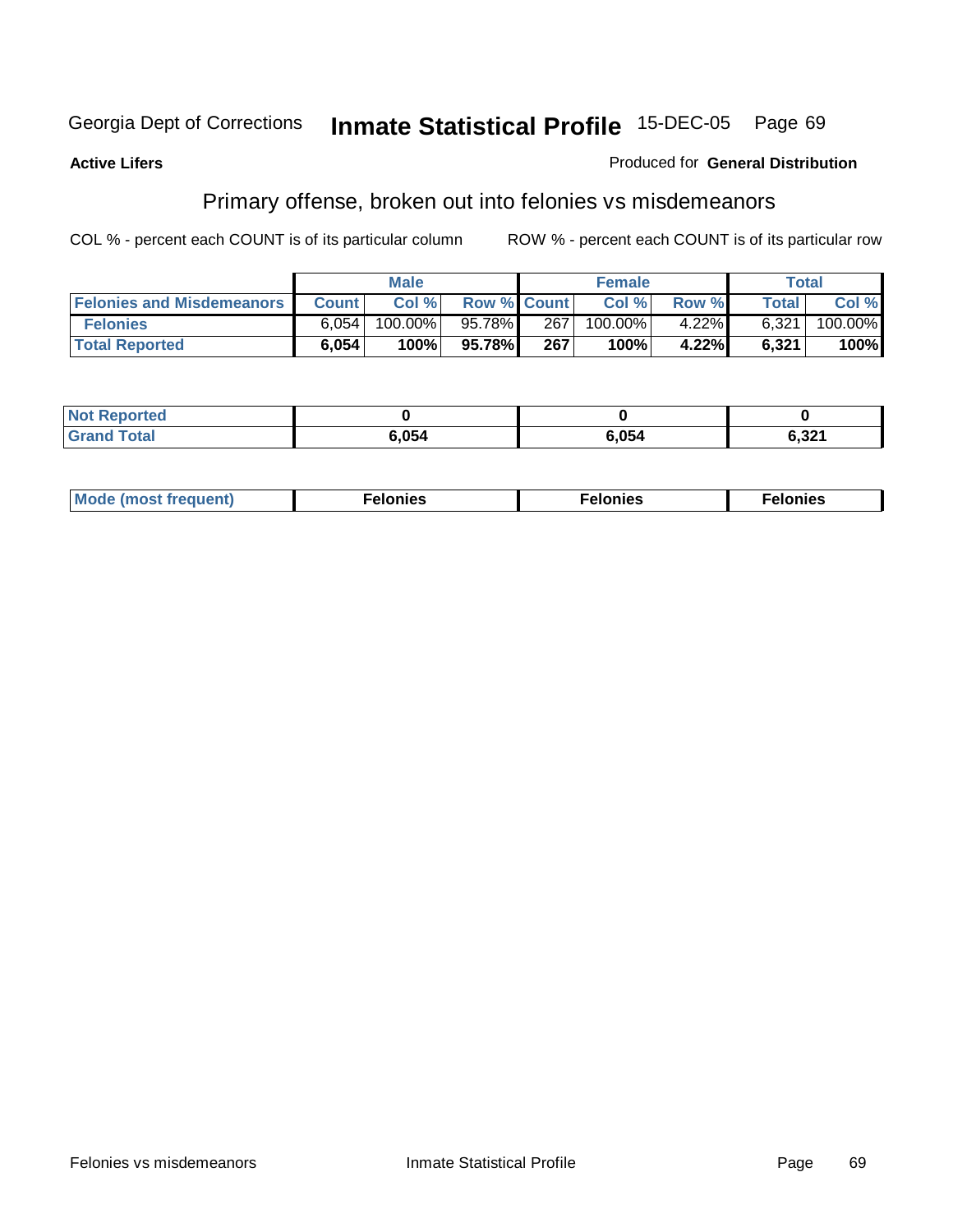### **Active Lifers**

### Produced for **General Distribution**

## Primary offense, broken out into four broad crime categories

|                         |                    |              | <b>Male</b> |             |     | <b>Female</b> |       |       | <b>Total</b> |
|-------------------------|--------------------|--------------|-------------|-------------|-----|---------------|-------|-------|--------------|
| <b>Crime Categories</b> |                    | <b>Count</b> | Col %       | Row % Count |     | Col %         | Row % | Total | Col %        |
|                         | <b>Violent/Sex</b> | 5,914        | 97.69%      | 95.73%      | 264 | 98.88%        | 4.27% | 6,178 | 97.74%       |
|                         | <b>Property</b>    | 18           | .30%        | 100.00%     |     | .00%          |       | 18    | .28%         |
| 3                       | <b>Drug</b>        | 107          | $1.77\%$    | 97.27%      | 3   | 1.12%         | 2.73% | 110   | 1.74%        |
|                         | <b>Other</b>       | 15           | .25%        | 100.00%     |     | .00%          |       | 15    | .24%         |
| <b>Total Reported</b>   |                    | 6,054        | 100%        | 95.78%      | 267 | 100%          | 4.22% | 6,321 | 100%         |

| N <sub>O</sub><br>rted<br>$\mathbf{1}$ and $\mathbf{1}$ |     |              |            |
|---------------------------------------------------------|-----|--------------|------------|
| <b>Total</b>                                            | 054 | 2027<br>20 I | ີ<br>□.J∠. |

|  | <b>Mode</b><br>frequent) | nt/Sex<br>Violen<br>. | ent/Sex<br>.<br>νιοιο | t/Sex<br>. н |
|--|--------------------------|-----------------------|-----------------------|--------------|
|--|--------------------------|-----------------------|-----------------------|--------------|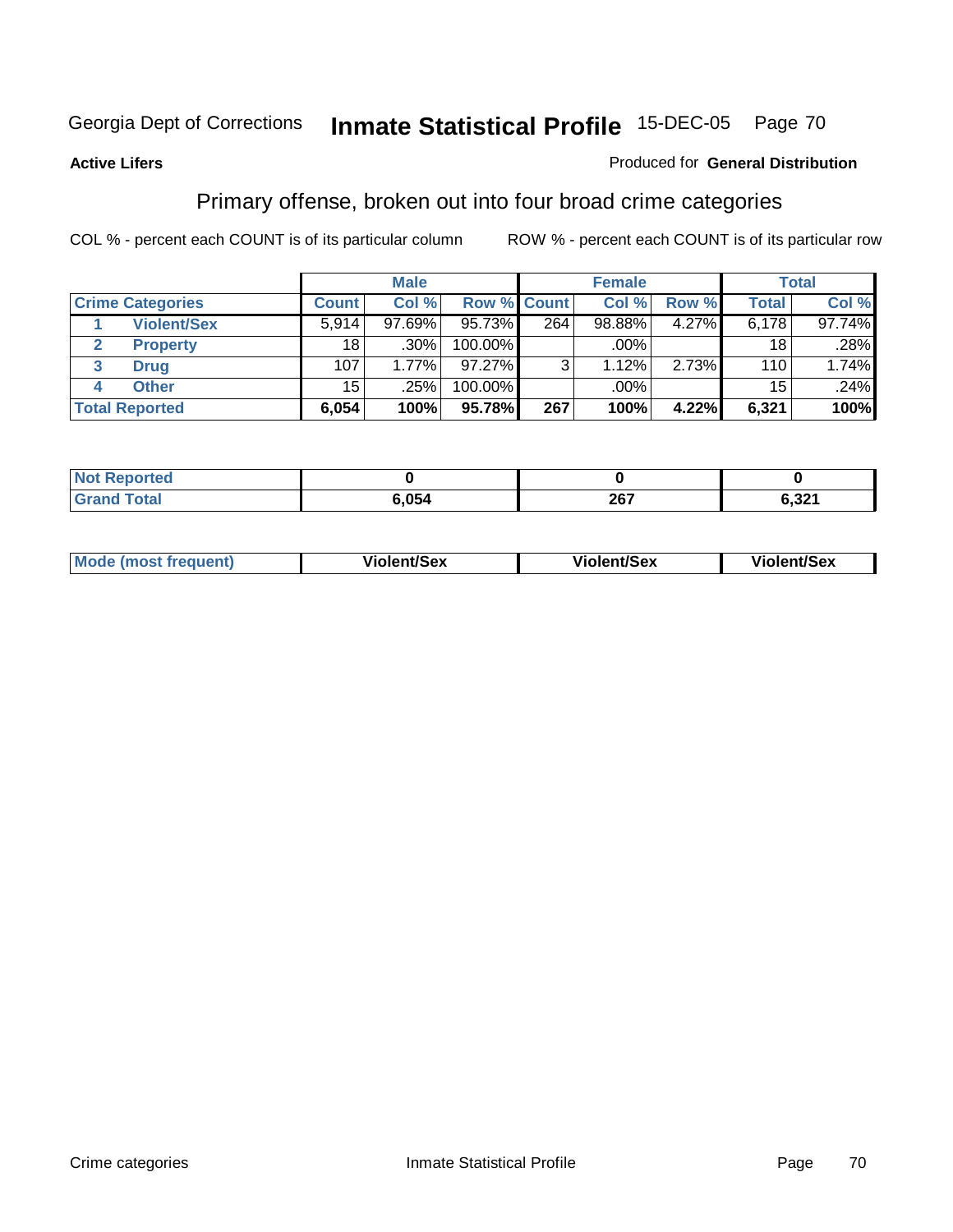**Active Lifers**

### Produced for **General Distribution**

## Primary offense, detailed offense code

|      |                                            |                 | <b>Male</b> |         |                | <b>Female</b> |        |                         | <b>Total</b> |
|------|--------------------------------------------|-----------------|-------------|---------|----------------|---------------|--------|-------------------------|--------------|
|      | <b>Primary Offense</b>                     | <b>Count</b>    | Col %       | Row %   | <b>Count</b>   | Col%          | Row %  | <b>Total</b>            | Col %        |
| 1100 | <b>Misc Homicide Offense</b>               | $\overline{9}$  | .15%        | 100.00% |                |               |        | ब्र                     | .14%         |
| 1101 | <b>Murder</b>                              | 4,065           | 67.15%      | 94.27%  | 247            | 92.51%        | 5.73%  | 4,312                   | 68.22%       |
| 1102 | <b>Voluntary Manslaughter</b>              | 2               | .03%        | 100.00% |                |               |        | $\overline{2}$          | .03%         |
| 1302 | <b>Aggrav Assault</b>                      | 7               | .12%        | 100.00% |                |               |        | 7                       | .11%         |
| 1305 | <b>Aggrav Battery</b>                      | 1               | .02%        | 100.00% |                |               |        | 1                       | .02%         |
| 1308 | <b>False Imprisonment</b>                  | 1               | .02%        | 100.00% |                |               |        | 1                       | .02%         |
| 1311 | <b>Kidnapping</b>                          | 359             | 5.93%       | 97.55%  | 9              | 3.37%         | 2.45%  | 368                     | 5.82%        |
| 1314 | <b>Aggrav Assault Peace</b><br><b>Ofcr</b> | 1               | .02%        | 100.00% |                |               |        | 1                       | .02%         |
| 1601 | <b>Burglary</b>                            | 9               | .15%        | 100.00% |                |               |        | 9                       | .14%         |
| 1701 | <b>Forgery 1st Degree</b>                  | 6               | .10%        | 100.00% |                |               |        | 6                       | .09%         |
| 1802 | <b>Theft By Taking</b>                     | $\overline{2}$  | .03%        | 100.00% |                |               |        | $\overline{2}$          | .03%         |
| 1808 | <b>Theft By Conversion</b>                 | 1               | .02%        | 100.00% |                |               |        | $\mathbf 1$             | .02%         |
| 1901 | <b>Robbery</b>                             | $\overline{8}$  | .13%        | 100.00% |                |               |        | $\overline{8}$          | .13%         |
| 1902 | <b>Armed Robbery</b>                       | 631             | 10.42%      | 99.06%  | 6              | 2.25%         | .94%   | 637                     | 10.08%       |
| 2001 | <b>Rape</b>                                | 752             | 12.42%      | 99.73%  | $\overline{2}$ | .75%          | .27%   | 754                     | 11.93%       |
| 2003 | <b>Aggrav Sodomy</b>                       | 49              | .81%        | 100.00% |                |               |        | 49                      | .78%         |
| 2019 | <b>Child Molestation</b>                   | $\overline{8}$  | .13%        | 100.00% |                |               |        | 8                       | .13%         |
| 2021 | <b>Aggrav Child</b>                        | $\overline{21}$ | .35%        | 100.00% |                |               |        | $\overline{21}$         | .33%         |
|      | <b>Molestation</b>                         |                 |             |         |                |               |        |                         |              |
| 2314 | <b>Obstr Of Law Enf Officer</b>            | $\overline{2}$  | .03%        | 100.00% |                |               |        | $\overline{2}$          | .03%         |
| 2501 | <b>Escape</b>                              | 1               | .02%        | 100.00% |                |               |        | $\mathbf{1}$            | .02%         |
| 2910 | <b>Poss Of Firearm Dur</b><br><b>Crime</b> | $\overline{2}$  | .03%        | 100.00% |                |               |        | $\overline{2}$          | .03%         |
| 2912 | <b>Poss Of Certain</b><br><b>Weapons</b>   | 1               | .02%        | 100.00% |                |               |        | 1                       | .02%         |
| 2914 | <b>Poss Firearm Convct</b><br><b>Felon</b> | $\overline{9}$  | .15%        | 100.00% |                |               |        | 9                       | .14%         |
| 4001 | <b>S/D Narcotics Opiates</b>               | 9               | .15%        | 90.00%  | 1              | .37%          | 10.00% | 10                      | .16%         |
| 4002 | <b>S/D Dep Stim Cntrf</b>                  | 1               | .02%        | 100.00% |                |               |        | 1                       | .02%         |
|      | <b>Drugs</b>                               |                 |             |         |                |               |        |                         |              |
| 4004 | <b>S/D Of Marijuana</b>                    | 4               | .07%        | 100.00% |                |               |        | $\overline{\mathbf{4}}$ | .06%         |
| 4006 | <b>Poss Narcotics Opiates</b>              | $\overline{1}$  | .02%        | 100.00% |                |               |        | $\overline{1}$          | .02%         |
| 4012 | <b>Viol Ga Cntrl Sbst Act</b>              | $\overline{6}$  | .10%        | 85.71%  | 1              | .37%          | 14.29% | $\overline{7}$          | .11%         |
| 4014 | <b>Uniwfl Mfg/Del/Dist N-C</b><br>S        | $\overline{2}$  | .03%        | 100.00% |                |               |        | $\overline{2}$          | .03%         |
| 4017 | <b>S/D Cont Sub Public</b>                 | $\overline{c}$  | .03%        | 100.00% |                |               |        | $\overline{2}$          | .03%         |
| 4018 | <b>S/D Cont Sub School</b>                 | 1               | .02%        | 100.00% |                |               |        | $\mathbf{1}$            | .02%         |
| 4021 | <b>S/D Cocaine</b>                         | 60              | .99%        | 98.36%  | 1              | .37%          | 1.64%  | 61                      | $.97\%$      |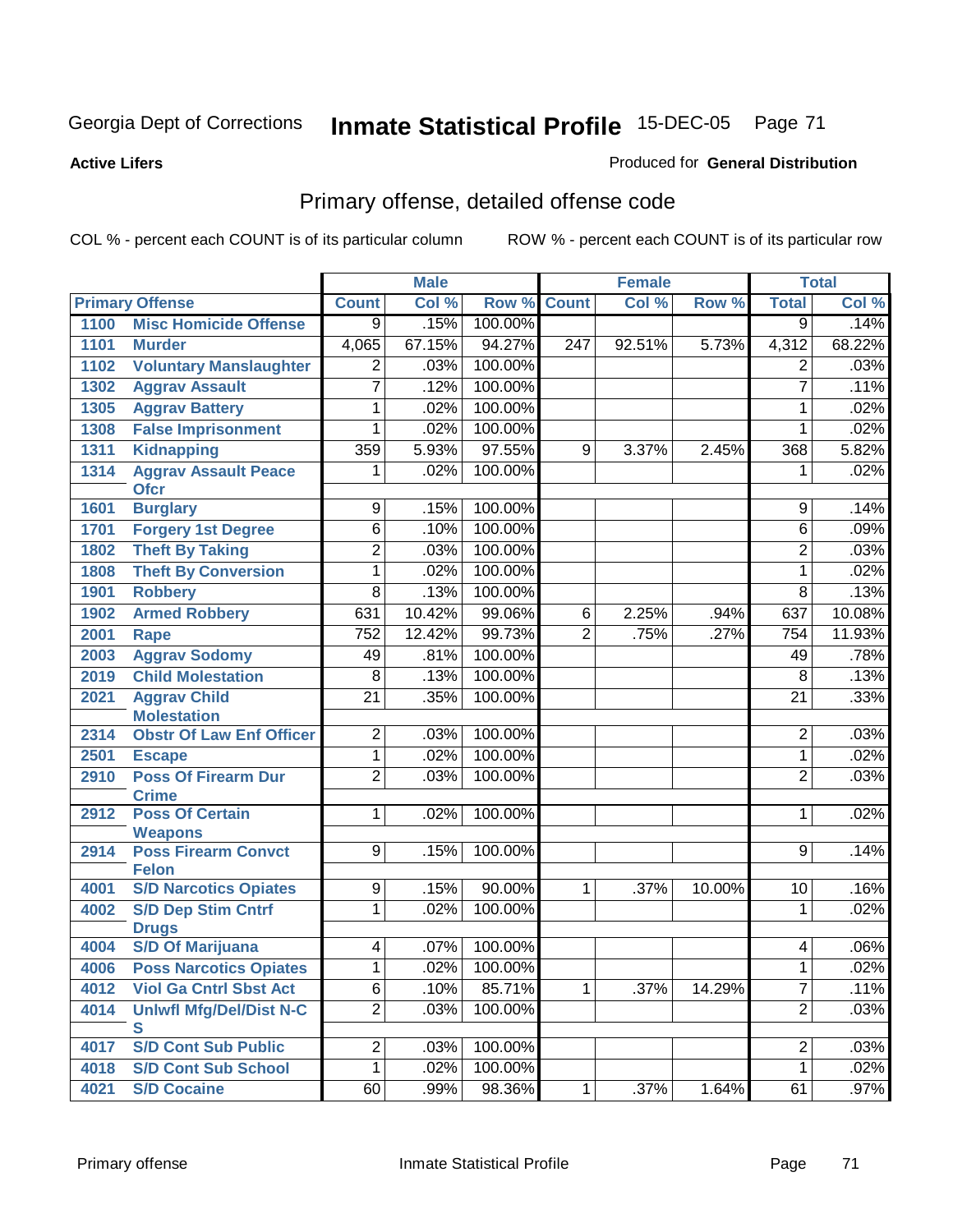**Active Lifers**

### Produced for **General Distribution**

## Primary offense, detailed offense code

|                      |                                 |              | <b>Male</b> |         |             | <b>Female</b> |       |              | <b>Total</b> |
|----------------------|---------------------------------|--------------|-------------|---------|-------------|---------------|-------|--------------|--------------|
|                      | <b>Primary Offense</b>          | <b>Count</b> | Col %       |         | Row % Count | Col %         | Row % | <b>Total</b> | Col %        |
| 4022                 | <b>Poss Of Cocaine</b>          | 11           | .18%        | 100.00% |             |               |       | 11           | .17%         |
| 4101                 | <b>Traf Cocaine Less 200</b>    |              | $.12\%$     | 100.00% |             |               |       |              | .11%         |
|                      | Gm                              |              |             |         |             |               |       |              |              |
| 4103                 | <b>Traf Cocaine 401+ Gm</b>     |              | $.02\%$     | 100.00% |             |               |       |              | .02%         |
| 4111                 | <b>Traf Narcotic Less 14 Gm</b> |              | .02%        | 100.00% |             |               |       |              | .02%         |
| 4134                 | <b>Att/Consprcy Commt</b>       |              | $.02\%$     | 100.00% |             |               |       |              | .02%         |
|                      | C/S/Of                          |              |             |         |             |               |       |              |              |
| <b>Total Rported</b> |                                 | 6,054        | 100%        | 95.78%  | 267         | 100%          | 4.22% | 6,321        | 100%         |

| Reported<br><b>NOT</b> |       |     |       |
|------------------------|-------|-----|-------|
| Total<br><b>Grand</b>  | 6,054 | 267 | 6,321 |

| <b>Mode (most frequent)</b> | 1101 Murder | 1101 Murder | 1101 Murder |
|-----------------------------|-------------|-------------|-------------|
|-----------------------------|-------------|-------------|-------------|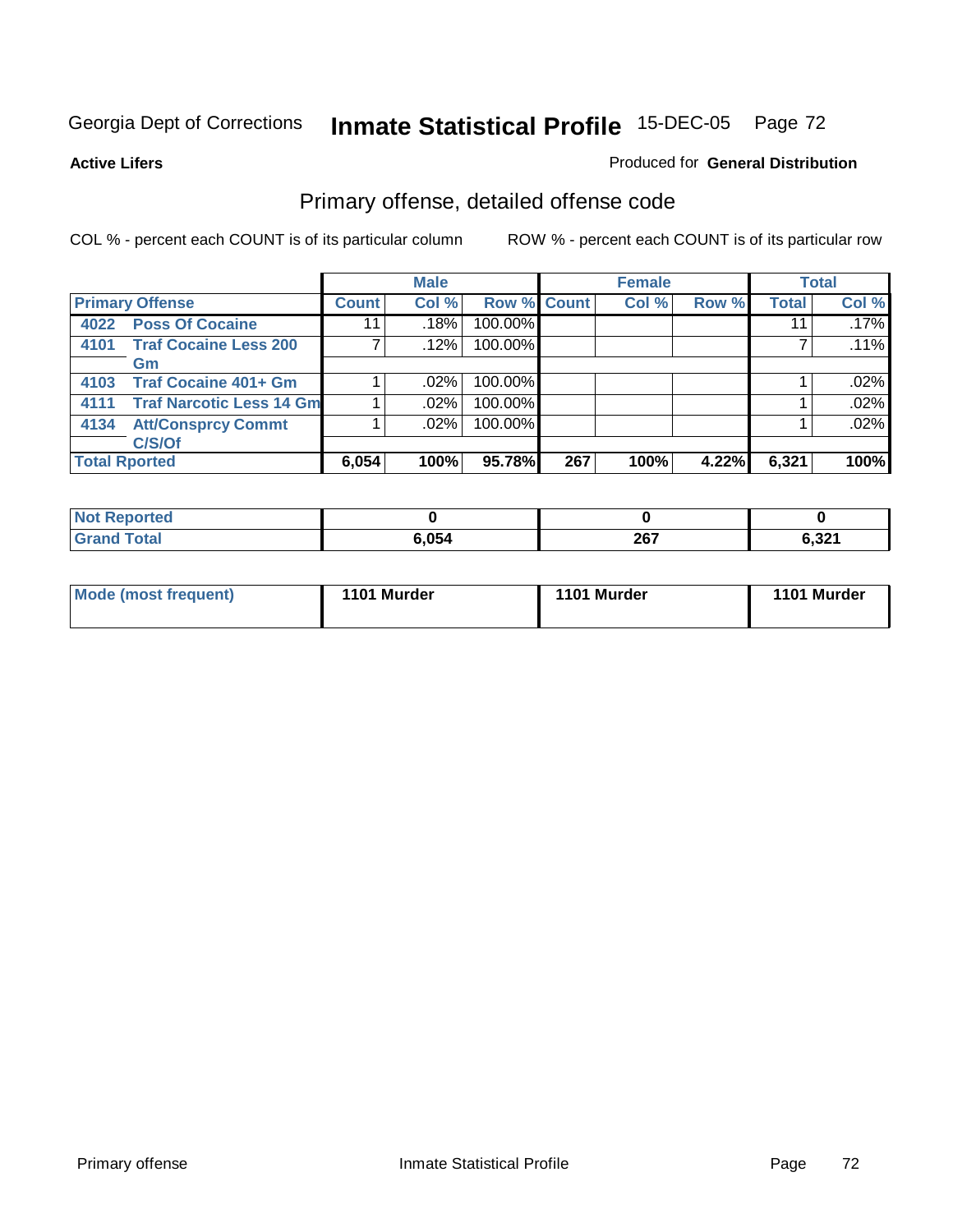**Active Lifers**

#### Produced for **General Distribution**

# County of conviction of primary offense

|                |                             |                 | <b>Male</b> |         |                 | <b>Female</b> |        |                  | <b>Total</b> |
|----------------|-----------------------------|-----------------|-------------|---------|-----------------|---------------|--------|------------------|--------------|
|                | <b>County of Conviction</b> | <b>Count</b>    | Col %       | Row %   | <b>Count</b>    | Col %         | Row %  | <b>Total</b>     | Col %        |
| 1              | <b>Appling</b>              | 11              | .18%        | 100.00% |                 |               |        | $\overline{11}$  | .17%         |
| $\overline{2}$ | <b>Atkinson</b>             | 4               | .07%        | 80.00%  | 1               | .37%          | 20.00% | $\overline{5}$   | .08%         |
| 3              | <b>Bacon</b>                | $\overline{11}$ | .18%        | 100.00% |                 |               |        | $\overline{11}$  | .17%         |
| 4              | <b>Baker</b>                | $\overline{2}$  | .03%        | 100.00% |                 |               |        | $\overline{2}$   | .03%         |
| 5              | <b>Baldwin</b>              | $\overline{30}$ | .50%        | 96.77%  | 1               | .37%          | 3.23%  | $\overline{31}$  | .49%         |
| 6              | <b>Banks</b>                | $\overline{11}$ | .18%        | 100.00% |                 |               |        | $\overline{11}$  | .17%         |
| 7              | <b>Barrow</b>               | $\overline{17}$ | .28%        | 94.44%  | 1               | .37%          | 5.56%  | $\overline{18}$  | .28%         |
| 8              | <b>Bartow</b>               | $\overline{51}$ | .84%        | 96.23%  | $\overline{2}$  | .75%          | 3.77%  | $\overline{53}$  | .84%         |
| 9              | <b>Ben Hill</b>             | $\overline{20}$ | .33%        | 100.00% |                 |               |        | $\overline{20}$  | .32%         |
| 10             | <b>Berrien</b>              | $\overline{6}$  | .10%        | 100.00% |                 |               |        | $\,6$            | .09%         |
| 11             | <b>Bibb</b>                 | 194             | 3.20%       | 97.00%  | $\,6$           | 2.25%         | 3.00%  | $\overline{200}$ | 3.16%        |
| 12             | <b>Bleckley</b>             | $\overline{10}$ | .17%        | 90.91%  | 1               | .37%          | 9.09%  | 11               | .17%         |
| 13             | <b>Brantley</b>             | $\overline{8}$  | .13%        | 88.89%  | 1               | .37%          | 11.11% | $\overline{9}$   | .14%         |
| 14             | <b>Brooks</b>               | $\overline{9}$  | .15%        | 100.00% |                 |               |        | $\overline{9}$   | .14%         |
| 15             | <b>Bryan</b>                | $\overline{12}$ | .20%        | 100.00% |                 |               |        | $\overline{12}$  | .19%         |
| 16             | <b>Bulloch</b>              | $\overline{39}$ | .64%        | 92.86%  | $\overline{3}$  | 1.12%         | 7.14%  | 42               | .66%         |
| 17             | <b>Burke</b>                | $\overline{35}$ | .58%        | 100.00% |                 |               |        | $\overline{35}$  | .55%         |
| 18             | <b>Butts</b>                | $\overline{31}$ | .51%        | 100.00% |                 |               |        | $\overline{31}$  | .49%         |
| 19             | <b>Calhoun</b>              | 7               | .12%        | 100.00% |                 |               |        | $\overline{7}$   | .11%         |
| 20             | <b>Camden</b>               | $\overline{26}$ | .43%        | 100.00% |                 |               |        | $\overline{26}$  | .41%         |
| 21             | <b>Candler</b>              | $\overline{3}$  | .05%        | 100.00% |                 |               |        | $\overline{3}$   | .05%         |
| 22             | <b>Carroll</b>              | $\overline{39}$ | .64%        | 95.12%  | $\overline{2}$  | .75%          | 4.88%  | $\overline{41}$  | .65%         |
| 23             | <b>Catoosa</b>              | $\overline{20}$ | .33%        | 95.24%  | $\mathbf{1}$    | .37%          | 4.76%  | $\overline{21}$  | .33%         |
| 24             | <b>Charlton</b>             | 1               | .02%        | 33.33%  | $\overline{2}$  | .75%          | 66.67% | $\overline{3}$   | .05%         |
| 25             | <b>Chatham</b>              | 336             | 5.55%       | 98.53%  | $\overline{5}$  | 1.87%         | 1.47%  | 341              | 5.39%        |
| 26             | <b>Chattahoochee</b>        | 4               | .07%        | 100.00% |                 |               |        | 4                | .06%         |
| 27             | Chattooga                   | $\overline{14}$ | .23%        | 87.50%  | $\overline{2}$  | .75%          | 12.50% | $\overline{16}$  | .25%         |
| 28             | <b>Cherokee</b>             | $\overline{32}$ | .53%        | 91.43%  | $\overline{3}$  | 1.12%         | 8.57%  | $\overline{35}$  | .55%         |
| 29             | <b>Clarke</b>               | $\overline{73}$ | 1.21%       | 93.59%  | $\overline{5}$  | 1.87%         | 6.41%  | 78               | 1.23%        |
| 30             | <b>Clay</b>                 | $\overline{2}$  | .03%        | 100.00% |                 |               |        | $\overline{2}$   | .03%         |
| 31             | <b>Clayton</b>              | 146             | 2.41%       | 96.05%  | 6               | 2.25%         | 3.95%  | 152              | 2.40%        |
| 32             | <b>Clinch</b>               | 5               | .08%        | 100.00% |                 |               |        | $\sqrt{5}$       | .08%         |
| 33             | <b>Cobb</b>                 | 236             | 3.90%       | 94.02%  | $\overline{15}$ | 5.62%         | 5.98%  | 251              | 3.97%        |
| 34             | <b>Coffee</b>               | 20              | .33%        | 83.33%  | 4               | 1.50%         | 16.67% | 24               | .38%         |
| 35             | <b>Colquitt</b>             | 66              | 1.09%       | 95.65%  | 3               | 1.12%         | 4.35%  | 69               | 1.09%        |
| 36             | <b>Columbia</b>             | $\overline{25}$ | .41%        | 96.15%  | 1               | .37%          | 3.85%  | 26               | .41%         |
| 37             | <b>Cook</b>                 | $\overline{11}$ | .18%        | 91.67%  | 1               | .37%          | 8.33%  | $\overline{12}$  | .19%         |
| 38             | <b>Coweta</b>               | $\overline{45}$ | .74%        | 95.74%  | $\overline{2}$  | .75%          | 4.26%  | 47               | .74%         |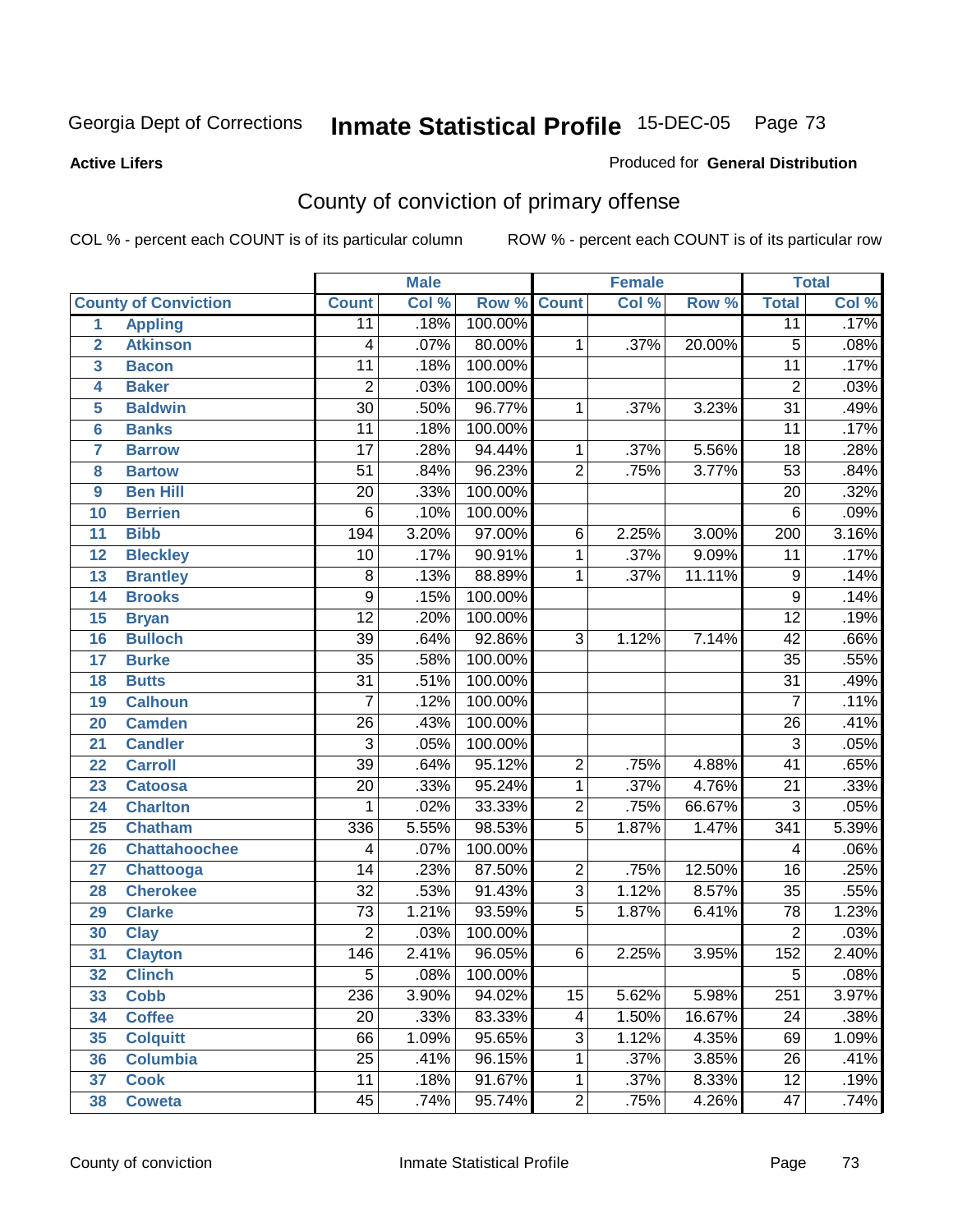**Active Lifers**

#### Produced for **General Distribution**

# County of conviction of primary offense

|                 |                             |                  | <b>Male</b> |         |                 | <b>Female</b> |        | <b>Total</b>     |        |
|-----------------|-----------------------------|------------------|-------------|---------|-----------------|---------------|--------|------------------|--------|
|                 | <b>County of Conviction</b> | <b>Count</b>     | Col %       | Row %   | <b>Count</b>    | Col %         | Row %  | <b>Total</b>     | Col %  |
| 39              | <b>Crawford</b>             | $\overline{3}$   | .05%        | 100.00% |                 |               |        | $\overline{3}$   | .05%   |
| 40              | <b>Crisp</b>                | $\overline{28}$  | .46%        | 90.32%  | $\overline{3}$  | 1.12%         | 9.68%  | $\overline{31}$  | .49%   |
| 41              | <b>Dade</b>                 | $\overline{17}$  | .28%        | 100.00% |                 |               |        | $\overline{17}$  | .27%   |
| 42              | <b>Dawson</b>               | $\,6$            | .10%        | 100.00% |                 |               |        | $6\phantom{1}6$  | .09%   |
| 43              | <b>Decatur</b>              | $\overline{33}$  | .55%        | 97.06%  | 1               | .37%          | 2.94%  | $\overline{34}$  | .54%   |
| 44              | <b>Dekalb</b>               | $\overline{503}$ | 8.31%       | 97.29%  | 14              | 5.24%         | 2.71%  | $\overline{517}$ | 8.18%  |
| 45              | <b>Dodge</b>                | $\overline{12}$  | .20%        | 100.00% |                 |               |        | $\overline{12}$  | .19%   |
| 46              | <b>Dooly</b>                | $\overline{16}$  | .26%        | 100.00% |                 |               |        | 16               | .25%   |
| 47              | <b>Dougherty</b>            | 129              | 2.13%       | 94.85%  | 7               | 2.62%         | 5.15%  | 136              | 2.15%  |
| 48              | <b>Douglas</b>              | 89               | 1.47%       | 96.74%  | 3               | 1.12%         | 3.26%  | 92               | 1.46%  |
| 49              | <b>Early</b>                | $\overline{18}$  | .30%        | 100.00% |                 |               |        | $\overline{18}$  | .28%   |
| 50              | <b>Echols</b>               | 1                | .02%        | 100.00% |                 |               |        | 1                | .02%   |
| $\overline{51}$ | <b>Effingham</b>            | $\overline{11}$  | .18%        | 100.00% |                 |               |        | $\overline{11}$  | .17%   |
| 52              | <b>Elbert</b>               | $\overline{24}$  | .40%        | 96.00%  | 1               | .37%          | 4.00%  | $\overline{25}$  | .40%   |
| 53              | <b>Emanuel</b>              | $\overline{19}$  | .31%        | 95.00%  | 1               | .37%          | 5.00%  | $\overline{20}$  | .32%   |
| 54              | <b>Evans</b>                | $\overline{7}$   | .12%        | 100.00% |                 |               |        | $\overline{7}$   | .11%   |
| 55              | <b>Fannin</b>               | $\overline{11}$  | .18%        | 100.00% |                 |               |        | $\overline{11}$  | .17%   |
| 56              | <b>Fayette</b>              | $\overline{20}$  | .33%        | 90.91%  | 2               | .75%          | 9.09%  | $\overline{22}$  | .35%   |
| 57              | <b>Floyd</b>                | $\overline{52}$  | .86%        | 89.66%  | $\overline{6}$  | 2.25%         | 10.34% | $\overline{58}$  | .92%   |
| 58              | <b>Forsyth</b>              | $\overline{18}$  | .30%        | 90.00%  | 2               | .75%          | 10.00% | 20               | .32%   |
| 59              | <b>Franklin</b>             | $\overline{11}$  | .18%        | 84.62%  | $\overline{2}$  | .75%          | 15.38% | $\overline{13}$  | .21%   |
| 60              | <b>Fulton</b>               | 974              | 16.09%      | 97.30%  | $\overline{27}$ | 10.11%        | 2.70%  | 1,001            | 15.84% |
| 61              | <b>Gilmer</b>               | 7                | .12%        | 100.00% |                 |               |        | 7                | .11%   |
| 62              | <b>Glascock</b>             | 1                | .02%        | 100.00% |                 |               |        | 1                | .02%   |
| 63              | <b>Glynn</b>                | 66               | 1.09%       | 97.06%  | $\overline{2}$  | .75%          | 2.94%  | 68               | 1.08%  |
| 64              | <b>Gordon</b>               | $\overline{31}$  | .51%        | 96.88%  | 1               | .37%          | 3.13%  | $\overline{32}$  | .51%   |
| 65              | <b>Grady</b>                | $\overline{38}$  | .63%        | 100.00% |                 |               |        | $\overline{38}$  | .60%   |
| 66              | <b>Greene</b>               | 8                | .13%        | 100.00% |                 |               |        | 8                | .13%   |
| 67              | <b>Gwinnett</b>             | 139              | 2.30%       | 94.56%  | $\overline{8}$  | 3.00%         | 5.44%  | $\overline{147}$ | 2.33%  |
| 68              | <b>Habersham</b>            | $\overline{21}$  | .35%        | 100.00% |                 |               |        | $\overline{21}$  | .33%   |
| 69              | <b>Hall</b>                 | $\overline{81}$  | 1.34%       | 92.05%  | $\overline{7}$  | 2.62%         | 7.95%  | $\overline{88}$  | 1.39%  |
| 70              | <b>Hancock</b>              | 3                | .05%        | 75.00%  | $\mathbf{1}$    | .37%          | 25.00% | 4                | .06%   |
| 71              | <b>Haralson</b>             | $\overline{4}$   | .07%        | 100.00% |                 |               |        | $\overline{4}$   | .06%   |
| 72              | <b>Harris</b>               | 14               | .23%        | 100.00% |                 |               |        | 14               | .22%   |
| 73              | <b>Hart</b>                 | $\overline{9}$   | .15%        | 100.00% |                 |               |        | 9                | .14%   |
| 74              | <b>Heard</b>                | $\overline{6}$   | .10%        | 100.00% |                 |               |        | 6                | .09%   |
| 75              | <b>Henry</b>                | $\overline{34}$  | .56%        | 91.89%  | $\overline{3}$  | 1.12%         | 8.11%  | $\overline{37}$  | .59%   |
| 76              | <b>Houston</b>              | 63               | 1.04%       | 91.30%  | $\overline{6}$  | 2.25%         | 8.70%  | 69               | 1.09%  |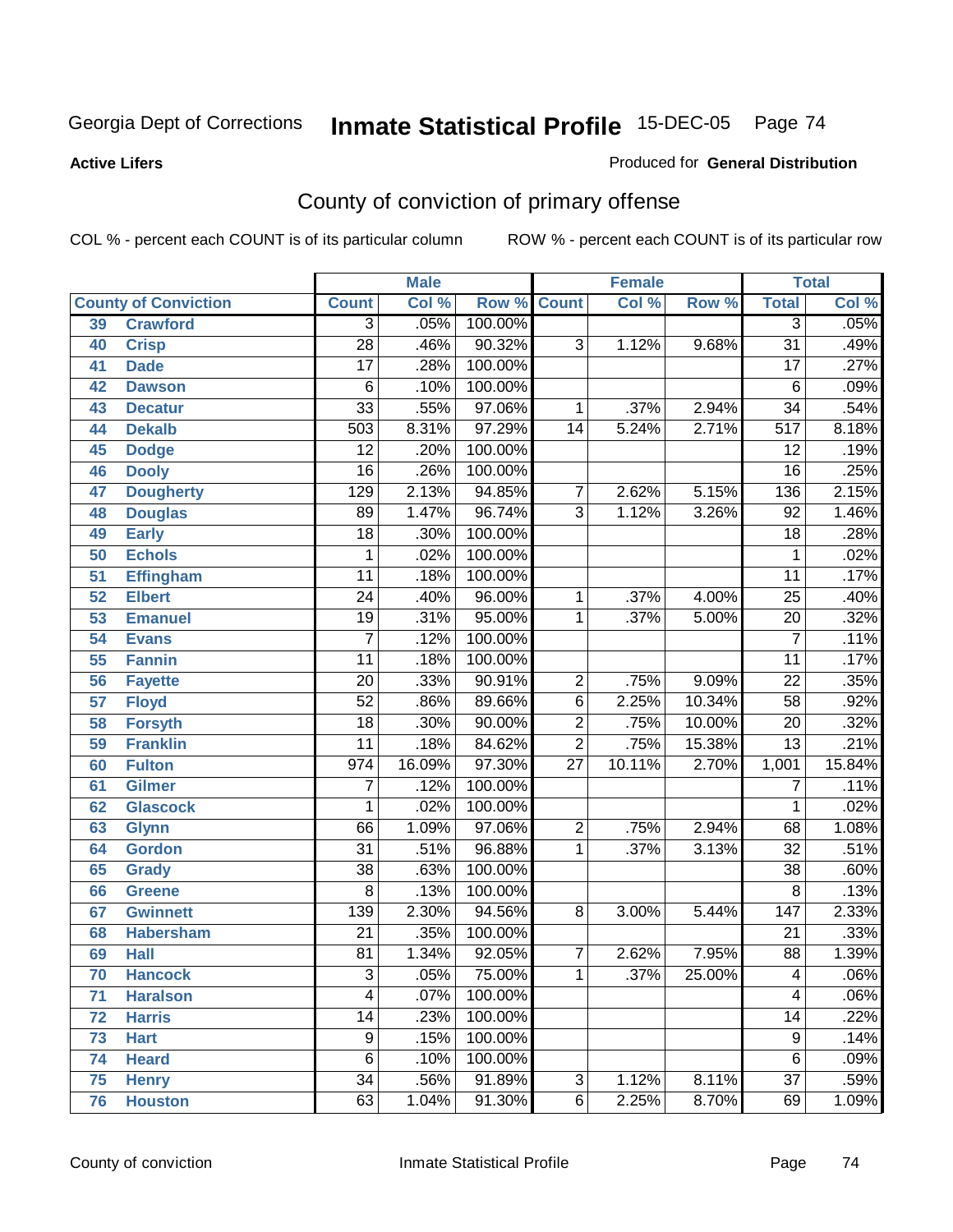**Active Lifers**

#### Produced for **General Distribution**

# County of conviction of primary offense

|     |                             |                 | <b>Male</b> |         |                | <b>Female</b> |        |                  | <b>Total</b> |
|-----|-----------------------------|-----------------|-------------|---------|----------------|---------------|--------|------------------|--------------|
|     | <b>County of Conviction</b> | <b>Count</b>    | Col %       | Row %   | <b>Count</b>   | Col %         | Row %  | <b>Total</b>     | Col %        |
| 77  | <b>Irwin</b>                | 7               | .12%        | 100.00% |                |               |        | 7                | .11%         |
| 78  | <b>Jackson</b>              | $\overline{26}$ | .43%        | 96.30%  | 1              | .37%          | 3.70%  | $\overline{27}$  | .43%         |
| 79  | <b>Jasper</b>               | $\overline{3}$  | .05%        | 75.00%  | 1              | .37%          | 25.00% | 4                | .06%         |
| 80  | <b>Jeff Davis</b>           | 8               | .13%        | 100.00% |                |               |        | 8                | .13%         |
| 81  | <b>Jefferson</b>            | $\overline{16}$ | .26%        | 100.00% |                |               |        | $\overline{16}$  | .25%         |
| 82  | <b>Jenkins</b>              | 6               | .10%        | 100.00% |                |               |        | $\,6$            | .09%         |
| 83  | <b>Johnson</b>              | $\overline{11}$ | .18%        | 91.67%  | 1              | .37%          | 8.33%  | $\overline{12}$  | .19%         |
| 84  | <b>Jones</b>                | 9               | .15%        | 90.00%  | 1              | .37%          | 10.00% | 10               | .16%         |
| 85  | <b>Lamar</b>                | $\overline{14}$ | .23%        | 93.33%  | 1              | .37%          | 6.67%  | $\overline{15}$  | .24%         |
| 86  | <b>Lanier</b>               | $\overline{2}$  | .03%        | 100.00% |                |               |        | $\overline{2}$   | .03%         |
| 87  | <b>Laurens</b>              | $\overline{23}$ | .38%        | 92.00%  | 2              | .75%          | 8.00%  | $\overline{25}$  | .40%         |
| 88  | Lee                         | $\overline{2}$  | .03%        | 66.67%  | 1              | .37%          | 33.33% | $\overline{3}$   | .05%         |
| 89  | <b>Liberty</b>              | $\overline{33}$ | .55%        | 97.06%  | $\mathbf 1$    | .37%          | 2.94%  | $\overline{34}$  | .54%         |
| 90  | <b>Lincoln</b>              | $\overline{5}$  | .08%        | 100.00% |                |               |        | $\overline{5}$   | .08%         |
| 91  | Long                        | $\overline{12}$ | .20%        | 85.71%  | $\overline{2}$ | .75%          | 14.29% | $\overline{14}$  | .22%         |
| 92  | <b>Lowndes</b>              | $\overline{71}$ | 1.17%       | 97.26%  | $\overline{2}$ | .75%          | 2.74%  | $\overline{73}$  | 1.15%        |
| 93  | <b>Lumpkin</b>              | $\overline{7}$  | .12%        | 87.50%  | 1              | .37%          | 12.50% | $\overline{8}$   | .13%         |
| 94  | <b>Macon</b>                | $\overline{22}$ | .36%        | 100.00% |                |               |        | $\overline{22}$  | .35%         |
| 95  | <b>Madison</b>              | $\overline{13}$ | .21%        | 81.25%  | $\overline{3}$ | 1.12%         | 18.75% | $\overline{16}$  | .25%         |
| 96  | <b>Marion</b>               | $\overline{2}$  | .03%        | 66.67%  | 1              | .37%          | 33.33% | 3                | .05%         |
| 97  | <b>Mcduffie</b>             | $\overline{35}$ | .58%        | 97.22%  | $\mathbf{1}$   | .37%          | 2.78%  | $\overline{36}$  | .57%         |
| 98  | <b>Mcintosh</b>             | $\overline{15}$ | .25%        | 100.00% |                |               |        | $\overline{15}$  | .24%         |
| 99  | <b>Meriwether</b>           | $\overline{24}$ | .40%        | 92.31%  | $\overline{2}$ | .75%          | 7.69%  | $\overline{26}$  | .41%         |
| 100 | <b>Miller</b>               | $\overline{3}$  | .05%        | 100.00% |                |               |        | $\overline{3}$   | .05%         |
| 101 | <b>Mitchell</b>             | $\overline{25}$ | .41%        | 92.59%  | 2              | .75%          | 7.41%  | $\overline{27}$  | .43%         |
| 102 | <b>Monroe</b>               | $\overline{20}$ | .33%        | 90.91%  | $\overline{2}$ | .75%          | 9.09%  | $\overline{22}$  | .35%         |
| 103 | <b>Montgomery</b>           | $\overline{2}$  | .03%        | 100.00% |                |               |        | $\overline{2}$   | .03%         |
| 104 | <b>Morgan</b>               | $\overline{13}$ | .21%        | 86.67%  | $\overline{2}$ | .75%          | 13.33% | $\overline{15}$  | .24%         |
| 105 | <b>Murray</b>               | $\overline{18}$ | .30%        | 100.00% |                |               |        | $\overline{18}$  | .28%         |
| 106 | <b>Muscogee</b>             | 199             | 3.29%       | 96.60%  | $\overline{7}$ | 2.62%         | 3.40%  | $\overline{206}$ | 3.26%        |
| 107 | <b>Newton</b>               | 62              | 1.02%       | 98.41%  | 1              | .37%          | 1.59%  | 63               | 1.00%        |
| 108 | <b>Oconee</b>               | 12              | .20%        | 100.00% |                |               |        | 12               | .19%         |
| 109 | <b>Oglethorpe</b>           | $\overline{11}$ | .18%        | 100.00% |                |               |        | $\overline{11}$  | .17%         |
| 110 | <b>Paulding</b>             | $\overline{13}$ | .21%        | 92.86%  | 1              | .37%          | 7.14%  | 14               | .22%         |
| 111 | <b>Peach</b>                | $\overline{8}$  | .13%        | 88.89%  | 1              | .37%          | 11.11% | 9                | .14%         |
| 112 | <b>Pickens</b>              | 6               | .10%        | 100.00% |                |               |        | 6                | .09%         |
| 113 | <b>Pierce</b>               | $\overline{8}$  | .13%        | 88.89%  | 1              | .37%          | 11.11% | $\overline{9}$   | .14%         |
| 114 | <b>Pike</b>                 | $\overline{6}$  | .10%        | 100.00% |                |               |        | $\overline{6}$   | .09%         |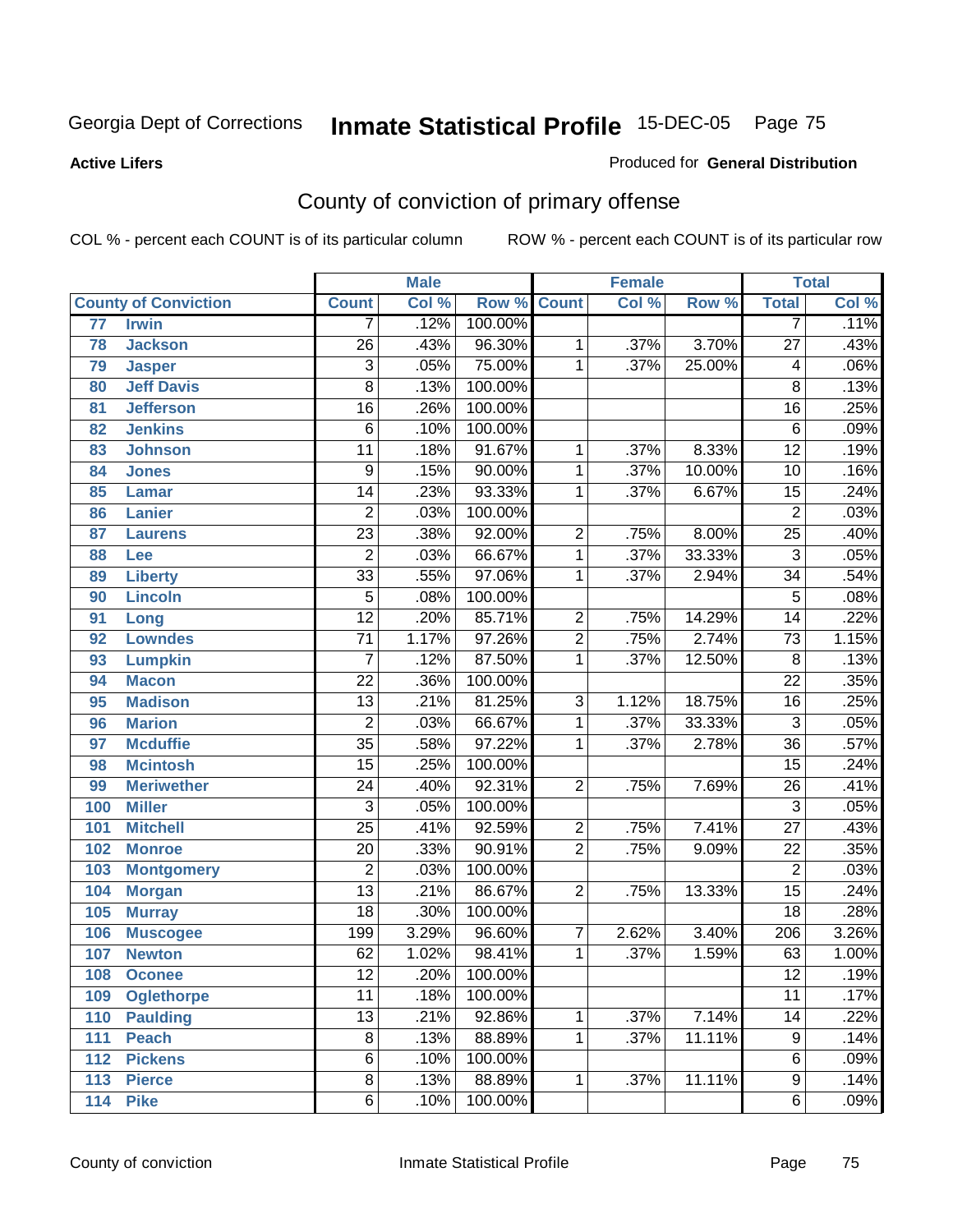**Active Lifers**

#### Produced for **General Distribution**

# County of conviction of primary offense

|                             |                         | <b>Male</b> |                    |                | <b>Female</b> |        |                 | <b>Total</b> |
|-----------------------------|-------------------------|-------------|--------------------|----------------|---------------|--------|-----------------|--------------|
| <b>County of Conviction</b> | <b>Count</b>            | Col %       | <b>Row % Count</b> |                | Col %         | Row %  | <b>Total</b>    | Col %        |
| 115<br><b>Polk</b>          | $\overline{23}$         | .38%        | 100.00%            |                |               |        | $\overline{23}$ | .36%         |
| 116<br><b>Pulaski</b>       | $\overline{8}$          | .13%        | 88.89%             | 1              | .37%          | 11.11% | $\overline{9}$  | .14%         |
| 117<br><b>Putnam</b>        | $\overline{29}$         | .48%        | 100.00%            |                |               |        | $\overline{29}$ | .46%         |
| 118<br>Quitman              | $\overline{5}$          | .08%        | 100.00%            |                |               |        | $\overline{5}$  | .08%         |
| 119<br><b>Rabun</b>         | $\overline{6}$          | .10%        | 100.00%            |                |               |        | $\overline{6}$  | .09%         |
| <b>Randolph</b><br>120      | $\overline{9}$          | .15%        | 100.00%            |                |               |        | $\overline{9}$  | .14%         |
| <b>Richmond</b><br>121      | 301                     | 4.97%       | 94.65%             | 17             | 6.37%         | 5.35%  | 318             | 5.03%        |
| <b>Rockdale</b><br>122      | 26                      | .43%        | 96.30%             | 1              | .37%          | 3.70%  | $\overline{27}$ | .43%         |
| 123<br><b>Schley</b>        | $\overline{5}$          | .08%        | 100.00%            |                |               |        | $\overline{5}$  | .08%         |
| 124<br><b>Screven</b>       | $\overline{10}$         | .17%        | 100.00%            |                |               |        | $\overline{10}$ | .16%         |
| <b>Seminole</b><br>125      | $\overline{10}$         | .17%        | 83.33%             | $\overline{2}$ | .75%          | 16.67% | $\overline{12}$ | .19%         |
| 126<br><b>Spalding</b>      | $\overline{75}$         | 1.24%       | 93.75%             | $\overline{5}$ | 1.87%         | 6.25%  | $\overline{80}$ | 1.27%        |
| 127<br><b>Stephens</b>      | $\overline{11}$         | .18%        | 100.00%            |                |               |        | $\overline{11}$ | .17%         |
| <b>Stewart</b><br>128       | $\overline{\mathbf{4}}$ | .07%        | 80.00%             | 1              | .37%          | 20.00% | $\overline{5}$  | .08%         |
| <b>Sumter</b><br>129        | $\overline{18}$         | .30%        | 100.00%            |                |               |        | $\overline{18}$ | .28%         |
| <b>Talbot</b><br>130        | 10                      | .17%        | 90.91%             | 1              | .37%          | 9.09%  | $\overline{11}$ | .17%         |
| 131<br><b>Taliaferro</b>    | $\overline{3}$          | .05%        | 100.00%            |                |               |        | $\overline{3}$  | .05%         |
| 132<br><b>Tattnall</b>      | $\overline{29}$         | .48%        | 96.67%             | 1              | .37%          | 3.33%  | $\overline{30}$ | .47%         |
| 133<br><b>Taylor</b>        | $\overline{18}$         | .30%        | 100.00%            |                |               |        | $\overline{18}$ | .28%         |
| <b>Telfair</b><br>134       | $\overline{10}$         | .17%        | 100.00%            |                |               |        | 10              | .16%         |
| <b>Terrell</b><br>135       | $\overline{16}$         | .26%        | 100.00%            |                |               |        | $\overline{16}$ | .25%         |
| 136<br><b>Thomas</b>        | 40                      | .66%        | 93.02%             | $\overline{3}$ | 1.12%         | 6.98%  | 43              | .68%         |
| <b>Tift</b><br>137          | 65                      | 1.07%       | 95.59%             | $\overline{3}$ | 1.12%         | 4.41%  | 68              | 1.08%        |
| <b>Toombs</b><br>138        | $\overline{37}$         | .61%        | 94.87%             | $\overline{2}$ | .75%          | 5.13%  | 39              | .62%         |
| 139<br><b>Towns</b>         | $\overline{2}$          | .03%        | 100.00%            |                |               |        | $\overline{2}$  | .03%         |
| <b>Treutlen</b><br>140      | $\overline{8}$          | .13%        | 100.00%            |                |               |        | $\overline{8}$  | .13%         |
| 141<br><b>Troup</b>         | $\overline{57}$         | .94%        | 91.94%             | 5              | 1.87%         | 8.06%  | 62              | .98%         |
| 142<br><b>Turner</b>        | $\overline{12}$         | .20%        | 100.00%            |                |               |        | $\overline{12}$ | .19%         |
| 143<br><b>Twiggs</b>        | $\overline{8}$          | .13%        | 88.89%             | 1              | .37%          | 11.11% | $\overline{9}$  | .14%         |
| 144<br><b>Union</b>         | 1                       | .02%        | 100.00%            |                |               |        | 1               | .02%         |
| 145<br><b>Upson</b>         | $\overline{19}$         | .31%        | 95.00%             | 1              | .37%          | 5.00%  | $\overline{20}$ | .32%         |
| 146<br><b>Walker</b>        | 26                      | .43%        | 89.66%             | 3              | 1.12%         | 10.34% | 29              | .46%         |
| 147<br><b>Walton</b>        | $\overline{52}$         | .86%        | 94.55%             | $\overline{3}$ | 1.12%         | 5.45%  | $\overline{55}$ | .87%         |
| 148<br><b>Ware</b>          | $\overline{34}$         | .56%        | 97.14%             | $\mathbf{1}$   | .37%          | 2.86%  | $\overline{35}$ | .55%         |
| <b>Warren</b><br>149        | $\overline{9}$          | .15%        | 100.00%            |                |               |        | 9               | .14%         |
| <b>Washington</b><br>150    | $\overline{12}$         | .20%        | 85.71%             | $\overline{2}$ | .75%          | 14.29% | 14              | .22%         |
| 151<br><b>Wayne</b>         | $\overline{14}$         | .23%        | 93.33%             | 1              | .37%          | 6.67%  | $\overline{15}$ | .24%         |
| <b>Webster</b><br>152       | 1                       | .02%        | 100.00%            |                |               |        | $\mathbf{1}$    | .02%         |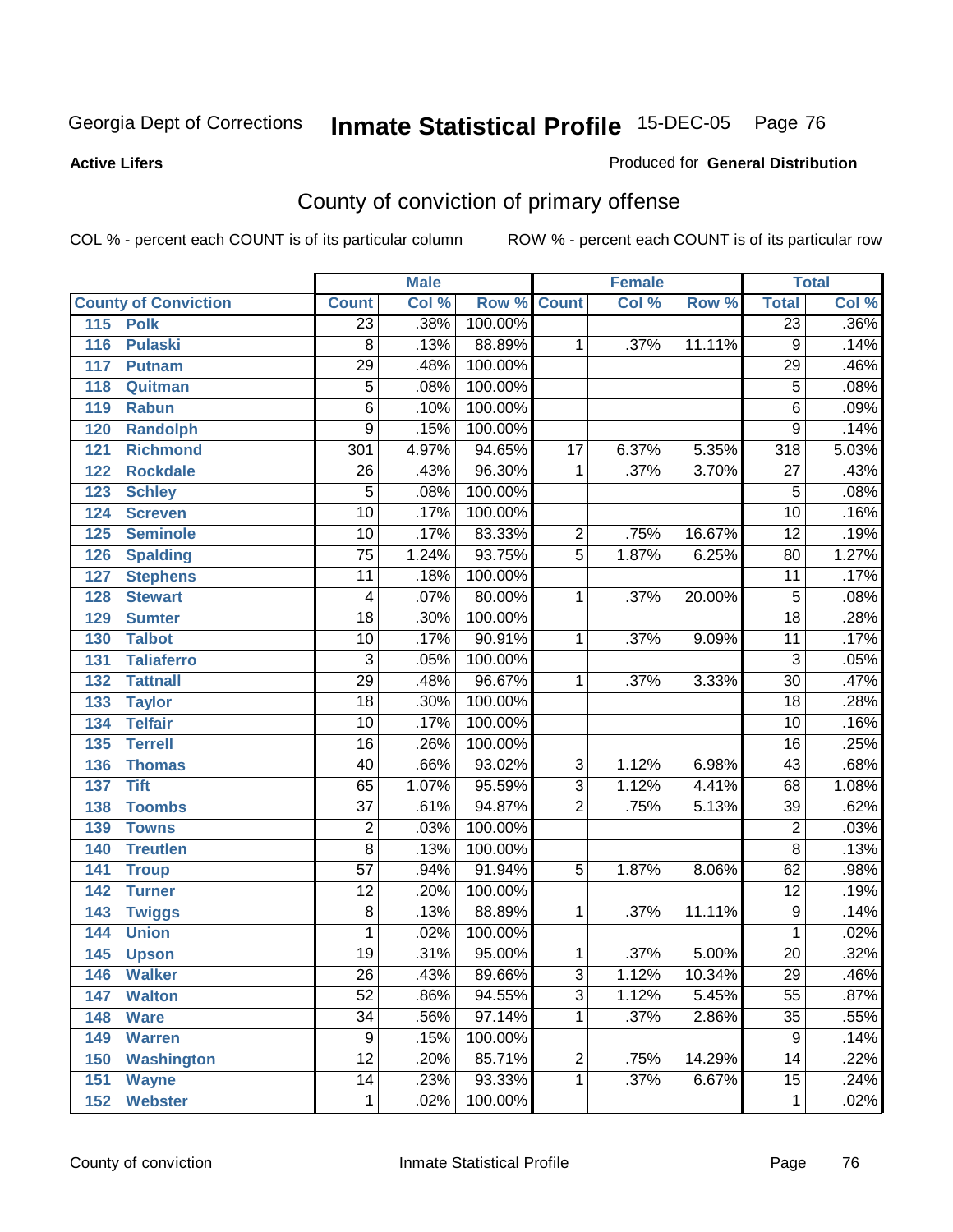**Active Lifers**

#### Produced for **General Distribution**

# County of conviction of primary offense

|                             |              | <b>Male</b> |             |     | <b>Female</b> |          |              | <b>Total</b> |
|-----------------------------|--------------|-------------|-------------|-----|---------------|----------|--------------|--------------|
| <b>County of Conviction</b> | <b>Count</b> | Col %       | Row % Count |     | Col %         | Row %    | <b>Total</b> | Col %        |
| <b>Wheeler</b><br>153       |              | $.12\%$     | 87.50%      |     | $.37\%$       | 12.50%   | 8            | .13%         |
| <b>White</b><br>154         | 4            | $.07\%$     | 100.00%     |     |               |          | 4            | .06%         |
| <b>Whitfield</b><br>155     | 60           | $.99\%$     | 90.91%      | 6   | 2.25%         | $9.09\%$ | 66           | 1.04%        |
| <b>Wilcox</b><br>156        |              | .12%        | 87.50%      |     | $.37\%$       | 12.50%   | 8            | .13%         |
| <b>Wilkes</b><br>157        | 12           | $.20\%$     | 100.00%     |     |               |          | 12           | .19%         |
| <b>Wilkinson</b><br>158     | 10           | .17%        | 100.00%     |     |               |          | 10           | .16%         |
| <b>Worth</b><br>159         | 20           | $.33\%$     | 90.91%      | 2   | .75%          | $9.09\%$ | 22           | .35%         |
| <b>Total Rported</b>        | 6,054        | 100%        | 95.78%      | 267 | 100%          | 4.22%    | 6,321        | 100%         |

| prtea<br><b>NOT REPO</b> |       |     |                |
|--------------------------|-------|-----|----------------|
|                          | 5.054 | 267 | גה ה<br>0.JZ I |

| Mode<br>eauent)<br>nost | ∙ulton | ⊺ulton | <b>ulton</b> |
|-------------------------|--------|--------|--------------|
|                         |        |        |              |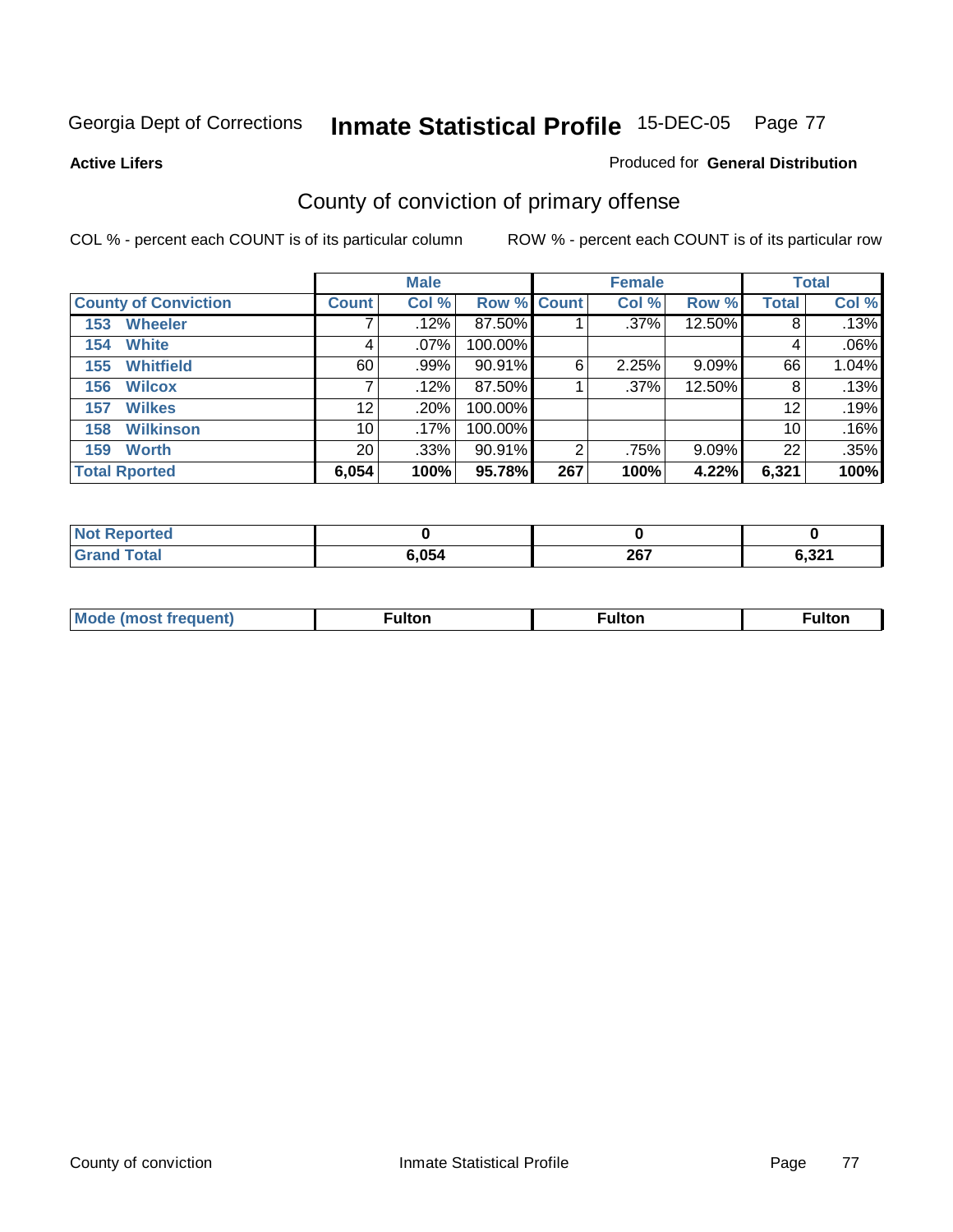**Active Lifers**

#### Produced for **General Distribution**

# Circuit of conviction of primary offense

|                  |                               |                 | <b>Male</b> |         |                 | <b>Female</b> |        | <b>Total</b>     |        |
|------------------|-------------------------------|-----------------|-------------|---------|-----------------|---------------|--------|------------------|--------|
|                  | <b>Circuit of Conviction</b>  | <b>Count</b>    | Col %       | Row %   | <b>Count</b>    | Col %         | Row %  | <b>Total</b>     | Col %  |
| $\mathbf{1}$     | <b>Alapaha Circuit</b>        | $\overline{28}$ | .46%        | 93.33%  | $\overline{2}$  | .75%          | 6.67%  | $\overline{30}$  | .47%   |
| $\overline{2}$   | <b>Alcovy Circuit</b>         | 114             | 1.88%       | 96.61%  | 4               | 1.50%         | 3.39%  | 118              | 1.87%  |
| 3                | <b>Atlanta Circuit</b>        | 974             | 16.09%      | 97.30%  | $\overline{27}$ | 10.11%        | 2.70%  | 1,001            | 15.84% |
| 4                | <b>Atlantic Circuit</b>       | 108             | 1.78%       | 96.43%  | 4               | 1.50%         | 3.57%  | 112              | 1.77%  |
| 5                | <b>Augusta Circuit</b>        | 361             | 5.96%       | 95.25%  | 18              | 6.74%         | 4.75%  | $\overline{379}$ | 6.00%  |
| $6\phantom{a}$   | <b>Blue Ridge Circuit</b>     | $\overline{32}$ | .53%        | 91.43%  | $\overline{3}$  | 1.12%         | 8.57%  | $\overline{35}$  | .55%   |
| $\overline{7}$   | <b>Brunswick Circuit</b>      | 125             | 2.06%       | 97.66%  | $\overline{3}$  | 1.12%         | 2.34%  | 128              | 2.02%  |
| 8                | <b>Chattahoochee Circuit</b>  | 247             | 4.08%       | 96.48%  | 9               | 3.37%         | 3.52%  | 256              | 4.05%  |
| $\boldsymbol{9}$ | <b>Cherokee Circuit</b>       | 82              | 1.35%       | 96.47%  | $\overline{3}$  | 1.12%         | 3.53%  | 85               | 1.34%  |
| 10               | <b>Clayton Circuit</b>        | 146             | 2.41%       | 96.05%  | $\overline{6}$  | 2.25%         | 3.95%  | 152              | 2.40%  |
| 11               | <b>Cobb Circuit</b>           | 236             | 3.90%       | 94.02%  | 15              | 5.62%         | 5.98%  | 251              | 3.97%  |
| 12               | <b>Conasauga Circuit</b>      | 78              | 1.29%       | 92.86%  | 6               | 2.25%         | 7.14%  | 84               | 1.33%  |
| 13               | <b>Cordele Circuit</b>        | $\overline{71}$ | 1.17%       | 94.67%  | 4               | 1.50%         | 5.33%  | $\overline{75}$  | 1.19%  |
| 14               | <b>Coweta Circuit</b>         | 171             | 2.82%       | 93.96%  | 11              | 4.12%         | 6.04%  | 182              | 2.88%  |
| 15               | <b>Dougherty Circuit</b>      | 129             | 2.13%       | 94.85%  | $\overline{7}$  | 2.62%         | 5.15%  | 136              | 2.15%  |
| 16               | <b>Dublin Circuit</b>         | 50              | .83%        | 92.59%  | 4               | 1.50%         | 7.41%  | 54               | .85%   |
| 17               | <b>Eastern Circuit</b>        | 336             | 5.55%       | 98.53%  | $\overline{5}$  | 1.87%         | 1.47%  | 341              | 5.39%  |
| 18               | <b>Flint Circuit</b>          | 34              | .56%        | 91.89%  | $\overline{3}$  | 1.12%         | 8.11%  | $\overline{37}$  | .59%   |
| 19               | <b>Griffin Circuit</b>        | 120             | 1.98%       | 93.75%  | $\overline{8}$  | 3.00%         | 6.25%  | 128              | 2.02%  |
| 20               | <b>Gwinnett Circuit</b>       | 139             | 2.30%       | 94.56%  | 8               | 3.00%         | 5.44%  | 147              | 2.33%  |
| 21               | <b>Houston Circuit</b>        | 63              | 1.04%       | 91.30%  | $\overline{6}$  | 2.25%         | 8.70%  | 69               | 1.09%  |
| 22               | <b>Lookout Mountain</b>       | 77              | 1.27%       | 92.77%  | 6               | 2.25%         | 7.23%  | 83               | 1.31%  |
|                  | <b>Circuit</b>                |                 |             |         |                 |               |        |                  |        |
| 23               | <b>Macon Circuit</b>          | 205             | 3.39%       | 96.70%  | $\overline{7}$  | 2.62%         | 3.30%  | 212              | 3.35%  |
| 24               | <b>Middle Circuit</b>         | 87              | 1.44%       | 94.57%  | $\overline{5}$  | 1.87%         | 5.43%  | 92               | 1.46%  |
| 25               | <b>Mountain Circuit</b>       | 38              | .63%        | 100.00% |                 |               |        | 38               | .60%   |
| 26               | <b>Northeastern Circuit</b>   | $\overline{87}$ | 1.44%       | 92.55%  | 7               | 2.62%         | 7.45%  | $\overline{94}$  | 1.49%  |
| 27               | <b>Northern Circuit</b>       | 68              | 1.12%       | 91.89%  | 6               | 2.25%         | 8.11%  | $\overline{74}$  | 1.17%  |
| 28               | <b>Ocmulgee Circuit</b>       | 105             | 1.73%       | 94.59%  | 6               | 2.25%         | 5.41%  | 111              | 1.76%  |
| 29               | <b>Oconee Circuit</b>         | 49              | .81%        | 94.23%  | $\overline{3}$  | 1.12%         | 5.77%  | 52               | .82%   |
| 30               | <b>Ogeechee Circuit</b>       | 66              | 1.09%       | 95.65%  | $\overline{3}$  | 1.12%         | 4.35%  | 69               | 1.09%  |
| 31               | <b>Pataula Circuit</b>        | $\overline{63}$ | 1.04%       | 96.92%  | $\overline{2}$  | .75%          | 3.08%  | 65               | 1.03%  |
| 32               | <b>Piedmont Circuit</b>       | 54              | .89%        | 96.43%  | $\overline{2}$  | .75%          | 3.57%  | 56               | .89%   |
| 33               | <b>Rome Circuit</b>           | 52              | .86%        | 89.66%  | 6               | 2.25%         | 10.34% | 58               | .92%   |
| 34               | <b>South Georgia Circuit</b>  | 105             | 1.73%       | 97.22%  | $\overline{3}$  | 1.12%         | 2.78%  | 108              | 1.71%  |
| 35               | <b>Southern Circuit</b>       | 187             | 3.09%       | 95.90%  | 8               | 3.00%         | 4.10%  | 195              | 3.08%  |
| 36               | <b>Southwestern Circuit</b>   | 52              | .86%        | 96.30%  | $\overline{2}$  | .75%          | 3.70%  | 54               | .85%   |
| 37               | <b>Stone Mountain Circuit</b> | 503             | 8.31%       | 97.29%  | 14              | 5.24%         | 2.71%  | $\overline{517}$ | 8.18%  |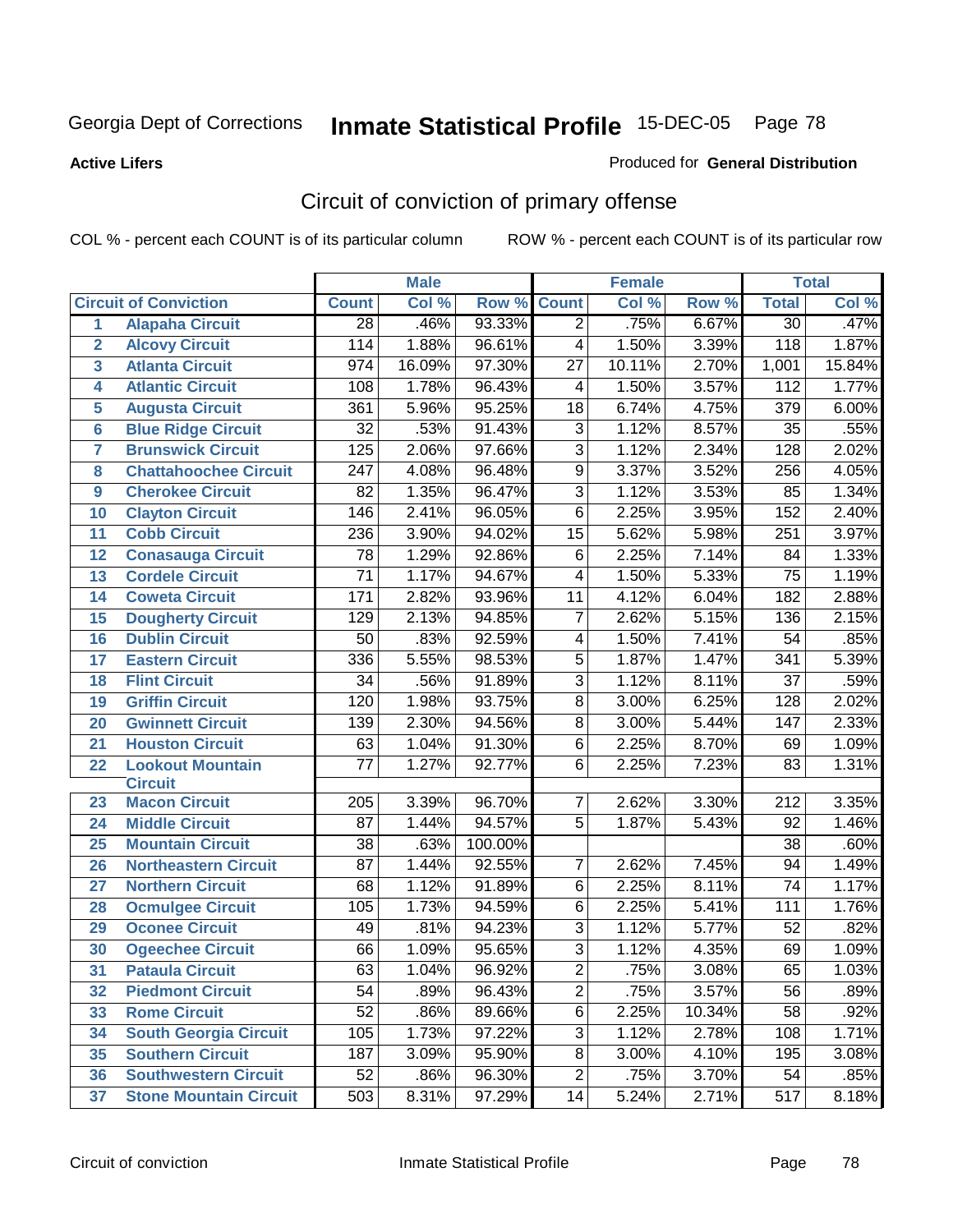**Active Lifers**

#### Produced for **General Distribution**

# Circuit of conviction of primary offense

|    |                              |              | <b>Male</b> |                    |     | <b>Female</b> |          |                 | <b>Total</b> |
|----|------------------------------|--------------|-------------|--------------------|-----|---------------|----------|-----------------|--------------|
|    | <b>Circuit of Conviction</b> | <b>Count</b> | Col %       | <b>Row % Count</b> |     | Col %         | Row %    | <b>Total</b>    | Col %        |
| 38 | <b>Tallapoosa Circuit</b>    | 27           | .45%        | 100.00%            |     |               |          | $\overline{27}$ | .43%         |
| 39 | <b>Tifton Circuit</b>        | 104          | 1.72%       | 95.41%             | 5   | 1.87%         | 4.59%    | 109             | 1.72%        |
| 40 | <b>Toombs Circuit</b>        | 65           | 1.07%       | 98.48%             |     | .37%          | 1.52%    | 66              | 1.04%        |
| 41 | <b>Waycross Circuit</b>      | 82           | 1.35%       | 90.11%             | 9   | 3.37%         | 9.89%    | 91              | 1.44%        |
| 42 | <b>Western Circuit</b>       | 85           | 1.40%       | 94.44%             | 5   | 1.87%         | 5.56%    | 90              | 1.42%        |
| 43 | <b>Rockdale Circuit</b>      | 26           | .43%        | 96.30%             |     | .37%          | $3.70\%$ | 27              | .43%         |
| 44 | <b>Douglas Circuit</b>       | 89           | 1.47%       | 96.74%             | 3   | 1.12%         | $3.26\%$ | 92              | 1.46%        |
| 45 | <b>Appalachian Circuit</b>   | 24           | .40%        | 100.00%            |     |               |          | 24              | .38%         |
| 46 | <b>Enotah Circuit</b>        | 14           | .23%        | 93.33%             |     | .37%          | 6.67%    | 15              | .24%         |
| 47 | <b>Bell-Forsyth Circuit</b>  | 18           | .30%        | 90.00%             | 2   | .75%          | 10.00%   | 20              | .32%         |
| 48 | <b>Towaliga Circuit</b>      | 65           | 1.07%       | 95.59%             | 3   | 1.12%         | 4.41%    | 68              | 1.08%        |
| 49 | <b>Paulding Circuit</b>      | 13           | .21%        | 92.86%             |     | .37%          | 7.14%    | 14              | .22%         |
|    | <b>Total Rported</b>         | 6,054        | 100%        | 95.78%             | 267 | 100%          | 4.22%    | 6,321           | 100%         |

| rted<br>NOT<br> |       |     |                 |
|-----------------|-------|-----|-----------------|
|                 | 6,054 | 267 | 0.224<br>0.JZ . |

| M | ---<br><b><i><u>Property and the second second</u></i></b> | ˈanta | ---<br>Alidiild |
|---|------------------------------------------------------------|-------|-----------------|
|   |                                                            |       |                 |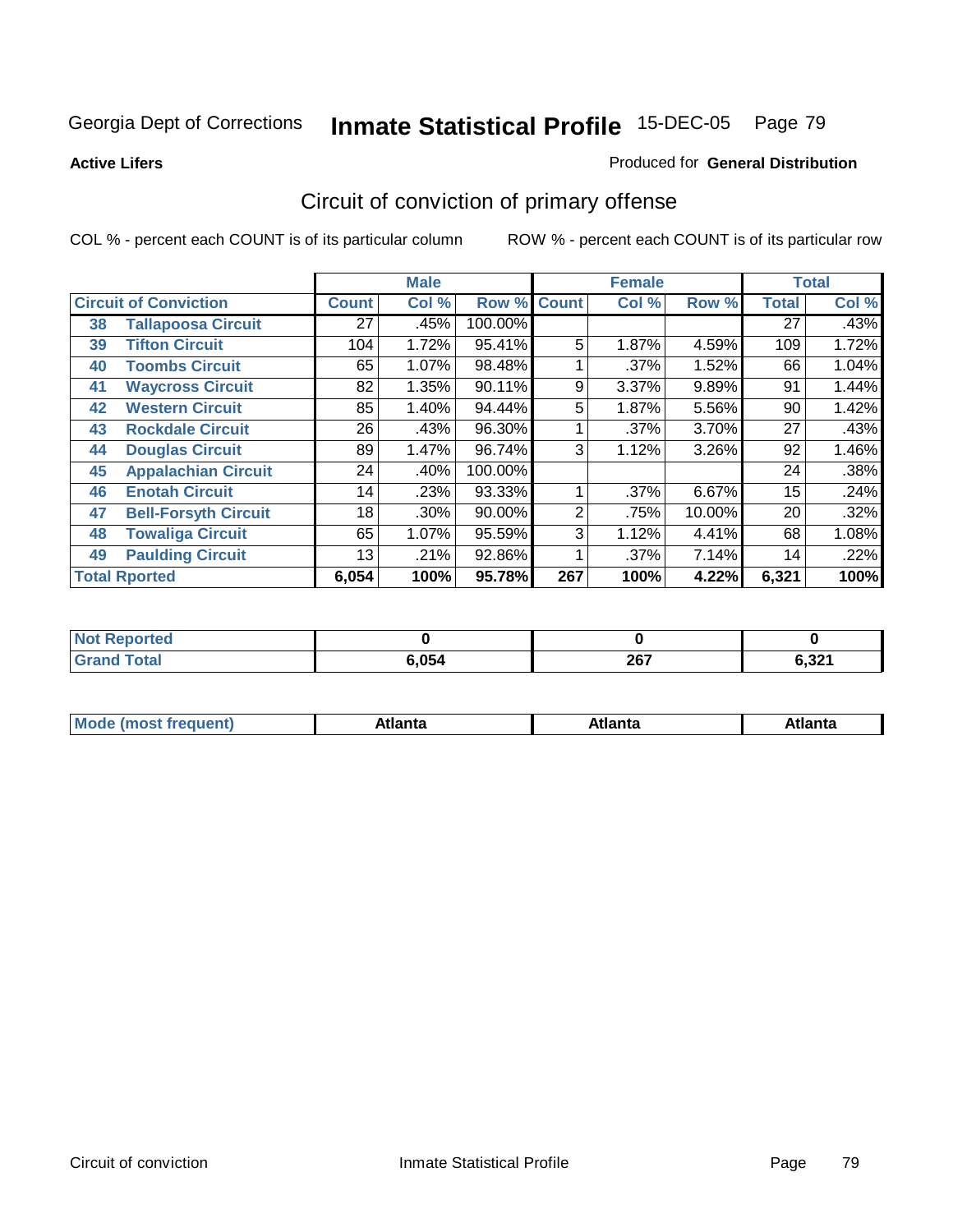#### **Active Lifers**

#### Produced for **General Distribution**

# Years served (jail + prison) in this incarceration

|                              |                  | <b>Male</b> |                  |                 | <b>Female</b> |       |                  | <b>Total</b> |
|------------------------------|------------------|-------------|------------------|-----------------|---------------|-------|------------------|--------------|
| <b>Years Served</b>          | <b>Count</b>     | Col %       | Row <sup>%</sup> | <b>Count</b>    | Col %         | Row % | <b>Total</b>     | Col %        |
| Less than one year           | $\overline{77}$  | 1.32%       | 96.25%           | $\overline{3}$  | 1.14%         | 3.75% | 80               | 1.31%        |
| 1 to 1.99 years              | $\overline{159}$ | 2.73%       | 95.21%           | $\overline{8}$  | 3.04%         | 4.79% | 167              | 2.74%        |
| 2 to 2.99 years              | $\overline{228}$ | 3.91%       | 93.44%           | $\overline{16}$ | 6.08%         | 6.56% | $\overline{244}$ | 4.01%        |
| 3 to 3.99 years              | 255              | 4.38%       | 95.51%           | $\overline{12}$ | 4.56%         | 4.49% | $\overline{267}$ | 4.39%        |
| $\overline{4}$ to 4.99 years | $\overline{246}$ | 4.22%       | 96.09%           | 10              | 3.80%         | 3.91% | 256              | 4.21%        |
| 5 to 5.99 years              | 252              | 4.33%       | 92.65%           | $\overline{20}$ | 7.60%         | 7.35% | $\overline{272}$ | 4.47%        |
| 6 to 6.99 years              | 253              | 4.34%       | 93.70%           | $\overline{17}$ | 6.46%         | 6.30% | 270              | 4.44%        |
| $\overline{7}$ to 7.99 years | 305              | 5.24%       | 95.02%           | $\overline{16}$ | 6.08%         | 4.98% | 321              | 5.27%        |
| 8 to 8.99 years              | $\overline{307}$ | 5.27%       | 96.54%           | $\overline{11}$ | 4.18%         | 3.46% | $\overline{318}$ | 5.22%        |
| 9 to 9.99 years              | $\overline{314}$ | 5.39%       | 96.62%           | 11              | 4.18%         | 3.38% | 325              | 5.34%        |
| 10 to 10.99 years            | 339              | 5.82%       | 94.96%           | $\overline{18}$ | 6.84%         | 5.04% | $\overline{357}$ | 5.86%        |
| 11 to 11.99 years            | $\overline{346}$ | 5.94%       | 95.58%           | 16              | 6.08%         | 4.42% | 362              | 5.95%        |
| 12 to 12.99 years            | 324              | 5.56%       | 94.19%           | 20              | 7.60%         | 5.81% | 344              | 5.65%        |
| 13 to 13.99 years            | $\overline{306}$ | 5.25%       | 96.53%           | $\overline{11}$ | 4.18%         | 3.47% | $\overline{317}$ | 5.21%        |
| 14 to 14.99 years            | $\overline{295}$ | 5.07%       | 94.86%           | $\overline{16}$ | 6.08%         | 5.14% | $\overline{311}$ | 5.11%        |
| 15 to 15.99 years            | $\overline{230}$ | 3.95%       | 95.04%           | $\overline{12}$ | 4.56%         | 4.96% | $\overline{242}$ | 3.98%        |
| 16 to 16.99 years            | 199              | 3.42%       | 95.67%           | $\overline{9}$  | 3.42%         | 4.33% | $\overline{208}$ | 3.42%        |
| 17 to 17.99 years            | $\overline{210}$ | 3.61%       | 95.45%           | $\overline{10}$ | 3.80%         | 4.55% | $\overline{220}$ | 3.61%        |
| 18 to 18.99 years            | 188              | 3.23%       | 97.41%           | $\overline{5}$  | 1.90%         | 2.59% | 193              | 3.17%        |
| 19 to 19.99 years            | 150              | 2.58%       | 96.77%           | $\overline{5}$  | 1.90%         | 3.23% | 155              | 2.55%        |
| 20 to 20.99 years            | 144              | 2.47%       | 97.30%           | 4               | 1.52%         | 2.70% | 148              | 2.43%        |
| 21 to 21.99 years            | 117              | 2.01%       | 95.12%           | 6               | 2.28%         | 4.88% | 123              | 2.02%        |
| 22 to 22.99 years            | $\overline{92}$  | 1.58%       | 98.92%           | 1               | 0.38%         | 1.08% | $\overline{93}$  | 1.53%        |
| 23 to 23.99 years            | $\overline{98}$  | 1.68%       | 98.00%           | $\overline{2}$  | 0.76%         | 2.00% | 100              | 1.64%        |
| 24 to 24.99 years            | $\overline{86}$  | 1.48%       | 100.00%          |                 |               |       | 86               | 1.41%        |
| 25 to 25.99 years            | $\overline{70}$  | 1.20%       | 97.22%           | $\overline{2}$  | 0.76%         | 2.78% | $\overline{72}$  | 1.18%        |
| 26 to 26.99 years            | 44               | 0.76%       | 97.78%           | $\mathbf{1}$    | 0.38%         | 2.22% | 45               | 0.74%        |
| 27 to 27.99 years            | 44               | 0.76%       | 100.00%          |                 |               |       | $\overline{44}$  | 0.72%        |
| 28 to 28.99 years            | $\overline{38}$  | 0.65%       | 100.00%          |                 |               |       | $\overline{38}$  | 0.62%        |
| 29 to 29.99 years            | $\overline{29}$  | 0.50%       | 100.00%          |                 |               |       | 29               | 0.48%        |
| Thirty + years               | $\overline{79}$  | 1.36%       | 98.75%           | $\mathbf 1$     | 0.38%         | 1.25% | $\overline{80}$  | 1.31%        |
| <b>Total Reported</b>        | 5,824            | 100%        | 95.68%           | 263             | 100%          | 4.32% | 6,087            | 100%         |

| <b>Not Reported</b>            | 230               |                                                  | 234               |  |  |
|--------------------------------|-------------------|--------------------------------------------------|-------------------|--|--|
| <b>Grand Total</b>             | 6.054             | 267<br>6,321<br>12.16<br>10.53<br>11.44<br>10.39 |                   |  |  |
|                                |                   |                                                  |                   |  |  |
| <b>Mean</b><br>(average)       | 12.24             |                                                  |                   |  |  |
| <b>Median (middle)</b>         | 11.48             |                                                  |                   |  |  |
| <b>Mode</b><br>(most frequent) | 10 to 10.99 years | 10 to 10.99 years                                | 10 to 10.99 years |  |  |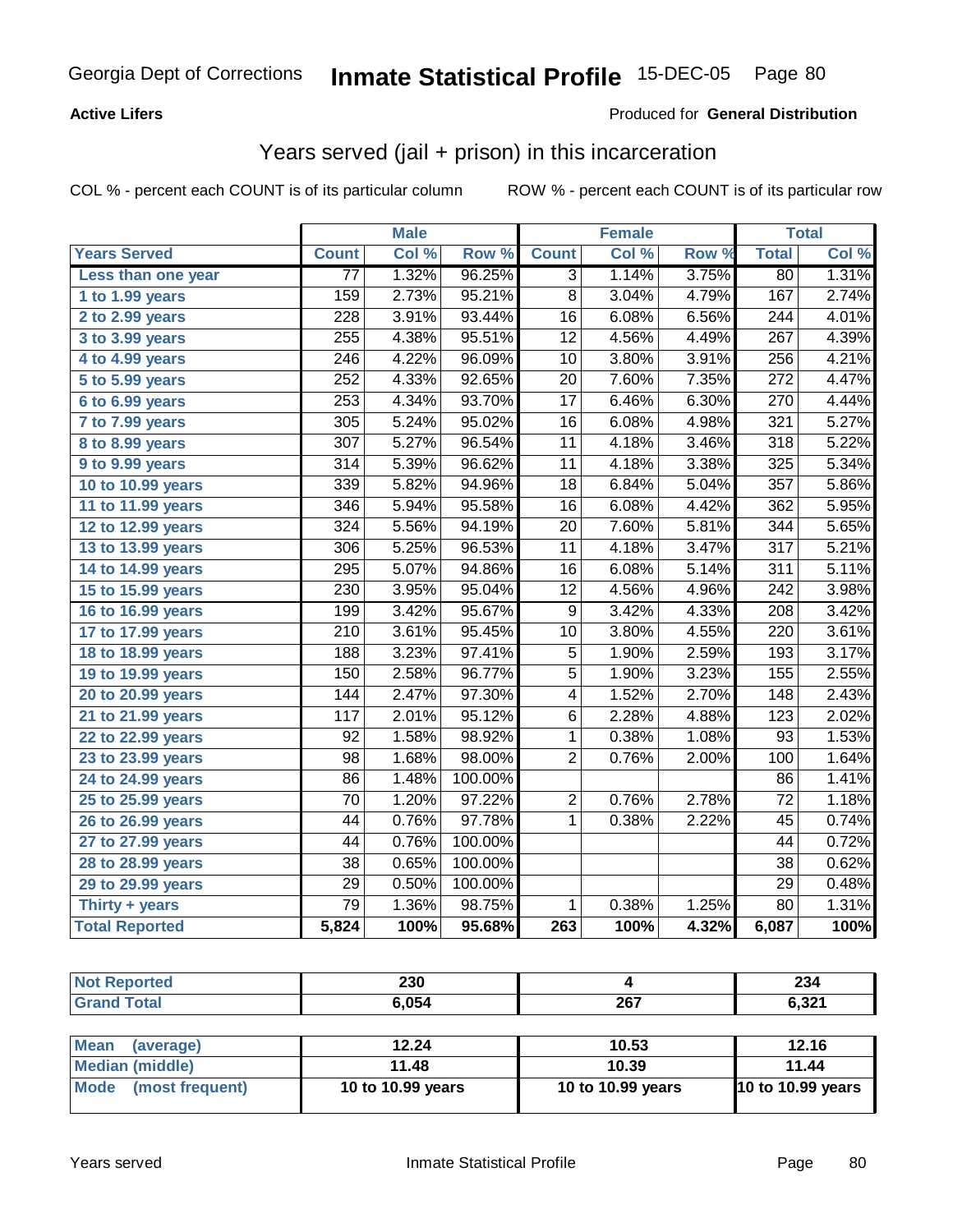#### **Active Lifers**

Produced for **General Distribution**

### Results of most recent HIV tests

|                         |              | <b>Male</b> |            |              | <b>Female</b> |          |       | Total  |
|-------------------------|--------------|-------------|------------|--------------|---------------|----------|-------|--------|
| <b>HIV Test Results</b> | <b>Count</b> | Col %       | Row %      | <b>Count</b> | Col %         | Row %    | Total | Col %  |
| <b>Positive</b>         | 112          | $1.86\%$    | $96.55\%$  |              | $1.50\%$      | $3.45\%$ | 116   | 1.84%  |
| <b>Negative</b>         | 5,909        | $98.01\%$   | 95.75%     | 262          | $98.50\%$     | 4.25%    | 6,171 | 98.03% |
| <b>Indeterminate</b>    |              | 0.13%       | $100.00\%$ |              |               |          |       | 0.13%  |
| <b>Total Reported</b>   | 6,029        | 100%        | 95.77%     | 266          | 100%          | 4.23%    | 6,295 | 100%   |

| <b>Not</b> | יי                       |     | ີ               |
|------------|--------------------------|-----|-----------------|
| orted      | $\overline{\phantom{a}}$ |     | - -             |
| int<br>.   | 6,054                    | 267 | e nna<br>0,JZ I |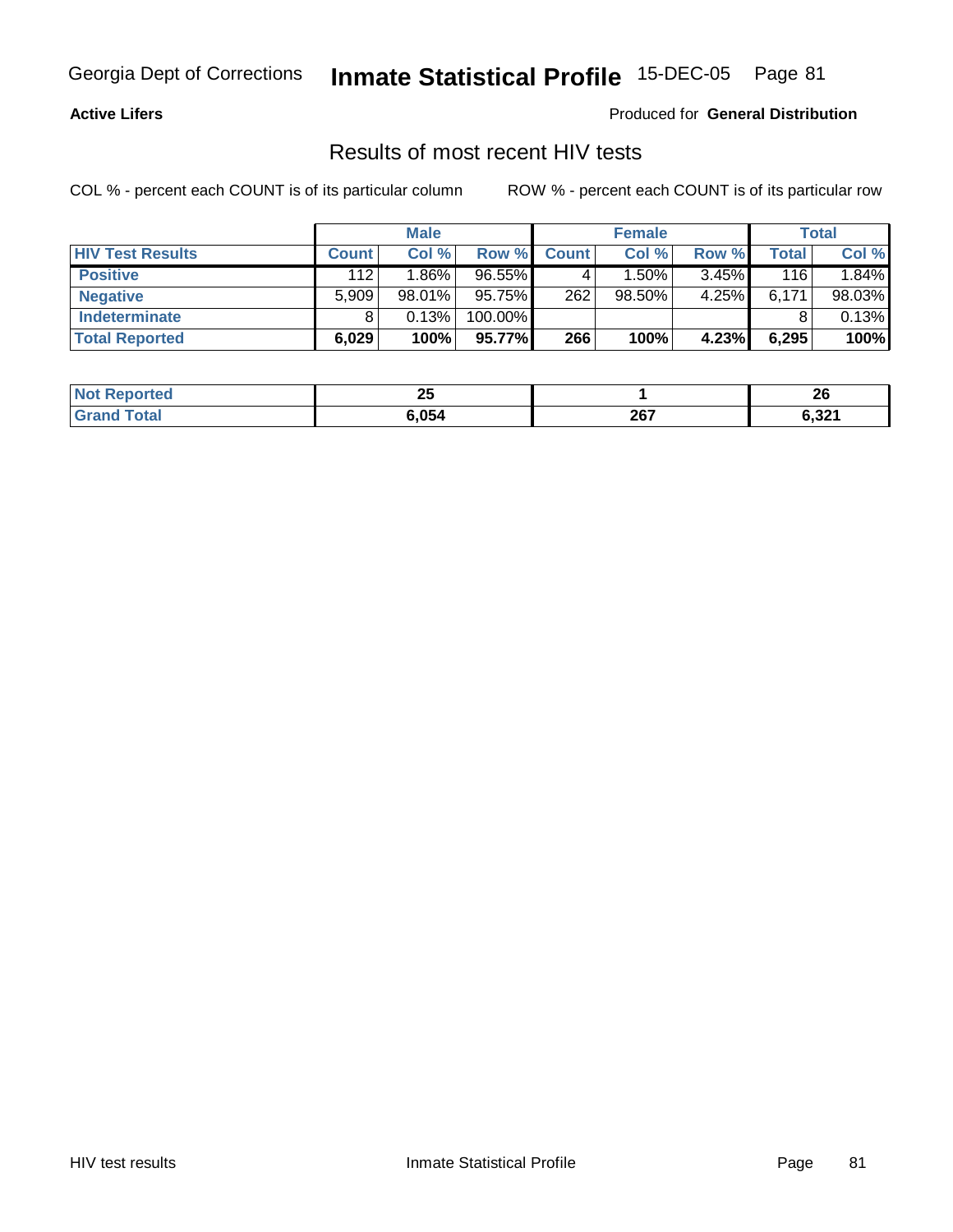#### **Active Lifers**

#### Produced for **General Distribution**

### Results of most recent tuberculosis test

|                                  | <b>Male</b>     |           |           | <b>Female</b> | <b>Total</b> |          |                   |        |
|----------------------------------|-----------------|-----------|-----------|---------------|--------------|----------|-------------------|--------|
| <b>Tuberculosis Test Results</b> | <b>Count</b>    | Col %     | Row %     | Count         | Col %        | Row %    | Total             | Col %  |
| <b>Positive on current test</b>  | 508             | 8.75%     | $96.39\%$ | 19            | 7.45% l      | $3.61\%$ | 527               | 8.70%  |
| <b>Positive on previous test</b> | 773             | $13.32\%$ | 98.60%    | 11            | 4.31%        | $1.40\%$ | 784               | 12.94% |
| <b>Negative</b>                  | 4.512           | 77.73%    | 95.25%    | 225           | 88.24%       | 4.75%    | 4,737             | 78.17% |
| <b>Refused</b>                   | 12 <sup>°</sup> | $0.21\%$  | 100.00%   |               |              |          | $12 \overline{ }$ | 0.20%  |
| <b>Total Reported</b>            | 5,805           | 100%      | 95.79%    | 255           | 100%         | 4.21%    | 6,060             | 100.0% |

| <b>Not</b><br>Reported  | 249          | . . | ים מ<br>ZU I |
|-------------------------|--------------|-----|--------------|
| <b>Total</b><br>l Grani | <b>6.054</b> | 267 | 6,321        |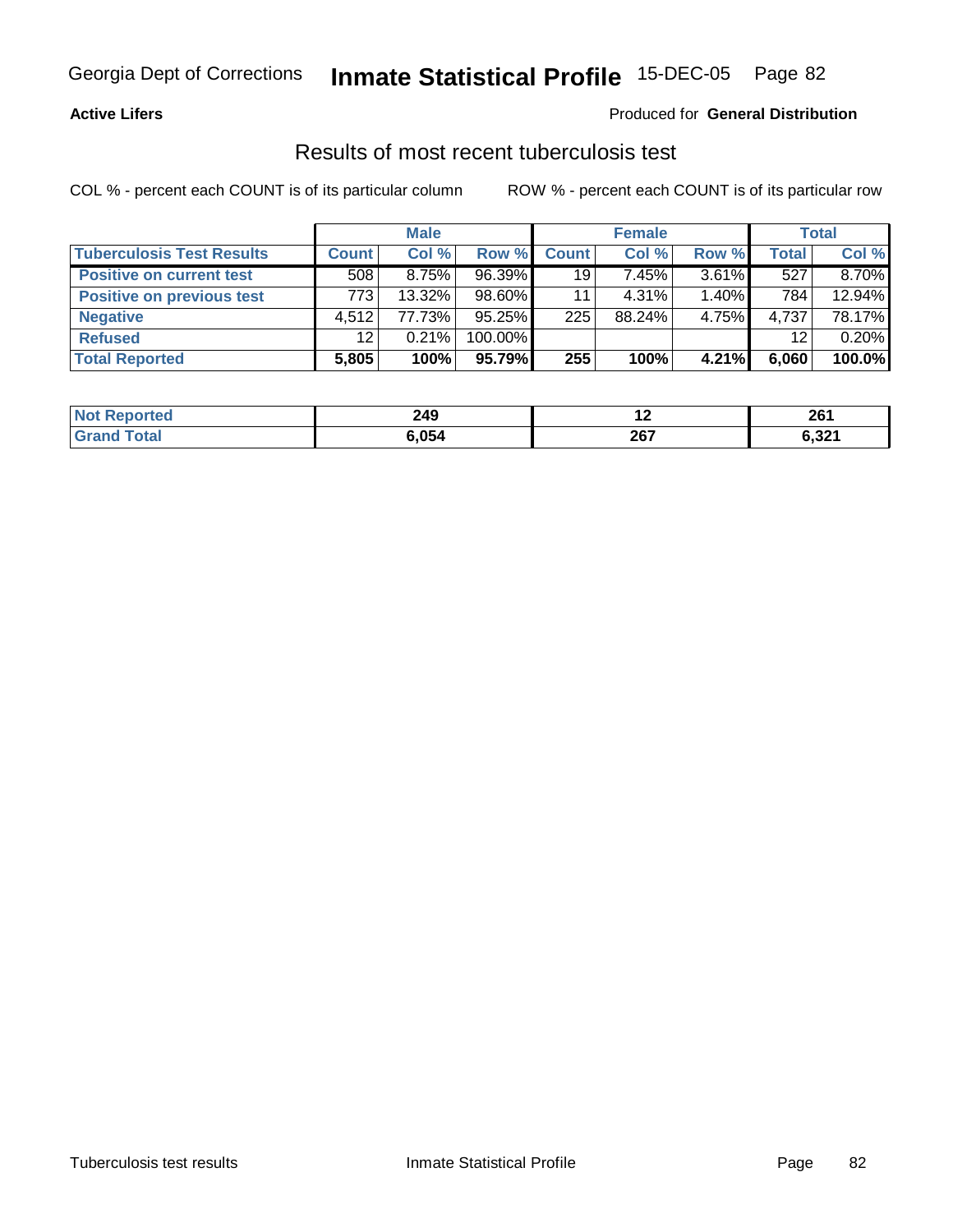#### **Active Lifers**

Produced for **General Distribution**

### Results of most recent syphilis test

|                                 | <b>Male</b>  |          |        |             | <b>Female</b> |          |       | Total   |  |
|---------------------------------|--------------|----------|--------|-------------|---------------|----------|-------|---------|--|
| <b>Syphilis Test Results</b>    | <b>Count</b> | Col %    |        | Row % Count | Col %         | Row %    | Total | Col %   |  |
| <b>Positive on current test</b> | 93           | $1.77\%$ | 93.94% |             | 2.53%         | $6.06\%$ | 99    | $.80\%$ |  |
| <b>Negative</b>                 | 5.157        | 98.23%   | 95.71% | 231         | $97.47\%$     | 4.29%    | 5,388 | 98.20%  |  |
| <b>Total Reported</b>           | 5,250        | 100%     | 95.68% | 237         | 100%          | 4.32%    | 5,487 | 100%    |  |

| <b>Not Reported</b>   | 804   | 00<br>งบ    | 834   |
|-----------------------|-------|-------------|-------|
| <b>Total</b><br>Grand | 6,054 | ־20<br>20 I | 6,321 |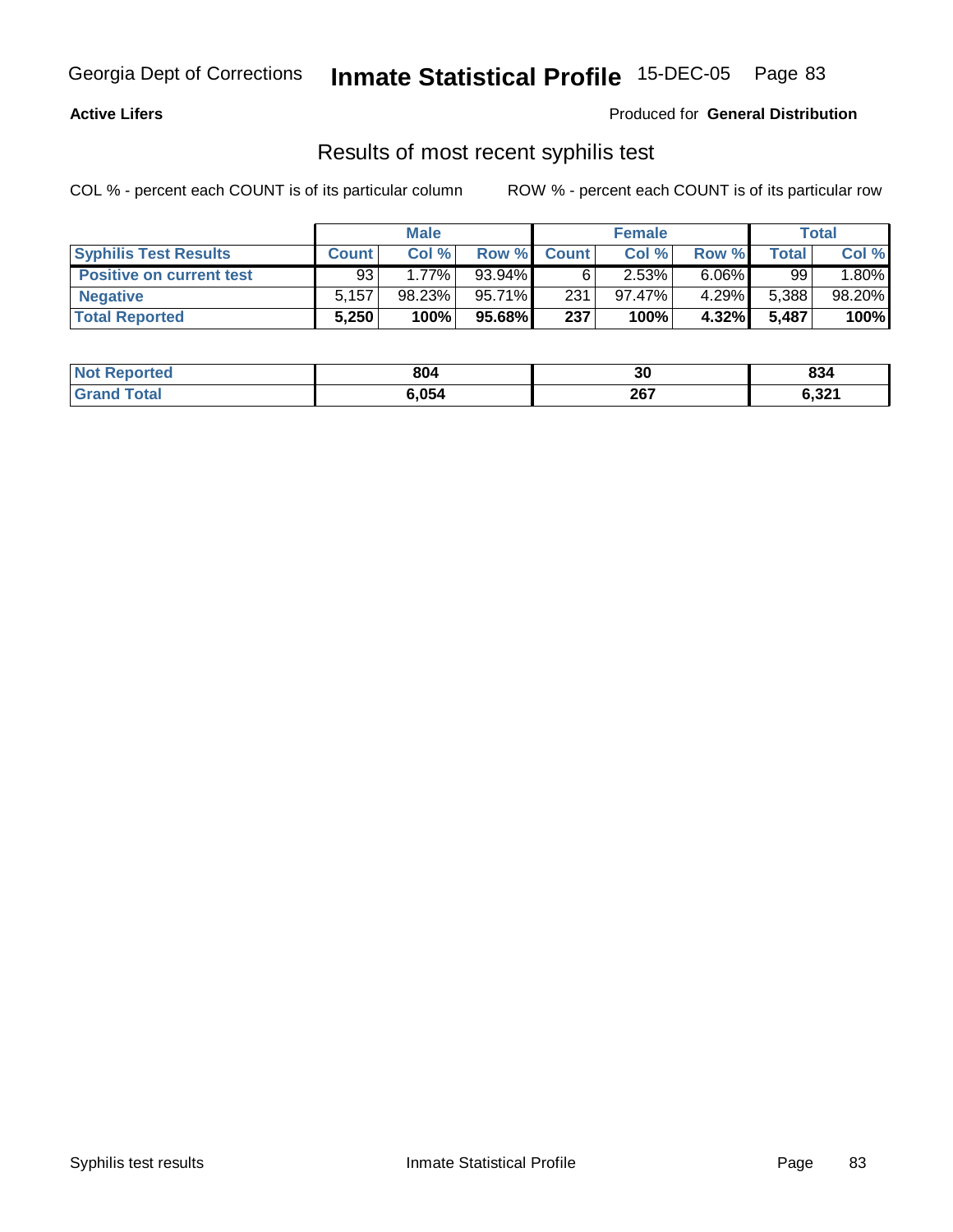#### **Active Lifers**

Produced for **General Distribution**

### Results of most recent Hepatitis-C test

|                                 |              | <b>Male</b> |         |              | <b>Female</b> |                       |       | Total     |  |
|---------------------------------|--------------|-------------|---------|--------------|---------------|-----------------------|-------|-----------|--|
| <b>Hepatitis-C Test Results</b> | <b>Count</b> | Col %       | Row %   | <b>Count</b> | Col %         | Row %                 | Total | Col %     |  |
| <b>Positive on current test</b> | 54           | $61.36\%$   | 98.18%  |              | $100.00\%$    | $1.\overline{82\%}$ i | 55    | $61.80\%$ |  |
| <b>Negative</b>                 | 34           | 38.64%      | 100.00% |              |               |                       | 34    | 38.20%    |  |
| <b>Total Reported</b>           | 88           | 100%        | 98.88%  |              | 100%          | 1.12%                 | 89    | 100%      |  |

| <b>Not Reported</b> | 5,966 | 266 | 6,232 |
|---------------------|-------|-----|-------|
| `otal               | 3,054 | 267 | 6,321 |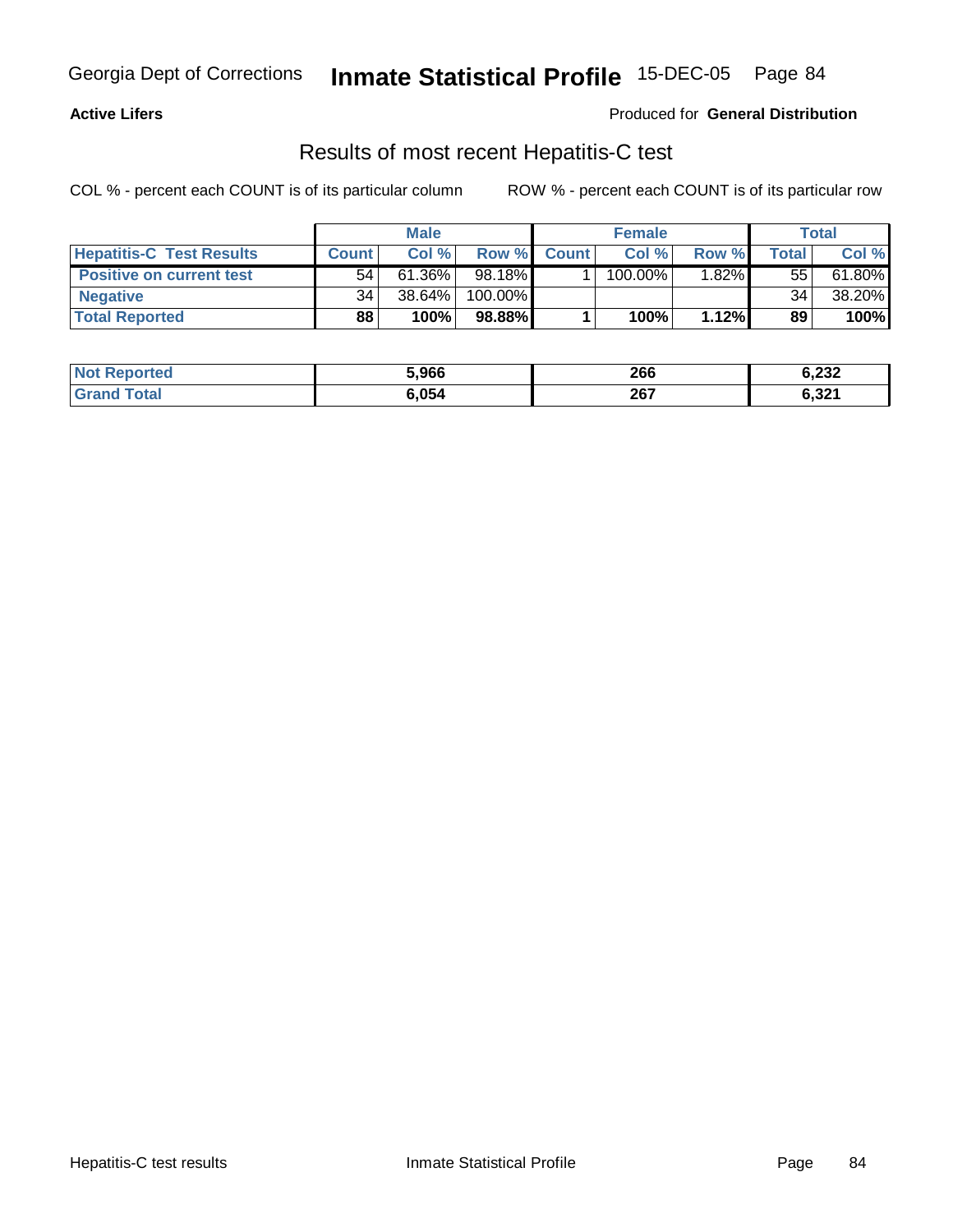#### **Active Lifers**

#### Produced for **General Distribution**

### Results of most recent pregnancy test

|                                 | <b>Male</b>  |       |          | <b>Female</b> | Total    |            |       |        |
|---------------------------------|--------------|-------|----------|---------------|----------|------------|-------|--------|
| <b>Pregnancy Test Results</b>   | <b>Count</b> | Col % |          | Row % Count   | Col %    | Row %      | Total | Col %  |
| <b>Positive on current test</b> |              |       |          |               | $2.33\%$ | 100.00%    |       | 2.33%  |
| <b>Negative</b>                 |              |       |          | 168           | 97.67%   | 100.00%    | 168   | 97.67% |
| <b>Total Reported</b>           |              | %     | $0.00\%$ | 172           | 100%     | $100.00\%$ | 172   | 100%   |

| <b>Not Reported</b>  | 6.054 | ດເ<br>ึ୰ | 5,149 |
|----------------------|-------|----------|-------|
| ⊺otal<br><b>Grai</b> | 6,054 | 267      | 6,321 |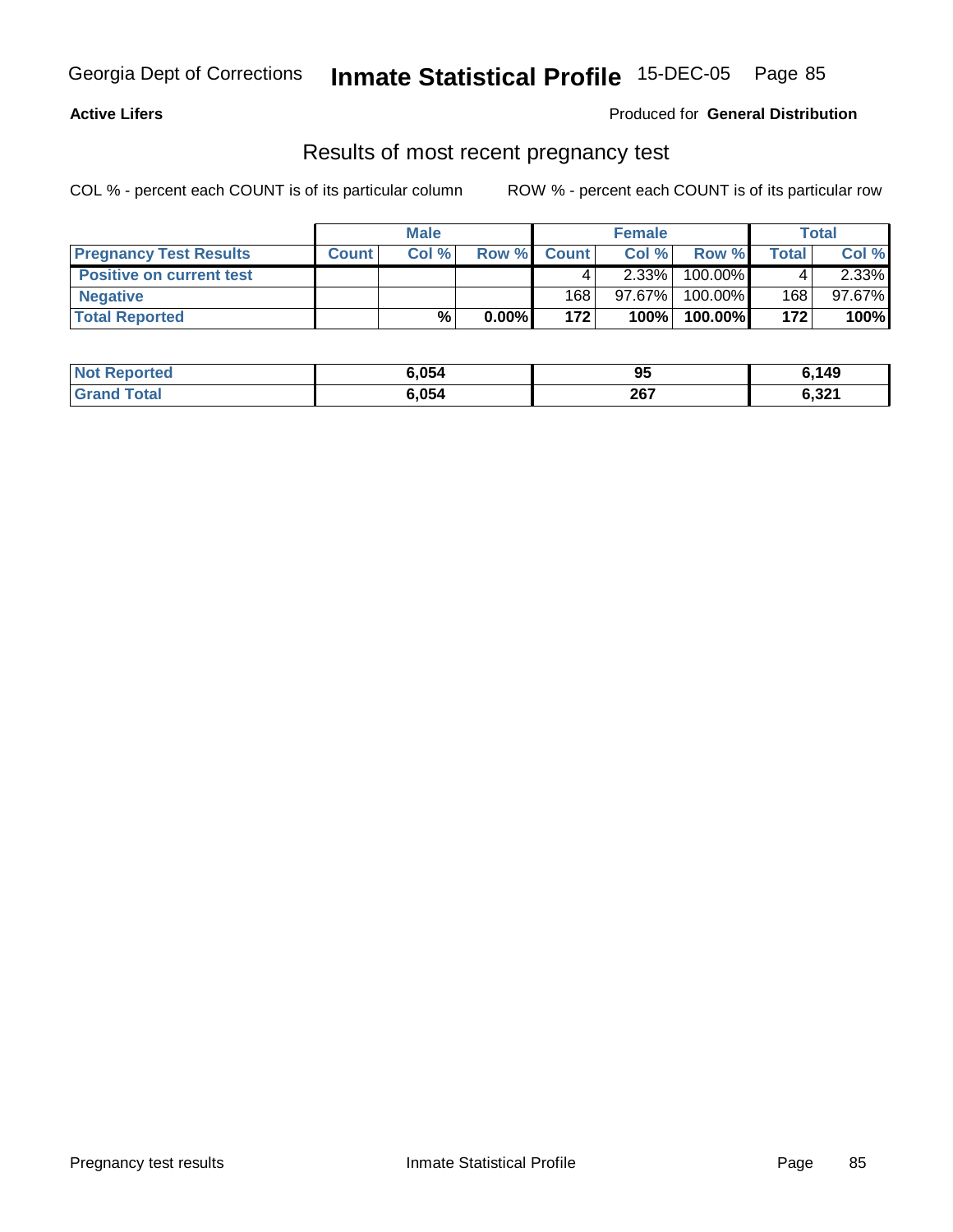#### **Active Lifers**

#### Produced for **General Distribution**

### Results of most recent diabetes test

|                                 | <b>Male</b>  |                       |         |             | <b>Female</b> |          |         | Total      |  |
|---------------------------------|--------------|-----------------------|---------|-------------|---------------|----------|---------|------------|--|
| <b>Diabetes Test Results</b>    | <b>Count</b> | Col %                 |         | Row % Count | Col %         | Row %    | ™otal ⊢ | Col %      |  |
| <b>Positive on current test</b> | 46           | $100.\overline{00\%}$ | 97.87%I |             | $100.00\%$    | $2.13\%$ | 47      | $100.00\%$ |  |
| <b>Total Reported</b>           | 46           | 100%                  | 97.87%I |             | 100%          | 2.13%    | 47      | 100%       |  |

| <b>Not Reported</b>  | 6.008 | 266 | 6,274 |
|----------------------|-------|-----|-------|
| Γotal<br><b>Gran</b> | 6.054 | 267 | 6,321 |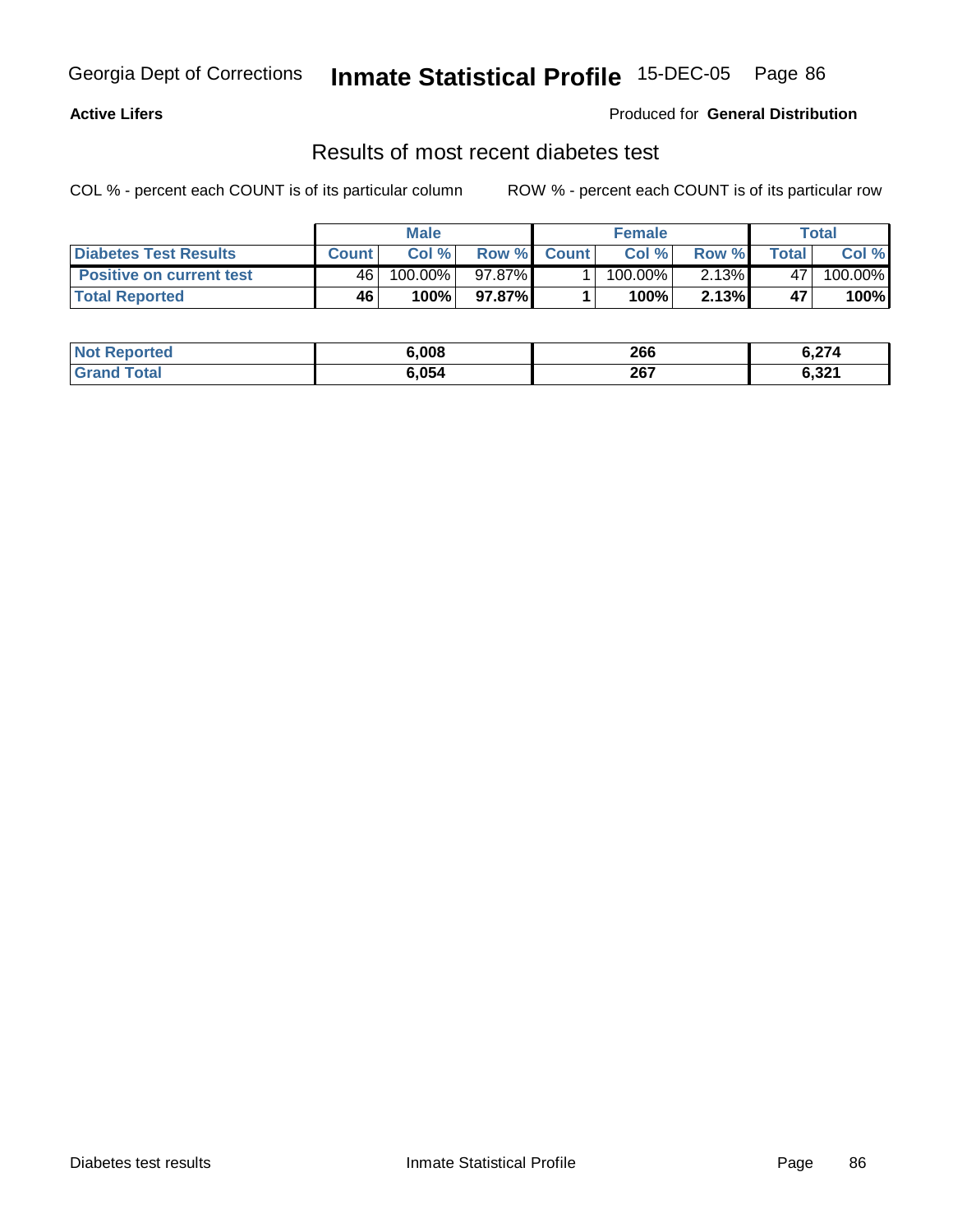#### **Active Lifers**

#### Produced for **General Distribution**

### Results of most recent hypertension test

|                                  | <b>Male</b> |           | <b>Female</b> |             |         | Total    |              |           |
|----------------------------------|-------------|-----------|---------------|-------------|---------|----------|--------------|-----------|
| <b>Hypertension Test Results</b> | Count       | Col%      |               | Row % Count | Col%    | Row %    | <b>Total</b> | Col %     |
| <b>Positive on current test</b>  | 233         | $97.08\%$ | 99.57%        |             | 100.00% | $0.43\%$ | 234          | $97.10\%$ |
| <b>Negative</b>                  |             | 2.92%     | 100.00%       |             |         |          |              | $2.90\%$  |
| <b>Total Reported</b>            | 240         | 100%      | $99.59\%$     |             | 100%    | $0.41\%$ | 241          | 100%      |

| <b>Not Reported</b> | 814، ز | 266 | 6.080 |
|---------------------|--------|-----|-------|
| <b>Total</b>        | 6,054  | 267 | 6,321 |